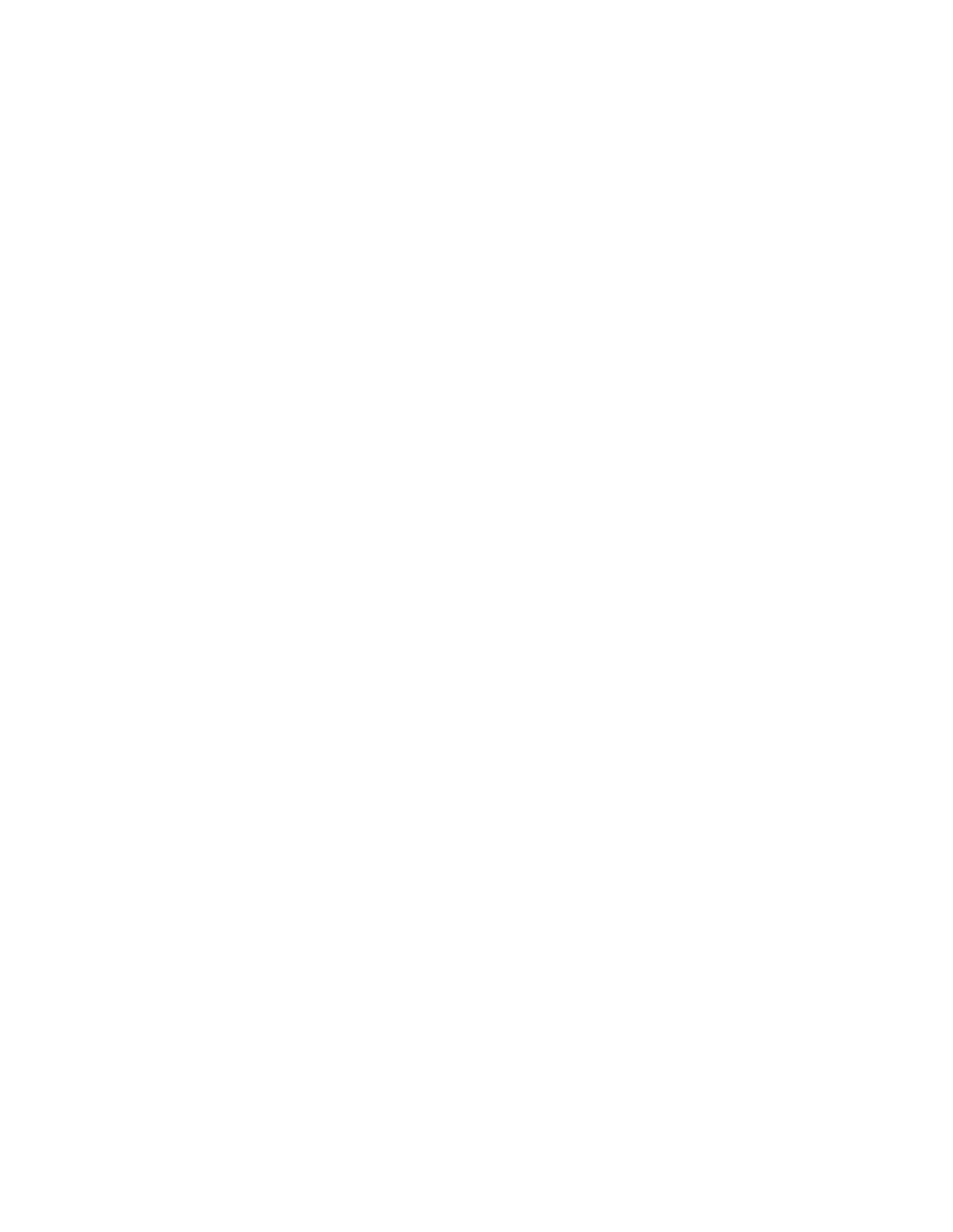## INTERNATIONAL MONETARY FUND AND

#### INTERNATIONAL DEVELOPMENT ASSOCIATION

#### REPUBLIC OF HAITI

## **Enhanced Heavily Indebted Poor Countries (HIPC) Initiative Decision Point Document**

Prepared by the Staffs of the International Monetary Fund and the International Development Association

Approved by Ranjit Teja and Mark Plant (IMF) and Pamela Cox and Danny Leipziger (IDA)

November 7, 2006

| I.   |                                                                    |  |
|------|--------------------------------------------------------------------|--|
| Π.   |                                                                    |  |
|      |                                                                    |  |
|      |                                                                    |  |
|      |                                                                    |  |
|      |                                                                    |  |
| III. |                                                                    |  |
|      |                                                                    |  |
|      |                                                                    |  |
|      |                                                                    |  |
| IV.  | Debt Sustainability Analysis (DSA) and Enhanced HIPC Assistance 19 |  |
|      |                                                                    |  |
|      |                                                                    |  |
|      |                                                                    |  |
|      |                                                                    |  |
|      |                                                                    |  |
|      |                                                                    |  |
| V.   |                                                                    |  |
|      |                                                                    |  |
|      |                                                                    |  |
|      |                                                                    |  |
|      |                                                                    |  |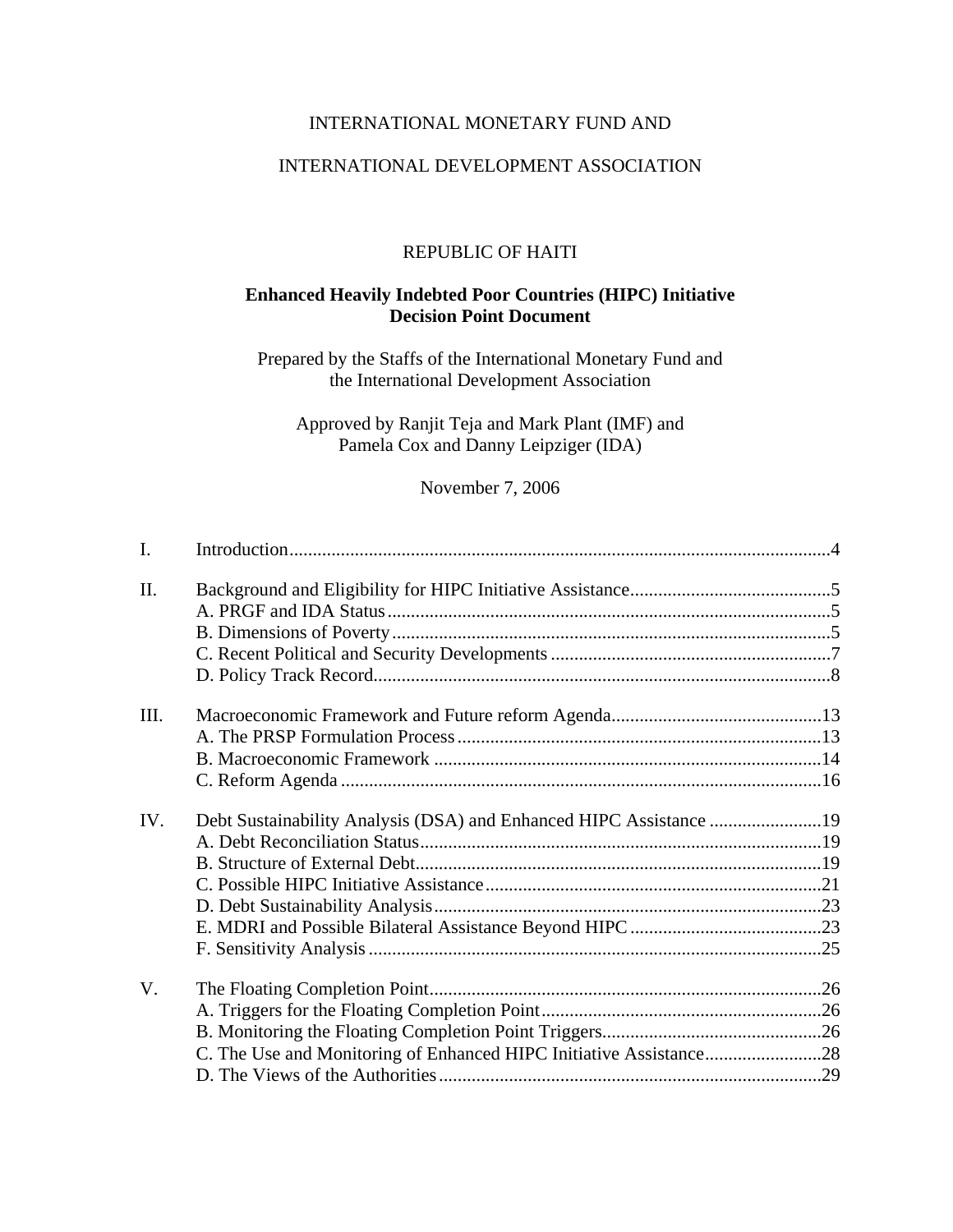| VI.                                                                  |                                                                                                                                                                                                                                                                                                                                                                                                                                                                                                  |  |
|----------------------------------------------------------------------|--------------------------------------------------------------------------------------------------------------------------------------------------------------------------------------------------------------------------------------------------------------------------------------------------------------------------------------------------------------------------------------------------------------------------------------------------------------------------------------------------|--|
| 1.<br>2.<br>3.                                                       | <b>Text Tables</b>                                                                                                                                                                                                                                                                                                                                                                                                                                                                               |  |
| Figures<br>1a.                                                       | Composition of Stock of External Debt at end-September 2005 by Creditor                                                                                                                                                                                                                                                                                                                                                                                                                          |  |
| $1b$ .<br>2.<br>3.                                                   |                                                                                                                                                                                                                                                                                                                                                                                                                                                                                                  |  |
| Tables<br>A1.<br>A2.<br>A3.<br>A4.<br>A5.<br>A6.<br>A7.<br>A8<br>A9. | Nominal Stock and Net Present Value of Debt at end-September 2005 34<br>HIPC Initiative Assistance Under a Proportional Burden-Sharing Approach35<br>Enhanced HIPC Initiative: Status of Country Cases Considered under the Initiative,<br>Possible Delivery of IMF Assistance under the Enhanced HIPC Initiative  42<br>A10. Possible Delivery of IDA Assistance under the Enhanced HIPC Initiative 43<br>A12. Paris Club Creditors' Delivery of Debt Relief Under Bilateral Initiatives Beyond |  |
| <b>Boxes</b>                                                         |                                                                                                                                                                                                                                                                                                                                                                                                                                                                                                  |  |
| I.<br>П.                                                             | Appendixes                                                                                                                                                                                                                                                                                                                                                                                                                                                                                       |  |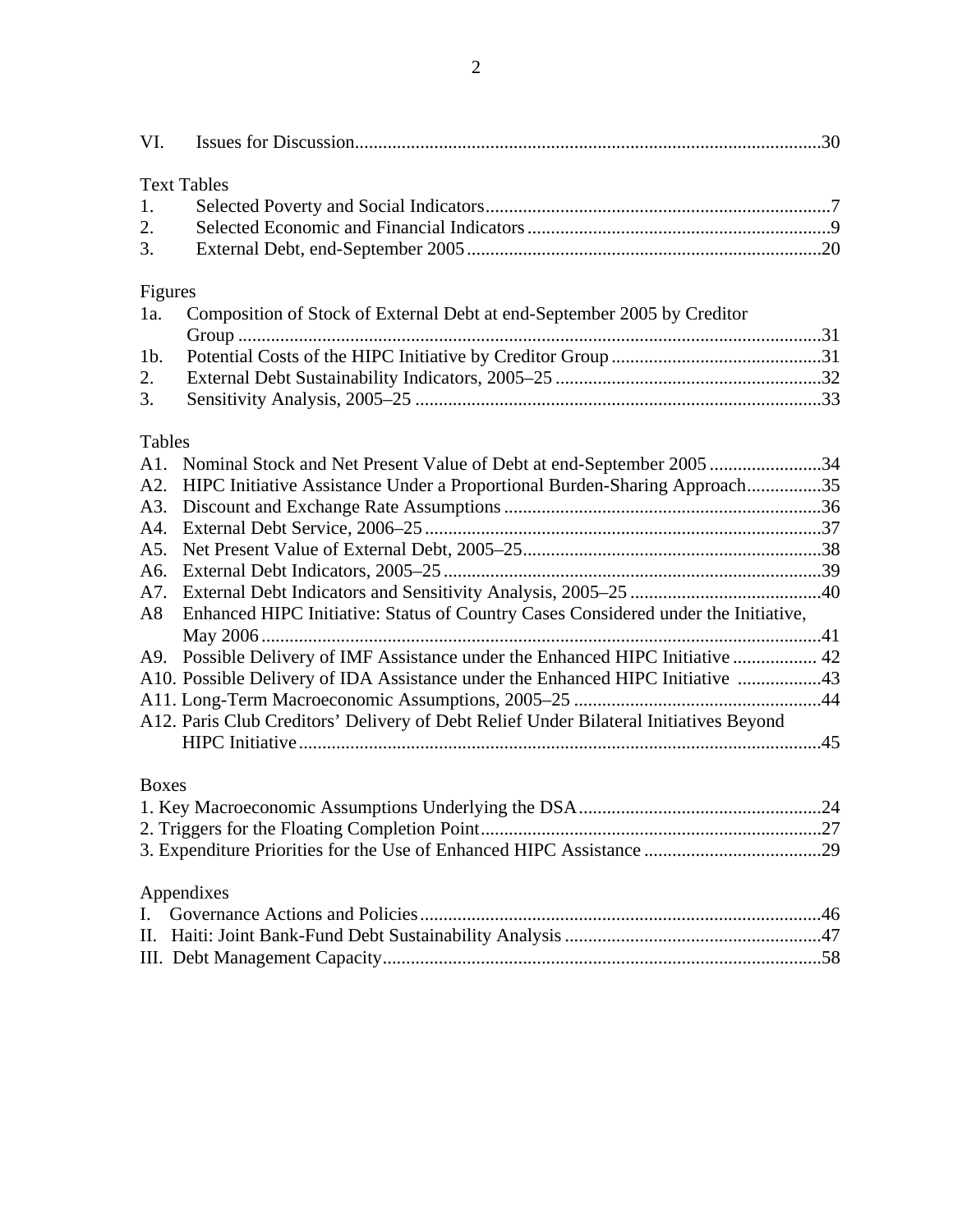# **Abbreviations and Acronyms**

| AAP           | Assessment and Action Plan                                  |
|---------------|-------------------------------------------------------------|
| AIDS          | Acquired Immune Deficiency Syndrome                         |
| <b>APN</b>    | Ports Authority                                             |
| ASYCUDA       | Automated System for Customs Data                           |
|               |                                                             |
| BRH           | Banque de la République d'Haïti (Central Bank of Haiti)     |
| <b>CAMEP</b>  | <b>Water Authority</b>                                      |
| <b>CEM</b>    | Country Economic Memorandum                                 |
| <b>CNIMP</b>  | Interim National Commission for Public Procurement          |
| <b>CPI</b>    | Consumer Price Index                                        |
| <b>CSCCA</b>  | Supreme Audit Institution                                   |
| <b>DSA</b>    | Debt Sustainability Analysis                                |
| DHS           | Demographic and Health Survey                               |
| <b>DMFAS</b>  | Debt Management Financial Analysis System                   |
| <b>GDP</b>    | <b>Gross Domestic Product</b>                               |
| GNI           | <b>Gross National Income</b>                                |
| <b>EDH</b>    | <b>Electricity Utility</b>                                  |
| <b>EPCA</b>   | <b>Emergency Post-Conflict Assistance</b>                   |
| <b>EGRO</b>   | Economic Governance Reform Operation                        |
| <b>EGTAG</b>  | Economic Governance Technical Assistance Grant              |
| FER           | Road Maintenance Fund                                       |
| <b>HIPC</b>   | Heavily Indebted Poor Countries                             |
| HIV           | Human Immune-deficiency Virus                               |
| <b>IBRD</b>   | International Bank for Reconstruction and Development       |
| ICF           | <b>Interim Cooperation Framework</b>                        |
| <b>IDA</b>    | <b>International Development Association</b>                |
| IDB           | <b>Inter-American Development Bank</b>                      |
| IMF           | <b>International Monetary Fund</b>                          |
| <b>I-PRSP</b> | <b>Interim Poverty Reduction Strategy Paper</b>             |
| JSAN          | Joint Staff Advisory Note                                   |
| LIC           | Low Income Countries                                        |
| MDB           | Multilateral Development Bank                               |
| MDG           | Millennium Development Goal                                 |
| MDRI          | Multilateral Debt Relief Initiative                         |
| MEF           | Ministry of Economy and Finance                             |
| <b>MENJS</b>  | Ministry of Education, Youth and Sports                     |
| MINUSTAH      | United Nations Stabilization Mission in Haiti               |
| MSPP          | Ministry of Health                                          |
| <b>NEPO</b>   | National Education Partnership Office                       |
| NETP          | National Education and Training plan                        |
|               |                                                             |
| <b>NFP</b>    | National Partnership Fund                                   |
| <b>NSPRHS</b> | National Strategic Plan for the Reform of the Health Sector |
| NPV           | Net Present value                                           |
| NIR           | <b>Net International Reserves</b>                           |
| OPEC          | Organization of Petroleum Exporting Countries               |
| PEM           | Public Expenditure Management                               |
| PRGF          | Poverty Reduction and Growth Facility                       |
| PRSP          | Poverty Reduction Strategy Paper                            |
| SDR           | <b>Special Drawing Rights</b>                               |
| SMP           | <b>Staff Monitored Program</b>                              |
| <b>SYSDEP</b> | Automated System for Budget Management                      |
| TELECO        | <b>Telecoms Utility</b>                                     |
| <b>ULCC</b>   | Anti-Corruption Unit                                        |
| <b>UNDP</b>   | United Nations Development Programme                        |
| <b>UNAIDS</b> | United Nations Programme on HIV/AIDS                        |
| <b>UNCTAD</b> | United Nations Conference on Trade and Development          |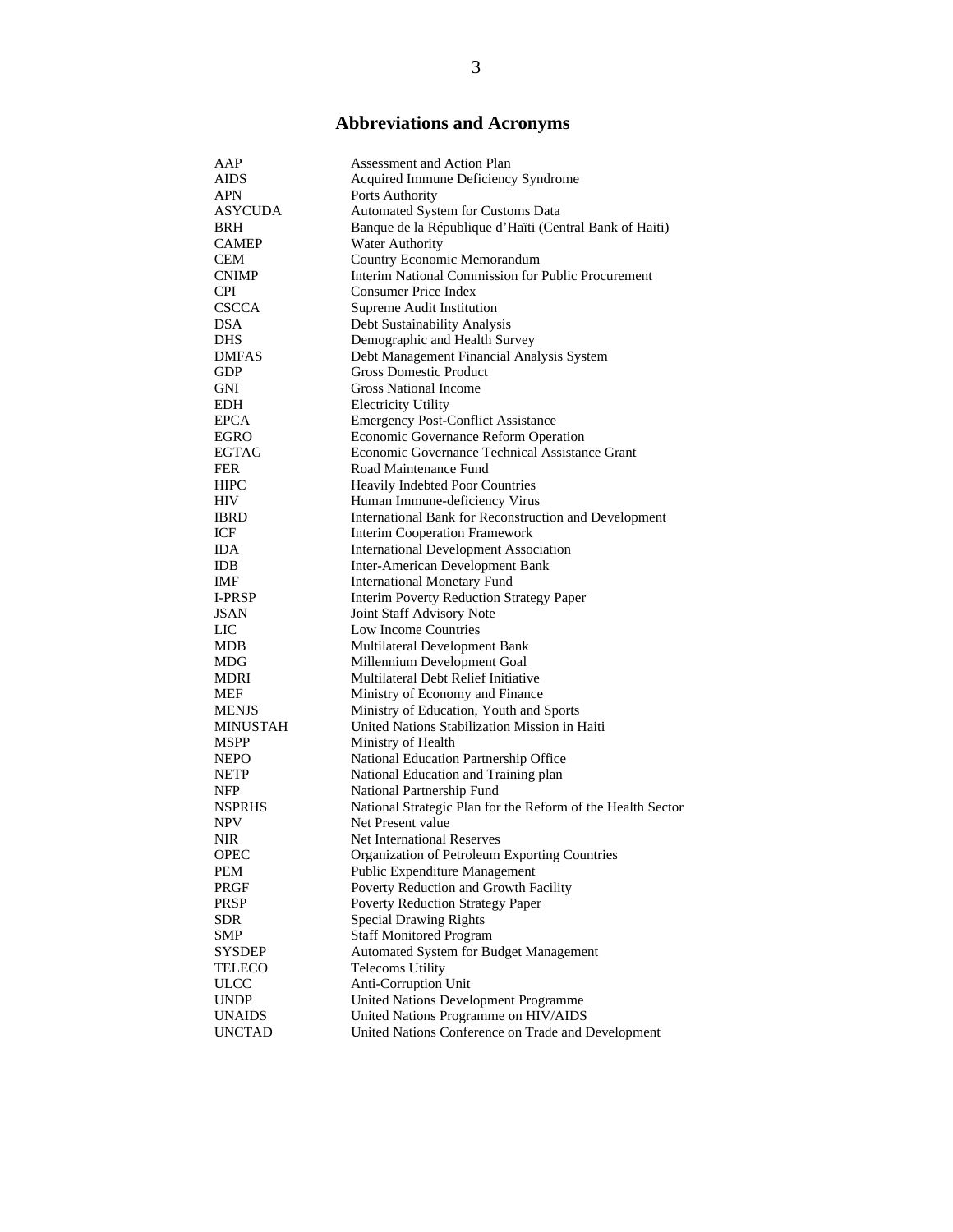#### **I. INTRODUCTION**

1. **This paper presents an assessment of Haiti's qualification for assistance under the Enhanced Heavily Indebted Poor Countries (HIPC) Initiative.**<sup>1</sup> The Executive Boards of the IMF and IDA discussed the Preliminary HIPC document for Haiti on September 6 and 7, 2006, respectively.<sup>2</sup> On these occasions, Directors made a preliminary determination that Haiti could qualify for assistance under the HIPC Initiative in view of (i) its status as a PRGF-eligible and IDA-only country; (ii) its NPV of debt-to-exports ratio, which is above the indicative threshold of the HIPC Initiative even after the application of traditional debt relief mechanisms; and (iii) satisfactory performance under the two comprehensive Emergency Post-Conflict Assistance (EPCA) programs (October 2004–September 2006) and the IDA-supported EGRO I (since January 2005), with important achievements in the areas of macroeconomic stabilization and structural reforms.<sup>34</sup> Directors also agreed that Haiti could reach its Decision Point before end-2006, together with the approval of a Poverty Reduction and Growth Facility (PRGF) arrangement by the IMF Board, provided that (i) the country remains on track with its macroeconomic program, supported by the EPCA; (ii) an agreement is reached on appropriate completion point triggers; and (iii) the Interim Poverty Reduction Strategy Paper (I-PRSP) is finalized. Directors supported the possible triggers and key policy measures outlined in the preliminary document.

2. **Haiti's NPV of debt-to-exports ratio as of end-September 2005, after full application of traditional debt relief mechanisms, is estimated at 176.7 percent and is above the HIPC Initiative threshold.** Possible HIPC debt relief is estimated to be US\$140.3 million in end-September 2005 NPV terms (a common reduction factor of 15.1 percent) and relief associated with the Multilateral Debt Relief Initiative (MDRI), also in NPV terms, is estimated at about US\$243 million.<sup>5</sup> Debt relief under the HIPC Initiative and the MDRI would help Haiti accelerate progress towards the Millennium Development Goals (MDGs).

 $\overline{a}$  $1$ <sup>1</sup> The Enhanced HIPC Initiative will hereafter be referred to as the HIPC Initiative.

<sup>&</sup>lt;sup>2</sup> See Country Report No. 06/338, August 17, 2006, and IDA Report No 36917, August 15, 2006.

 $3$  Haiti was included in the list of countries meeting the HIPC Initiative's income and indebtedness eligibility criteria. See "Heavily Indebted Poor Countries (HIPC) Initiative—List of Ring-Fenced Countries that Meet the Income and Indebtedness Criteria at end-2004", IMF Country Report No. 06/348, April 11, 2006, and IDA: R2006-0041/2, April 12, 2006.

<sup>&</sup>lt;sup>4</sup> Although the two-year track record is relatively short, the HIPC framework has sufficient flexibility to accommodate Haiti's circumstances, including with regard to the length of track record to decision point. See "Assistance to Post-Conflict Countries and the HIPC Framework", Development Committee DC2001-0014, April 20, 2001.

<sup>&</sup>lt;sup>5</sup> MDRI debt relief from IDA is expected to be US\$243 million in NPV terms. Haiti is not expected to have any eligible IMF debt for MDRI relief.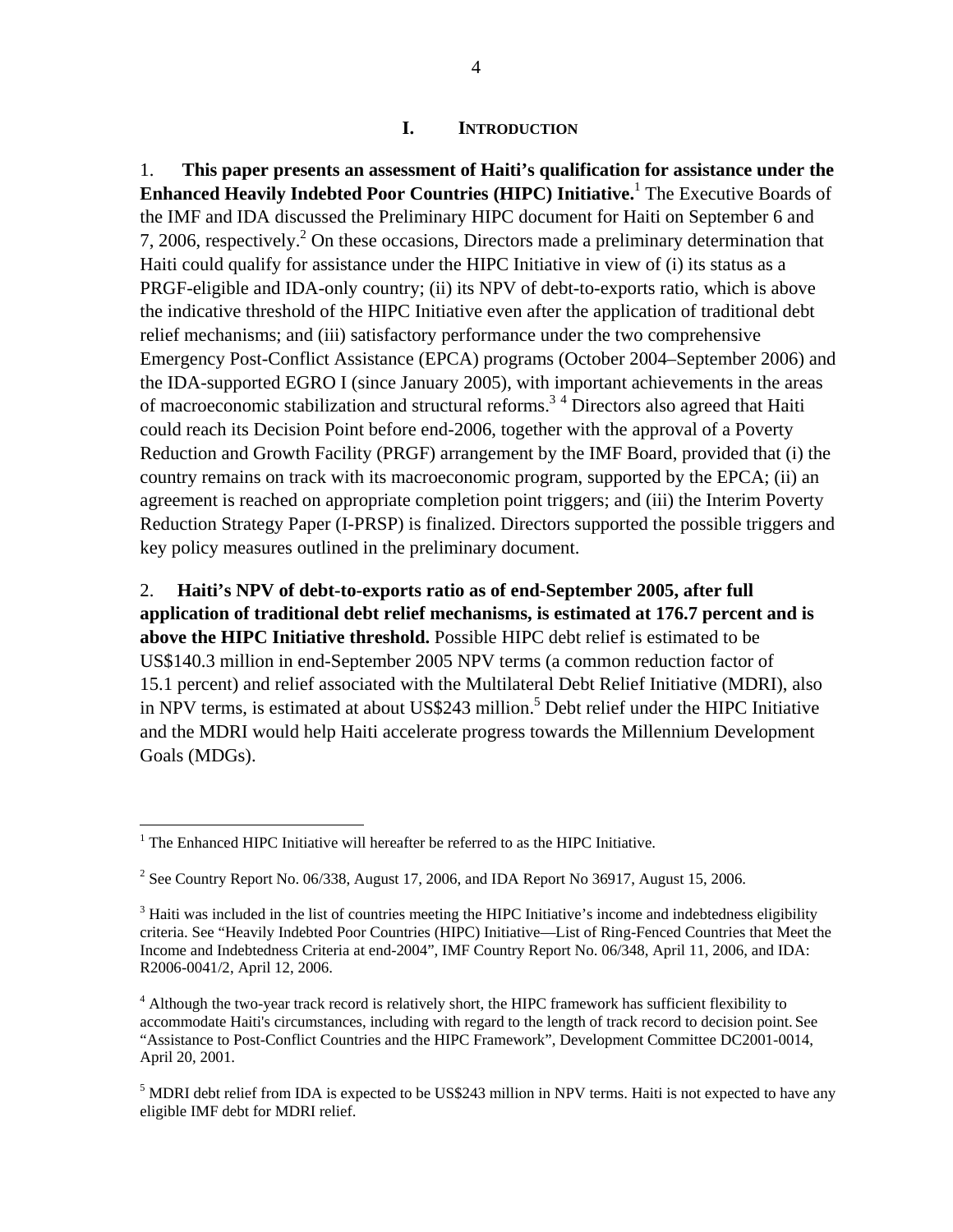3. **This paper is organized as follows.** Section II provides background information on Haiti's eligibility for assistance under the HIPC Initiative; the nature and extent of poverty; recent political and security developments; and the policy track record. Section III discusses the medium-to-long-term macroeconomic framework and the future reform agenda for poverty reduction. Section IV summarizes the results of the Debt Sustainability Analysis (DSA) and presents possible HIPC and MDRI assistance. Section V discusses the floating completion point triggers, specifies how HIPC Initiative assistance after the decision point will be used and tracked, and reports the views of the authorities. Finally, section VI presents issues for discussion by the Executive Directors.

# **II. BACKGROUND AND ELIGIBILITY FOR HIPC INITIATIVE ASSISTANCE**

# **A. PRGF and IDA Status**

4. **Haiti is currently an IDA-only country, with a nominal per capita GNI of about US\$450 in 2005 (using the World Bank's Atlas methodology). A PRGF arrangement is**  scheduled to be discussed by the IMF Board in parallel with this document.<sup>6</sup> Haiti will continue to need substantial concessional assistance from the international community and is likely to remain an IDA-only country and eligible for PRGF resources for the foreseeable future.

# **B. Dimensions of Poverty**

5. **Political and economic instability, recurrent deterioration in security, low growth, and high inequality and poverty have been the key challenges confronting Haiti in the past**. The impact of prolonged political conflicts and violence, periods of high external assistance followed by the withdrawal of economic support, and natural disasters has been severe. Real income per capita has declined on average by 2 percent annually over the past twenty years. Haiti's pattern of socio-economic development has been characterized by marked inequalities in access to productive assets and public services, which, together with low growth, has resulted in widespread poverty.

6. **Haiti is the poorest country in the Latin America and Caribbean region and amongst the poorest in the world.** The 2005 United Nations Human Development Index ranked Haiti 153rd out of 177 countries. About 54 percent of Haiti's population lives below

1

<sup>&</sup>lt;sup>6</sup> In October 2005, the Executive Board of the IMF approved SDR10.25 million (about US\$14.7 million) in Emergency Post-Conflict Assistance (EPCA) to Haiti, adding to the SDR10.23 million (about US\$15.6 million) provided under the EPCA in January 2005. When approving the EPCA, IMF Directors indicated their support for a rapid transition to a program supported by the PRGF.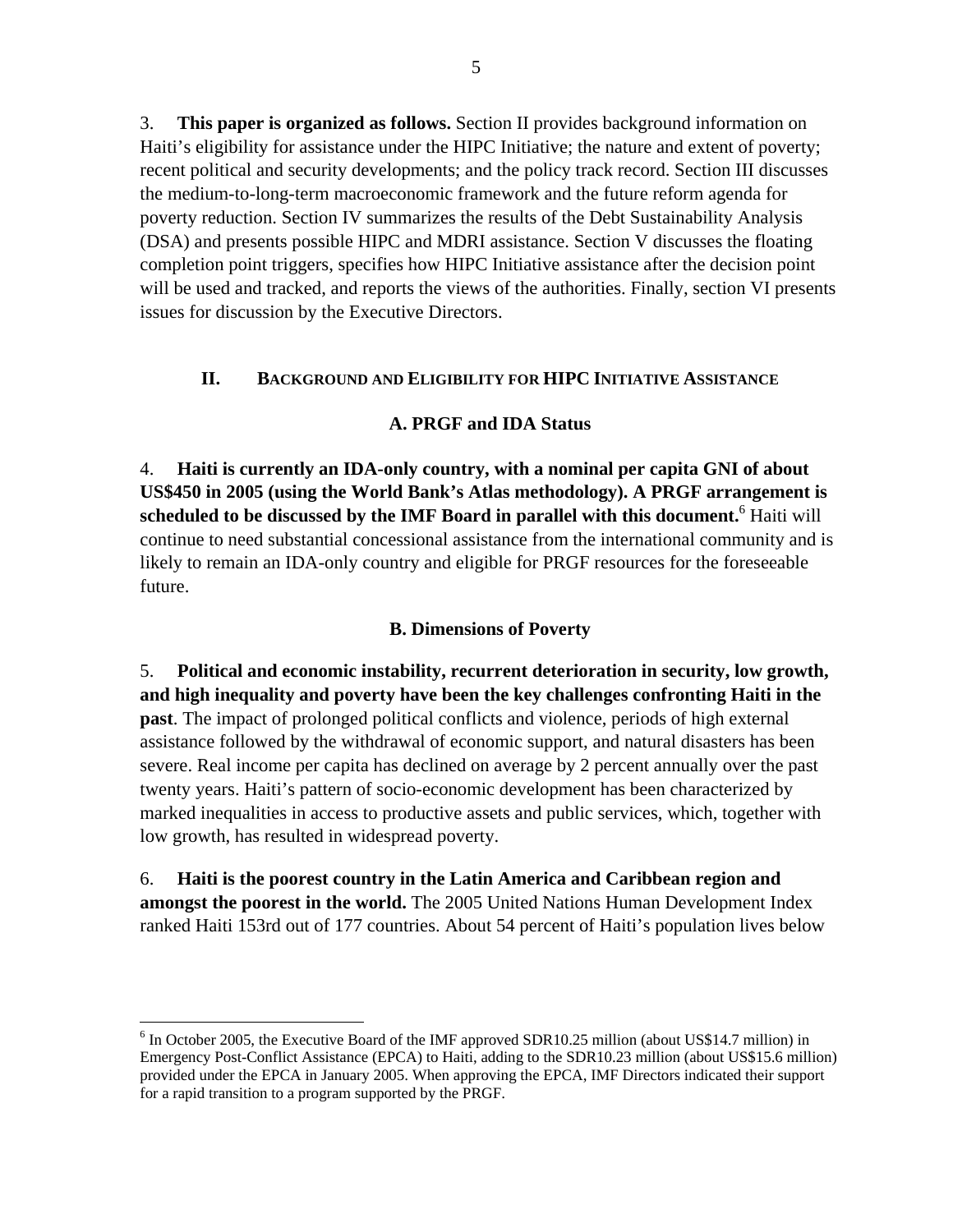the US\$1 a day poverty line and 78 percent below US\$2 a day  $(2001 \text{ data})^7$  An overwhelming share of the rural population lives in poverty.<sup>8</sup> There are also large pockets of urban poverty in slum areas in Port-au-Prince, although many small cities and municipalities have lower poverty rates. Wide disparities exist regionally, with poverty being lowest in the Ouest region (34 percent), which includes the capital Port-au-Prince, and highest in the Nord-Est region (81 percent). Nonetheless, even in the Ouest region poverty is extremely high by international standards (higher than that of any country in Latin America and the Caribbean). Income inequality in Haiti is also high. Nearly half of national income goes to the richest 10 percent of the population.<sup>9</sup>

7. **On social indicators Haiti ranks very low.** Although adult illiteracy decreased from 60 percent in 1990 to 52 percent in 2003, it remains the highest in the Latin America and the Caribbean region and is higher than the average for low-income countries. Only 55 percent of children aged 6–12 are enrolled in school; in rural areas this indicator is even lower at 23 percent. Food deprivation and limited access to health care, due to poor infrastructure and lack of qualified personnel and drugs, have resulted in dire health conditions for Haiti's poor. Haiti also faces a high incidence of HIV/AIDS. UNAIDS estimates that 5.6 percent of the adult population has HIV. Despite all the risk factors in Haiti, there is some evidence that HIV/AIDS prevalence rates have not increased significantly in the last decade and may even have declined. UNAIDS credits this positive trend to close public-civil collaboration and sustained political commitment to contain the disease.

 $\overline{a}$ <sup>7</sup> Although based on the Enquête sur les Conditions de Vie en Haiti (ECVH) 2001, used for the estimation of poverty indicators included in this document, some poverty indicators included in the I-PRSP differ slightly from the figures presented above, due to differences in the methodology used.

<sup>&</sup>lt;sup>8</sup> Incidence of poverty in rural areas is 69 percent for the US\$1 a day poverty line and 86 percent for the US\$2 a day poverty line.

<sup>&</sup>lt;sup>9</sup> Estimates based on household surveys suggest that poverty and inequality rates may have not changed substantially over the last two decades. Part of the explanation could be that, while GDP per capita declined, consumption levels were maintained by remittances which have accelerated since the mid-1990s.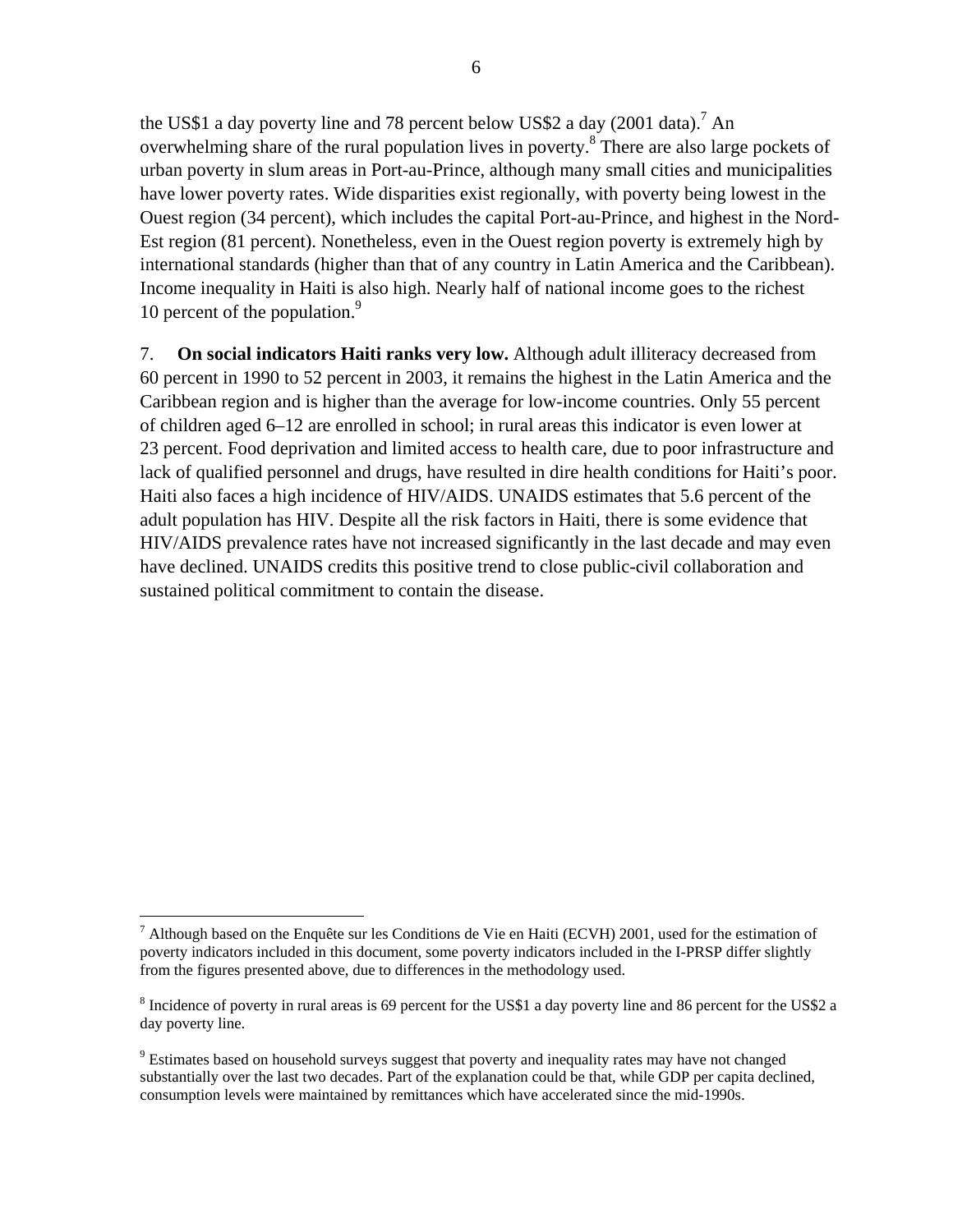|                                                                                        | Haiti | LAC $1/$  | $LIC$ 2/             |
|----------------------------------------------------------------------------------------|-------|-----------|----------------------|
| Population (million, $2002$ ) <sup>3/</sup>                                            | 8.3   | 540       | 2.615                |
| Of which rural (percent)                                                               | 62.5  | 23.3      | 69.8                 |
| Annual population Growth (2003-15)                                                     | 1.4   | 1.3       | 1.6                  |
| Life expectancy at birth (Years, 2003) $^3$                                            | 51.6  | 71.9      | 58.4                 |
| GNI per capita (2005 for Haiti, 2004 for LAC and LIC) <sup>4/</sup>                    | 450   | 3,576     | 507                  |
| Incidence of Poverty (percent of the population below the US\$1 a day poverty          | 53.9  | 8.9       | $\ddot{\phantom{a}}$ |
| line, 2001 data for Haiti; 202 data for LAC) <sup>5</sup>                              |       |           |                      |
| Adult literacy ratio ( percent of people age 15 and above, $2003$ ) <sup>3/</sup>      | 51.9  | 89.6      | 60.8                 |
| Primary school net enrollment ratio (percent of relevant age group, 2001) <sup>6</sup> | 55    | $\cdot$ . | $\ddotsc$            |
| Infant mortality rate (per thousand, 2003) <sup>3/</sup>                               | 76    | 27        | 80                   |
| Child mortality rate (per thousand, 2002) <sup><math>3/</math></sup>                   | 118   | 32        | 124                  |
| Maternal mortality rate (per 100,000 live births, 2000) <sup>5/</sup>                  | 680   | 194       | 682                  |
| Access to improved water source (percent of population, 2002) <sup>3/</sup>            | 71    | 89        | 77                   |
| Prevalence of HIV/AIDS (percent of persons age 15-49, 2003) <sup>3/</sup>              | 5.6   | 0.7       |                      |

Table 1. Haiti: Selected Poverty and Social Indicators

1/ Latin American and the Caribbean region.

2/ Low-Income Countries.

3/ UNDP, Human Development Report 2005.

4/ World Bank, 2006 World Development Indicators (for LAC and LIC). World Bank, staff estimates (for Haiti). Calculated using the World Bank Atlas method.

5/ World Bank, 2006 World Development Indicators.

6/ World Bank, staff estimates based on the ECVH 2001 data.

8. **Given the significant gaps in development indicators, Haiti is unlikely to achieve all its Millennium Development Goals (MDGs) by 2015**. Public sector contribution to the provision of basic social services has been very limited and, as a result, the majority of the Haitian population does not have access to these services. For instance, 90 percent of primary schools are non-public and charge fees that represent, on average, 20 percent of the incomes of the poorest quintile, thus barring access to many families. Quality is also a problem, 70 percent of schools lack accreditation and 60 percent of teachers are unqualified. As with education, health services are predominantly provided by non-public institutions (70 percent) and the quality is generally poor. Overall, only 28 percent of the population has access to health facilities. Similarly, most of the clean water and sanitation services are non-publicly provided. Despite the predominant role of the private sector in the provision of basic social services, the normative and regulatory role of the Government is weak. The Government plans to introduce measures to address immediate social problems while developing and implementing strategies to help Haiti make progress towards reaching the MDGs. With continued external financial assistance (including HIPC and MDRI relief) Haiti could reach some MDGs, notably goal 2 (achieve universal primary education) and goal 7 (combat HIV/AIDS, malaria and other diseases), and make progress towards reaching the others.

#### **C. Recent Political and Security Developments**

9. **Following the insurrection that quickly evolved into a widespread violent conflict in early 2004, President Aristide resigned and left the country**. The political crisis that followed was halted with the establishment of a Transition Government mandated to organize elections and undertake measures in the areas of security, development, and creating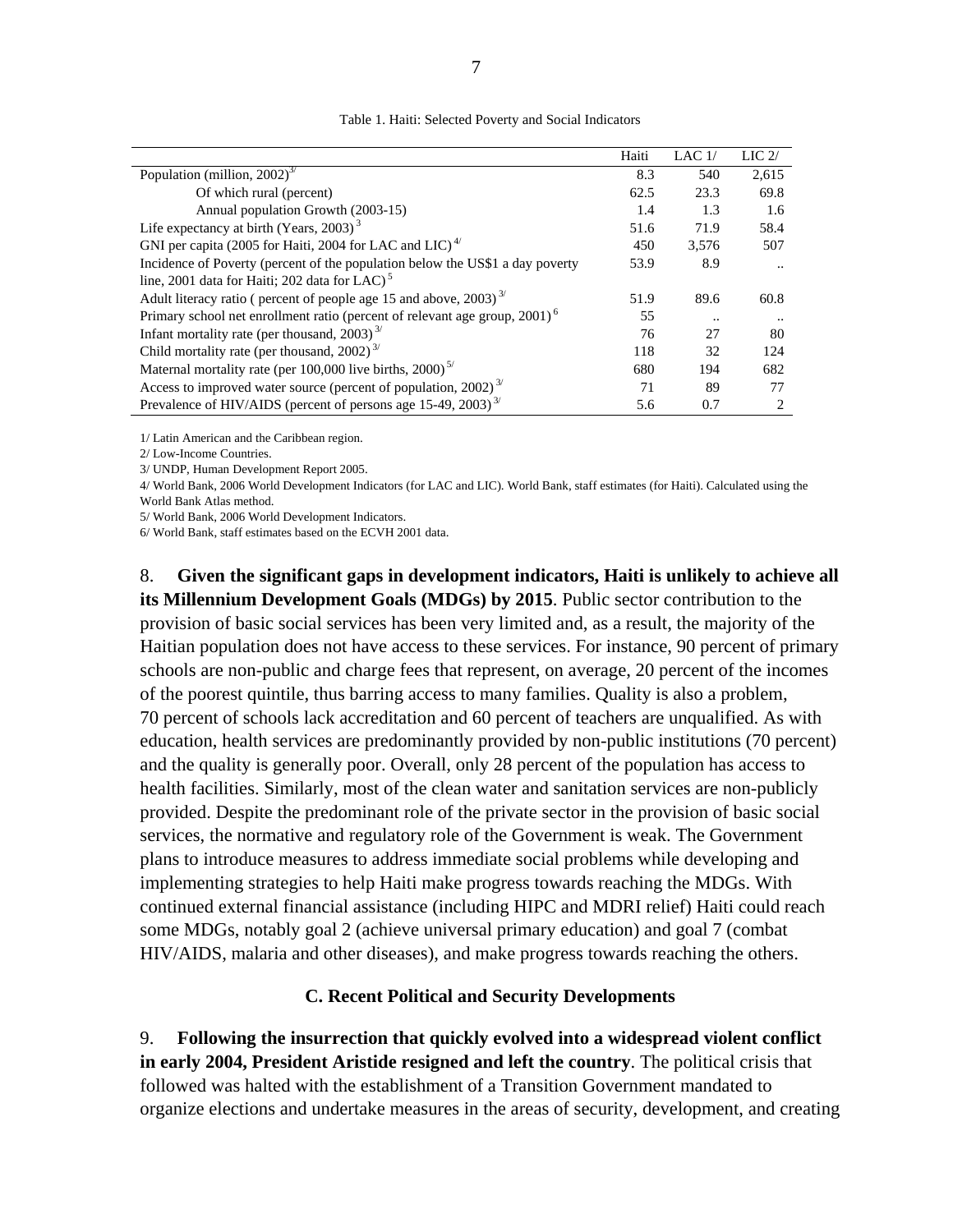the ground for a new national dialogue. The Political Transition Agreement established the political framework in which the Transition Government operated. To address the high instability and violence that prevailed, the United Nations Security Council authorized the deployment of a Multinational Interim Force, later replaced by the United Nations Stabilization Mission in Haiti (MINUSTAH). The mandate of the forces was to help the Transition Government reestablish the security and stability required for the advancement of the constitutional and political process in the country. While security has improved since 2004, outbursts of violence are still occurring.

10. **The recent successful presidential and parliamentary elections provide an opportunity to overcome the legacy of past decades**. A coalition Government has been formed, including ministers from different political parties. The coalition Government received almost unanimous approval in Parliament, raising hopes for moving forward with an ambitious agenda to improve access and quality of basic social services, modernize the state, pursue and deepen governance reform, wage a war against corruption, and promote private sector investment.

11. **The security situation remains fragile, especially in the capital, Port-au-Prince.** The July 2006 International Conference for Haiti's Economic and Social Development underlined the need for a coordinated and rigorous action from all partners to reestablish a climate of security, which is indispensable to achieve social and economic objectives. President Préval has shown a determination to reach out to all political and social forces in Haiti in a spirit of reconciliation and dialogue. Also, recently the Government launched a disarmament and community reinsertion program for armed groups and intends to pursue ongoing efforts to reform the police and the judiciary.

# **D. Policy Track Record**

12. **Since mid-2004, Haiti's economic and social recovery and its structural reforms have been supported by donors under the Interim Cooperation Framework (ICF)**. The ICF, presented by the Transition Government at the July 2004 donors' conference in Washington, D.C., provided an interim framework until an elected Government was in place. The ICF framework was extended by the current Government to September 2007 at the July 2006 conference. <sup>10</sup> The initial macroeconomic framework was established under the Fund's staff-monitored program (SMP) covering the period April–September 2004. Over the following two years, the authorities' macroeconomic program has been supported by the IMF's EPCA, with disbursements in January and October 2005 (US\$30.3 million). Following the clearance of arrears to IDA (US\$52.3 million) in early 2005, the Government also received support from IDA to implement economic governance reforms (through an Economic Governance Reform Operation, EGRO, of US\$61.0 million, and two Economic Governance Technical Assistance grants of US\$2.0 million each) and to support the

 $10<sup>10</sup>$  At the conference, donors pledged about US\$750 million for the period July 2006–September 2007.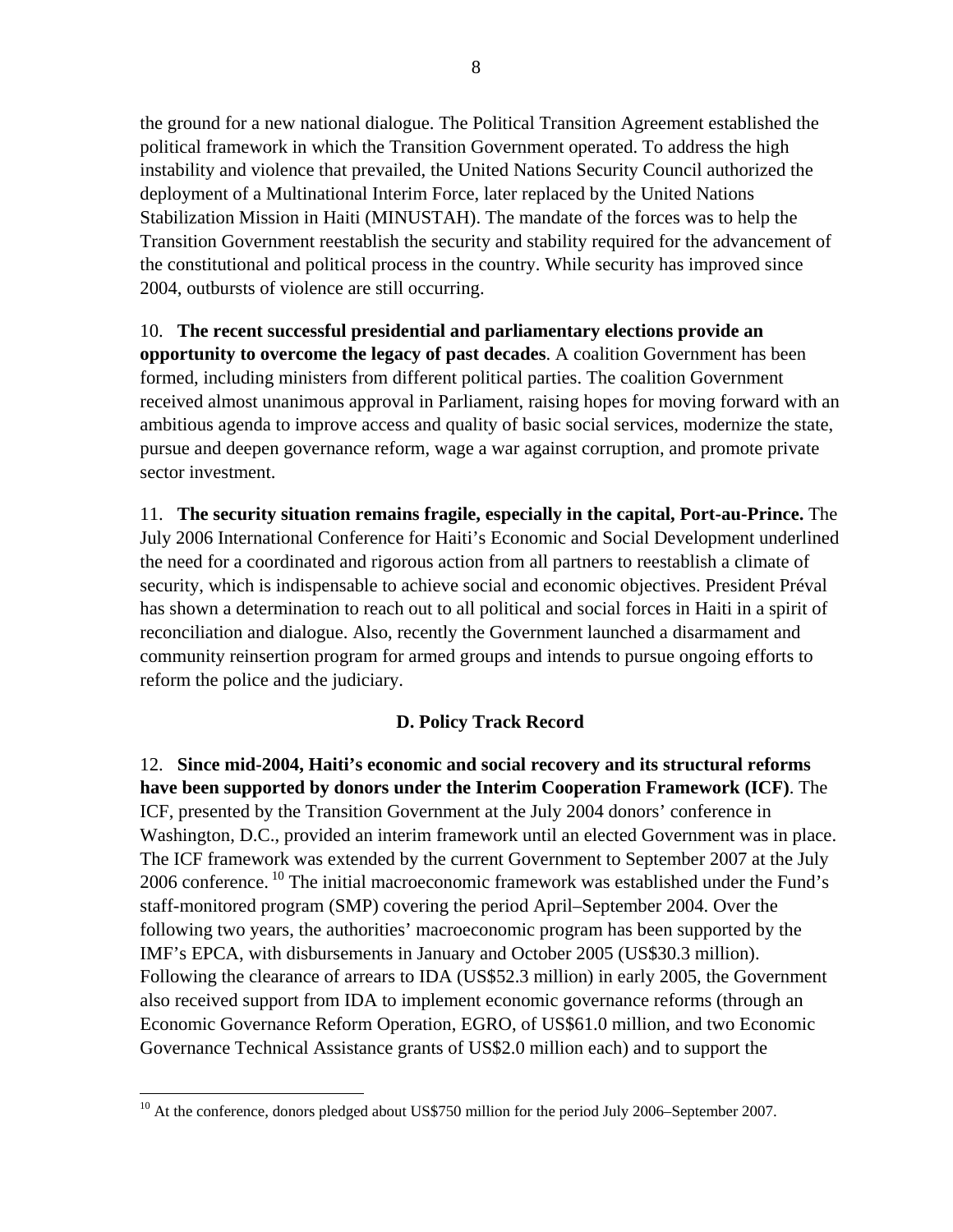country's recovery through community driven interventions, disaster prevention and management activities, transport and territorial development programs and electricity. The Inter-American Development Bank (IDB), the European Union (EU) and bilateral donors have also provided significant financial and technical assistance.

#### 13. **During 2004–06, Haiti made significant progress toward strengthening**

**macroeconomic stability** (see Table 2). The economy has gradually recovered from the political turmoil and severe floods experienced in 2004 and annual GDP growth is expected to increase to 2.5 percent in FY2006 from 1.8 percent in FY2005.<sup>11</sup> However, security problems have adversely affected economic activity, donor project implementation and other inflows of foreign exchange. With increased revenues and tighter expenditure controls, the central Government overall deficit (including grants) was reduced from 3.5 percent of GDP in FY2003 to 1.4 percent in FY2006. This has largely eliminated recourse to central bank financing of the central Government deficit. This substantial fiscal adjustment has also helped reduce end-of-period inflation from 37.8 percent in FY2003 to 12.4 percent in FY2006; however this rate of inflation is still high relative to comparable low income countries. Net international reserves (NIR) have increased, raising import coverage from 1¼ months of imports of goods and services in FY2003 to an estimated 1.8 months in FY2006. The authorities' program supported by the EPCA remains on track, and preliminary data indicate that key end-September 2006 quantitative targets have been met.

| 2003   | 2004                | 2005                                                                                                                                                                        | 2006<br>Prel. |
|--------|---------------------|-----------------------------------------------------------------------------------------------------------------------------------------------------------------------------|---------------|
|        |                     |                                                                                                                                                                             |               |
| 0.4    | $-3.5$              | 1.8                                                                                                                                                                         | 2.5           |
| $-1.7$ | $-5.4$              | $-0.2$                                                                                                                                                                      | 0.8           |
| 37.8   | 21.7                | 14.8                                                                                                                                                                        | 12.4          |
|        |                     |                                                                                                                                                                             |               |
| $-3.5$ | $-2.4$              | $-0.7$                                                                                                                                                                      | $-1.4$        |
|        |                     |                                                                                                                                                                             |               |
| 39.8   | 9.1                 | 20.3                                                                                                                                                                        | 9.1           |
|        |                     |                                                                                                                                                                             |               |
| 38.8   | 54.5                | 70.6                                                                                                                                                                        | 125.7         |
| 157.1  | 207.4               | 228.5                                                                                                                                                                       | 330.8         |
| 1.2    | 1.4                 | 1.4                                                                                                                                                                         | 1.8           |
|        | (In percent of GDP) | (Annual percentage change, unless otherwise indicated)<br>(Changes in percent of beginning-of-period broad money)<br>(Annual percentage change, unless otherwise indicated) |               |

**Table 2. Haiti: Selected Economic and Financial Indicators** (Fiscal year ending September 30)

Sources: Ministry of Economy and Finance; Bank of the Republic of Haiti; and Fund staff estimates.

1/ Excludes commercial banks' foreign currency deposits with the BRH.

2/ Gross reserves excluding capital contributions to international organizations.

<u>.</u>

 $11$  The Haitian fiscal year runs from October 1 to September 30.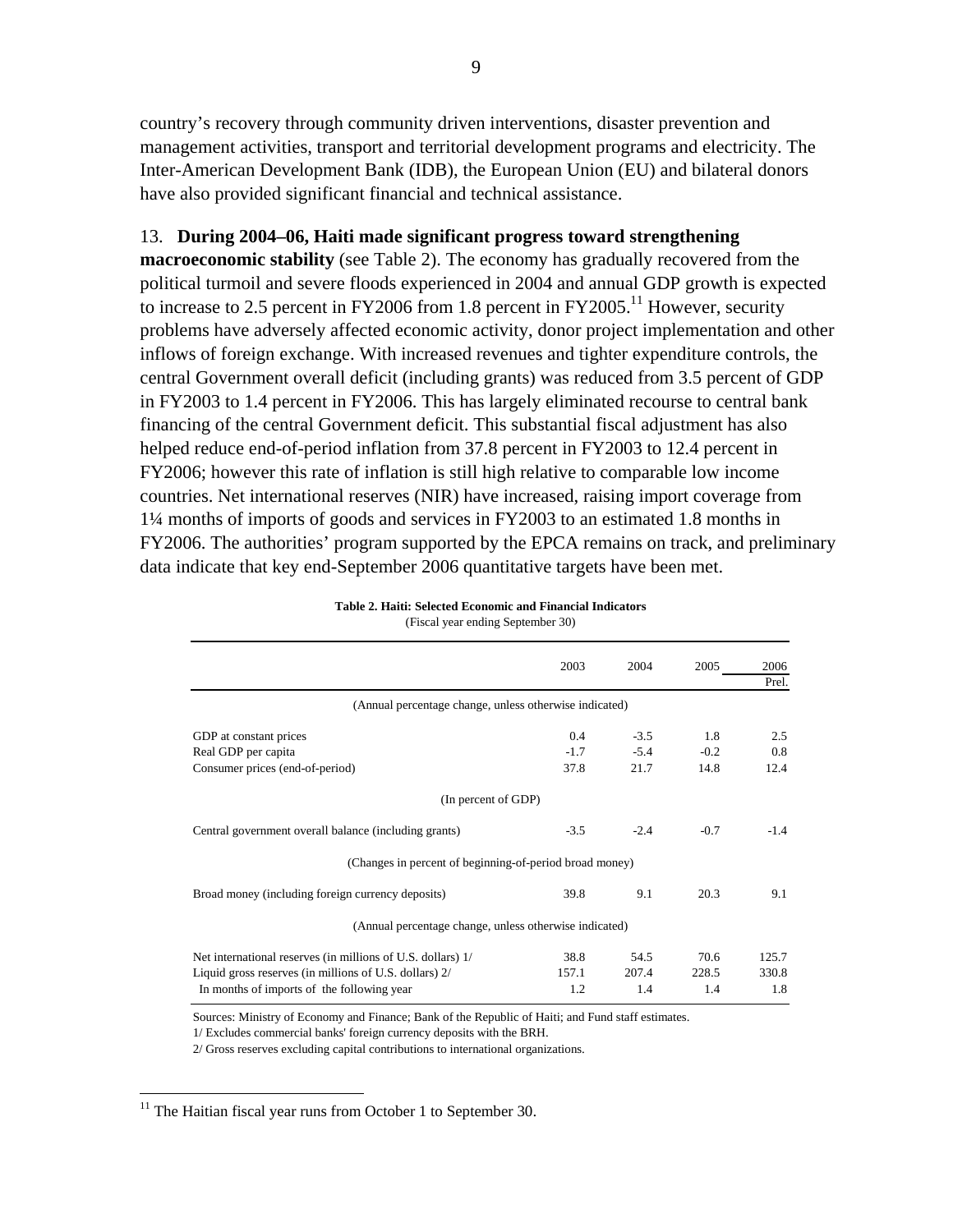10

14. **Progress has also been achieved in the implementation of structural and economic governance measures, notably under the EPCA and EGRO**. As of early 2004, Haiti was confronted with significant weaknesses in economic governance and management, which impeded the efficient use of both domestic resources and external financing.<sup>12</sup> The main weaknesses were in the following areas: (i) budget formulation, execution and reporting; (ii) public procurement; (iii) public enterprise management and road maintenance; (iv) human resource management; and (v) the financial sector. Progress in these areas are as follows:

• **Budget formulation, execution and reporting.** Prior to 2004, the Government had at times operated without approved budgets or with budgets approved late into the fiscal year. Procedures for budget formulation and execution were weak and a significant share of public resources was channeled through multiple *comptes courants* held by individual ministries and used non-transparently.<sup>13</sup> In addition, internal controls were impaired by the lack of a well-structured accounting system or external audits of Government budgets. Recent Government measures to address these weaknesses include: (i) passage of a new Organic Budget Law14 and adoption of a new budget classification and chart of accounts; (ii) approval of the budgets for FY2005 and FY2006 before the start of the fiscal year and regular public dissemination of key budget allocations and execution information; (iii) preparation of the FY2006 budget according to the new budget classification and expansion of the automated system for budget management (SYSDEP) from 5 ministries and units to  $17$ ;<sup>15</sup> (iv) a drastic reduction of discretionary spending through ministerial *comptes courants*; 16 and (v) strengthening the external audit function with a decree on the organization and functioning of the supreme audit institution, the *Cour Supérieure des Comptes et Du Contentieux Administrative* (CSCCA). The CSCCA is in the process of catching up on Government accounts audits which, together with the resumption of Parliament oversight functions, will strengthen external controls. Other measures have proceeded more slowly: (i) a mechanism for monitoring budgetary transfers to the electricity sector has been established but is not yet effective and an

1

 $12$  Reflecting these weaknesses, Transparency International's Corruption Perception Index (as well as other governance indices) has placed Haiti among the lowest rankings worldwide and has identified corruption as one of the leading constraint on economic growth and investment. See "La Fondation Héritage pour Haïti", *L'Etat des Lieux de la Corruption en Ha*ï*ti, 2003.*

<sup>&</sup>lt;sup>13</sup> The "*comptes courants*" (Ministries' accounts) were originally meant to be used for unforeseen or nonbudgeted needs such as for assistance to those affected by a natural disaster or unexpected travel by policy makers.

 $14$  The Law mandates the creation of a new accounting system, creates the position of internal ex-ante controllers and a new internal auditing office.

<sup>&</sup>lt;sup>15</sup> The expansion of the SYSDEP is being undertaken in two phases. The first phase, already completed, includes key ministries and units such as the MEF, the CSCCA, the ministries of Education (MENJS) and Health (MSPP), and the Tax and Customs Directorates. The second phase, including all remaining ministries and the National Police, is scheduled to be completed in late 2006.

<sup>&</sup>lt;sup>16</sup> The percentage of non-salary current public expenditures disbursed through *comptes courants* was reduced from 62 percent during October 2003–March 2004 to less than 10 percent in FY2005–06.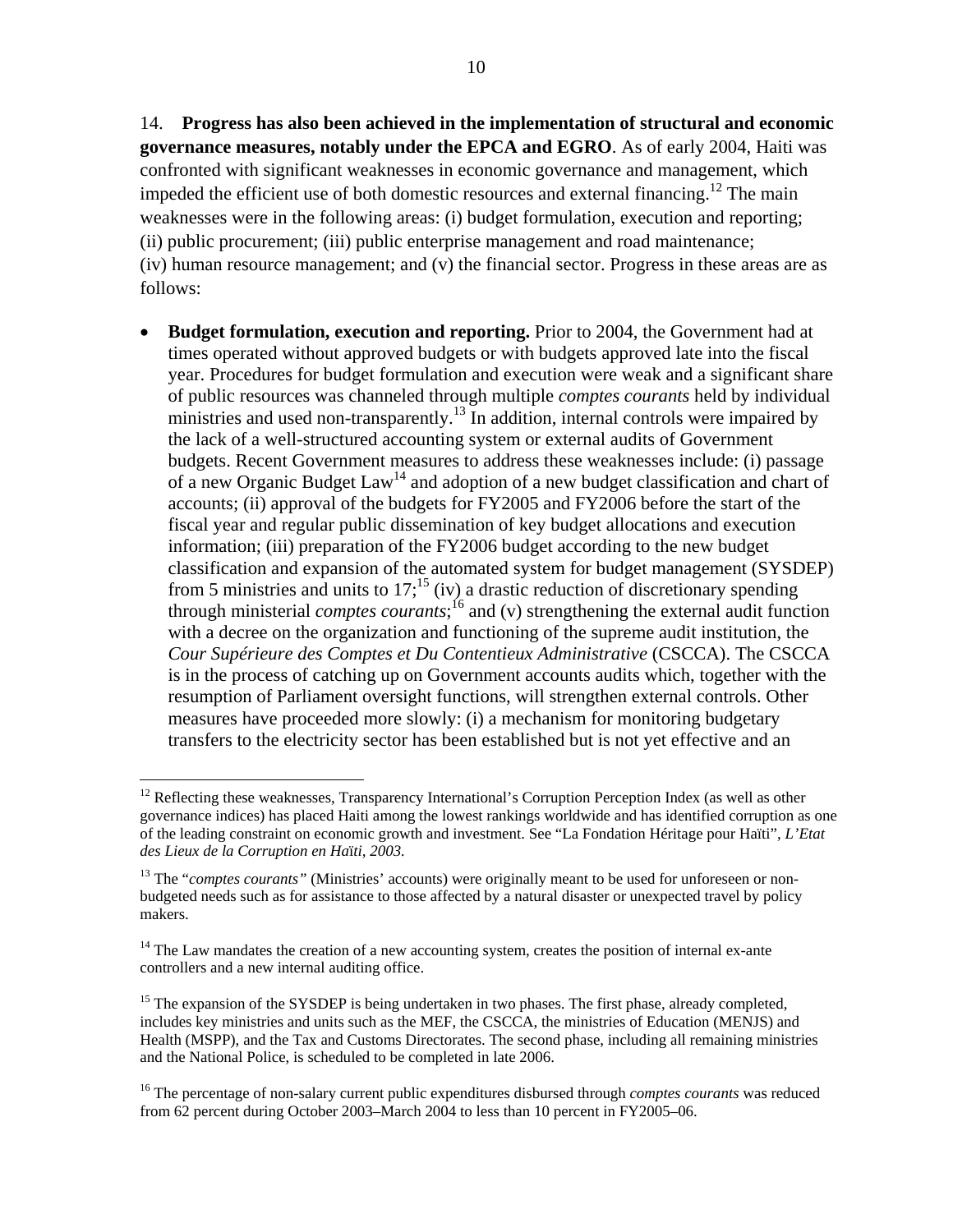independent audit of the transfers has not taken place; and (ii) a survey of domestic payment arrears of the central Government has been completed but not yet fully verified and a strategy to address them has not been formulated.

- In the early 2000s, **public procurement** operated under a 1989 decree which had not been fully implemented and had several flaws, and sole-source contracts and unadvertised bidding were the norm. Since 2004, the institutional framework for public procurement has been strengthened through: (i) the passage of a new Procurement Decree and the creation of the National Commission for Public Procurement (CNMP) in 2004; (ii) the preparation of standard bidding documents; and (iii) the publication of lists of Government contracts and of a supplier database. The recent hiring of an international procurement consulting firm will help the CNMP to strengthen procurement capacity in line ministries.
- In 2004 an **Anti-Corruption Unit (ULCC)** was created and staffed as an autonomous entity under the Ministry of Economy and Finance (MEF). The Unit is conducting a comprehensive diagnostic survey of the state of governance and the perception of corruption in Haiti as an input to the design of a national anti-corruption strategy and has prepared a draft law for public sector employees' asset declaration.<sup>17</sup>
- **Public enterprises have been characterized by inadequate financial and operating practices and a lack of managerial accountability, often accompanied by the siphoning of budgetary resources**. Due to the limited resources for maintenance and investment, the quality and reliability of services provided by these enterprises deteriorated over the years. Poor governance practices were particularly acute in the electricity (EDH) and telecoms (TELECO) utilities, and the port authority (APN), which are critical for economic growth. In 2006, financial audits of APN, TELECO and EDH and an accounting rehabilitation of TELECO and EDH were completed. In 2005–06, the Government took a number of measures to strengthen the Road Maintenance Fund (FER), created in 2003 as the cornerstone of Haiti's road maintenance strategy. The FER now has reached a basic level of institutional capacity with the recruiting of key staff and the definition of its operational procedures.
- **In the area of public expenditure management (PEM), an Assessment and Action Plan (AAP) to strengthen the capacity of Haiti to track poverty reducing public spending was prepared jointly by IDA and IMF staffs in consultation with the authorities in June 2006**. Compared to an informal assessment undertaken in 2004, the 2006 AAP confirms that improvements in PEM performance resulting from the above reforms.18 The reforms started from a very low base of economic governance and focused

 $17$  The diagnostic survey was completed in March 2006. The final report is expected to be completed by end 2006.

<sup>&</sup>lt;sup>18</sup> An informal assessment was undertaken in September 2004 by the IMF staff.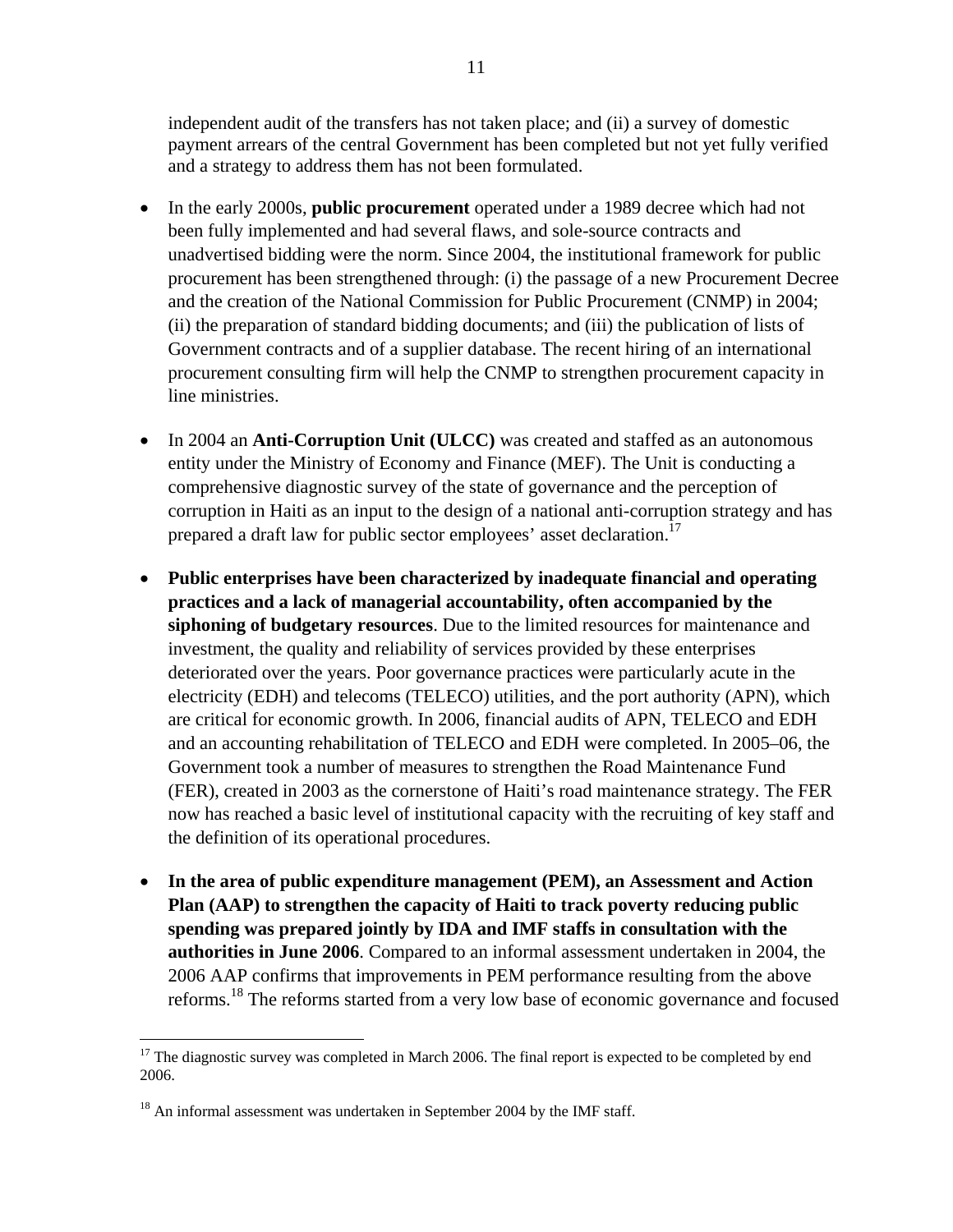on critical institutional and legal changes related to public expenditure and public enterprise management. These efforts will require follow-up actions and additional reforms to ensure that (i) procedures and practices are consistent with the revised legal and institutional framework; (ii) mechanisms to better target public resources are set up; (iii) the quality of monthly fiscal data is improved; and (iv) citizens are empowered in ways that will improve public sector transparency and accountability. In this respect, governance measures aimed at making public service delivery more responsive and effective and improving the comprehensiveness of the budget are needed to increase the effectiveness and transparency of public resource use.

- **In 2005 the Government introduced a mechanism for civil society to monitor its program of economic governance reforms**. This mechanism became operational in early 2006, following capacity building by both the Government and civil society organizations. A summary of the monitoring reports prepared by civil society organizations has been published on the MEF website. A workshop with the Government relevant agencies and ministries and civil society organizations was held in June 2006 to review the experience in implementing the monitoring mechanism and identify measures to improve its effectiveness.
- **The inadequate quality and quantity of human resources have been an impediment to public sector efficiency in Haiti**. This results from the scarcity of skilled people and the lack of an adequate incentive and accountability system to attract, maintain and motivate civil servants. Public sector employment in Haiti is very small by international standards. In 2004, public sector employment corresponded to 0.7 percent of the population, compared with 2.0 percent in Africa and 7.7 percent among developed market economies.<sup>19</sup> Dealing with these shortfalls in a manner that supports sustained public sector efficiency will likely require increasing the efficiency of the use of scarce human resources and implementing reforms involving systemic restructuring of the civil service. In 2004, a new Civil Service Decree was enacted. A Coordination Unit in the Prime Minister's Office has taken on the human resource functions as a first step to overseeing the implementation of the Decree and a census of employment in selected ministries has been completed.
- **Financial sector stability has been maintained,** but weaknesses have been identified in the mechanism of monetary management and in financial audit and controls of the Central Bank of Haiti (BRH), and the BRH has experienced operational losses. The authorities are preparing a plan to address these weaknesses, including with technical assistance provided by the IMF. A draft of a new banking law is expected to be finalized and submitted to Parliament later this year. In addition, the financial statements of the BRH for FY 2004 were published, however with a year delay. Financial statements for FY2005 have not yet been published. The BRH was also subject to a safeguards

<u>.</u>

<sup>&</sup>lt;sup>19</sup> Jaramillo, L. (2005) "Public Sector Employment in Haiti" IMF Selected Issues Paper, (seewww.imf.org).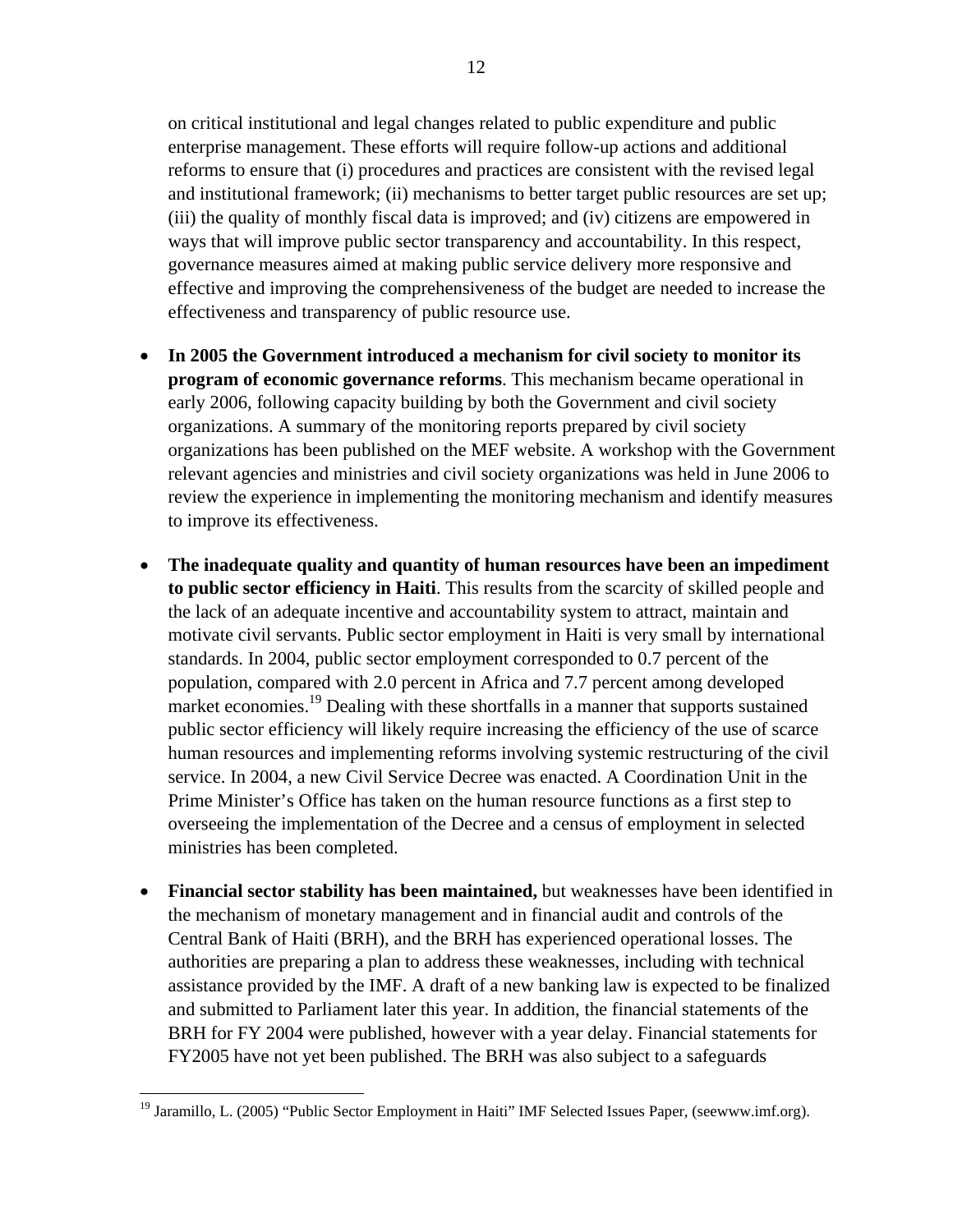assessment in relation to drawings under the EPCA and the vulnerabilities identified by that assessment are now being addressed; and the BRH has strengthened its surveillance of credit cooperatives.

15. **While significant progress has been made in implementing macroeconomic, structural and governance reforms, setting Haiti on a path of economic recovery will remain a major challenge.** Economic recovery will critically require restored security, but a sustained improvement in security will in turn depend on the delivery of quick and visible improvements in the living conditions of the Haitian population. Furthermore, strengthened public institutions and improved economic governance are needed to ensure that economic growth is inclusive and sustained over time. The financial and technical support of the donor community will be critical to help the Government address these challenges. While current conditions in Haiti present significant risks going forward, the provision of HIPC debt relief will contribute to creating fiscal space for much needed poverty-related expenditures and encourage reforms in public expenditure management.

#### **III. MACROECONOMIC FRAMEWORK AND FUTURE REFORM AGENDA**

## **A. The PRSP Formulation Process**

16. **In September 2006, the Government completed the preparation of the I-PRSP which was initially drafted in late 2005 by the Transition Government and subsequently revised by the current Government to reflect its development priorities**. The I-PRSP outlines the main areas of intervention envisaged by the authorities to reduce poverty as well as the steps to be undertaken in the preparation of the full Poverty Reduction Strategy  $(PRS).$ <sup>20</sup> The Government's main development priorities are to consolidate macroeconomic stability, enhance physical infrastructure, expand access to social services, improve economic governance and strengthen public institutions. This program represents a continuation of the axes and the strategic objectives of the 2004 ICF, with an increased emphasis on a national development approach including all of Haiti's departments and communes and interventions aimed at meeting pressing social and economic needs in disadvantaged and conflict-prone areas.

17. **The Government has begun the preparation of a full PRSP.** The participation process will be broadened and deepened in the preparation of the full PRSP. The I-PRSP includes a detailed strategy for the consultations which will include members of Parliament, civil society organizations, affected stakeholders, and the donor community and will target the poor through meetings in communes and departments. The I-PRSP also describes the

 $^{20}$  A joint IDA-IMF Staff Advisory Note on the Interim PRSP, circulated in parallel with the Decision Point document, indicates that the I-PRSP provides an appropriate framework for poverty reduction and use of resources that could become available under the HIPC Initiative.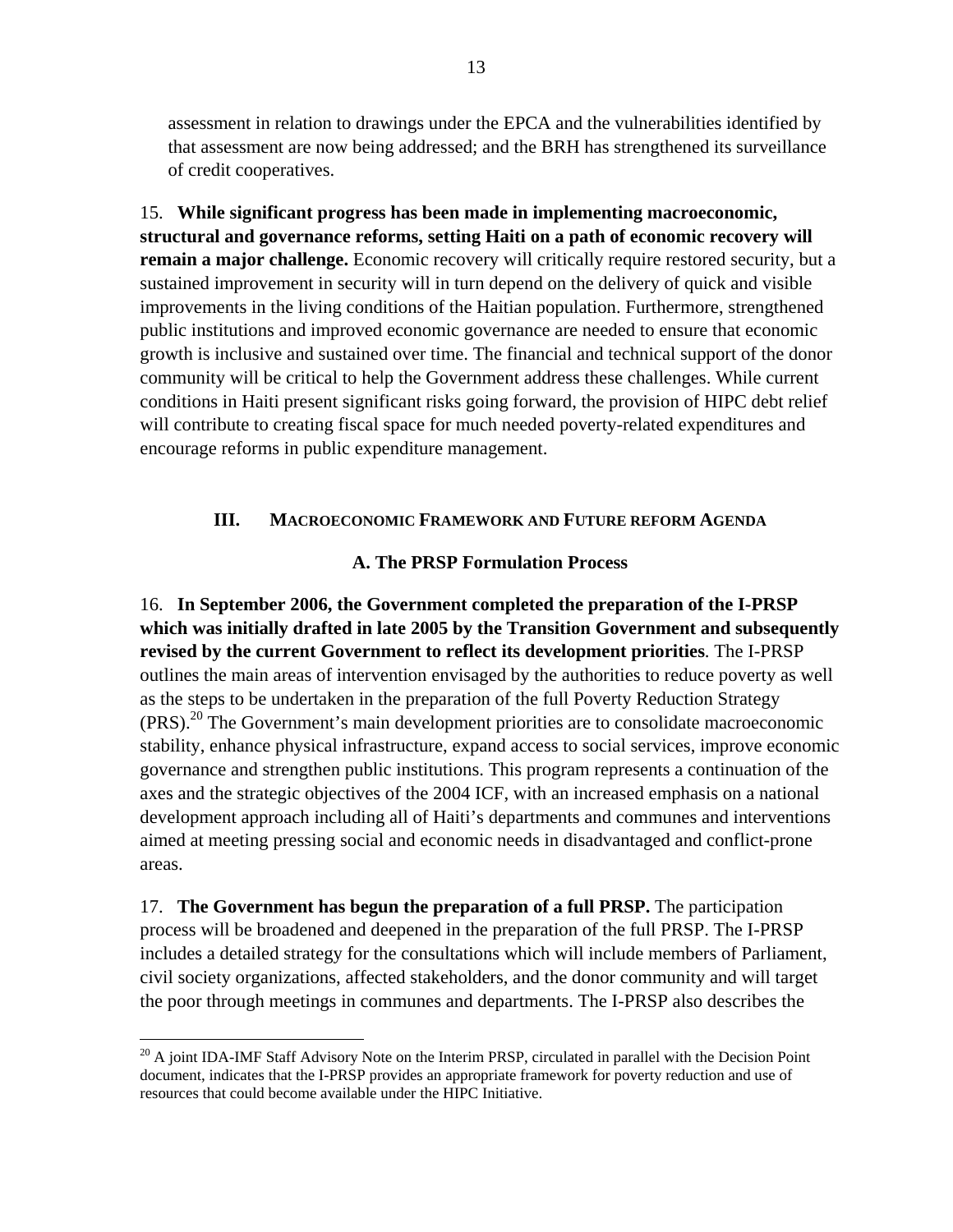process through which the mechanism for monitoring and evaluation of the PRSP will be developed.

18. **The full PRSP would be expected to build on the I-PRSP** by (i) presenting a comprehensive medium and long-term strategy and an agenda for its implementation; (ii) establishing efficient mechanisms and easy-to-monitor indicators for progress, including for the MDGs; (iii) refining the structural reform agenda and providing more detailed and focused sector strategies; (iv) clearly defining priority expenditures within the framework of a strengthened public sector investment program; and (v) identifying interventions to enhance public sector program and project implementation capacity.

# **B. Macroeconomic Framework<sup>21</sup>**

19. **An important objective of the authorities is to achieve robust and sustainable real economic growth.** Real output growth is projected to average 4.2 percent over the period  $FY2006-25.<sup>22</sup>$  In the short term, real output growth is projected to strengthen sharply from 1.8 percent in FY2005 to 4.0 percent in FY2007, assuming significant improvements in security conditions, continued strong external support, and increased public investment. Over the long term (FY2015–2025), real output growth is expected to average 4.5 percent. <sup>23</sup> This projected improvement in real output growth depends critically on maintaining security, sustained political and macroeconomic stability, progress on economic governance, and improvements in social and economic infrastructure, contributing to higher private investment, including FDI.

20. **The authorities are also aiming for low and stable inflation, to foster an environment conducive to long-term growth.** End-of-period inflation has declined from 37.8 percent in FY2003 to an estimated 12.4 percent in FY2006 following substantial fiscal adjustment. Building on recent strengthening of fiscal discipline and change in the conduct of monetary policy, inflation is expected to decline gradually to 5.0 percent by FY2011.

 $\overline{a}$  $21$  The macroeconomic projections used in this analysis cover the next 20 years and were prepared in consultation with the authorities.

 $22$  This is a more conservative projection compared with the one presented in the HIPC Preliminary Document, which assumed an average annual growth of 4.7 percent. The downward revision to growth reflects two factors. First, the assumption of a more gradual reduction in the binding constraints to growth, preventing Haiti from reaching its long-term growth rate rapidly. In the preliminary document, Haiti was expected to reach its longterm (steady-state) growth in FY2011, compared to FY2015 in the Decision Point document. Second, the updated projection makes a more conservative assessment of Haiti's long-term economic growth potential (which was reduced from 5.0 percent to 4.5 percent for the period FY2015–25).

 $^{23}$  While real GDP growth has been low during the past half century, this largely reflects the impact of episodes of political instability. Excluding these shocks, Haiti experienced periods of high growth, notably in the 1970s, with average real GDP growth close to 4.5 percent, fueled by investment in light manufacturing (in particular the garment assembly industry) and tourism. This sustained period of high growth serves as a benchmark for Haiti's growth potential, and the long-term projection assumes that Haiti enters a path of restored security. However, the sensitivity analysis detailed in section IV F includes a scenario with lower growth**.**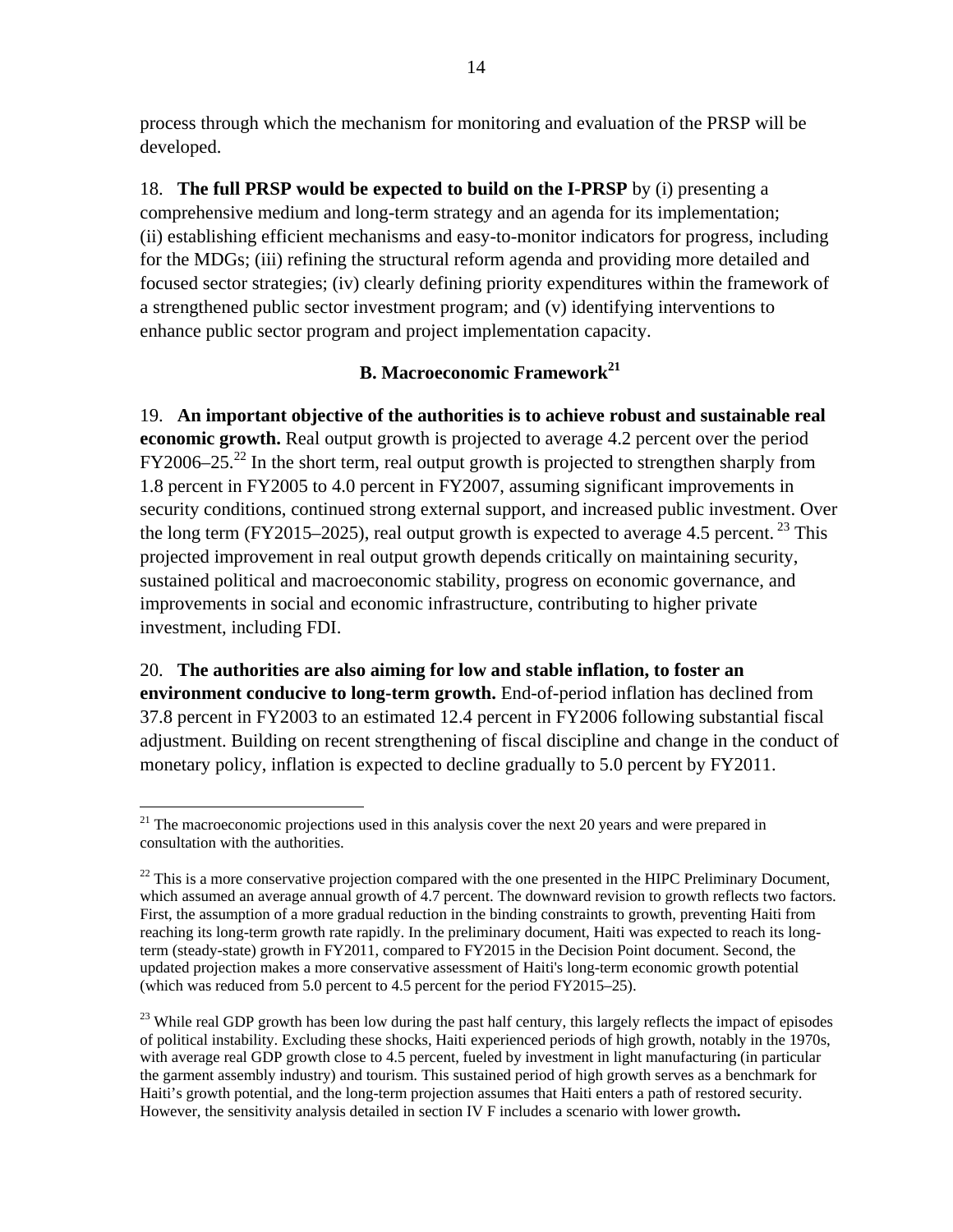21. **Macroeconomic stability is also expected to be supported by fiscal prudence.** Over the projection period, the central Government overall deficit is expected to average about 2.0 percent of GDP. The Government is expected to increase revenues and seek concessional external financing to allow for increased pro-poor spending, higher investment and the institutional development of central and local Governments, while maintaining debt sustainability after the delivery of HIPC Initiative assistance.

22. **Fiscal revenues are projected to increase gradually to about 16.0 percent of GDP by FY2025, compared to about 9.6 percent over FY2004–06**. The Government intends to implement measures to boost revenues, including through the strengthening of customs control in the provinces, enhanced computerization of tax and customs administration offices, and reinforcing the tax audit mechanism.

23. **Government expenditures are expected to be re-oriented toward strengthening the institutional capacity of the Government and increasing spending in key areas such as security, health and education.** Rebuilding social and economic infrastructure is expected to be the core of the public investment program which is expected to be financed largely by external donors. The framework assumes that the share of pro-poor spending in overall outlays will increase to assist in poverty reduction and meeting the MDGs.

24. **For the long-term growth projection to materialize, Haiti's level of investment has to increase markedly**, by more than 4.0 percentage points of GDP over the projection horizon.<sup>24</sup> Initially, higher investment will come from higher public investment, especially in public infrastructure, helping to create the conditions for private sector development. An improvement in security is pivotal to ensure this outcome. As infrastructure constraints are gradually removed, agricultural production and exports are expected to pick up. Improvement in tourism infrastructure would create favorable conditions for the tourism industry which notably caters to the large Haitian diaspora.

25. **The external current account deficit (excluding grants) is expected to decline from 7.5 percent of GDP in FY2006 to about 5.2 percent of GDP at the end of the projection period largely due to improvements in net exports**. The import-to-GDP ratio is projected to decline by 2.4 percentage points of GDP in the long term due to lower aid flows and increases in local production, e.g., in the agricultural sector. Rising exports (by 2.0 percentage points of GDP) are also expected to contribute to the improvement in the current account.<sup>25</sup> International reserves are expected to increase from 1.6 months of imports of goods and services in FY2005 to over three months from FY2011.

 $24$  The investment numbers in the macroeconomic framework reflect the reporting in the Haitian national accounts, which may significantly overestimate investment as a share of GDP. Investment was reported at 27.4 percent of GDP in FY2005.

 $25$  Exports of some agricultural products, such as mango and coffee, are expected to be strong, followed by exports of textiles and apparel industry, which are expected to be less robust given the ongoing changes in the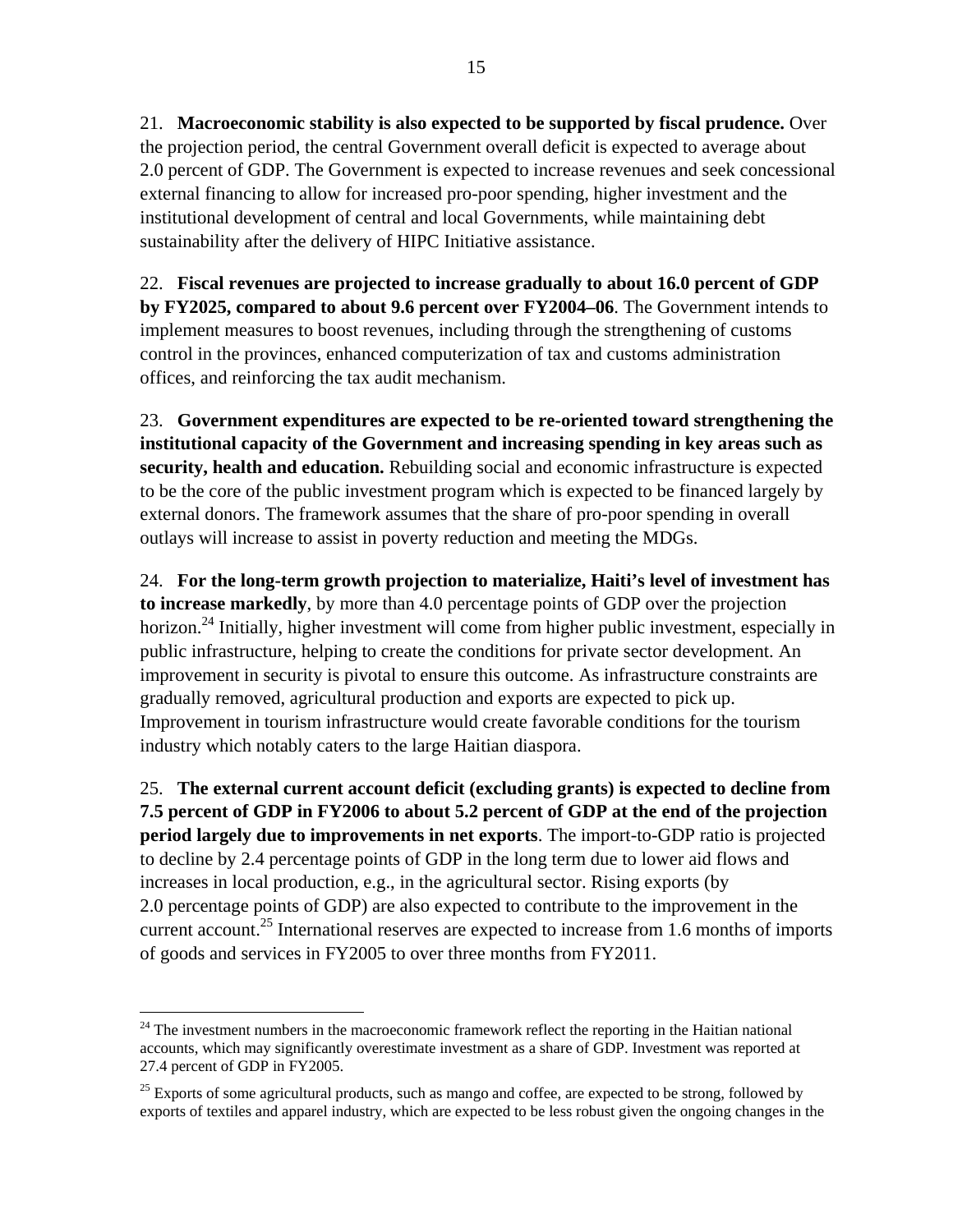#### **C. Reform Agenda**

26. **The reform agenda going forward is reflected in the I-PRSP prepared by the Government and presented to IDA and the IMF in September 2006.** The Government has expressed its commitment to maintaining macroeconomic stability, pursuing and deepening the structural and economic governance reform agenda of the last two years and making significant efforts in fighting corruption. The agenda is strong in cross-cutting governance initiatives which, in addition to strengthening security, are necessary if Haiti is to achieve the high, sustained and shared economic growth that is required to reduce poverty and bring about meaningful change in the living conditions of the Haitian population.<sup>26</sup>

#### 27. **The Government intends to continue to strengthen public expenditure**

**management**. Specifically, the Government plans to: (i) align public spending with the priorities identified in the I-PRSP and, when completed, the PRSP, reflecting emphasis on pro-poor growth; (ii) introduce a medium term framework which will include budget projections consistent with the PRSP expenditure priorities; (iii) adopt an automated mechanism to track poverty-reducing public expenditure and publicly disseminate quarterly expenditure reports; and (iv) ensure accountability and oversight of its accounts in strict observance of the prevailing legal framework. In addition, the Government intends to strengthen the procurement function, by adopting and implementing a new law in line with international best practice and ensuring compliance by all Government purchasing agencies, and continue to publish Government contracts awarded. The IMF and IDA staffs will assist the authorities in the evaluation of existing systems of public finance management and the identification of additional areas where further reforms and technical assistance are needed.<sup>27</sup>

28. **The Government also plans to improve the management of public enterprises and road maintenance**. The Government will modernize public enterprises to increase their efficiency and maximize their profitability. Particular emphasis will be given to improving governance and transparency. The Government intends to enforce annual audits of key public enterprises in line with the prevailing legal and regulatory framework guiding them and to ensure that key audit recommendations are addressed. In the electricity sector, all Government transfers to the electricity utility (EDH) will be monitored and will be independently verified and a competitive bidding process for petroleum purchases for the sector will be introduced. Also, the Government intends to continue the improvement of the

world market following the phasing out of the Multi-Fiber Agreement. A potential offsetting impact may result from the HOPE Act and possible future joint production arrangements with Dominican Republic producers. Nevertheless, an increase in textile exports or tourism would not lead to a substantial increase in net exports due to their high import components.

<sup>&</sup>lt;sup>26</sup> Please see Appendix 1 for a summary of governance measures related to participation, accountability and oversight, and transparency included in the Government's reform agenda.

 $^{27}$  IDA is conducting an integrated Public Expenditure, Financial Accountability and Procurement Assessment. The IMF will provide further technical assistance to improve public financial management.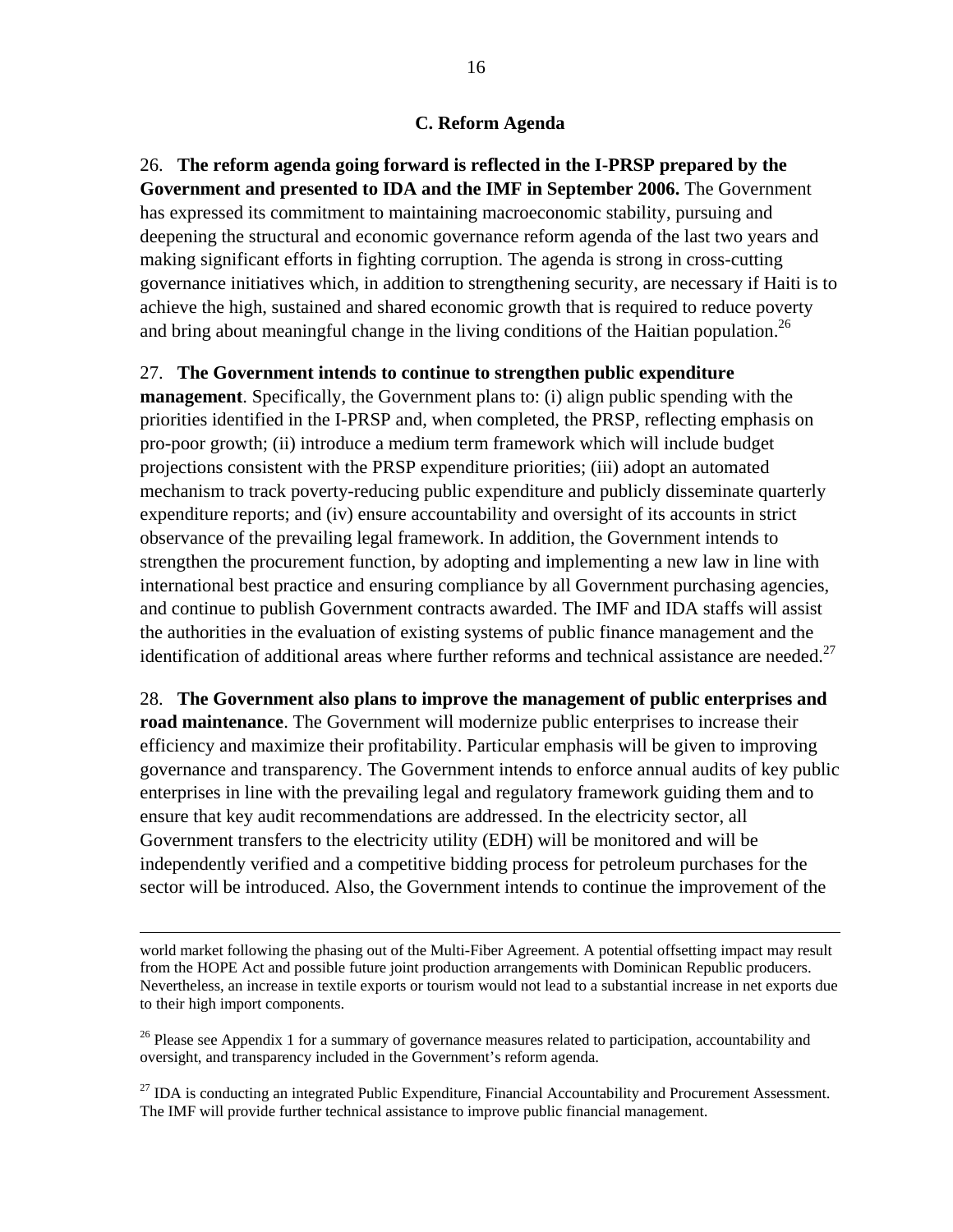institutional capacity of the road maintenance agency (FER) to ensure good management practices, including transparency and accountability of its operations.

29. **To increase public sector employees' accountability, the Government intends to adopt and implement a law on asset declaration**, including sanctions for non-compliance. In addition, in 2007 the Anti-Corruption Unit (ULCC) will submit for Government approval a multi-sectoral strategy to fight corruption.<sup>28</sup> The Government also intends to continue to support the ongoing mechanism for civil society to monitor economic governance reforms.

30. **Reforms will also focus on improving the monetary policy framework and policy instruments to reduce inflation.** Measures and reforms will include the auction mechanism for central bank bonds, recapitalization of the central bank, which will also cease its non-core activities, and submission to Parliament of a new central bank law. Financial statements of the BRH will be subject to annual audits and their results published. The Government also intends to submit a new banking law and issue implementing regulations. Additional measures may be taken in the financial sector following a Financial Sector Assessment to be conducted at the request of the Government by the IMF and IDA in early 2007.

31. **The Government is committed to forcefully implement measures to boost revenue and fight fraud and tax evasion.** In particular, it plans to establish customs control at all ports of entry and borders, reinforce and restructure tax collection agencies, increase the accountability of collection agents, and enhance computerization of tax and customs administration offices. In addition, to reduce the vulnerability of the budget to external shocks, the Government will continue to implement a flexible price-setting mechanism for petroleum prices.

32. **Private sector development is key for growth in Haiti**. The Government intends to promote the sector by improving security and stability, enhancing infrastructure and protecting property rights, establishing one facilitation center for investors, and over the medium term revising the relevant investment and tax laws. With 62.5 percent of the Haitian population living in rural areas, most of which are poor, increasing agricultural productivity and diversification are amongst the Government's priorities to revitalize the economy and reduce poverty. The actions and reforms that the Government plans to introduce in this sector include: (i) increasing smallholder access to credit and other agricultural inputs: (ii) rehabilitating agricultural infrastructure; (iii) improving land tenure rights to promote investment in irrigation and storage; and (iv) increasing extension activities and the promotion of new seed varieties.

33. **The authorities intend to modernize and strengthen the Central Government**. This will involve first determining the number, mission, and function of ministries and autonomous entities and later rationalizing employment and the salary policy in the public sector. Such systemic restructuring of the civil service will help increase the efficiency of the

 $^{28}$  Information from the diagnostic survey referred in footnote 17 will inform the preparation of the strategy.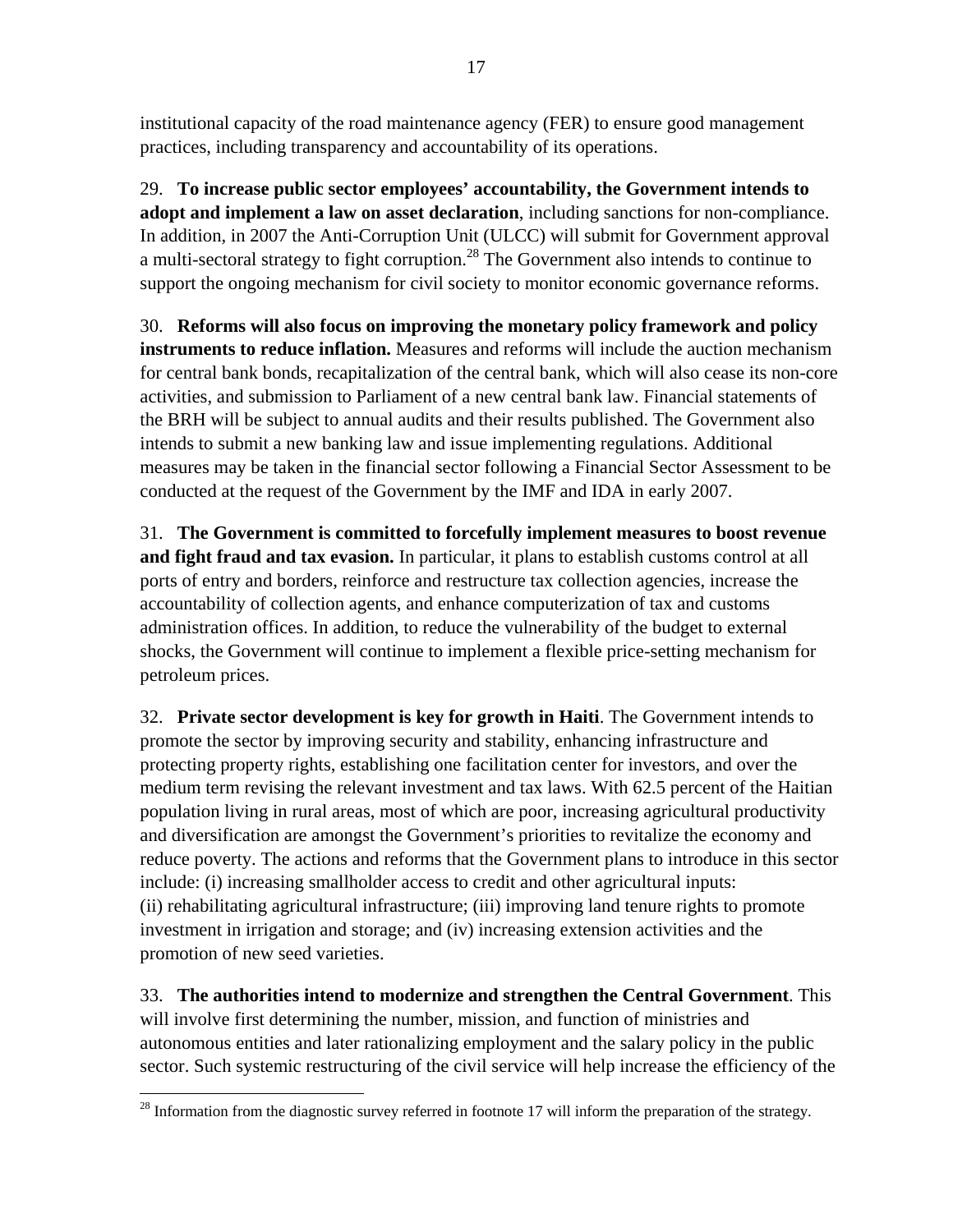use of scarce human resources. Over the coming year, the Government plans to update the public sector employee database and ensure its regular use, and define the system, applicability and procedures for new recruitments and promotions based on performance. Decentralization of Government authority and public services, through a medium-term plan requiring significant strengthening of institutional capacity for effective local Government functioning, will help Government services to be closer to the users and promote inclusion and participation of all levels of the population.

34. **The Government's plan for the Education Sector is described in the National Education and Training Plan (NETP).** The NETP, and most recently the I-PRSP, define key actions and reforms required to improve the education system and broaden access, particularly of the poor: (i) increase public resources allocated to education for both improved access and quality; (ii) strengthen the capacity of the Government to fulfill its planning, coordination and normative responsibilities; and (iii) establish the National Education Partnership Office (NEPO) and the National Partnership Fund (NPF). The NEPO is designed to promote policy dialogue and operational coordination between the public and non-public sectors, including supervision and evaluation of non-public schools by the State while the companion NPF would provide a public financing mechanism to help poor families pay for the school fees of their children in non-public schools. This is the first real sector governance structure which encompasses all key education stakeholders, promoting not just effective dialogue between the public and non-public sectors but also accountability and transparency in the use of public education funds, particularly those channeled through the National Partnership Fund.<sup>29</sup>

35. **The Government is preparing a National Strategic Plan for the Reform of the Health Sector (NSPRHS)**. The NSPRHS and also the I-PRSP, define as key actions and reforms to increase the access and quality of heath service provision: (i) increase public resources to improve access and quality of health care; (ii) strengthen the capacity of the Government to fulfill its planning, coordination and normative responsibilities; (iii) promote policy dialogue and operational coordination between the public and non-public sectors; (iv) enhance preventive measures, particularly by introducing mass immunization campaigns for infants and school children; (iv) increase the number of health units at the commune level that can provide a minimum service package; (v) expand the availability of essential drugs; and (vi) introduce a transparent and accountable mechanism to provide free access to health services to the poorest Haitians.

36. **The Government plans to prepare a strategy to combat HIV/AIDS in consultation with civil society and the donor community**. The I-PRSP indicates that the strategy will also define the institutional framework needed for the planning, coordination and monitoring of the actions and reforms introduced in the context of the strategy. In parallel, the authorities

 $29$  The NEPO is expected to be governed by an eight-member Board of Directors which will include representatives from non-public education service providers, parents' associations, teachers' unions, the Ministry of Finance and the Ministry of Education.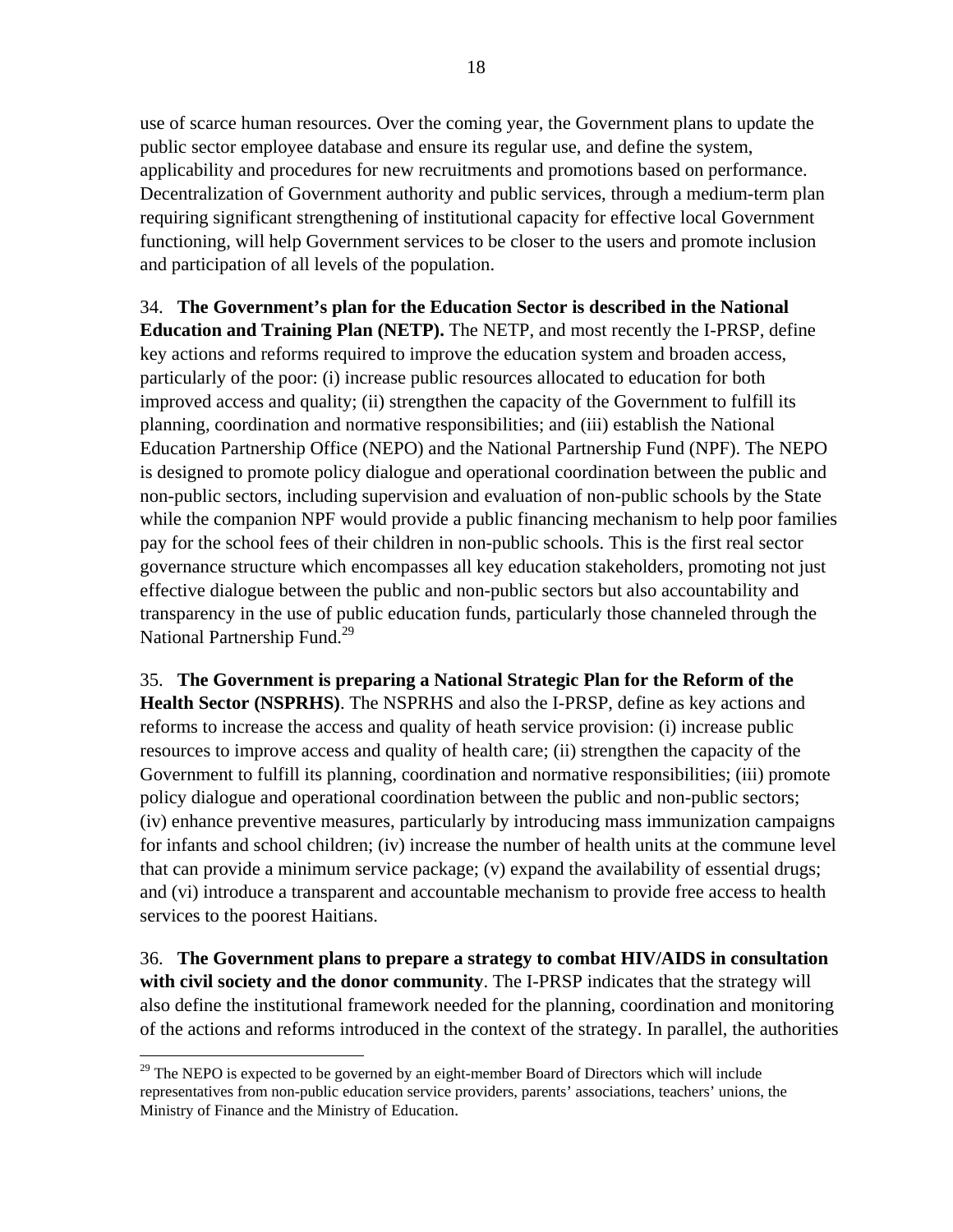intend to continue the ongoing efforts to improve care for those already infected and to raise awareness and prevention.

37. **To improve access and the quality of water as well as the provision of sanitation**, the Government plans to implement the following actions and reforms: (i) reorganize the public institutions of the water sector; (ii) improve and protect water sources; and (iii) ensure the regular collection of solid residues. The Government plans to define its agenda for other sectors, notably environment, infrastructure, manufacturing and tourism. The I-PRSP introduces the broad lines for the development of these sectoral strategies. Given the nature and depth of the challenges facing Haiti and the existing weak institutional capacity, the impact of the reforms is expected to be incremental and have a medium to long term horizon.

## **IV. DEBT SUSTAINABILITY ANALYSIS (DSA) AND ENHANCED HIPC ASSISTANCE**

#### **A. Debt Reconciliation Status**

38. **The DSA presented below was prepared jointly by the authorities and the staffs of IDA and the IMF**, based on loan-by-loan data for public and publicly-guaranteed debt outstanding and disbursed as of end-September 2005 provided by the authorities and creditors. The reconciliation process was completed in September 2006, with 100 percent of multilateral and bilateral debt reconciled.<sup>30</sup>

## **B. Structure of External Debt**

39. **Haiti's public and publicly guaranteed external debt was estimated at US\$1.3 billion in nominal terms** as of end-September 2005, equivalent to US\$932.9 million in NPV terms (Table 3 and A1).<sup>31</sup> Multilateral creditors accounted for 82.2 percent of the total, with IDA and the IDB representing 37.9 percent and 40.0 percent of total claims,

 $30$  Compared to the preliminary document, the decision point document includes bilateral loans administered by IDA. This translates into an increase in the stock of outstanding debt at end-September 2005 of approximately US\$4 million (US\$1.5 million in NPV terms). Furthermore, a loan administered by the IDB for the Venezuelan Trust Fund has been reclassified from multilateral to bilateral. The decision point document also incorporates a small revision to the NPV of multilateral debt at end-September 2005, compared to the estimate in the preliminary HIPC document. In the preliminary document, the concessionality included in the arrears clearance operation of IDA was estimated at US\$32.8 million in NPV terms, which has been revised to US\$33.1 million. The estimate for the IDB Group remains unchanged.

<sup>&</sup>lt;sup>31</sup> These estimates are based on scheduled debt service of current maturities and, therefore, do not reflect the simulation of full delivery of traditional debt relief.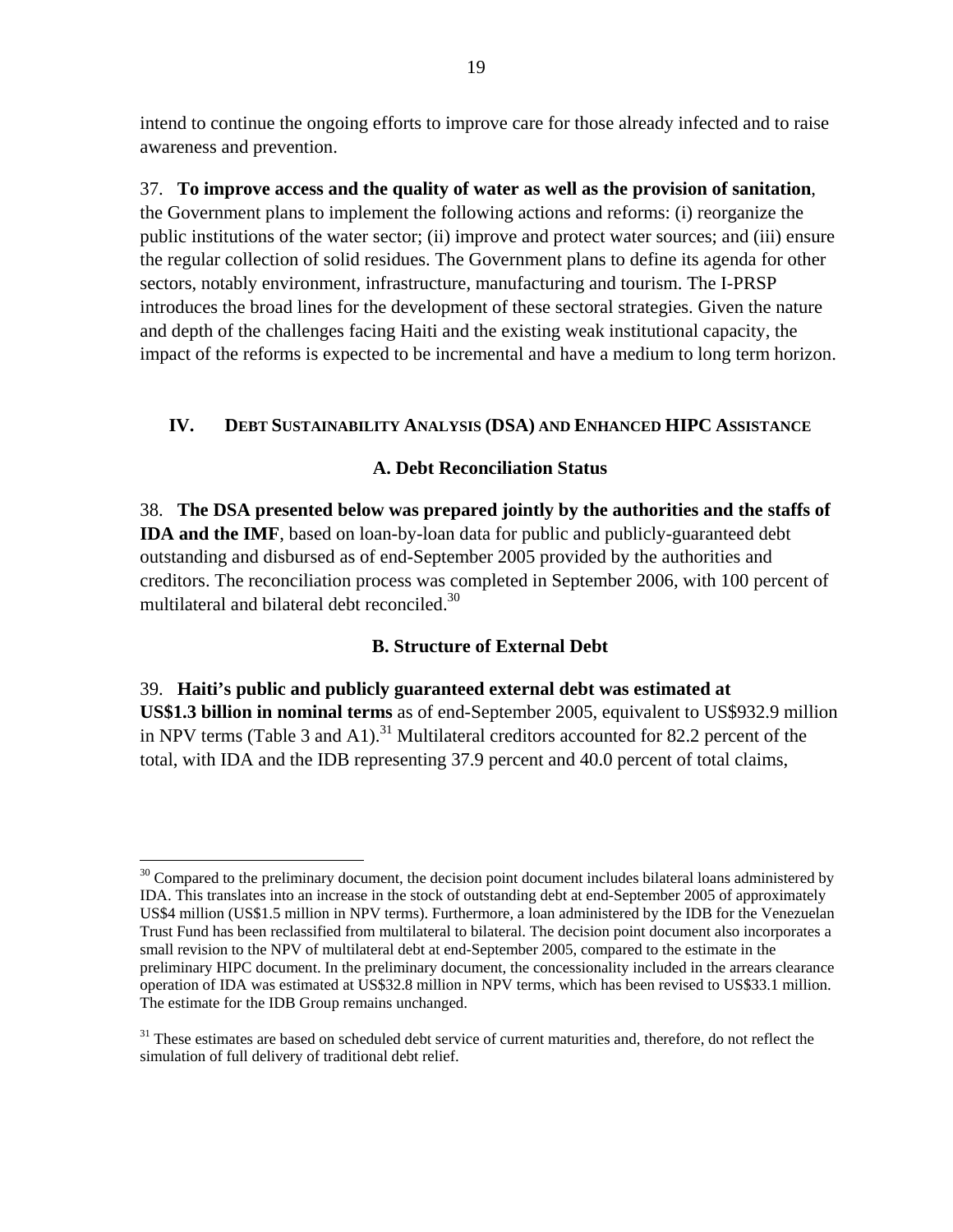respectively.<sup>32</sup> Bilateral creditors accounted for 17.8 percent of Haiti's external debt, with Paris Club creditors accounting for 14.4 percent.<sup>33</sup>

40. **Bilateral creditors have indicated their willingness to reschedule arrears and debt service payments in the context of the PRGF arrangement and the HIPC decision point.** Italy, France, and Spain are the largest bilateral creditors, with 5.2 percent, 4.8 percent and 2.9 percent of total claims, respectively. Claims by these creditors include approximately US\$35.4 million in arrears. Haiti has obtained an informal deferral on debt service payments from Italy, France, and Spain during the program supported by the EPCA.

| un unius muneuteu                                |         |            |
|--------------------------------------------------|---------|------------|
|                                                  | US\$    | Percentage |
|                                                  | million | of total   |
| Total                                            | 1,336.3 | 100.0      |
| Multilateral                                     | 1,097.8 | 82.2       |
| <b>IDA</b>                                       | 507.1   | 37.9       |
| <b>IDB</b> Group                                 | 533.9   | 40.0       |
| Other                                            | 56.8    | 4.2        |
| <b>Bilateral</b>                                 | 238.5   | 17.8       |
| <b>Memorandum Items:</b>                         |         |            |
| NPV of debt after                                | 928.3   |            |
| traditional debt relief                          |         |            |
| percentage of                                    | 176.7   |            |
| exports                                          |         |            |
| Sources: Haitian authorities and staff estimates |         |            |

| Table 3: Haiti: External Debt, end-September 2005 |
|---------------------------------------------------|
| (in units indicated)                              |

41. **Arrears to all multilateral creditors have been cleared**. In 2004, Haiti cleared about US\$1 million in arrears to the International Fund for Agricultural Development (IFAD) and the OPEC Fund for Development. Concessional arrears clearance operations were also approved by the IDB and IDA. In particular, Haiti cleared US\$30.9 million in arrears to the IDB in July 2003, and US\$52.3 million to IDA in January 2005. The NPV reduction contained in these operations is estimated at US\$33.1 million for IDA and US\$9.7 million for the IDB Group. In accordance with the methodology agreed with multilateral development

 $\overline{a}$  $32$  The IDB is one of Haiti's main donors, supporting actions and policies in many areas, including public expenditure management, infrastructure and the provision of basic social services.

<sup>&</sup>lt;sup>33</sup> Haiti has no external commercial creditors.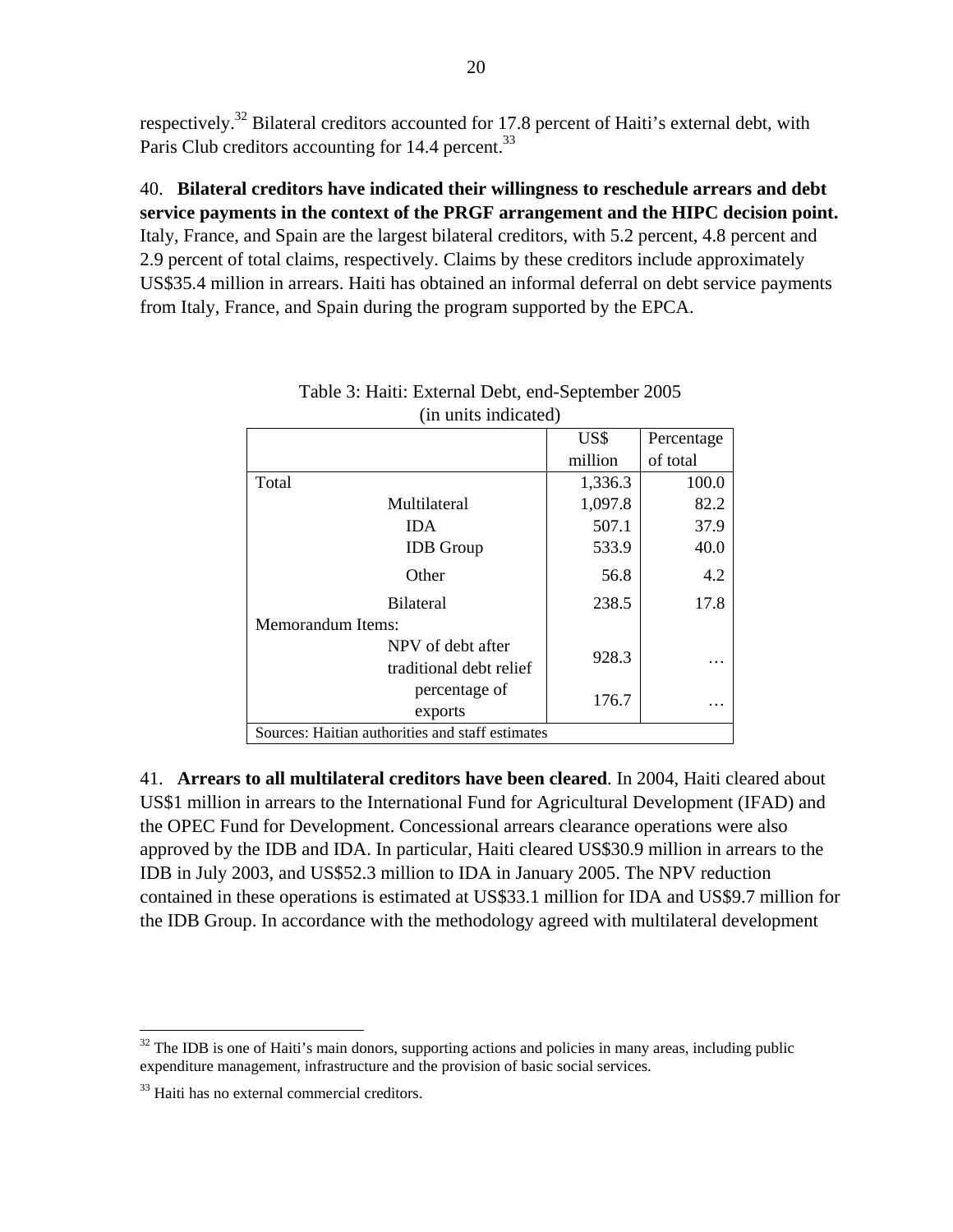banks, the NPV of Haiti's external debt (as of end-September 2005) includes the NPV reduction contained in the arrears clearance operations of the IDB and IDA.<sup>34</sup>

# **C. Possible HIPC Initiative Assistance**

42. **Haiti's debt in NPV terms, after full application of traditional debt relief mechanisms, is estimated at US\$928.3 million (as of end-September 2005)**. This is equivalent to 176.7 percent of exports of goods and services (Table A2).<sup>35</sup> Haiti qualifies for debt relief under the HIPC Initiative's export window, having an NPV of debt-to-exports ratio above the 150 percent threshold.

43. **The reduction of Haiti's NPV of debt-to-exports ratio from 176.7 percent to 150 percent would require HIPC debt relief of US\$140.3 million in NPV terms**. This implies a common reduction factor of 15.1 percent. Based on proportional burden sharing, multilateral assistance would amount to US\$120.0 million (in NPV terms) and bilateral assistance to US\$20.4 million (in NPV terms).

44. The modalities and timing of the delivery of the HIPC Initiative assistance will be decided by each creditor following the approval of the decision point. Nevertheless, in order to assess the impact of the HIPC Initiative assistance the following assumptions have been made<sup>36</sup>:

- **IDA** will provide assistance amounting to US\$52.8 million in NPV terms, including US\$33.1 million already provided through the concessional rescheduling of arrears. Immediately following the approval of the decision point by the Boards of IDA and the IMF, IDA will begin to provide the remaining assistance (US\$19.7 million) in the form of debt-service reduction on debt outstanding and disbursed as of end-September 2005.
- **IMF** assistance is estimated at US\$3.1 million in NPV terms. Immediately following the approval of the decision point by the Boards of IDA and the IMF, the IMF will extend interim assistance—provided that the necessary financing assurances are in place—in the form of debt-service reduction. Following the approval of the prospective PRGF arrangement, Haiti is expected to repurchase the amounts outstanding under the EPCA with more concessional PRGF resources. This would result in relatively low levels of debt service falling due

<sup>1</sup> <sup>34</sup> See the attachment to "HIPC Debt Initiative: the Chairman's Summary of the Multilateral Development Banks' Meeting," March 6, 1998, IDA/Sec M98–90.

 $35$  The NPV of debt-to-export ratio is calculated using a backward-looking three-year average of exports of goods and services.

 $36$  In line with the government's objectives, Haiti is assumed to reach completion point in September 2008.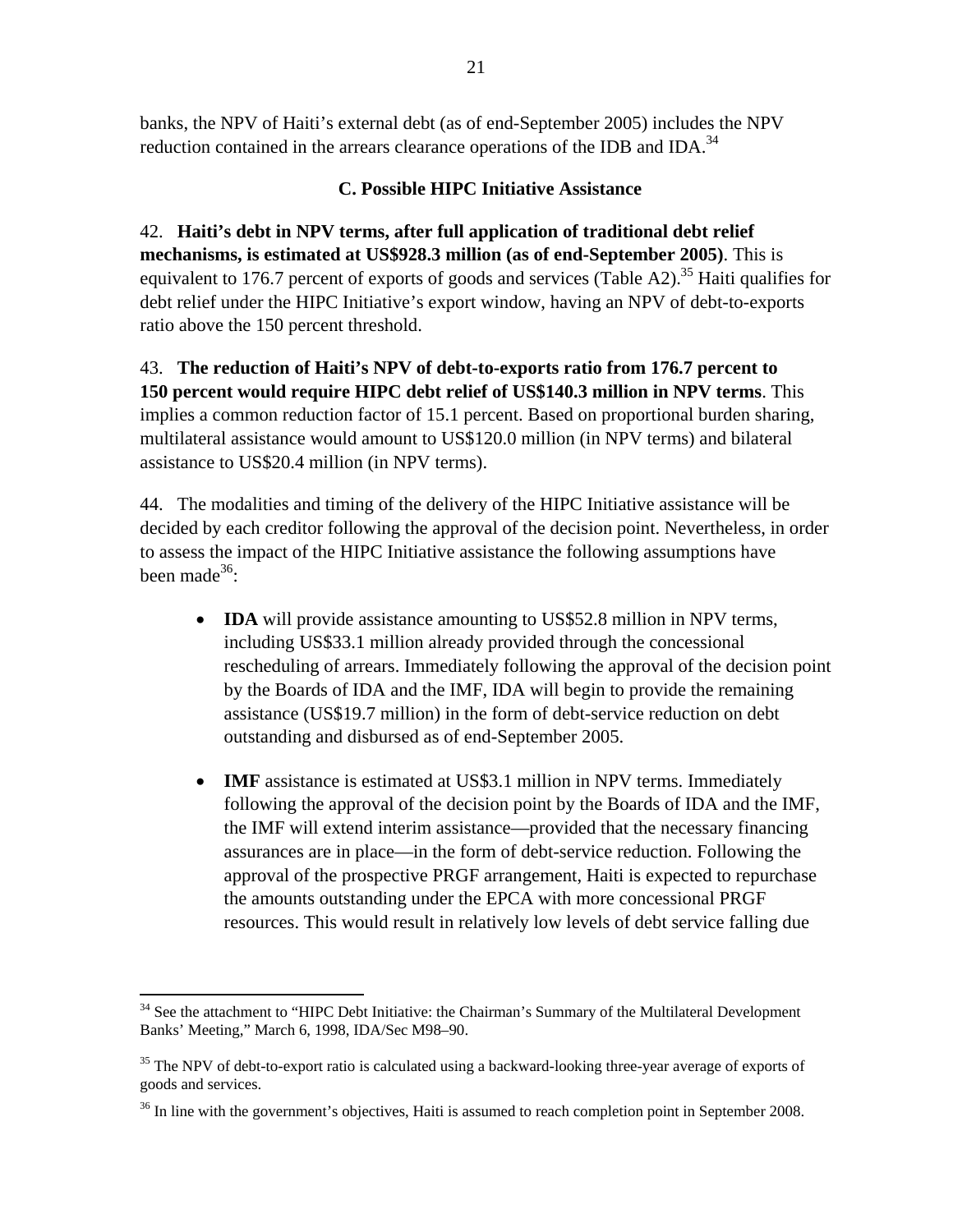during the interim period. As a consequence, most of the IMF's HIPC Initiative assistance is expected to be disbursed after the completion point.  $37$ 

- **The IDB** assistance will amount to US\$60.4 million in NPV terms, including US\$9.7 million already provided through the concessional rescheduling of arrears.<sup>38</sup> The remaining US\$50.7 million (in NPV terms) in assistance is expected to be delivered through a reduction in debt service.
- **All other multilateral creditors** are assumed to provide debt-service reduction starting at the decision point or the completion point, until their contributions meet the requirement under the HIPC Initiative.
- **Paris Club bilateral creditors** are assumed to provide a flow rescheduling on Cologne terms—i.e., a 90 percent NPV reduction—after Haiti reaches the decision point, with delivery of the remaining required assistance at the completion point through a stock-of-debt operation. The rescheduling on Cologne terms is expected to translate into US\$14.9 million in NPV terms.
- Comparable treatment would be provided by non-Paris Club official bilateral creditors.

45. **Based on these assumptions, the HIPC Initiative would provide debt relief totaling US\$ 212.9 million (in nominal terms) over time**. This represents a contribution of US\$ 110.9 million from multilateral creditors and US\$ 102.0 million from bilateral creditors. Interim debt relief is estimated to amount to US\$19.8 million, US\$13.3 million in FY2007 and US\$6.5 million in FY2008 (Table A4).<sup>39</sup>

46. **Status of creditor participation.** IDA and IMF staffs have initiated consultations with multilateral creditors and the Paris Club. So far, IDA, IMF, IDB, IFAD, and Paris Club creditors have indicated their willingness to provide HIPC Initiative debt relief to Haiti.<sup>40</sup> These creditors account for 95.7 percent of total HIPC Initiative relief.

<sup>1</sup>  $37$  The preliminary HIPC document did not take into account the repurchase of the amounts outstanding under the EPCA with PRGF resources because it had not yet been approved by the IMF Board. The decision point document is presented together with the request for a PRGF arrangement, and hence incorporates the repurchase. This implies revisions, relative to the preliminary document, of the NPV of debt to the IMF and debt service to the IMF from 2007 onwards.

 $38$  The IMF and IDA have requested the IDB, as well as other multilateral creditors, to confirm their intention to provide assistance to Haiti under the HIPC Initiative. The IMF and IDA have also requested the views of the IDB on the estimate of the concessionality provided through its rescheduling of arrears.

<sup>&</sup>lt;sup>39</sup> Interim assistance is estimated to fall in FY2008, reflecting a decline in interim assistance from IDA due to the limitation of the one third limit on NPV of assistance during the interim period (Table A10).

<sup>&</sup>lt;sup>40</sup> The IDB and IFAD have agreed, in principle, to provide HIPC debt relief to Haiti.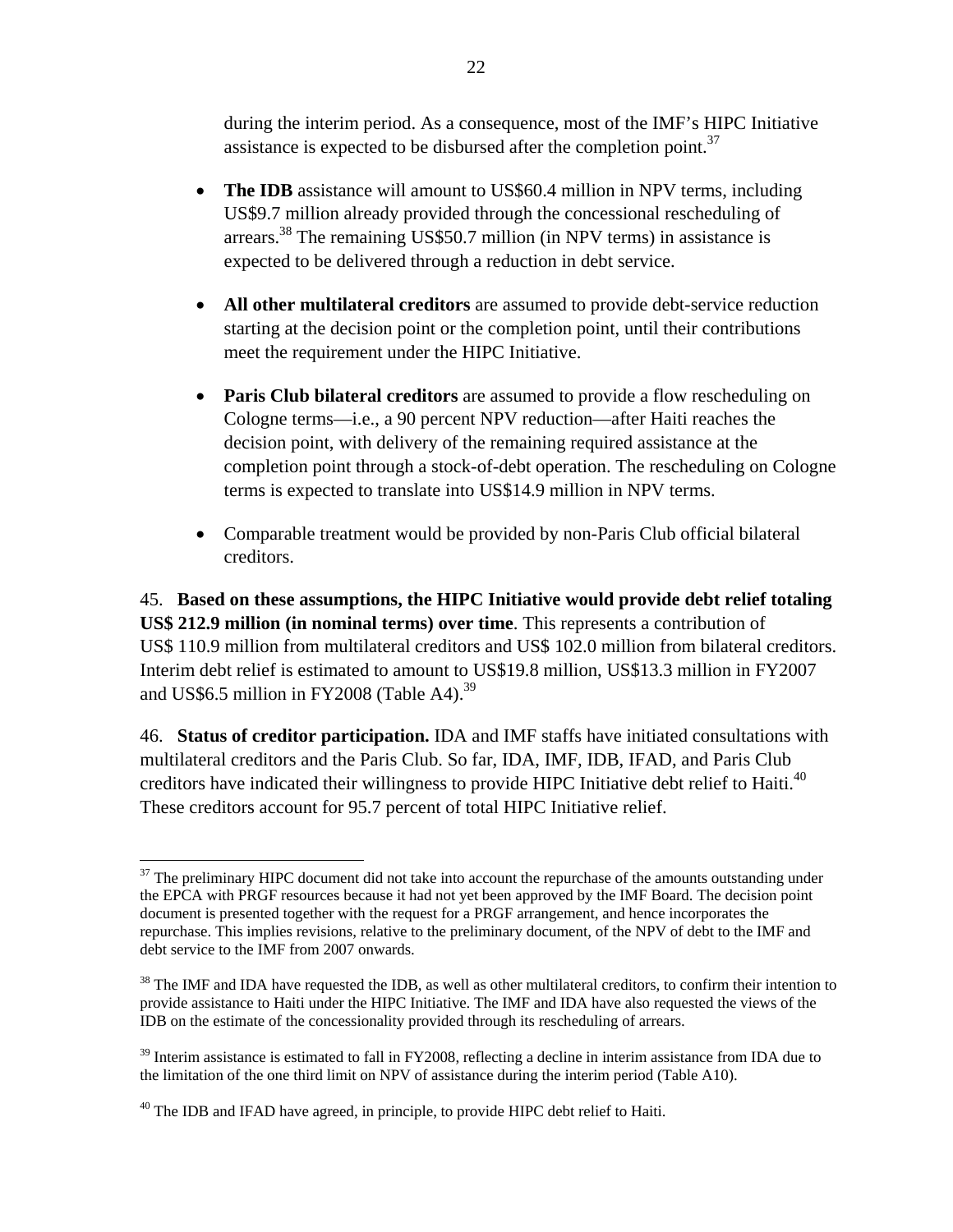## **D. Debt Sustainability Analysis**

# 47. **The debt sustainability analysis presented in this section is based on an updated macroeconomic framework compared to the preliminary document** (see Box 1). However, the main assumptions underpinning the macroeconomic framework remain broadly unchanged. The framework assumes sustained economic growth, underpinned by improved security and political stability, the decisive implementation of structural reforms, particularly in the areas of economic governance, and infrastructure improvement to promote private investment. The framework also assumes the continuation of sound macroeconomic policies,

including maintaining fiscal prudence while increasing revenues and seeking concessional

external financing.

 $\overline{a}$ 

48. Under the updated macroeconomic framework and assuming the unconditional delivery of HIPC Initiative assistance, **Haiti's NPV of debt-to-exports ratio is expected to fall gradually from 150 percent as of end-September 2005, to approximately 99 percent by 2025** (Table A5).<sup>41</sup> The NPV of debt-to-exports ratio is expected to remain consistently below the HIPC threshold of 150 percent throughout the projection period. External debt service as a ratio of exports is also expected to decline gradually.

# **E. MDRI and Possible Bilateral Assistance Beyond HIPC**

49. **Haiti would qualify for MDRI debt relief from IDA upon reaching the completion point.** However, at completion point Haiti is not expected to have eligible debt for MDRI relief from the IMF. $^{42}$  The MDRI debt relief provided by IDA would cover all outstanding debt disbursed prior to end-December 2003 (that is not already subject to HIPC debt relief), and MDRI debt relief would start at the beginning of the quarter following the completion point.

50. **MDRI debt relief from IDA could amount to US\$464.4 million in nominal terms (US\$243.3 million in NPV terms),** assuming that Haiti reaches the completion point by end-September 2008. This compares with possible HIPC Initiative assistance of US\$212.9 million (US\$140.3 million in NPV terms). Haiti would forgo an estimated US\$18.6 million in debt relief in the event of a one year delay in reaching completion point.

 $41$  Calculations based on staff projections for end-September 2006 suggest that Haiti's debt in NPV terms could reach 150 percent of exports of goods and services in 2007 without receiving HIPC Initiative assistance.

 $42$  Haiti is scheduled to repay all eligible debt—debt that was outstanding to the IMF before. December 31, 2004—by December 2006.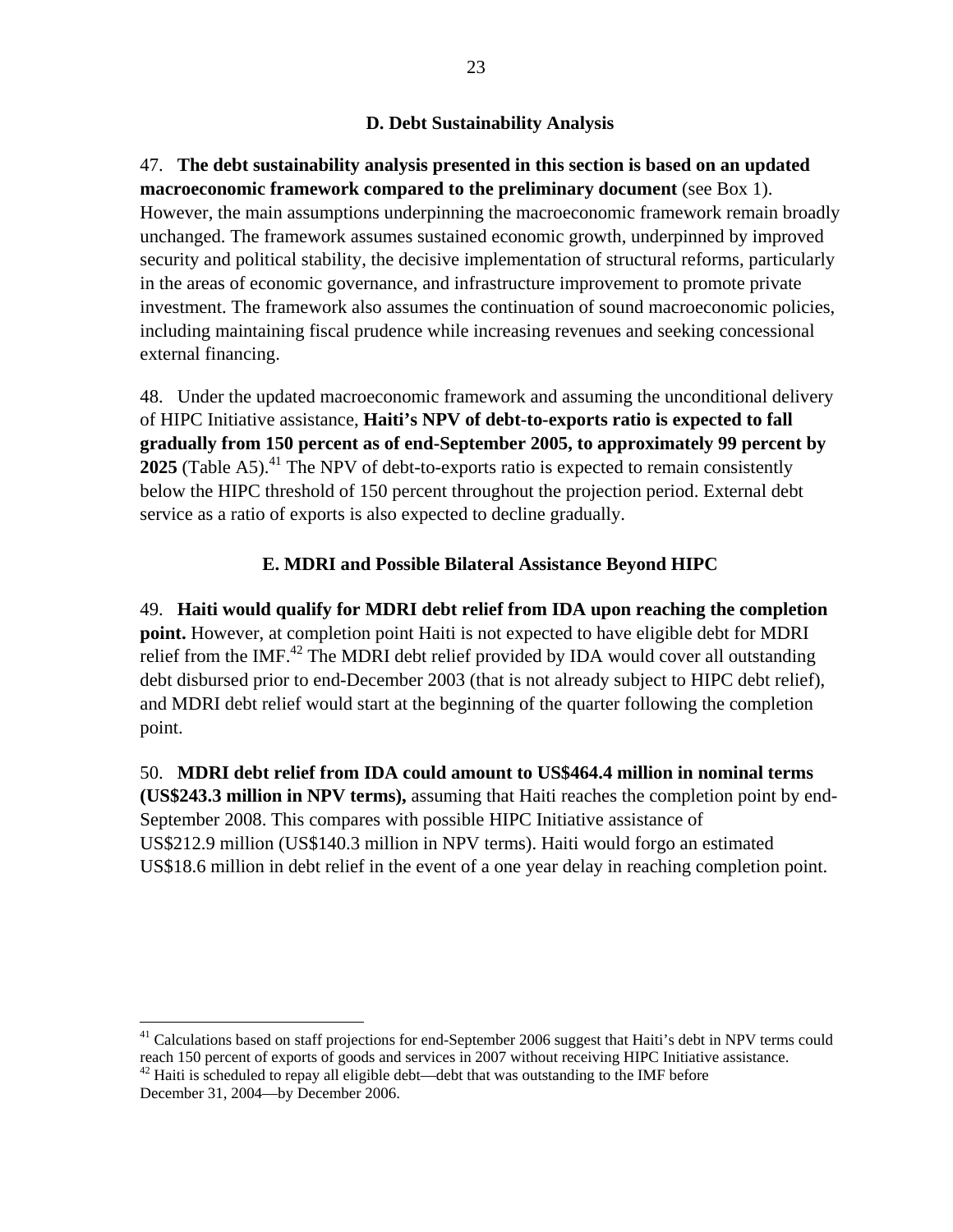## **Box 1. Key Macroeconomic Assumptions Underlying the DSA**

Key medium-to-long term macroeconomic assumptions used in the baseline DSA scenario include:

**Annual real GDP growth** averages 4.2 percent over the projection period (FY2006–25).

**CPI inflation** is projected to decelerate from 12.4 percent in FY2006 to 5.0 percent in the long term.

**Investment ratio** is projected to increase by over 4.0 percentage points of GDP in the long term. Public investment is expected to increase from 5.0 percent of GDP in 2006 to about 7.6 percent of GDP in FY2009.

**Fiscal policy** aims at achieving the Government's spending priorities while maintaining macroeconomic stability. Central Government revenues are expected to increase gradually from 10.2 percent of GDP in 2006 to about 16.0 percent of GDP by FY2025. Expenditures are expected to increase to almost 21 percent of GDP in the long term with an increased share of pro-poor spending in overall outlays. The central Government overall deficit and external financing requirements, before HIPC Initiative assistance, are projected to average 2.0 percent of GDP over the projection period.

**Official loan financing** (excluding the IMF) is assumed to be on concessional terms over the projection period, in line with historical experience. IMF loans are expected to be on PRGF terms. Other official loan financing is assumed to be mainly on concessional rates on terms comparable to IDA and the IDB (95 percent of total). The remaining 5 percent are assumed to be covered by bilateral donors on less concessional terms. The resulting grant element for new disbursements is estimated at about 45 percent.

**External grants** are expected to increase at a lower rate than GDP, declining from 5.6 percent of GDP in FY2007 to 2.9 percent by FY2025, as the overall political situation and per capita GDP improve.

**The external current account deficit** (excluding external grants) is projected to decline gradually from an average of 8.2 percent over the FY2006–2015 period, to 5.2 percent by FY2025.

51. **After conditional delivery of HIPC assistance and MDRI, Haiti's NPV of debt-toexports ratio is expected to fall significantly to 91.2 percent at completion point, from an estimated 153.5 percent at the end of FY2007** (Table A6 and Figure 2). It is expected to remain within the 91–102 percent range over the projection period.<sup>43</sup> Compared to the projection including only HIPC assistance, this represents a reduction of almost 40 percentage points at completion point (Table A6 and Figure 2).

52. **The expected delivery of bilateral assistance beyond that required by the HIPC Initiative would further reduce the NPV of debt-to-exports ratio to about 94.1 percent by FY2025**, compared with the 98.6 percent that would be attained under the HIPC Initiative alone. The amount of possible bilateral assistance beyond HIPC is estimated at about US\$118.1 million in nominal terms.

1

<sup>&</sup>lt;sup>43</sup> This assumes that MDRI has no impact on Haiti's new borrowing or economic growth over the projection period.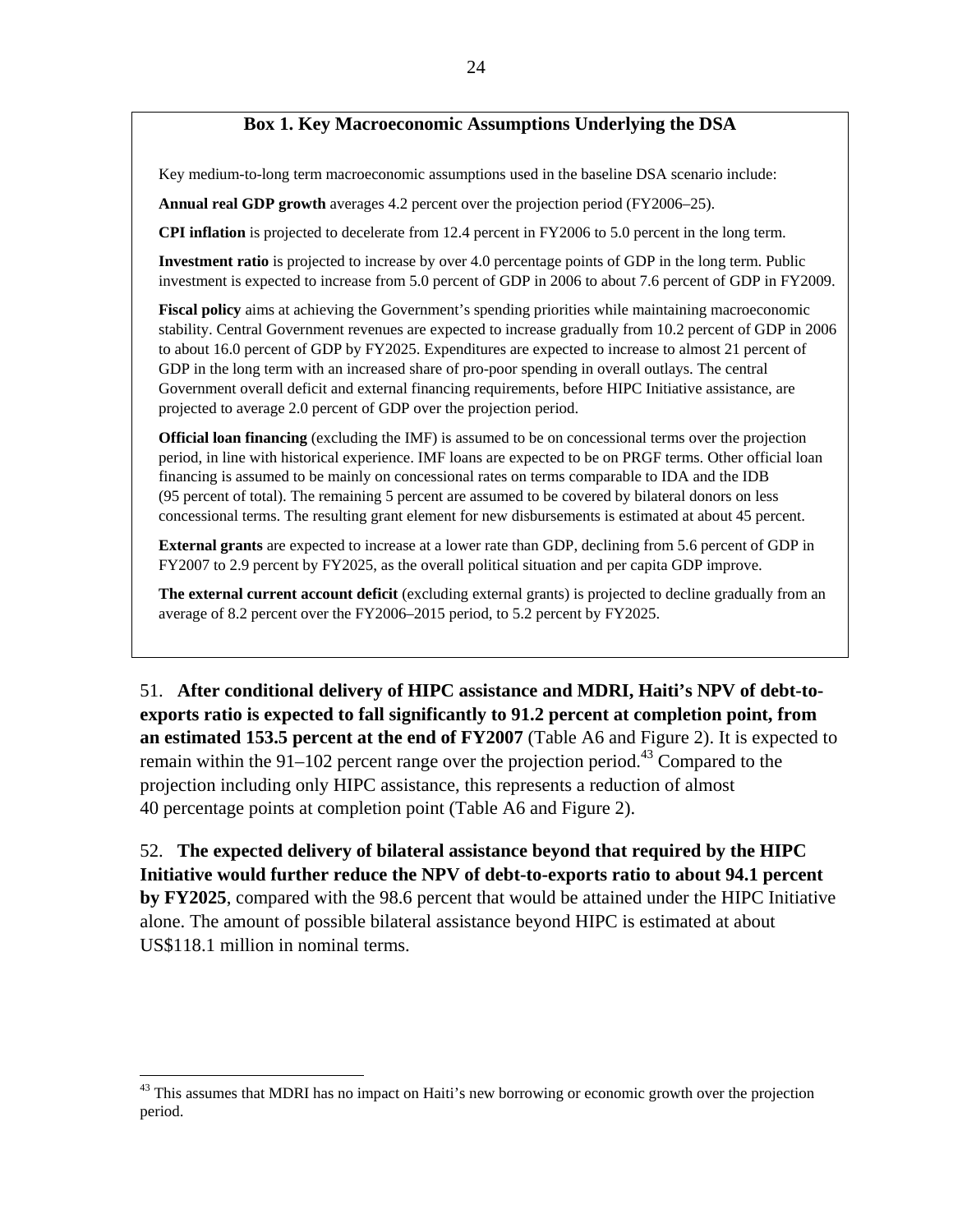## **F. Sensitivity Analysis**

# 53. **Three scenarios are suggested to test the sustainability of Haiti's external debt, after assuming full delivery of HIPC Initiative assistance** (Table A7 and Figure 2).

- The first scenario considers the sensitivity of the projections to **less favorable concessionality on new borrowing**. Interest rates in this scenario are assumed to be 100 basis points higher than in the baseline scenario. Under this scenario, Haiti's NPV of debt-to-exports ratio slowly deteriorates, compared to the baseline scenario. This deterioration would reach 17.2 percentage points in FY2025, leaving the ratio at about 115.7 percent in 2025.
- The second scenario considers the sensitivity of the projections to **lower exports growth**. In this scenario, exports are assumed to grow at 5.0 percent, an average reduction of about 2.5 percentage points compared to the baseline scenario.<sup>44</sup> Lower export growth is assumed to reduce Government revenues, through lower GDP, and to increase the need for new financing. Based on these assumptions, the NPV of debtto-exports would breach the HIPC threshold in FY2011 and reach 171.7 percent in FY2025 (Table A7). Compared to the baseline scenario, this represents a deterioration of approximately 0.4 percentage points in FY2006, steadily increasing to almost 73.2 percentage points by FY2025.
- The third scenario considers the sensitivity of the projections to **lower GDP growth**. In this scenario, GDP growth is assumed to be 2.0 percentage points lower on average than in the baseline scenario. Inability to significantly enhance security, improve social and economic infrastructure, and implement structural reforms would weaken private sector confidence and investment. The resulting lower GDP growth would translate into lower Government revenues and the need for increased new borrowing. Under this scenario, the NPV of debt-to-exports would slowly decline until FY2012, reaching 131.8 percent. Thereafter, the NPV of debt-to-exports would gradually increase reaching 161.8 percent by FY2025. Compared to the baseline scenario, this represents an increase in Haiti's NPV of debt-to-exports ratio of about 0.4 percentage points in FY2006 increasing to 63.2 percentage points by FY2025.

54. **The sensitivity analysis indicates that Haiti's exports performance is pivotal to service its external debt after HIPC assistance**. 45 A robust external debt position would also be contingent on vigorous real GDP growth and the composition and terms of external assistance. The analysis also underscores the importance of strong and sustained Government's efforts to: (i) re-establish security; (ii) provide a conducive environment for

<u>.</u>

<sup>&</sup>lt;sup>44</sup> In this scenario, export growth is set at 5.0 percent, equivalent to the average over the last three years (12 percent) minus one standard deviation (7 percent).

<sup>&</sup>lt;sup>45</sup> However, the sensitivity analysis does not consider the impact of MDRI or additional bilateral assistance.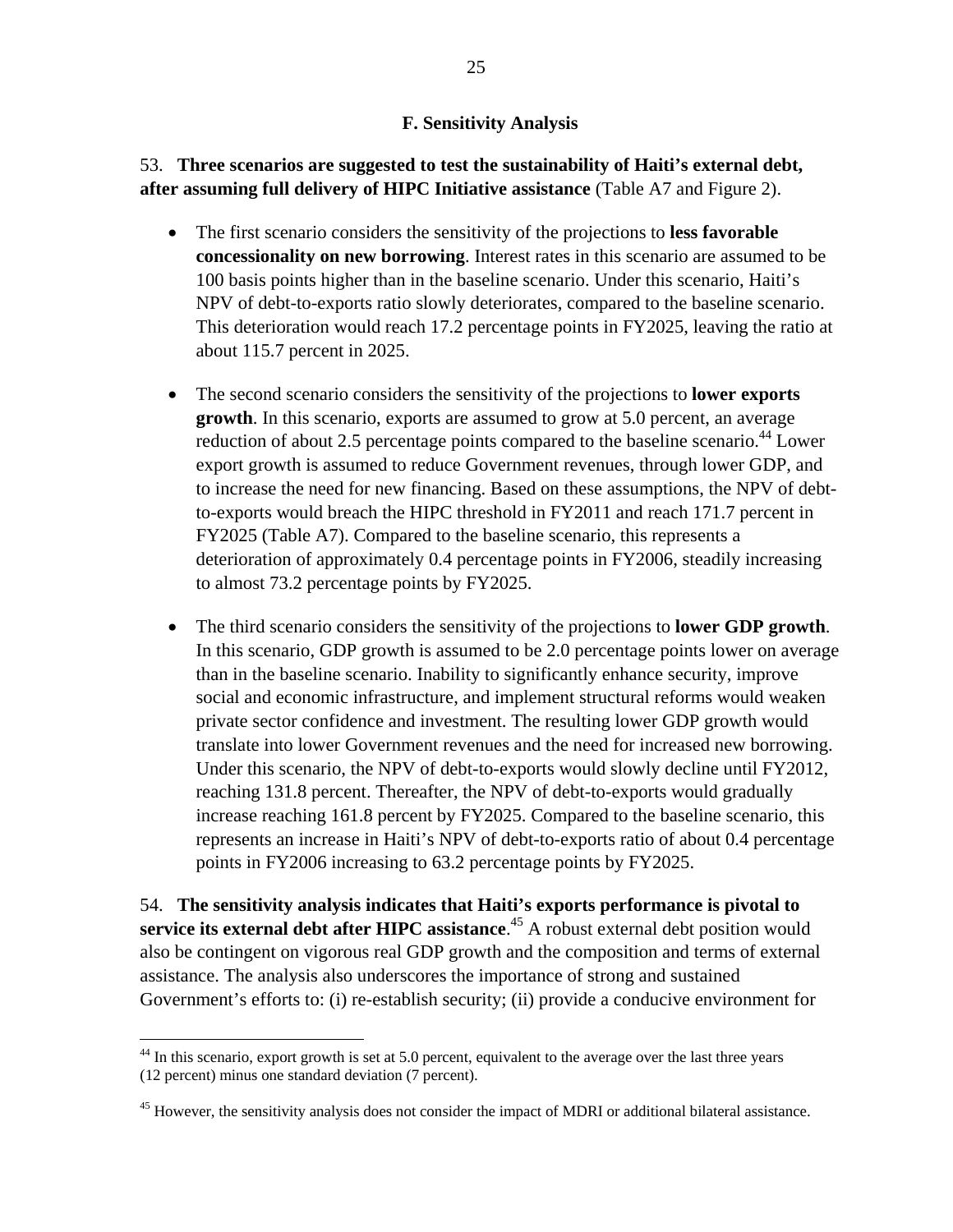private investment, notably through infrastructure improvement and strengthening of state institutions, to develop exportable production (traditional and nontraditional); and (iii) implement a prudent debt management strategy. For their part, donors will need to ensure that external assistance is heavily weighted toward grants.

### **V. THE FLOATING COMPLETION POINT**

#### **A. Triggers for the Floating Completion Point**

55. **IDA and IMF staffs have reached understandings with the authorities on the completion point triggers, summarized in Box 2.** The triggers incorporate the views expressed by Executive Directors during the discussions of the preliminary HIPC document. In addition to the standard triggers on the PRSP, macroeconomic stability, medium-term macroeconomic framework, tracking of poverty related expenditures, and alignment of priority expenditures with those identified in the I-PRSP and PRSP, there are specific and monitorable policy measures on public finance management and governance, tax policy and administration, social sectors, and external debt management. These triggers support the economic and social development of Haiti and are considered essential to the success of the HIPC Initiative in the country. Public finance management and governance triggers reflect the need to (i) strengthen public finance management and transparency, notably in the areas of budget management, public expenditure controls and procurement; (ii) enhance accountability of high public sector officials for their sources of income and assets; and (iii) promote governance and transparency in key public enterprises. Triggers on tax policy and administration are intended to increase the revenue-to-GDP ratio, which is considerably lower in Haiti than in other PRGF-eligible countries. The Government plans to meet the triggers within two years of the HIPC Decision Point. $46$ 

#### B**. Monitoring the Floating Completion Point Triggers**

56. **IDA and IMF staffs will work together to monitor the completion point triggers, with each institution leading on issues where its staff has primary competence, while also incorporating contributions of the staff from the other institution.** IMF staff will take the lead in monitoring macroeconomic stability and budget control and management. IDA staff will take the lead in monitoring progress in the preparation of the PRSP, as well progress on sector-related triggers, including those pertaining to governance, service delivery, and tracking poverty-related expenditures (including those financed by HIPC Initiative assistance). IDA and IMF staffs will jointly monitor structural reform and progress in improving external debt management.

1

<sup>&</sup>lt;sup>46</sup> The triggers were formulated in consultation with the authorities. The actions and policies included are part of the Government's agenda, as specified in the I-PRSP and the extended ICF, and have ongoing or planned financial support from many donors and are expected to benefit also from HIPC resources.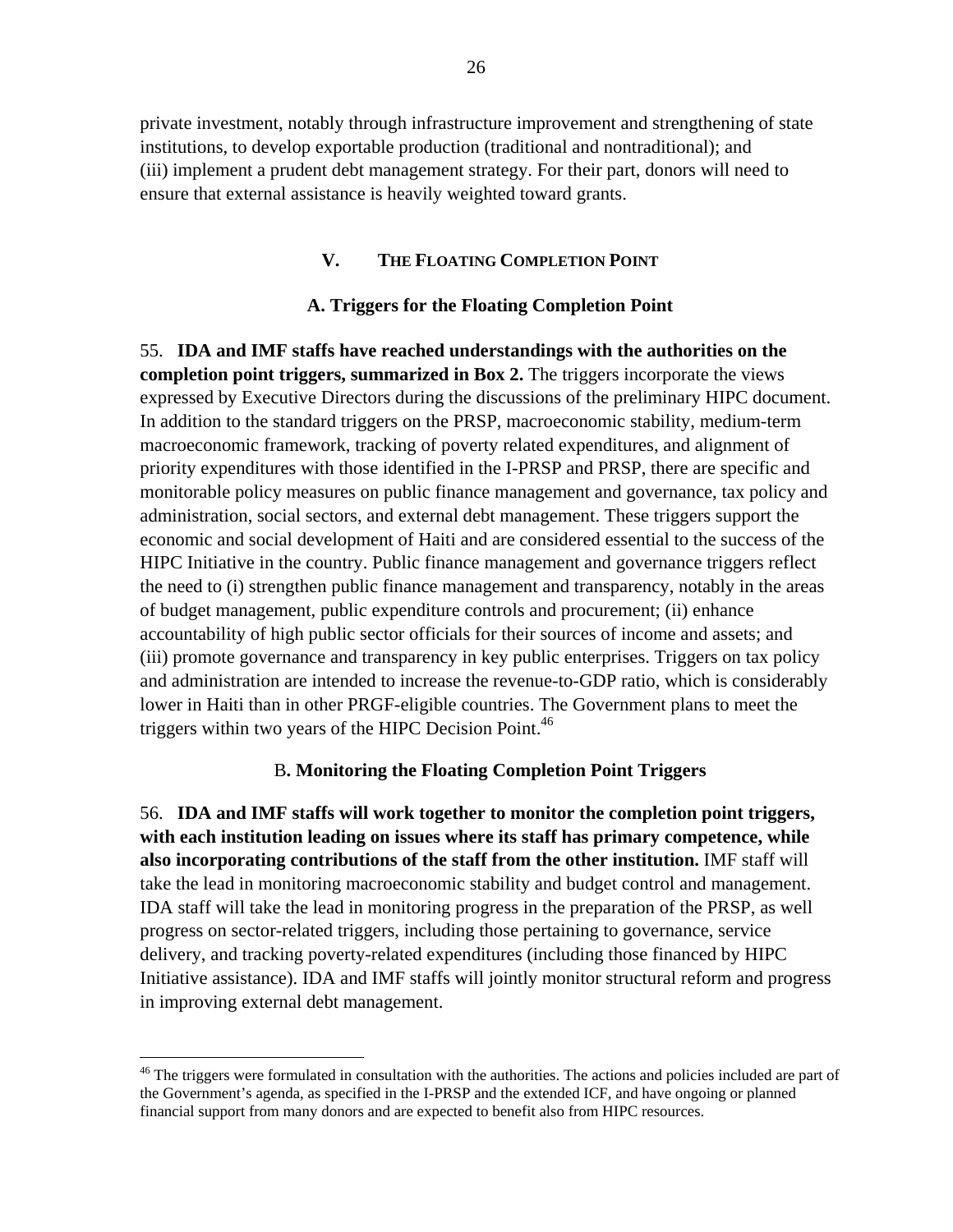## **Box. 2 Triggers for the Floating Completion Point**

1. **PRSP:** Preparation of a full PRSP through a participatory process and satisfactory implementation of its recommended actions for at least one year, as evidenced by an Annual Progress Report submitted by the Government to satisfaction of IDA and the IMF.

2. **Macroeconomic Stability**: Maintenance of macroeconomic stability as evidenced by satisfactory performance under the PRGF-supported program.

3. **Public Finance Management and Governance**: (a) Adoption of an automated mechanism to track public expenditures for poverty reduction on the basis of existing expenditure classification, publication of quarterly reports on these expenditures executed over a period of at least six months preceding completion point; (b) Alignment of public spending priorities with the I-PRSP, and, when completed, the PRSP, reflecting emphasis on pro-poor growth; (c) Up-todate preparation of Government accounts by the MEF and their annual audit by the CSCCA, submission to Parliament and publication of audited Government accounts following generally accepted audit standards and legally mandated timetable; (d) Adoption and satisfactory implementation of a new public procurement law, in line with international best practice. Compliance by all Government purchasing agencies evidenced by independent audit of contracts above US\$1m equivalent and also of a representative random sample of all other Government contracts, awarded during the 6 months preceding the audit; (e) Adoption of a law on asset declaration and submission to the CSCCA and to the Parliamentary ethics and anticorruption commissions of at least one annual compliance report on the monitoring of the asset declarations covering the preceding year. 47

4. **Structural Reforms**: Strengthen tax administration and policy by: (a) reinforcing and establishing customs control in Cap Haïtien, Gonaives, Saint Marc, Miragoane, Malpasse, Ouanaminthe and Belladere, including by installing ASYCUDA; (b) extending use of the central taxpayer file to all taxpayers in the Port-au-Prince metropolitan zone and registering in it all the taxpayers identified in the tax centers of Cayes, Miragoane, Saint Marc, Port de Paix, Cap Haïtien and Fort Liberté.

5. **Social sectors: Education** (a) Adoption and satisfactory implementation of a public financing mechanism to help poor families pay for costs of school fees in non-public schools to allow enrollment of an additional 50,000 out-of-school children in primary school as evidenced by the results of an independent audit of schools receiving public transfers; (b) Actual recurrent expenditures for education reach at least 21 percent of actual total recurrent Government spending, of which at least 50 percent is spent on primary education, over the 12 months preceding completion point, enabling inter alia the training of 2,500 new primary teachers (at least 1 year) and on average two visits per year of all primary schools by MENJS inspectors. **Health and HIV/AIDS:** Increase by at least 10 percentage points immunization rates for DPT3, BCG and measles; approval by the Government of National Policy, Strategic Plan and Scale up Operational Plan for HIV/AIDS prevention and treatment.

6. **Debt management:** (a) Centralization of all information on public external and domestic foreign currency debt in a single database; (b) publication of two consecutive up-to-date quarterly reports on external debt data with a maximum 3 month lag in the period immediately before the completion point.

 $47$  The law would 1) require, at a minimum, that the individuals formally identified by the Constitution and public officials designated as *comptables des deniers publics* declare annually i) all assets they, their spouses, and dependent children own or have the beneficial use of, (ii) all income received from whatever source; 2) sanction all individuals who either do not submit a declaration or submit a false one; and 3) assign to the ULCC the responsibility to ensure the monitoring of the evolution of the assets of the aforementioned individuals and to present to the CSCCA and the Parliamentary ethics and anti-corruption commissions the results of its monitoring through annual compliance reports.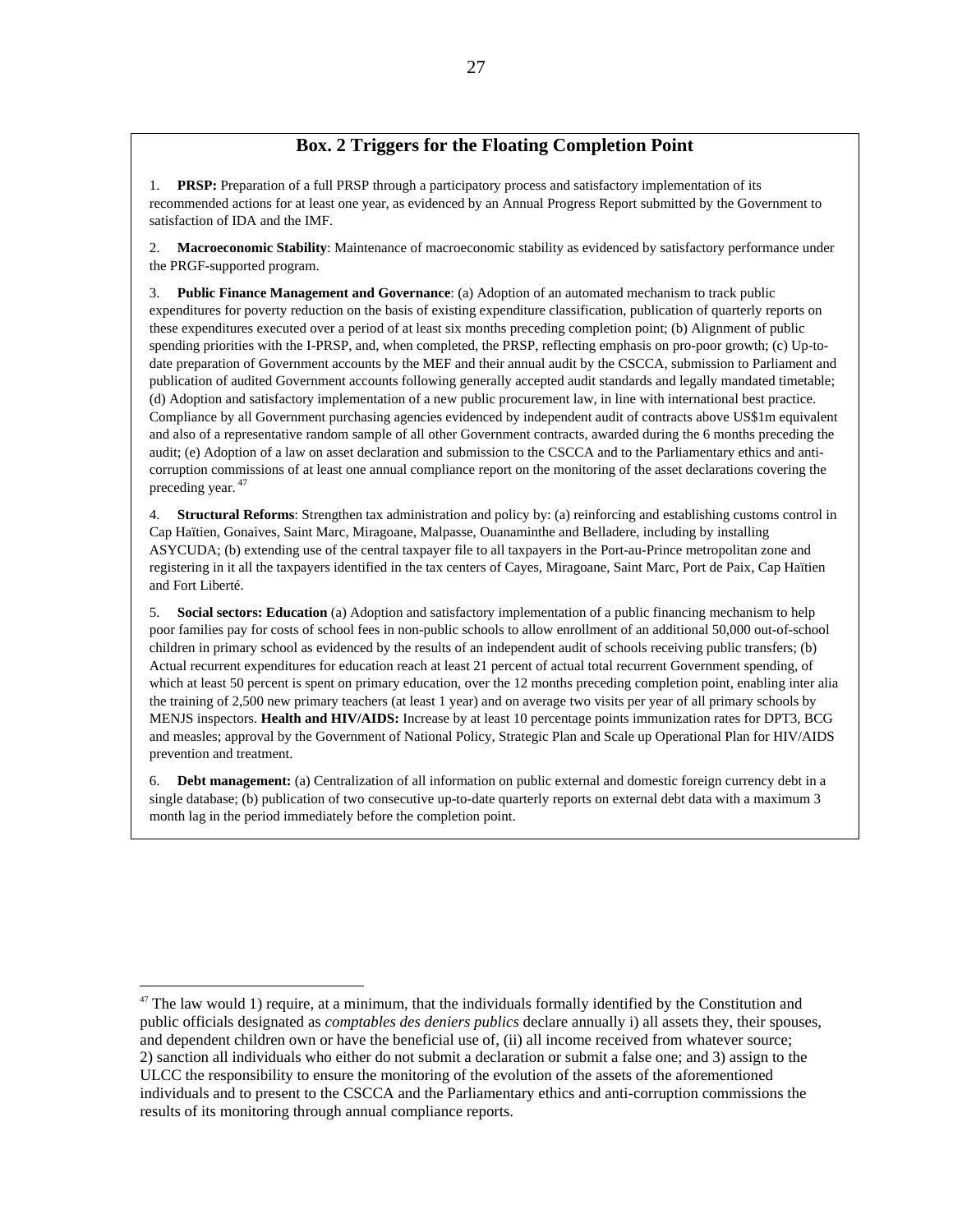## **C. The Use and Monitoring of Enhanced HIPC Initiative Assistance**

## 57. **The Government is committed to ensuring that assistance under the HIPC**

**Initiative is used to enhance poverty related spending**. Securing the effective use of debt relief assistance for poverty reduction and, more generally, the capacity to implement and monitor a shift in the composition of expenditure toward poverty-related objectives is a key element of the HIPC Initiative. The authorities will continue their ongoing efforts to strengthen the programming, management and control of public expenditures, and to improve service delivery in key sectors. Within this framework, the technical assistance that is already being provided by IDA, IMF, IDB and other donors will be important to establish adequate budget management capacity.

58. **While Haiti does not have a budget classification by program or a fully functional budget classification, there are mechanisms in place that can be used to adequately monitor the use of resources made available by the HIPC Initiative.** The June 2006 joint IMF and IDA Assessment and Action Plan (AAP) for tracking poverty-related expenditure concluded that the recently introduced budget and accounting classifications allow monitoring of budget allocations and expenditures following two dimensions: (i) administrative (ministries, central and regional departments) including development projects; and (ii) economic (expenditure types). The budget is also presented in the annexes of the budget law following a functional classification with 10 broad categories (such as education and health). The functional classification is prepared from broad estimates from the administrative classification. Also, in the absence of a program budget, projects are individually coded within the administrative classification allowing recording and reporting on projects' expenditures.

59. **On the basis of the AAP recommendations, the use of resources made available by the HIPC Initiative prior to completion point will be monitored at the entity (e.g., ministries, public institutions, and executing agencies) and the project levels.** Entities, which are already coded in the budget classification, will be identified according to their core mandate in relation with poverty reduction. The same process will be followed to identify individual projects in areas which contribute to poverty reduction as defined in the I-PRSP. There are already mechanisms in place to record expenditures according to their destinations. This will allow monitoring both budget allocations and expenditures for both the entities and projects identified as contributing to poverty reduction.<sup>48</sup>

60. **The Government intends to use HIPC related savings to fund activities identified in the I-PRSP and which will be included in the PRSP.** The relatively limited resources from HIPC initiative assistance would focus largely on health, education, water and environment while other areas, such as major infrastructure programs, would be financed by other external resources (Box 3). The poverty-related programs and projects to be financed

1

<sup>&</sup>lt;sup>48</sup> The process of identification of entities and projects is ongoing. IDA staff will be assessing progress in early November 2006.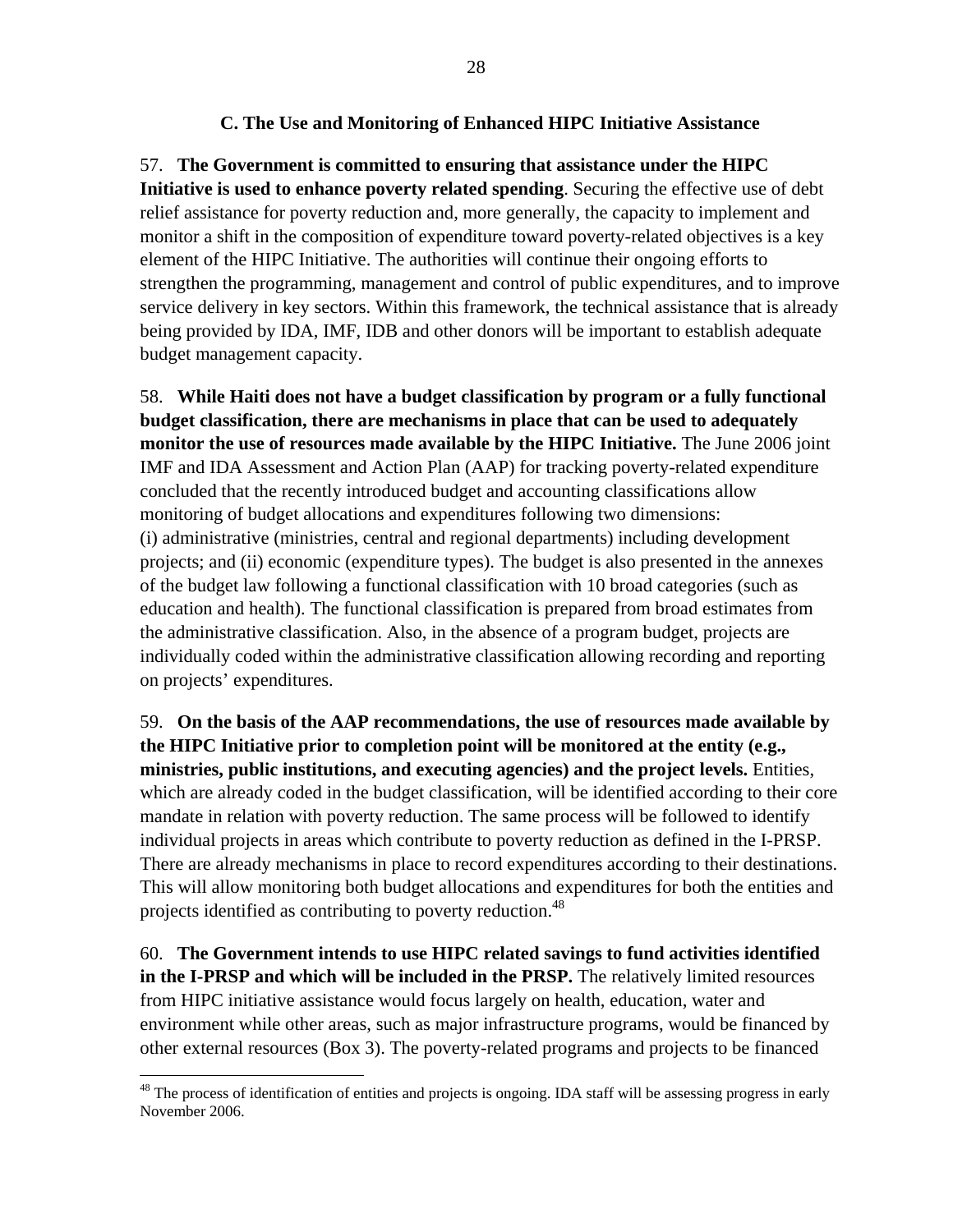within the interim assistance have been included in the FY2007 budget and would need to be included in subsequent budgets. In addition, IDA's ongoing Economic Governance Technical Assistance Grant II (EGTAG II) and a follow-on Economic Governance Reform Operation II (EGRO II) currently under preparation will provide resources to strengthen and modernize the public procurement system with the above mentioned adoption and implementation of a new procurement law promoting transparency and competition in line with international best practices.

### **Box 3. Expenditure Priorities for the Use of Enhanced HIPC Assistance**

#### **Education**

- Education for All (EFA) program.
- Training of new primary level teachers
- Provision of textbooks, teaching material and uniforms.
- School feeding program.

#### **Health**

- Improving the availability of drugs, immunization programs (including in remote areas using mobile brigades), prevention campaigns against malaria, parasite control in schools.
- Surveys on the prevalence of iodine and micronutrient deficiencies and programs to address these deficiencies.
- Equipment and supplies for maternity wards of health centers and hospitals.
- HIV/AIDS prevention and general health education activities.
- Strengthening epidemiology services.

#### **Water Supply and Sanitation**

• Improving access to potable water and sanitation for poor urban and rural households.

#### **Environment**

• Environmental protection and natural disaster prevention activities.

61. **The periodic budget execution reports published by the MEF on its web page provide a tool to monitor and publicly disseminate the use of resources made available by the HIPC Initiative in-year.** Measures are also being taken to become current with the audit of the annual Government accounts by the CSCCA*.* This will provide external and independent validation of the budget execution reports. The Government intends to institutionalize monitoring and evaluation mechanisms in the context of the PRSP, which will have an important role in providing oversight on the allocation of resources for poverty reduction, notably savings from debt relief.

## **D. The Views of the Authorities**

62. **The authorities have emphasized that Haiti's external debt burden and debt service are unsustainably high and could delay the economic and social reform programs.** They have also noted that Haiti is the poorest country in the Western Hemisphere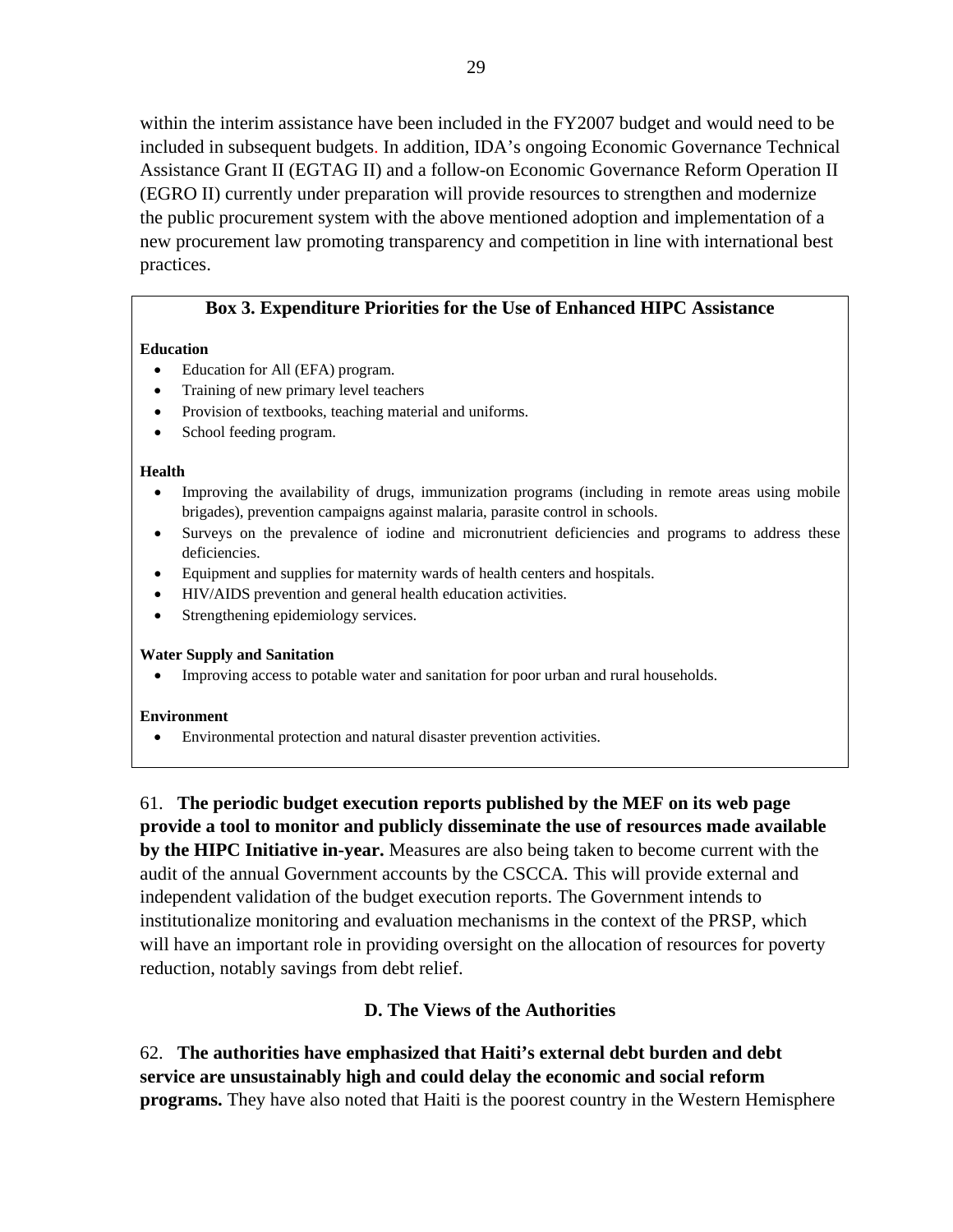and one of the poorest in the world, with a significant share of the population lacking access to basic services such as education, health and safe water. The authorities have indicated that the violence and political instability that marred the country aggravated the level of poverty, especially in urban slums. Debt relief that could be available under the HIPC Initiative would help free resources to finance critical social and infrastructure programs as well as improve access to primary education, preventive health care and the fight against HIV/AIDS. For the authorities, the resulting improvements in social conditions will help in the efforts to reverse violence and political instability.

## **VI. ISSUES FOR DISCUSSION**

# 63. **This paper presents a decision point assessment of Haiti's qualification for assistance under the HIPC Initiative. Executive Directors' views and guidance are sought in particular on the following issues**:

- **Qualification and decision point**: Do Directors agree that Haiti qualifies for assistance under the HIPC Initiative, and do they recommend approval of a decision point?
- **Amount and delivery of assistance**: In order to reduce the NPV of debt to exports ratio to 150 percent, the total amount of assistance under the HIPC Initiative is estimated at US\$140.3 million in NPV terms (Table A2). Of this amount, IDA would provide total assistance amounting to US\$52.8 million in NPV terms, including an estimated US\$33.1 million related to the concessional rescheduling of arrears in early 2005. IMF assistance would total US\$3.1 million in NPV terms. The staff and management recommend that IDA and the IMF provide interim assistance in line with existing guidelines. Do Directors agree that the IMF and IDA should provide interim assistance between the decision and completion points, in line with existing guidelines?
- **Completion Point**: Do Executive Directors agree that the floating completion point will be reached when the triggers in Box 2 have been met? Debt relief will be provided unconditionally only when the completion point triggers have been met and satisfactory assurances have been received of other creditors' participation under the enhanced HIPC Initiative for Haiti.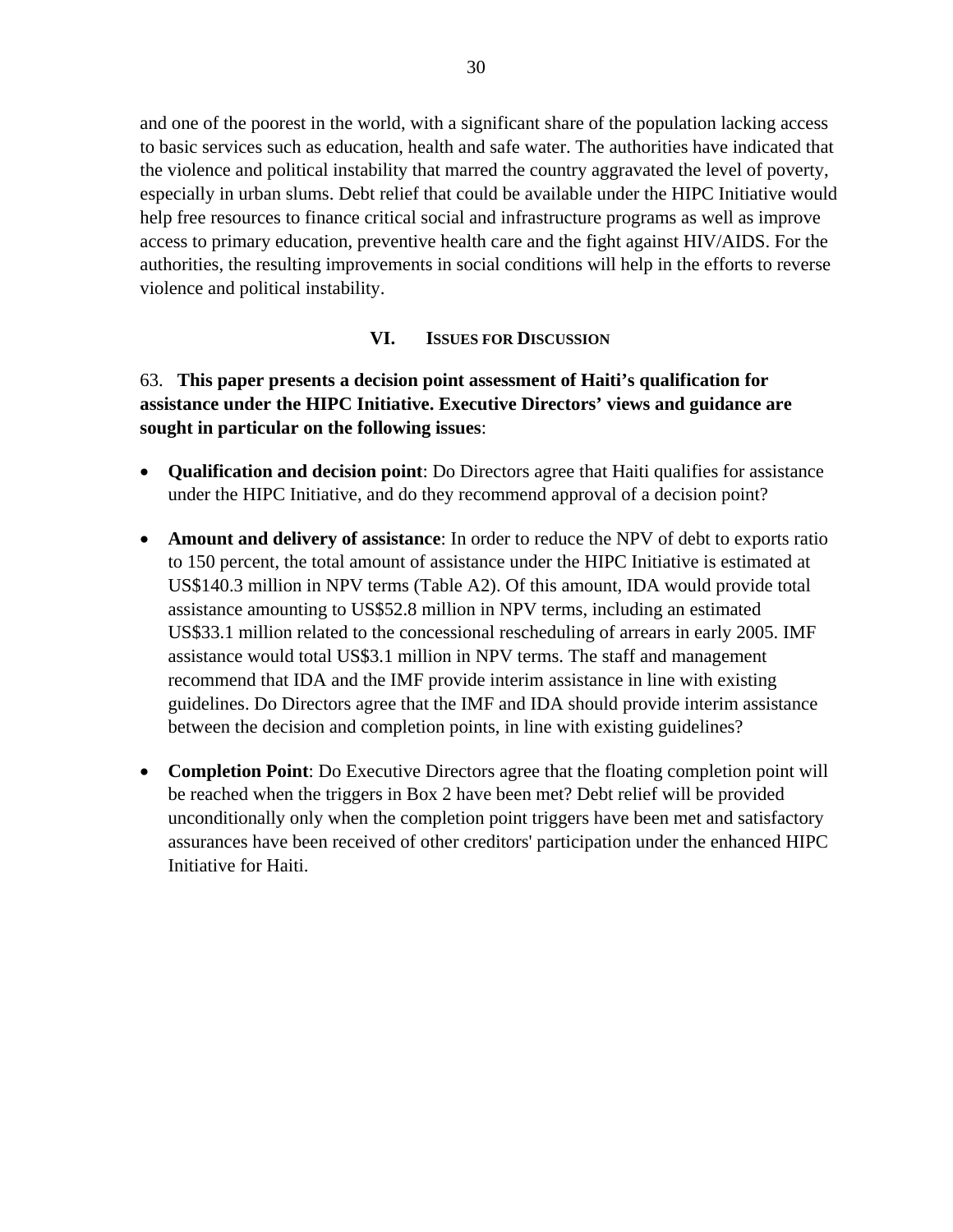

# **Figure 1A. Haiti: Composition of Stock of External Debt at End-September 2005 by creditor group**

(Nominal stock: \$1.336 million)

# **Figue 1B. Haiti: Potential costs of the HIPC Initiative by creditor group**

(Total Estimated HIPC Enhanced Assistance: \$140 million, end-September 2005 NPV terms)

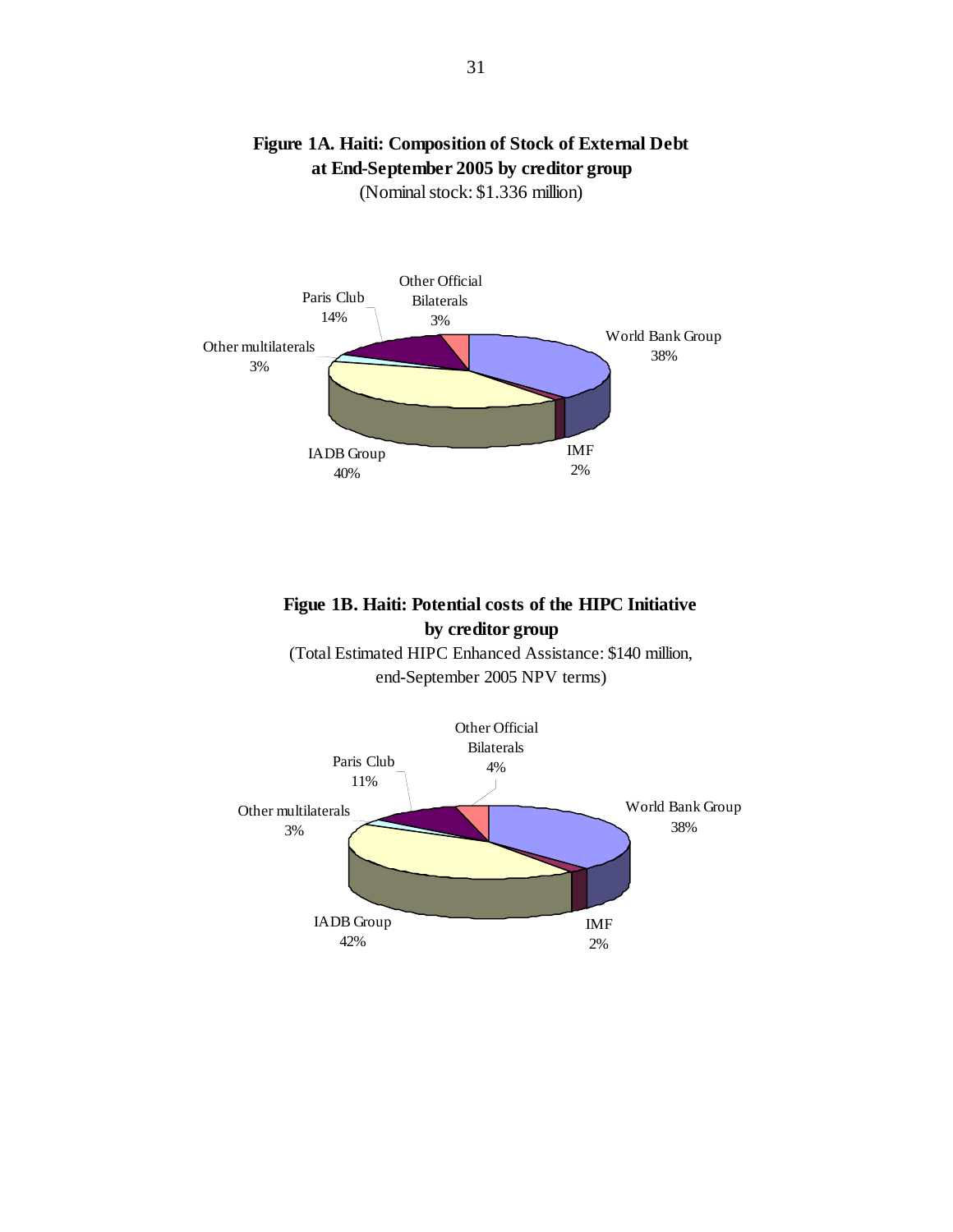



NPV of Debt to Exports

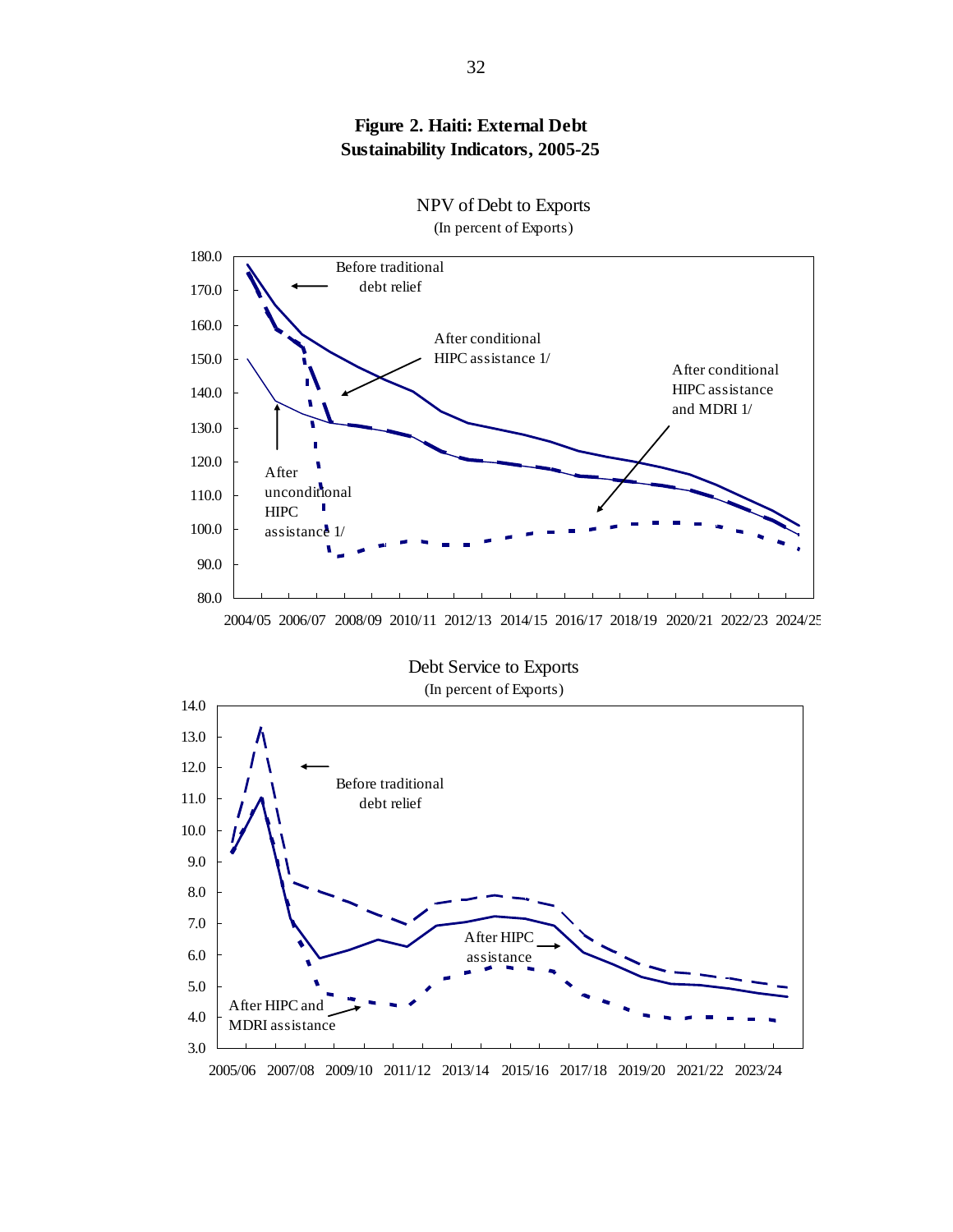

**Figure 3. Haiti: Sensitivity Analysis, 2005-25**

33

2004/05 2006/07 2008/09 2010/11 2012/13 2014/15 2016/17 2018/19 2020/21 2022/23

4.0

6.0

Baseline Scenario

Lower GDP growth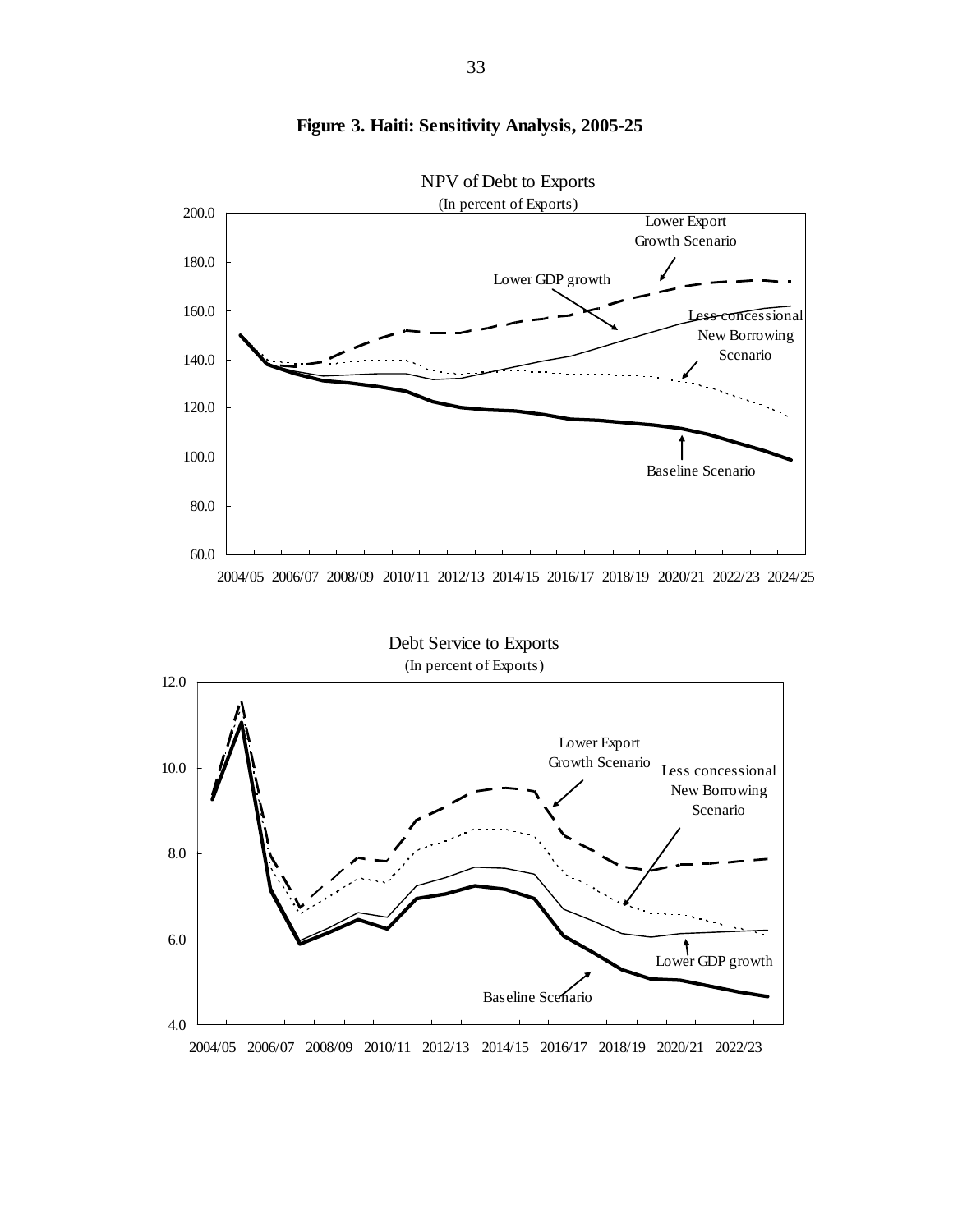|                                    | Nominal Debt Stock |          | Arrears |          | NPV of Debt |          | NPV of Debt After Traditional<br>Debt Relief 1/2/ |          |
|------------------------------------|--------------------|----------|---------|----------|-------------|----------|---------------------------------------------------|----------|
|                                    |                    | Percent  |         | Percent  |             | Percent  |                                                   | Percent  |
|                                    |                    | of total |         | of total |             | of total |                                                   | of total |
| Total                              | 1,336.3            | 100.0    | 35.4    | 100.0    | 932.9       | 100.0    | 928.3                                             | 100.0    |
| Multilateral                       | 1,097.8            | 82.2     | 0.0     | 0.0      | 750.6       | 80.5     | 793.5                                             | 85.5     |
| World Bank                         | 507.1              | 37.9     | 0.0     | 0.0      | 316.3       | 33.9     | 349.4                                             | 37.6     |
| <b>IMF</b>                         | 21.4               | 1.6      | 0.0     | 0.0      | 20.6        | 2.2      | 20.6                                              | 2.2      |
| <b>IADB</b> Group                  | 533.9              | 40.0     | 0.0     | 0.0      | 389.9       | 41.8     | 399.6                                             | 43.1     |
| <b>IFAD</b>                        | 31.7               | 2.4      | 0.0     | 0.0      | 20.3        | 2.2      | 20.3                                              | 2.2      |
| <b>OPEC</b>                        | 3.7                | 0.3      | 0.0     | 0.0      | 3.4         | 0.4      | 3.4                                               | 0.4      |
| Bilateral and commercial           | 238.5              | 17.8     | 35.4    | 100.0    | 182.2       | 19.5     | 134.8                                             | 14.5     |
| Paris Club                         | 192.7              | 14.4     | 35.4    | 100.0    | 145.7       | 15.6     | 98.4                                              | 10.6     |
| Canada                             | 2.0                | 0.2      | 0.0     | 0.0      | 2.1         | 0.2      | 2.1                                               | 0.2      |
| EEC IDA administered               | 4.0                | 0.3      | 0.0     | 0.0      | 2.7         | 0.3      | 1.5                                               | 0.2      |
| France                             | 64.1               | 4.8      | 23.3    | 65.9     | 59.7        | 6.4      | 45.7                                              | 4.9      |
| Italy                              | 68.9               | 5.2      | 7.8     | 22.0     | 44.2        | 4.7      | 24.2                                              | 2.6      |
| Spain                              | 38.6               | 2.9      | 4.3     | 12.0     | 24.1        | 2.6      | 13.6                                              | 1.5      |
| <b>United States</b>               | 15.1               | 1.1      | 0.0     | 0.0      | 13.0        | 1.4      | 11.4                                              | 1.2      |
| Other Official Bilateral           | 45.8               | 3.4      | 0.0     | 0.0      | 36.5        | 3.9      | 36.4                                              | 3.9      |
| Taiwan, People's Republic of China | 45.7               | 3.4      | 0.0     | 0.0      | 36.3        | 3.9      | 36.3                                              | 3.9      |
| Venezuela                          | 0.1                | 0.0      | 0.0     | 0.0      | 0.1         | 0.0      | 0.0                                               | 0.0      |

(In million of US\$ unless otherwise specified) Table A1. Haiti: Nominal Stock and Net Present Value of Debt at end-September 2005 by Creditor Groups

Sources: Haitian authorities and staff estimates.

1/ Includes a stock-of-debt operation on Naples terms at end-September 2005; and comparable action by other official bilateral creditors on eligible debt (precutoff and non-ODA).

2/ The increase in the NPV of debt for the IADB Group and the World Bank reflects the impact of the arrears clearance operations undertaken in 2003 and 2005, respectively. The NPV reduction contained in these operations is estimated at US\$9.7 million for the IADB Group and US\$33.1 million for the World Bank. They are considered as part of HIPC relief effort. The IADB Group used concessional resources from its Fund for Special Operations (FSO).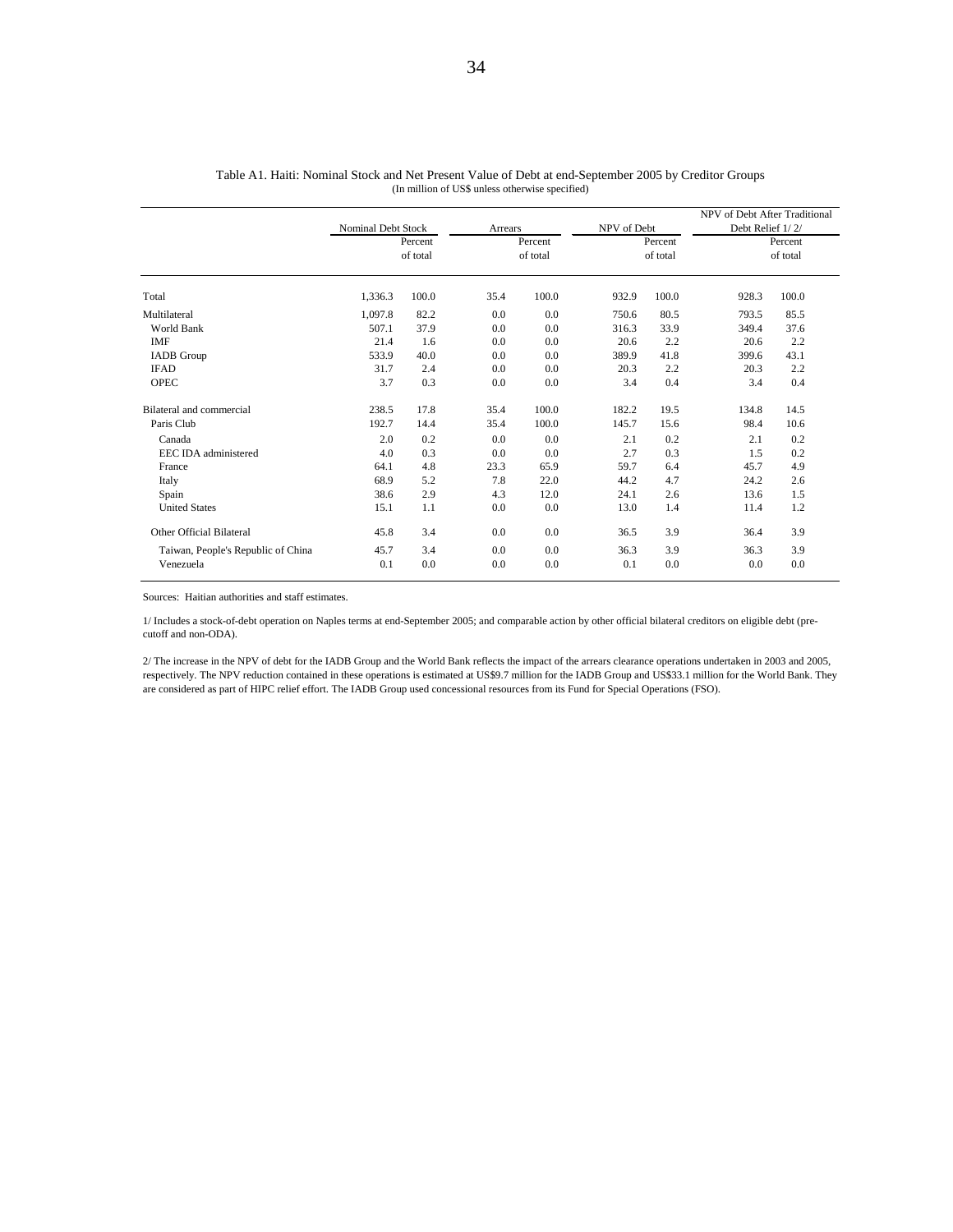#### Table A2. Haiti: HIPC Initiative -- Assistance Under a Proportional Burden-Sharing Approach 1/ 2/

| NPV of debt-                           | Total   | Bilateral 3/                         | Multilateral | Common Reduction<br>Factor 4/ |
|----------------------------------------|---------|--------------------------------------|--------------|-------------------------------|
| to-exports-target<br>(in percent)      |         | (In NPV terms at end-September 2005) |              | (Percent)                     |
| 150                                    | 140.3   | 20.4                                 | 120.0        | 15.1                          |
| Memorandum items:                      |         |                                      |              |                               |
| NPV of debt 5/                         | 928.3   | 134.8                                | 793.5        |                               |
| Paris Club creditors                   | 98.4    |                                      |              |                               |
| Of which: pre-cutoff date non-ODA debt | 50.4    |                                      |              |                               |
| Non-Paris Club creditors               | 36.4    |                                      |              |                               |
| Of which: pre-cutoff date non-ODA debt | $0.0\,$ |                                      |              |                               |
| Three-year average of exports          | 525.3   |                                      |              |                               |
| Current-year exports                   | 597.3   |                                      |              |                               |
| NPV of debt-to-exports ratio 6/        | 176.7   |                                      |              |                               |

(In millions of U.S. dollars, unless otherwise indicated)

Sources: Haitian authorities and staff estimates and projections.

1/ The proportional burden sharing approach is described in "HIPC Initiative--Estimated Costs and Burden Sharing Approaches", 7/7/97 and IDA/SEC M 97-306, 7/7/97).

2/ Includes a hypothetical stock-of-debt operation on Naples terms (end-September 2005) and comparable

treatment by other official bilateral creditors.

3/ Includes all official bilateral creditors.

4/ Each creditor's NPV reduction in percent of its exposure at the decision point.

5/ Based on end-September 2005 data after full application of traditional debt relief mechanisms. The NPV reduction contained in the atearance operations undertaken by IDA and the IADB Group is included in the NPV of debt.

6/ Based on the three-year export average (backward-looking average, i.e., 2005-03). Note that this includes the impact of the concessional rescheduling of arrears by the World Bank and the IADB Group.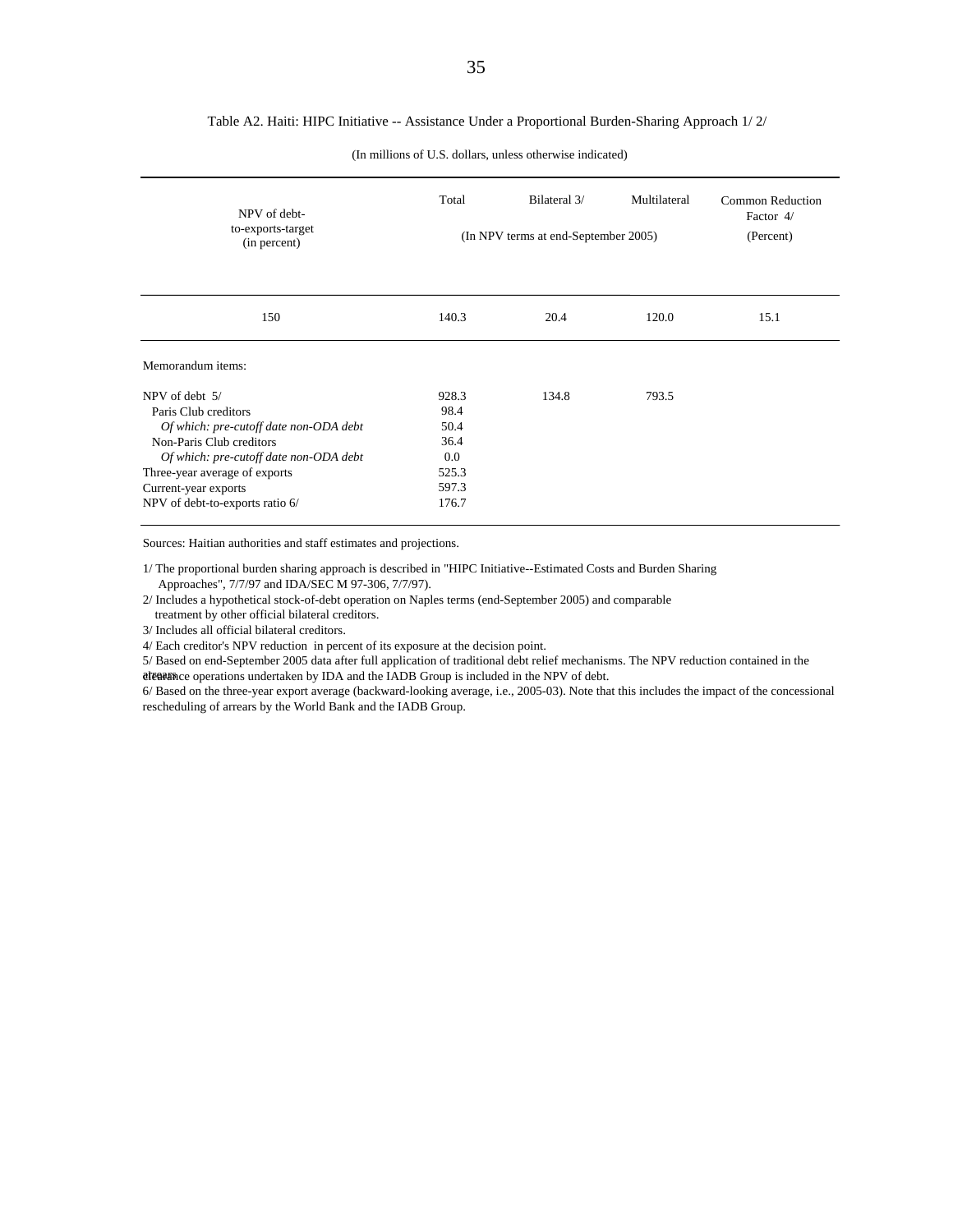| <b>Currency Name</b>          | Discount Rate 1/<br>(In percent per annum) | Exchange Rate 2/<br>(Currency per U.S. dollar) |
|-------------------------------|--------------------------------------------|------------------------------------------------|
| Canadian Dollar               | 4.80                                       | 1.16                                           |
| Danish Kroner                 | 4.06                                       | 6.20                                           |
| Euro                          | 4.11                                       | 0.83                                           |
| <b>Great Britain Sterling</b> | 5.51                                       | 0.57                                           |
| Japanese Yen                  | 1.85                                       | 113.15                                         |
| Norwegian Kroner              | 4.21                                       | 6.54                                           |
| <b>Special Drawing Rights</b> | 4.35                                       | 0.69                                           |
| Swedish Kroner                | 4.21                                       | 7.75                                           |
| Swiss Franc                   | 2.82                                       | 1.29                                           |
| <b>United States Dollar</b>   | 5.05                                       | 1.00                                           |
| Venezuelan Bolivar            | 4.35                                       | 2147                                           |
| Memorandum item:              |                                            |                                                |
| Paris Club cutoff date        | October 1, 1993                            |                                                |

#### Table A3. Haiti: Discount and Exchange Rate Assumptions at End-September 2005

Sources: OECD; and IMF, *International Financial Statistics*.

to end-September 2005, i.e., the end of the period for which actual debt and export data are available. 1/ The discount rates used are the average commercial interest reference rates over the six-month period prior 2/ The exchange rates are expressed as national currency per U.S. dollar at end-September 2005.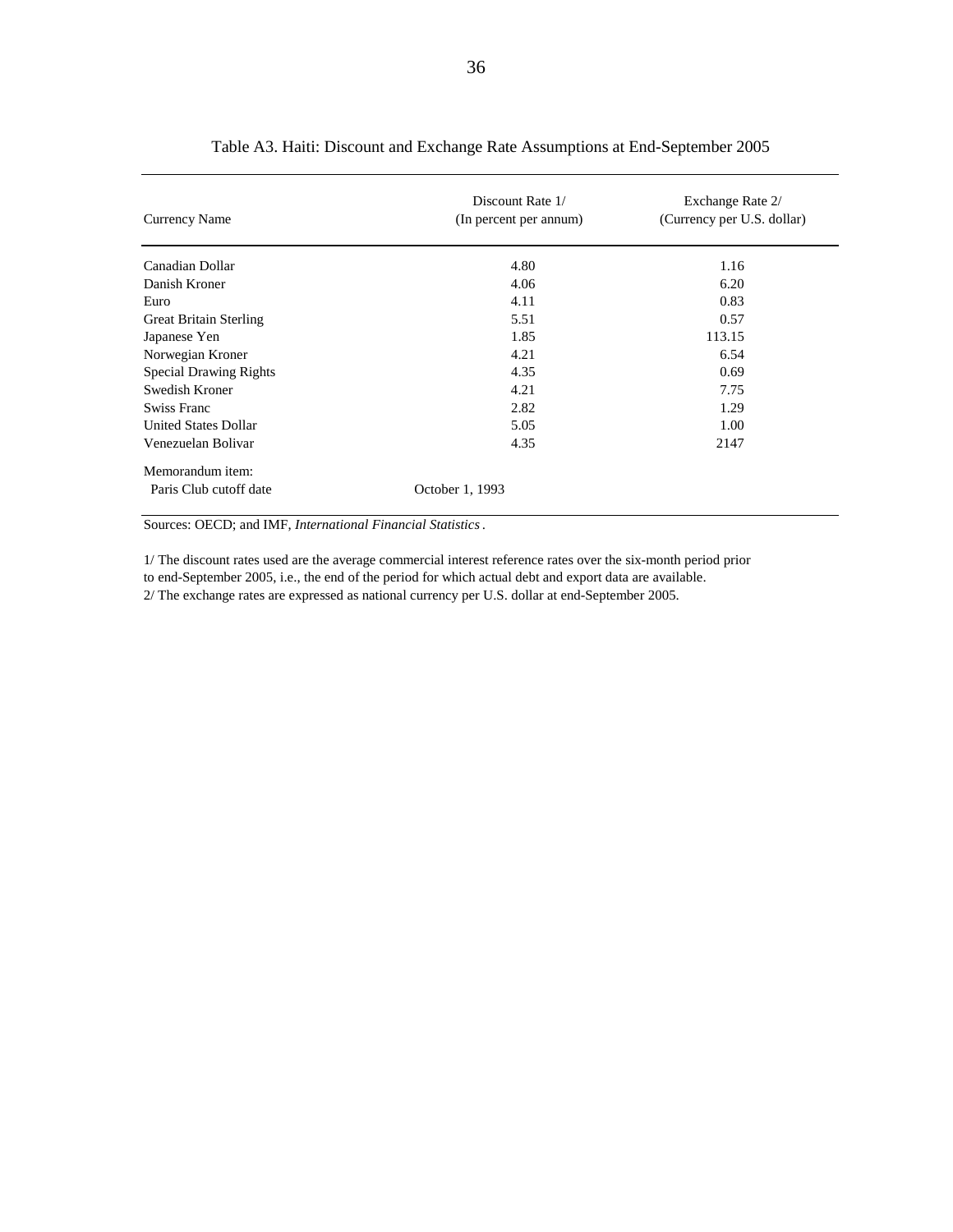|                                                                                                                                                                                                                                                    |                                           |                                           |                                                   |                                                           |                                                 |                                        |                                           | Table A4. Haiti: External Debt Service, 2006–2025<br>(in millions of U.S. dollars, unless otherwise indicated)                                                                                                                                                                                                                                                                                                                                                                                         |                                                          |                        |                                                                                                                                                                                                                                                                                                                    |                                                                                                                                                                                                                                                                                                                                                                                                                                                               |                        |                                                                                                                                                                                                                                                                                                                                                                                                                                                                                                                                                                                         |                                                                                                                                                                                                                                                                                                                     |                                                                                                                                                                                                                                                                            |                                                                                                                                                                                                                                                                                                                                                                                                                                                 |                                                                                                                                                                                                                                                                                    |                                                                       |                                                                                                                                                                                                                                                                                                                |                      |
|----------------------------------------------------------------------------------------------------------------------------------------------------------------------------------------------------------------------------------------------------|-------------------------------------------|-------------------------------------------|---------------------------------------------------|-----------------------------------------------------------|-------------------------------------------------|----------------------------------------|-------------------------------------------|--------------------------------------------------------------------------------------------------------------------------------------------------------------------------------------------------------------------------------------------------------------------------------------------------------------------------------------------------------------------------------------------------------------------------------------------------------------------------------------------------------|----------------------------------------------------------|------------------------|--------------------------------------------------------------------------------------------------------------------------------------------------------------------------------------------------------------------------------------------------------------------------------------------------------------------|---------------------------------------------------------------------------------------------------------------------------------------------------------------------------------------------------------------------------------------------------------------------------------------------------------------------------------------------------------------------------------------------------------------------------------------------------------------|------------------------|-----------------------------------------------------------------------------------------------------------------------------------------------------------------------------------------------------------------------------------------------------------------------------------------------------------------------------------------------------------------------------------------------------------------------------------------------------------------------------------------------------------------------------------------------------------------------------------------|---------------------------------------------------------------------------------------------------------------------------------------------------------------------------------------------------------------------------------------------------------------------------------------------------------------------|----------------------------------------------------------------------------------------------------------------------------------------------------------------------------------------------------------------------------------------------------------------------------|-------------------------------------------------------------------------------------------------------------------------------------------------------------------------------------------------------------------------------------------------------------------------------------------------------------------------------------------------------------------------------------------------------------------------------------------------|------------------------------------------------------------------------------------------------------------------------------------------------------------------------------------------------------------------------------------------------------------------------------------|-----------------------------------------------------------------------|----------------------------------------------------------------------------------------------------------------------------------------------------------------------------------------------------------------------------------------------------------------------------------------------------------------|----------------------|
|                                                                                                                                                                                                                                                    | 2005/06 2006/07                           |                                           | 2007/08                                           | 2008/09                                                   | 2009/10                                         | 2011/12<br>2010/11                     |                                           | 2013/14<br>2012/13                                                                                                                                                                                                                                                                                                                                                                                                                                                                                     | 2014/15                                                  | 2015/16                | 2016/17                                                                                                                                                                                                                                                                                                            | 2017/18                                                                                                                                                                                                                                                                                                                                                                                                                                                       | 2018/19                | 2019/20                                                                                                                                                                                                                                                                                                                                                                                                                                                                                                                                                                                 | 2020/21                                                                                                                                                                                                                                                                                                             | 2021/22                                                                                                                                                                                                                                                                    | 2022/23                                                                                                                                                                                                                                                                                                                                                                                                                                         | 2023/24                                                                                                                                                                                                                                                                            | 2024/25                                                               | Aver<br>2005/06-<br>2014/15                                                                                                                                                                                                                                                                                    | 2015/16-<br>2024/25  |
| Before traditional debt relief<br>Existing debt $2/$<br>Total                                                                                                                                                                                      | 60.5                                      |                                           |                                                   |                                                           |                                                 |                                        |                                           |                                                                                                                                                                                                                                                                                                                                                                                                                                                                                                        |                                                          |                        |                                                                                                                                                                                                                                                                                                                    |                                                                                                                                                                                                                                                                                                                                                                                                                                                               |                        |                                                                                                                                                                                                                                                                                                                                                                                                                                                                                                                                                                                         |                                                                                                                                                                                                                                                                                                                     |                                                                                                                                                                                                                                                                            |                                                                                                                                                                                                                                                                                                                                                                                                                                                 |                                                                                                                                                                                                                                                                                    |                                                                       |                                                                                                                                                                                                                                                                                                                |                      |
| Multilateral<br>World Bank Group                                                                                                                                                                                                                   | 49.7<br>17.3                              |                                           |                                                   |                                                           |                                                 |                                        |                                           |                                                                                                                                                                                                                                                                                                                                                                                                                                                                                                        |                                                          |                        |                                                                                                                                                                                                                                                                                                                    |                                                                                                                                                                                                                                                                                                                                                                                                                                                               |                        |                                                                                                                                                                                                                                                                                                                                                                                                                                                                                                                                                                                         |                                                                                                                                                                                                                                                                                                                     |                                                                                                                                                                                                                                                                            |                                                                                                                                                                                                                                                                                                                                                                                                                                                 |                                                                                                                                                                                                                                                                                    |                                                                       |                                                                                                                                                                                                                                                                                                                |                      |
| $\begin{array}{ll}\n\textbf{IMF } 3'\\ \n\textbf{IMDB Group} \end{array}$                                                                                                                                                                          |                                           |                                           |                                                   |                                                           |                                                 |                                        |                                           |                                                                                                                                                                                                                                                                                                                                                                                                                                                                                                        |                                                          |                        |                                                                                                                                                                                                                                                                                                                    |                                                                                                                                                                                                                                                                                                                                                                                                                                                               |                        |                                                                                                                                                                                                                                                                                                                                                                                                                                                                                                                                                                                         |                                                                                                                                                                                                                                                                                                                     |                                                                                                                                                                                                                                                                            |                                                                                                                                                                                                                                                                                                                                                                                                                                                 |                                                                                                                                                                                                                                                                                    |                                                                       |                                                                                                                                                                                                                                                                                                                |                      |
| Official bilateral<br><b>Cubers</b>                                                                                                                                                                                                                |                                           | 있는 음료들의 이름나 이루                            | ad dudwadd da 19<br>1988 2009 - 2010 102          |                                                           |                                                 | en seegseend na<br>Se ssesings         | an gasantaga sa<br>Dagasantaga sa         |                                                                                                                                                                                                                                                                                                                                                                                                                                                                                                        |                                                          |                        |                                                                                                                                                                                                                                                                                                                    |                                                                                                                                                                                                                                                                                                                                                                                                                                                               |                        |                                                                                                                                                                                                                                                                                                                                                                                                                                                                                                                                                                                         | $\frac{1}{2}$ $\frac{1}{6}$ $\frac{1}{3}$ $\frac{1}{1}$ $\frac{1}{2}$ $\frac{1}{6}$ $\frac{1}{3}$ $\frac{1}{1}$ $\frac{1}{6}$ $\frac{1}{1}$ $\frac{1}{1}$ $\frac{1}{1}$ $\frac{1}{1}$ $\frac{1}{1}$ $\frac{1}{1}$ $\frac{1}{1}$ $\frac{1}{2}$ $\frac{1}{2}$ $\frac{1}{2}$ $\frac{1}{3}$ $\frac{1}{1}$ $\frac{1}{2}$ | $\begin{array}{c} 0.01 & 0.01 & 0.00 & 0.00 & 0.00 & 0.00 & 0.00 & 0.00 & 0.00 & 0.00 & 0.00 & 0.00 & 0.00 & 0.00 & 0.00 & 0.00 & 0.00 & 0.00 & 0.00 & 0.00 & 0.00 & 0.00 & 0.00 & 0.00 & 0.00 & 0.00 & 0.00 & 0.00 & 0.00 & 0.00 & 0.00 & 0.00 & 0.00 & 0.00 & 0.00 & 0.$ | er a tenneggnt da<br>Es fales de esta                                                                                                                                                                                                                                                                                                                                                                                                           |                                                                                                                                                                                                                                                                                    |                                                                       |                                                                                                                                                                                                                                                                                                                | ed driedune van de   |
| Paris Club<br>Non Paris Club<br>New debt 4/                                                                                                                                                                                                        |                                           |                                           |                                                   |                                                           |                                                 |                                        |                                           |                                                                                                                                                                                                                                                                                                                                                                                                                                                                                                        |                                                          |                        |                                                                                                                                                                                                                                                                                                                    |                                                                                                                                                                                                                                                                                                                                                                                                                                                               |                        |                                                                                                                                                                                                                                                                                                                                                                                                                                                                                                                                                                                         |                                                                                                                                                                                                                                                                                                                     |                                                                                                                                                                                                                                                                            |                                                                                                                                                                                                                                                                                                                                                                                                                                                 |                                                                                                                                                                                                                                                                                    |                                                                       |                                                                                                                                                                                                                                                                                                                |                      |
| Debt service to exports ratio<br>Debt service to revenue ratio                                                                                                                                                                                     |                                           | 40 0 m 0 t 0 0 m r x d r<br>$\frac{3}{2}$ |                                                   |                                                           |                                                 |                                        |                                           |                                                                                                                                                                                                                                                                                                                                                                                                                                                                                                        |                                                          |                        |                                                                                                                                                                                                                                                                                                                    |                                                                                                                                                                                                                                                                                                                                                                                                                                                               |                        |                                                                                                                                                                                                                                                                                                                                                                                                                                                                                                                                                                                         |                                                                                                                                                                                                                                                                                                                     |                                                                                                                                                                                                                                                                            |                                                                                                                                                                                                                                                                                                                                                                                                                                                 |                                                                                                                                                                                                                                                                                    |                                                                       |                                                                                                                                                                                                                                                                                                                |                      |
| After traditional debt relief 5/<br>Total                                                                                                                                                                                                          |                                           |                                           |                                                   |                                                           |                                                 |                                        |                                           |                                                                                                                                                                                                                                                                                                                                                                                                                                                                                                        |                                                          |                        |                                                                                                                                                                                                                                                                                                                    |                                                                                                                                                                                                                                                                                                                                                                                                                                                               |                        |                                                                                                                                                                                                                                                                                                                                                                                                                                                                                                                                                                                         |                                                                                                                                                                                                                                                                                                                     |                                                                                                                                                                                                                                                                            |                                                                                                                                                                                                                                                                                                                                                                                                                                                 |                                                                                                                                                                                                                                                                                    |                                                                       |                                                                                                                                                                                                                                                                                                                |                      |
| Existing debt 2/                                                                                                                                                                                                                                   | 57.6<br>56.7                              |                                           |                                                   |                                                           |                                                 |                                        |                                           |                                                                                                                                                                                                                                                                                                                                                                                                                                                                                                        |                                                          |                        |                                                                                                                                                                                                                                                                                                                    |                                                                                                                                                                                                                                                                                                                                                                                                                                                               |                        |                                                                                                                                                                                                                                                                                                                                                                                                                                                                                                                                                                                         |                                                                                                                                                                                                                                                                                                                     |                                                                                                                                                                                                                                                                            |                                                                                                                                                                                                                                                                                                                                                                                                                                                 |                                                                                                                                                                                                                                                                                    |                                                                       |                                                                                                                                                                                                                                                                                                                |                      |
| Multilateral<br>World Bank Group<br>IMF 3/                                                                                                                                                                                                         | 22999900                                  |                                           |                                                   |                                                           |                                                 |                                        |                                           |                                                                                                                                                                                                                                                                                                                                                                                                                                                                                                        |                                                          |                        |                                                                                                                                                                                                                                                                                                                    |                                                                                                                                                                                                                                                                                                                                                                                                                                                               |                        |                                                                                                                                                                                                                                                                                                                                                                                                                                                                                                                                                                                         |                                                                                                                                                                                                                                                                                                                     |                                                                                                                                                                                                                                                                            |                                                                                                                                                                                                                                                                                                                                                                                                                                                 |                                                                                                                                                                                                                                                                                    |                                                                       |                                                                                                                                                                                                                                                                                                                |                      |
| <b>ADB</b> Group<br>Others<br>Official bilateral                                                                                                                                                                                                   |                                           |                                           |                                                   |                                                           |                                                 |                                        |                                           |                                                                                                                                                                                                                                                                                                                                                                                                                                                                                                        |                                                          |                        |                                                                                                                                                                                                                                                                                                                    |                                                                                                                                                                                                                                                                                                                                                                                                                                                               |                        |                                                                                                                                                                                                                                                                                                                                                                                                                                                                                                                                                                                         |                                                                                                                                                                                                                                                                                                                     |                                                                                                                                                                                                                                                                            |                                                                                                                                                                                                                                                                                                                                                                                                                                                 |                                                                                                                                                                                                                                                                                    |                                                                       |                                                                                                                                                                                                                                                                                                                |                      |
| Paris Club<br>Non Paris Club                                                                                                                                                                                                                       | $\begin{array}{c} 468 \\ 268 \end{array}$ |                                           |                                                   |                                                           |                                                 |                                        |                                           |                                                                                                                                                                                                                                                                                                                                                                                                                                                                                                        |                                                          |                        |                                                                                                                                                                                                                                                                                                                    |                                                                                                                                                                                                                                                                                                                                                                                                                                                               |                        |                                                                                                                                                                                                                                                                                                                                                                                                                                                                                                                                                                                         |                                                                                                                                                                                                                                                                                                                     |                                                                                                                                                                                                                                                                            |                                                                                                                                                                                                                                                                                                                                                                                                                                                 |                                                                                                                                                                                                                                                                                    |                                                                       |                                                                                                                                                                                                                                                                                                                |                      |
| Debt service to exports ratio<br>Debt service to revenue ratio<br>New debt 4/                                                                                                                                                                      | $\frac{5}{11}$ .2                         |                                           | ad diadwiddd ad<br>dr Saest-Linu ad               | r 4 4 8 0 9 0 0 0 0 0 m<br>na da da da da da da da da da  |                                                 | $88.889898 - 8.79268$                  |                                           | $\begin{array}{l} \mathbb{Z} \mathbb{S} \end{array} \begin{array}{l} \mathbb{S} \end{array} \begin{array}{l} \mathbb{S} \end{array} \begin{array}{l} \mathbb{S} \end{array} \begin{array}{l} \mathbb{S} \end{array} \begin{array}{l} \mathbb{S} \end{array} \begin{array}{l} \mathbb{S} \end{array} \begin{array}{l} \mathbb{S} \end{array} \begin{array}{l} \mathbb{S} \end{array} \begin{array}{l} \mathbb{S} \end{array} \begin{array}{l} \mathbb{S} \end{array} \begin{array}{l} \mathbb{S} \end{$ |                                                          |                        | $\frac{1}{2}$ $\frac{3}{6}$ $\frac{3}{6}$ $\frac{3}{6}$ $\frac{1}{10}$ $\frac{5}{6}$ $\frac{1}{10}$ $\frac{3}{10}$ $\frac{1}{10}$ $\frac{5}{10}$ $\frac{3}{10}$ $\frac{1}{10}$ $\frac{5}{10}$ $\frac{1}{10}$ $\frac{5}{10}$ $\frac{1}{10}$ $\frac{5}{10}$ $\frac{1}{10}$ $\frac{1}{10}$ $\frac{1}{10}$ $\frac{1}{$ | $\begin{array}{c} \texttt{sgn} \texttt{ s} \texttt{ s} \texttt{ s} \texttt{ s} \texttt{ s} \texttt{ s} \texttt{ s} \texttt{ s} \texttt{ s} \texttt{ s} \texttt{ s} \texttt{ s} \texttt{ s} \texttt{ s} \texttt{ s} \texttt{ s} \texttt{ s} \texttt{ s} \texttt{ s} \texttt{ s} \texttt{ s} \texttt{ s} \texttt{ s} \texttt{ s} \texttt{ s} \texttt{ s} \texttt{ s} \texttt{ s} \texttt{ s} \texttt{ s} \texttt{ s} \texttt{ s} \texttt{ s} \texttt{ s} \text$ |                        | $\begin{array}{l} \mathcal{C} \overset{\mathcal{A}}{\rightarrow} \ \mathcal{C} \overset{\mathcal{B}}{\rightarrow} \ \mathcal{C} \overset{\mathcal{B}}{\rightarrow} \ \mathcal{C} \overset{\mathcal{B}}{\rightarrow} \ \mathcal{C} \overset{\mathcal{B}}{\rightarrow} \ \mathcal{C} \overset{\mathcal{B}}{\rightarrow} \ \mathcal{C} \overset{\mathcal{B}}{\rightarrow} \ \mathcal{C} \overset{\mathcal{B}}{\rightarrow} \ \mathcal{C} \overset{\mathcal{B}}{\rightarrow} \ \mathcal{C} \overset{\mathcal{B}}{\rightarrow} \ \mathcal{C} \overset{\mathcal{B}}{\rightarrow} \ \mathcal{$ |                                                                                                                                                                                                                                                                                                                     | $\begin{array}{l} 0.01 & 0.01 & 0.00 & 0.00 & 0.00 & 0.00 & 0.00 & 0.00 & 0.00 & 0.00 & 0.00 & 0.00 & 0.00 & 0.00 & 0.00 & 0.00 & 0.00 & 0.00 & 0.00 & 0.00 & 0.00 & 0.00 & 0.00 & 0.00 & 0.00 & 0.00 & 0.00 & 0.00 & 0.00 & 0.00 & 0.00 & 0.00 & 0.00 & 0.00 & 0.00 & 0.$ |                                                                                                                                                                                                                                                                                                                                                                                                                                                 | $\begin{array}{c} 31.75 & 0.75 & 0.75 & 0.75 \\ 0.75 & 0.75 & 0.75 & 0.75 \\ 0.75 & 0.75 & 0.75 & 0.75 \\ 0.75 & 0.75 & 0.75 & 0.75 \\ 0.75 & 0.75 & 0.75 & 0.75 \\ 0.75 & 0.75 & 0.75 & 0.75 \\ 0.75 & 0.75 & 0.75 & 0.75 \\ 0.75 & 0.75 & 0.75 & 0.75 \\ 0.75 & 0.75 & 0.75 & 0$ |                                                                       | $\frac{56}{56}$ $\frac{664}{52}$ $\frac{15}{6}$ $\frac{15}{6}$ $\frac{15}{6}$ $\frac{15}{6}$ $\frac{15}{6}$ $\frac{15}{6}$ $\frac{15}{6}$ $\frac{15}{6}$ $\frac{15}{6}$ $\frac{15}{6}$ $\frac{15}{6}$ $\frac{15}{6}$ $\frac{15}{6}$ $\frac{15}{6}$ $\frac{15}{6}$ $\frac{15}{6}$ $\frac{15}{6}$ $\frac{15}{6}$ |                      |
| After HIPC assistance 6/                                                                                                                                                                                                                           |                                           |                                           |                                                   |                                                           |                                                 |                                        |                                           |                                                                                                                                                                                                                                                                                                                                                                                                                                                                                                        |                                                          |                        |                                                                                                                                                                                                                                                                                                                    |                                                                                                                                                                                                                                                                                                                                                                                                                                                               |                        |                                                                                                                                                                                                                                                                                                                                                                                                                                                                                                                                                                                         |                                                                                                                                                                                                                                                                                                                     |                                                                                                                                                                                                                                                                            |                                                                                                                                                                                                                                                                                                                                                                                                                                                 |                                                                                                                                                                                                                                                                                    |                                                                       |                                                                                                                                                                                                                                                                                                                |                      |
| Existing debt 2/<br>Total                                                                                                                                                                                                                          | 557<br>1977<br>1977                       |                                           |                                                   |                                                           |                                                 |                                        |                                           |                                                                                                                                                                                                                                                                                                                                                                                                                                                                                                        |                                                          |                        |                                                                                                                                                                                                                                                                                                                    |                                                                                                                                                                                                                                                                                                                                                                                                                                                               |                        |                                                                                                                                                                                                                                                                                                                                                                                                                                                                                                                                                                                         |                                                                                                                                                                                                                                                                                                                     |                                                                                                                                                                                                                                                                            |                                                                                                                                                                                                                                                                                                                                                                                                                                                 |                                                                                                                                                                                                                                                                                    |                                                                       |                                                                                                                                                                                                                                                                                                                |                      |
| Multilateral<br>World Bank Group                                                                                                                                                                                                                   |                                           |                                           |                                                   |                                                           |                                                 |                                        |                                           |                                                                                                                                                                                                                                                                                                                                                                                                                                                                                                        |                                                          |                        |                                                                                                                                                                                                                                                                                                                    |                                                                                                                                                                                                                                                                                                                                                                                                                                                               |                        |                                                                                                                                                                                                                                                                                                                                                                                                                                                                                                                                                                                         |                                                                                                                                                                                                                                                                                                                     |                                                                                                                                                                                                                                                                            |                                                                                                                                                                                                                                                                                                                                                                                                                                                 |                                                                                                                                                                                                                                                                                    |                                                                       |                                                                                                                                                                                                                                                                                                                |                      |
| $\begin{array}{ll} \text{IMF } 3/\\ \text{IMDB Group} \end{array}$<br><b>Others</b>                                                                                                                                                                | $\frac{5.0}{25.4}$                        |                                           |                                                   |                                                           |                                                 |                                        |                                           |                                                                                                                                                                                                                                                                                                                                                                                                                                                                                                        |                                                          |                        |                                                                                                                                                                                                                                                                                                                    |                                                                                                                                                                                                                                                                                                                                                                                                                                                               |                        |                                                                                                                                                                                                                                                                                                                                                                                                                                                                                                                                                                                         |                                                                                                                                                                                                                                                                                                                     |                                                                                                                                                                                                                                                                            |                                                                                                                                                                                                                                                                                                                                                                                                                                                 |                                                                                                                                                                                                                                                                                    |                                                                       |                                                                                                                                                                                                                                                                                                                |                      |
| Paris Club<br>Non Paris Club<br>Official bilateral                                                                                                                                                                                                 | O O M O O M<br>N N N N O O                |                                           |                                                   |                                                           |                                                 |                                        |                                           |                                                                                                                                                                                                                                                                                                                                                                                                                                                                                                        |                                                          |                        |                                                                                                                                                                                                                                                                                                                    |                                                                                                                                                                                                                                                                                                                                                                                                                                                               |                        |                                                                                                                                                                                                                                                                                                                                                                                                                                                                                                                                                                                         |                                                                                                                                                                                                                                                                                                                     |                                                                                                                                                                                                                                                                            |                                                                                                                                                                                                                                                                                                                                                                                                                                                 |                                                                                                                                                                                                                                                                                    |                                                                       |                                                                                                                                                                                                                                                                                                                |                      |
| Commercial<br>New debt $4/\sqrt{2}$                                                                                                                                                                                                                |                                           |                                           | adado guerrado en 14<br>1450 - 1490 - 1490 - 1490 | ada cicliada da cicliada<br>National cicliada da cicliada | radio condente del del<br>1888 - Condente de Ca |                                        | astado auntidor de<br>1980 - Carlo de Car | $\begin{array}{c} 0.0.4, 8.5, 0.0, 0.4, 0.4, 0.5, 0.7 \\ 0.0, 0.4, 0.5, 0.4, 0.4, 0.5, 0.5, 0.6 \\ 0.0, 0.4, 0.5, 0.6, 0.6, 0.7 \end{array}$                                                                                                                                                                                                                                                                                                                                                           | a curo du a un comento.<br>A un a un comento del comento |                        |                                                                                                                                                                                                                                                                                                                    | adado de Lago<br>1988 de la de la de la de la de la de la de la de la de la de la de la de la de la de la de la de la de la de                                                                                                                                                                                                                                                                                                                                |                        |                                                                                                                                                                                                                                                                                                                                                                                                                                                                                                                                                                                         |                                                                                                                                                                                                                                                                                                                     |                                                                                                                                                                                                                                                                            | $\begin{array}{l} \Xi \; \stackrel{.}{\sim} \; \bot \; \stackrel{.}{\sim} \; \Xi \; \stackrel{.}{\sim} \; \Xi \; \stackrel{.}{\sim} \; \Xi \; \stackrel{.}{\sim} \; \Xi \; \stackrel{.}{\sim} \; \Xi \; \stackrel{.}{\sim} \; \Xi \; \stackrel{.}{\sim} \; \Xi \; \stackrel{.}{\sim} \; \Xi \; \stackrel{.}{\sim} \; \Xi \; \stackrel{.}{\sim} \; \Xi \; \stackrel{.}{\sim} \; \Xi \; \stackrel{.}{\sim} \; \Xi \; \stackrel{.}{\sim} \; \Xi \$ |                                                                                                                                                                                                                                                                                    | $\begin{array}{l} 4.817388874446664 \\ 4.489667449664 \\ \end{array}$ |                                                                                                                                                                                                                                                                                                                |                      |
| Debt service to exports ratio after HIPC assistance<br>Debt service to revenue ratio after HIPC assistance                                                                                                                                         | $^{9.3}_{1.4}$                            |                                           |                                                   |                                                           |                                                 |                                        |                                           | 6.2                                                                                                                                                                                                                                                                                                                                                                                                                                                                                                    |                                                          | 7.2                    | 7.80                                                                                                                                                                                                                                                                                                               | $\frac{1}{6}$<br>0,000                                                                                                                                                                                                                                                                                                                                                                                                                                        | 5.7                    | $-3.5$                                                                                                                                                                                                                                                                                                                                                                                                                                                                                                                                                                                  | - 5.2                                                                                                                                                                                                                                                                                                               | $\frac{5.0}{5.1}$                                                                                                                                                                                                                                                          | $^{4.9}_{5.0}$                                                                                                                                                                                                                                                                                                                                                                                                                                  |                                                                                                                                                                                                                                                                                    | 4.7                                                                   | 7.3                                                                                                                                                                                                                                                                                                            |                      |
| Reduction in debt service as a result of HIPC Initiative assistance $7\prime$                                                                                                                                                                      |                                           |                                           | S                                                 | š                                                         | 11.2                                            | 3                                      | $\frac{0}{5}$                             | $\frac{3}{2}$                                                                                                                                                                                                                                                                                                                                                                                                                                                                                          | $\frac{0}{5}$                                            | $\frac{6}{5}$          | - 5.9                                                                                                                                                                                                                                                                                                              | 3<br>$\sqrt{6}$                                                                                                                                                                                                                                                                                                                                                                                                                                               |                        | $\frac{4}{3}$                                                                                                                                                                                                                                                                                                                                                                                                                                                                                                                                                                           | $\frac{6}{6}$                                                                                                                                                                                                                                                                                                       | $\frac{6}{7}$                                                                                                                                                                                                                                                              | $\frac{8}{7}$                                                                                                                                                                                                                                                                                                                                                                                                                                   | $\frac{8}{8}$                                                                                                                                                                                                                                                                      | $\frac{8}{7}$                                                         | $\frac{0}{8}$                                                                                                                                                                                                                                                                                                  | $\ddot{\phantom{0}}$ |
| After HIPC and MDRI assistance 8/                                                                                                                                                                                                                  |                                           |                                           |                                                   |                                                           |                                                 |                                        |                                           |                                                                                                                                                                                                                                                                                                                                                                                                                                                                                                        |                                                          |                        |                                                                                                                                                                                                                                                                                                                    |                                                                                                                                                                                                                                                                                                                                                                                                                                                               |                        |                                                                                                                                                                                                                                                                                                                                                                                                                                                                                                                                                                                         |                                                                                                                                                                                                                                                                                                                     |                                                                                                                                                                                                                                                                            |                                                                                                                                                                                                                                                                                                                                                                                                                                                 |                                                                                                                                                                                                                                                                                    |                                                                       |                                                                                                                                                                                                                                                                                                                |                      |
| World Bank Group $\mathop{\rm IMF}\nolimits 3/$<br>Total<br>Existing debt $2$ /<br>Multilateral<br>Multilateral<br>World Bank                                                                                                                      |                                           |                                           | edado de caractera<br>1980<br>1980 de caractera   |                                                           | androwser de                                    | econdediace tri<br>Condediction of the | eongoeghach na<br>110001-000 40           |                                                                                                                                                                                                                                                                                                                                                                                                                                                                                                        | ediscondresses de<br>Stade de la cal                     |                        |                                                                                                                                                                                                                                                                                                                    |                                                                                                                                                                                                                                                                                                                                                                                                                                                               | rancesure di tri       |                                                                                                                                                                                                                                                                                                                                                                                                                                                                                                                                                                                         | nanceguige au                                                                                                                                                                                                                                                                                                       |                                                                                                                                                                                                                                                                            |                                                                                                                                                                                                                                                                                                                                                                                                                                                 |                                                                                                                                                                                                                                                                                    |                                                                       | esteduringen dr.<br>1988 - Papa Br                                                                                                                                                                                                                                                                             |                      |
| <b>IADB</b> Group                                                                                                                                                                                                                                  | r n q t q q q g<br>q h n n n r o o        |                                           |                                                   |                                                           |                                                 |                                        |                                           |                                                                                                                                                                                                                                                                                                                                                                                                                                                                                                        |                                                          |                        |                                                                                                                                                                                                                                                                                                                    |                                                                                                                                                                                                                                                                                                                                                                                                                                                               |                        |                                                                                                                                                                                                                                                                                                                                                                                                                                                                                                                                                                                         |                                                                                                                                                                                                                                                                                                                     |                                                                                                                                                                                                                                                                            |                                                                                                                                                                                                                                                                                                                                                                                                                                                 |                                                                                                                                                                                                                                                                                    |                                                                       |                                                                                                                                                                                                                                                                                                                |                      |
| Others<br>Official bilateral<br>Commercial<br>New debt $4/$                                                                                                                                                                                        |                                           |                                           |                                                   |                                                           |                                                 |                                        |                                           |                                                                                                                                                                                                                                                                                                                                                                                                                                                                                                        |                                                          |                        |                                                                                                                                                                                                                                                                                                                    |                                                                                                                                                                                                                                                                                                                                                                                                                                                               |                        |                                                                                                                                                                                                                                                                                                                                                                                                                                                                                                                                                                                         |                                                                                                                                                                                                                                                                                                                     |                                                                                                                                                                                                                                                                            |                                                                                                                                                                                                                                                                                                                                                                                                                                                 |                                                                                                                                                                                                                                                                                    |                                                                       |                                                                                                                                                                                                                                                                                                                |                      |
| Debt service to exports rutio after HIPC and MDRI assistance<br>Debt service to revenue rutio after HIPC and MDRI assistance                                                                                                                       | $^{9.3}_{1.4}$                            |                                           |                                                   |                                                           |                                                 |                                        |                                           |                                                                                                                                                                                                                                                                                                                                                                                                                                                                                                        |                                                          |                        |                                                                                                                                                                                                                                                                                                                    |                                                                                                                                                                                                                                                                                                                                                                                                                                                               |                        |                                                                                                                                                                                                                                                                                                                                                                                                                                                                                                                                                                                         |                                                                                                                                                                                                                                                                                                                     |                                                                                                                                                                                                                                                                            | 3.9                                                                                                                                                                                                                                                                                                                                                                                                                                             |                                                                                                                                                                                                                                                                                    |                                                                       |                                                                                                                                                                                                                                                                                                                |                      |
| After additional bilateral relief beyond enhanced HIPC and MDRI assistance 11/<br>Total                                                                                                                                                            |                                           |                                           |                                                   |                                                           |                                                 |                                        |                                           |                                                                                                                                                                                                                                                                                                                                                                                                                                                                                                        |                                                          |                        |                                                                                                                                                                                                                                                                                                                    |                                                                                                                                                                                                                                                                                                                                                                                                                                                               |                        |                                                                                                                                                                                                                                                                                                                                                                                                                                                                                                                                                                                         |                                                                                                                                                                                                                                                                                                                     |                                                                                                                                                                                                                                                                            |                                                                                                                                                                                                                                                                                                                                                                                                                                                 |                                                                                                                                                                                                                                                                                    |                                                                       |                                                                                                                                                                                                                                                                                                                |                      |
| $\begin{tabular}{l} { \\ \bf Existing debt} \ 2' \\ {\bf Multiheral} \\ {\bf Official bilateral} \end{tabular}$                                                                                                                                    | 58.5<br>$-5.7$                            |                                           |                                                   |                                                           |                                                 |                                        |                                           |                                                                                                                                                                                                                                                                                                                                                                                                                                                                                                        |                                                          |                        |                                                                                                                                                                                                                                                                                                                    |                                                                                                                                                                                                                                                                                                                                                                                                                                                               |                        |                                                                                                                                                                                                                                                                                                                                                                                                                                                                                                                                                                                         |                                                                                                                                                                                                                                                                                                                     |                                                                                                                                                                                                                                                                            |                                                                                                                                                                                                                                                                                                                                                                                                                                                 |                                                                                                                                                                                                                                                                                    |                                                                       |                                                                                                                                                                                                                                                                                                                |                      |
| Paris Club<br>Non Paris Club<br>Commercial                                                                                                                                                                                                         |                                           |                                           | $0.504 - 0.60$<br>$0.94 - 0.000$                  | o a m n o n o n<br>Tagg n o n o n                         |                                                 | ción de 1999<br>Regiones               | n n n n q n q n<br>a a g n q n q n        |                                                                                                                                                                                                                                                                                                                                                                                                                                                                                                        | caa-0-0a<br>Candronoa                                    |                        |                                                                                                                                                                                                                                                                                                                    |                                                                                                                                                                                                                                                                                                                                                                                                                                                               |                        | $649 - 64$                                                                                                                                                                                                                                                                                                                                                                                                                                                                                                                                                                              |                                                                                                                                                                                                                                                                                                                     |                                                                                                                                                                                                                                                                            | 0.5499994                                                                                                                                                                                                                                                                                                                                                                                                                                       |                                                                                                                                                                                                                                                                                    |                                                                       | n o t thh 0 0<br>C gm m 0 N 0 m                                                                                                                                                                                                                                                                                | 89739990             |
| New debt 4/                                                                                                                                                                                                                                        |                                           |                                           |                                                   |                                                           |                                                 |                                        |                                           |                                                                                                                                                                                                                                                                                                                                                                                                                                                                                                        |                                                          |                        |                                                                                                                                                                                                                                                                                                                    |                                                                                                                                                                                                                                                                                                                                                                                                                                                               |                        |                                                                                                                                                                                                                                                                                                                                                                                                                                                                                                                                                                                         |                                                                                                                                                                                                                                                                                                                     |                                                                                                                                                                                                                                                                            |                                                                                                                                                                                                                                                                                                                                                                                                                                                 |                                                                                                                                                                                                                                                                                    |                                                                       |                                                                                                                                                                                                                                                                                                                |                      |
| Reduction in debt service as a result of<br>MDRI assistance<br>Additional bilateral relief beyond HIPC                                                                                                                                             | $\frac{0}{0.0}$                           |                                           | $\frac{54}{64}$                                   | 5.3                                                       | 급증                                              | $\frac{9.8}{5.3}$                      | 3.3                                       | 3.3                                                                                                                                                                                                                                                                                                                                                                                                                                                                                                    | $\frac{9.5}{5.3}$                                        | 20.5                   | 21.4                                                                                                                                                                                                                                                                                                               | 21.4<br>$21.6$<br>4.5                                                                                                                                                                                                                                                                                                                                                                                                                                         | 21.3                   | $21.2$<br>$3.1$                                                                                                                                                                                                                                                                                                                                                                                                                                                                                                                                                                         | 21.0                                                                                                                                                                                                                                                                                                                | 20.9                                                                                                                                                                                                                                                                       | 20.7                                                                                                                                                                                                                                                                                                                                                                                                                                            | 20.6                                                                                                                                                                                                                                                                               | $\frac{9.8}{2.4}$                                                     | $\frac{2.3}{3.9}$                                                                                                                                                                                                                                                                                              | 21.0                 |
| Exports of goods and nonfactor services $9/$<br>Government revenues $10/$<br>Memorandum items:                                                                                                                                                     | $631.3$<br>$513.5$                        | $691.$<br>522.                            | 763.8<br>581.5                                    | 824.9<br>647.3                                            | 900.8<br>709.4                                  | $1,031.0$<br>858.0<br>970.5<br>790.6   |                                           | $\frac{1,167.6}{1,008.9}$<br>1,096.2<br>930.7                                                                                                                                                                                                                                                                                                                                                                                                                                                          | 1,246.2<br>1,098.2                                       | $1,331.2$<br>$1,194.9$ | $1,423.1$<br>$1,299.4$                                                                                                                                                                                                                                                                                             | $1,522.7$<br>$1,412.5$                                                                                                                                                                                                                                                                                                                                                                                                                                        | $1,630.6$<br>$1,534.7$ | $1,747.6$<br>$1,666.8$                                                                                                                                                                                                                                                                                                                                                                                                                                                                                                                                                                  | $1,874.6$<br>$1,809.6$                                                                                                                                                                                                                                                                                              | 2,012.4                                                                                                                                                                                                                                                                    | $\frac{162.1}{130.4}$<br>$\sim$ $\sim$                                                                                                                                                                                                                                                                                                                                                                                                          | $2,324.8$<br>$2,310.2$                                                                                                                                                                                                                                                             | 2,501.7<br>2,504.5                                                    | 932.4<br>766.1                                                                                                                                                                                                                                                                                                 | 1,853.1<br>1,782.7   |
| Sources: Haitian authorities and staff estimates and projections.                                                                                                                                                                                  |                                           |                                           |                                                   |                                                           |                                                 |                                        |                                           |                                                                                                                                                                                                                                                                                                                                                                                                                                                                                                        |                                                          |                        |                                                                                                                                                                                                                                                                                                                    |                                                                                                                                                                                                                                                                                                                                                                                                                                                               |                        |                                                                                                                                                                                                                                                                                                                                                                                                                                                                                                                                                                                         |                                                                                                                                                                                                                                                                                                                     |                                                                                                                                                                                                                                                                            |                                                                                                                                                                                                                                                                                                                                                                                                                                                 |                                                                                                                                                                                                                                                                                    |                                                                       |                                                                                                                                                                                                                                                                                                                |                      |
| $J$ All debt indication for the public and multiply gammings (DPG) debt and are defined after each<br>shall make the second to the public of the contract of the second state of<br>$\mathcal{O}$ and $\mathcal{O}$ and $\mathcal{O}$ and the seco |                                           |                                           |                                                   |                                                           |                                                 |                                        |                                           | such<br>substituting unless orders was<br>or and the state of the state of the state of SDR (10.25 million previously derived in the state of the state of the properties and the state of the state of the st                                                                                                                                                                                                                                                                                         |                                                          |                        | under the                                                                                                                                                                                                                                                                                                          |                                                                                                                                                                                                                                                                                                                                                                                                                                                               | Fund's EPCA in         | October 2005                                                                                                                                                                                                                                                                                                                                                                                                                                                                                                                                                                            |                                                                                                                                                                                                                                                                                                                     |                                                                                                                                                                                                                                                                            |                                                                                                                                                                                                                                                                                                                                                                                                                                                 |                                                                                                                                                                                                                                                                                    |                                                                       |                                                                                                                                                                                                                                                                                                                |                      |
|                                                                                                                                                                                                                                                    |                                           |                                           |                                                   |                                                           |                                                 |                                        |                                           |                                                                                                                                                                                                                                                                                                                                                                                                                                                                                                        |                                                          |                        |                                                                                                                                                                                                                                                                                                                    |                                                                                                                                                                                                                                                                                                                                                                                                                                                               |                        |                                                                                                                                                                                                                                                                                                                                                                                                                                                                                                                                                                                         |                                                                                                                                                                                                                                                                                                                     |                                                                                                                                                                                                                                                                            |                                                                                                                                                                                                                                                                                                                                                                                                                                                 |                                                                                                                                                                                                                                                                                    |                                                                       |                                                                                                                                                                                                                                                                                                                |                      |
|                                                                                                                                                                                                                                                    |                                           |                                           |                                                   |                                                           |                                                 |                                        |                                           |                                                                                                                                                                                                                                                                                                                                                                                                                                                                                                        |                                                          |                        | period                                                                                                                                                                                                                                                                                                             |                                                                                                                                                                                                                                                                                                                                                                                                                                                               |                        |                                                                                                                                                                                                                                                                                                                                                                                                                                                                                                                                                                                         |                                                                                                                                                                                                                                                                                                                     |                                                                                                                                                                                                                                                                            |                                                                                                                                                                                                                                                                                                                                                                                                                                                 |                                                                                                                                                                                                                                                                                    |                                                                       |                                                                                                                                                                                                                                                                                                                |                      |
|                                                                                                                                                                                                                                                    |                                           |                                           |                                                   |                                                           |                                                 |                                        |                                           | at the completion point. Details on the modalities of the delivery are                                                                                                                                                                                                                                                                                                                                                                                                                                 |                                                          |                        | presented on Table 11                                                                                                                                                                                                                                                                                              |                                                                                                                                                                                                                                                                                                                                                                                                                                                               |                        |                                                                                                                                                                                                                                                                                                                                                                                                                                                                                                                                                                                         |                                                                                                                                                                                                                                                                                                                     |                                                                                                                                                                                                                                                                            |                                                                                                                                                                                                                                                                                                                                                                                                                                                 |                                                                                                                                                                                                                                                                                    |                                                                       |                                                                                                                                                                                                                                                                                                                |                      |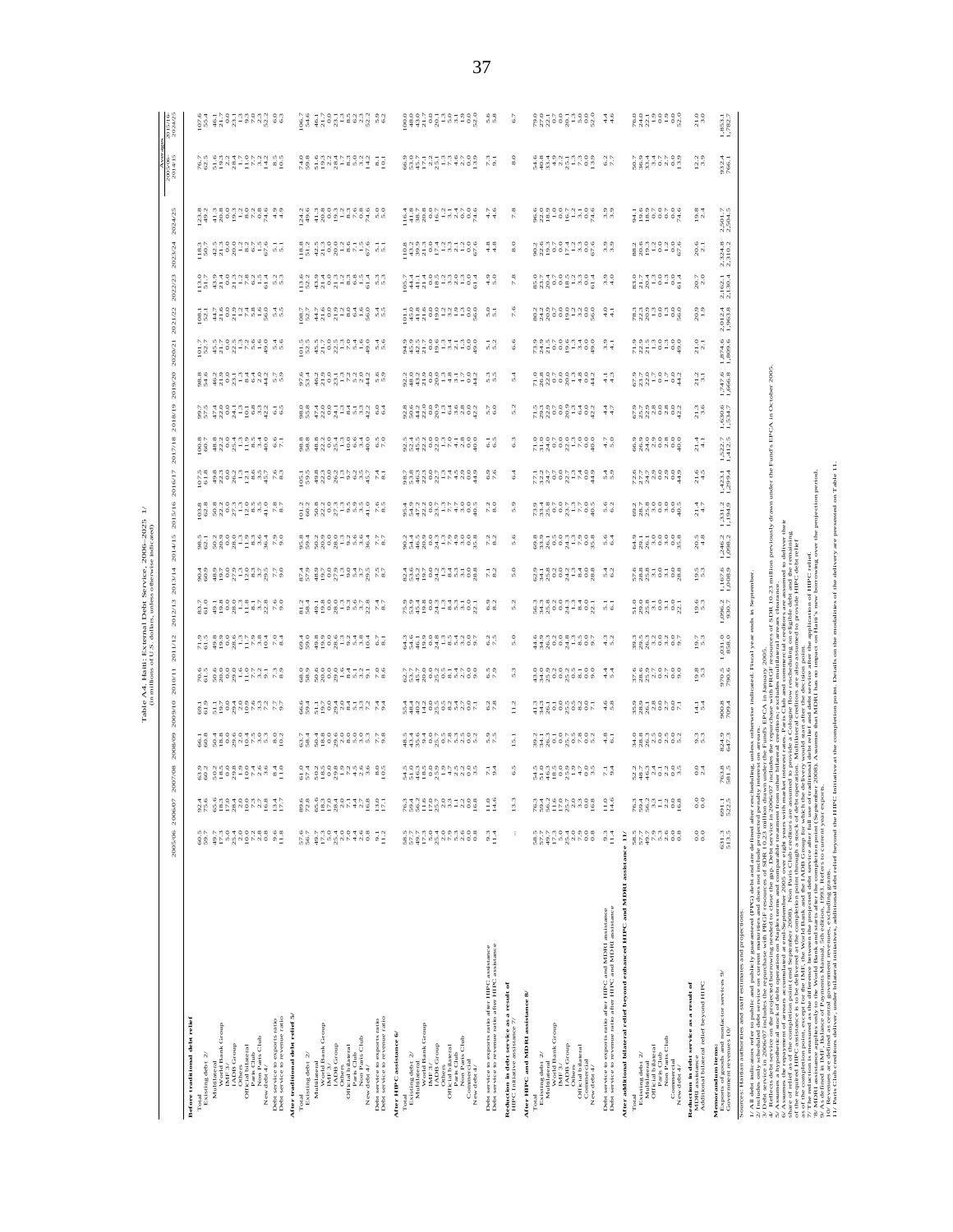|                                                                                                                                                                                                                                                                                                                            | 2004/05                                                                                                                                                                                                                                                                                                                                 | 2005/06                                                                                                                                                                                                                                                                                                                               | 2006/07                                                                                                          | 2007/08                                                                           | 2008/0                                         | 2009/10                                                                                                                                                                                                                                                                                             | <b>Cable</b><br>2010/11                                                                   | A5. Haiti:<br>2011/12<br>Ë                                                                                                                                                                                                                                                                                                                                                                | iti: Net Present Value of External Debt, 2005-<br>milions of U.S. dollars, unless otherwise indicated)<br>2012/13                                                                                                                                                                                                                                   | 2013/14                                                                                                                                                                                                                                                                                                         | 2014/15                                                                                                        | 2015/16                                                                                                                                                                                                                                                                                                            | 2016/17<br>$-2025$                                                                                                                                                                                                                                                                                            | 2017/18                                                                      | 2018/19                                                                                                                                                                                                          | 2020/21<br>2019/20                                                         | 2021/22                                                                                                         | 2022/23                                                                                                                                                                                                                                                                                                                                                                                 | 2023/24                                                                                                                           | 2024/25                                                                                             | Averi<br>2004/05-<br>2014/15                                                                                                                                                                                                                                                                                       | 2015/16-<br>2024/25 |                                                    |
|----------------------------------------------------------------------------------------------------------------------------------------------------------------------------------------------------------------------------------------------------------------------------------------------------------------------------|-----------------------------------------------------------------------------------------------------------------------------------------------------------------------------------------------------------------------------------------------------------------------------------------------------------------------------------------|---------------------------------------------------------------------------------------------------------------------------------------------------------------------------------------------------------------------------------------------------------------------------------------------------------------------------------------|------------------------------------------------------------------------------------------------------------------|-----------------------------------------------------------------------------------|------------------------------------------------|-----------------------------------------------------------------------------------------------------------------------------------------------------------------------------------------------------------------------------------------------------------------------------------------------------|-------------------------------------------------------------------------------------------|-------------------------------------------------------------------------------------------------------------------------------------------------------------------------------------------------------------------------------------------------------------------------------------------------------------------------------------------------------------------------------------------|-----------------------------------------------------------------------------------------------------------------------------------------------------------------------------------------------------------------------------------------------------------------------------------------------------------------------------------------------------|-----------------------------------------------------------------------------------------------------------------------------------------------------------------------------------------------------------------------------------------------------------------------------------------------------------------|----------------------------------------------------------------------------------------------------------------|--------------------------------------------------------------------------------------------------------------------------------------------------------------------------------------------------------------------------------------------------------------------------------------------------------------------|---------------------------------------------------------------------------------------------------------------------------------------------------------------------------------------------------------------------------------------------------------------------------------------------------------------|------------------------------------------------------------------------------|------------------------------------------------------------------------------------------------------------------------------------------------------------------------------------------------------------------|----------------------------------------------------------------------------|-----------------------------------------------------------------------------------------------------------------|-----------------------------------------------------------------------------------------------------------------------------------------------------------------------------------------------------------------------------------------------------------------------------------------------------------------------------------------------------------------------------------------|-----------------------------------------------------------------------------------------------------------------------------------|-----------------------------------------------------------------------------------------------------|--------------------------------------------------------------------------------------------------------------------------------------------------------------------------------------------------------------------------------------------------------------------------------------------------------------------|---------------------|----------------------------------------------------|
| <b>I. After traditional debt-relief</b> 2/3/<br>NPV of total debt<br>NPV of outstanding debt<br>Official bilateral and commercial<br>Paris Club<br>Other official bilateral<br>NPV of new borrowing<br>Commercial<br>Multilateral                                                                                          |                                                                                                                                                                                                                                                                                                                                         | $\begin{array}{l} 48.0 \\ 38.0 \\ 28.0 \\ 38.0 \\ 48.0 \\ 58.0 \\ 58.0 \\ 68.0 \\ 78.0 \\ 78.0 \\ 78.0 \\ 78.0 \\ 78.0 \\ 78.0 \\ 78.0 \\ 78.0 \\ 78.0 \\ 78.0 \\ 78.0 \\ 78.0 \\ 78.0 \\ 78.0 \\ 78.0 \\ 78.0 \\ 78.0 \\ 78.0 \\ 78.0 \\ 78.0 \\ 78.0 \\ 78.0 \\ 78.0 \\ 78.0 \\ 78.0 \\ 78.0 \\ 78.0 \\ 78$                         |                                                                                                                  |                                                                                   |                                                | $\begin{array}{c} 156.7 \\ 158.8 \\ 173.0 \\ 183.6 \\ 96.9 \\ 183.7 \\ 183.7 \\ 183.7 \\ 183.7 \\ 183.7 \\ 183.7 \\ 183.7 \\ 183.7 \\ 183.7 \\ 183.7 \\ 183.7 \\ 183.7 \\ 183.7 \\ 183.7 \\ 183.7 \\ 183.7 \\ 183.7 \\ 183.7 \\ 183.7 \\ 183.7 \\ 183.7 \\ 183.7 \\ 183.7 \\ 183.7 \\ 183.7 \\ 183$ |                                                                                           | $\begin{array}{l} 271.5 \\ 724.8 \\ 125.9 \\ 196.3 \\ 86.9 \\ 66.8 \\ 746.8 \\ \end{array}$                                                                                                                                                                                                                                                                                               |                                                                                                                                                                                                                                                                                                                                                     | $\begin{array}{c} 7.5 \\ 7.5 \\ 8.5 \\ 9.5 \\ 10.6 \\ 11.6 \\ 12.7 \\ 13.7 \\ 14.0 \\ 15.7 \\ 16.7 \\ 17.7 \\ 18.7 \\ 19.8 \\ 19.7 \\ 19.8 \\ 19.9 \\ 19.9 \\ 19.9 \\ 19.9 \\ 19.9 \\ 19.9 \\ 19.9 \\ 19.9 \\ 19.9 \\ 19.9 \\ 19.9 \\ 19.9 \\ 19.9 \\ 19.9 \\ 19.9 \\ 19.9 \\ 19.9 \\ 19.9 \\ 19.9 \\ 19.9 \\ $ |                                                                                                                |                                                                                                                                                                                                                                                                                                                    |                                                                                                                                                                                                                                                                                                               |                                                                              | ក្ខុង ខេត្ត ដូច<br>ក្នុង ក្នុង ក្នុង ក្នុង<br>ក្នុង ក្នុង ក្នុង                                                                                                                                                  |                                                                            | $\begin{array}{l} 2023 \\ 200 \\ 460 \\ 824 \\ 631 \\ 631 \\ 714 \\ 824 \\ 714 \\ 824 \\ 1562 \\ 1 \end{array}$ | 1997<br>1998 1997<br>1998 1998<br>1998 1999<br>$\begin{array}{l} 2.116.9\\ -4.28.7\\ 3.47\\ 7.9\\ -3.0\\ -3.0\\ 0\\ 8.8\\ 0\\ 8.6 \end{array}$                                                                                                                                                                                                                                          |                                                                                                                                   |                                                                                                     | $\begin{array}{cccccc} 3 & 3 & 3 & 4 & 8 & 15 & 3 & 3 & 6 \\ 15 & 8 & 8 & 8 & 15 & 3 & 3 & 6 \\ 15 & 8 & 8 & 8 & 15 & 3 & 5 & 8 \\ 15 & 8 & 8 & 15 & 3 & 5 & 8 \\ 15 & 8 & 15 & 8 & 3 & 5 & 8 \\ 15 & 15 & 8 & 15 & 3 & 5 & 8 \\ 15 & 15 & 15 & 8 & 15 & 3 & 8 \\ 15 & 15 & 15 & 15 & 3 & 5 & 8 \\ 15 & 15 & 15 &$ |                     | 1333283888                                         |
| ₹<br>Outstanding debt<br>NPV of debt-to-revenue ratio (percent)<br>NPV of debt-to-exports ratio (percent)<br>Total debt<br>Memorandum items:<br>Outstanding debt<br>Total debt                                                                                                                                             | 168.6<br>168.6<br>234.5                                                                                                                                                                                                                                                                                                                 | 178.1<br>169.3<br>157.8                                                                                                                                                                                                                                                                                                               | $150.3$<br>$130.6$<br>184.1<br>160.0                                                                             | 146.0<br>117.5<br>174.7<br>140.5                                                  | $0 \rightarrow 0$<br>$\frac{142}{104}$<br>167. | 163.1<br>109.0<br>139.4                                                                                                                                                                                                                                                                             | 155.2<br>94.8<br>136.5<br>83.4                                                            | 148.2<br>84.5<br>131.4<br>74.9                                                                                                                                                                                                                                                                                                                                                            | 142.5<br>75.2<br>128.4                                                                                                                                                                                                                                                                                                                              | 138,5<br>127.2<br>61.3                                                                                                                                                                                                                                                                                          | I25.9<br>55.1<br>134.1<br>58.7                                                                                 | $124.0$<br>$49.2$<br>$129.6$<br>51.4                                                                                                                                                                                                                                                                               | $124.9$<br>$44.8$<br>121.7                                                                                                                                                                                                                                                                                    | 121.4<br>120.2<br>38.6                                                       | 118.3<br>33.9<br>19.0<br>34.1                                                                                                                                                                                    | 117.5<br>30.0<br>115.2                                                     | $11.8$<br>$25.4$<br>115.3<br>26.3                                                                               | $\begin{array}{c} 112.7 \\ 22.8 \end{array}$<br>107.8                                                                                                                                                                                                                                                                                                                                   | 98.7<br>105.3<br>16.7<br>103.3<br>19.6                                                                                            | 93.8<br>$\frac{100.9}{14.1}$                                                                        | $\begin{array}{r} 141.3 \\ 100.6 \\ 19.5 \\ 19.6 \end{array}$                                                                                                                                                                                                                                                      |                     | $\frac{145}{29.5}$ $\frac{55}{29.3}$               |
| II. After conditional delivery of enhanced HIPC assistance<br>Official bilateral and commercial<br>Paris Club<br>Other official bilateral<br>NPV of total debt<br>NPV of outstanding debt<br>NPV of new borrowing<br>Commercial<br>Multilateral                                                                            | $\begin{array}{l} 20.7 \\ 20.2 \\ 14.5 \\ 14.5 \\ 7.9 \\ 0.0 \\ 7.9 \\ \end{array}$<br>920.7                                                                                                                                                                                                                                            | $\frac{0.0}{72.2.4}$<br>5                                                                                                                                                                                                                                                                                                             |                                                                                                                  | $\begin{array}{l} 91.7 \\ 713.1 \\ 93.4 \\ 65.2 \end{array}$                      |                                                | $\begin{array}{l} 0.00000\\ 0.00000\\ 0.00000\\ 0.00000\\ 0.00000\\ 0.0000\\ 0.0000\\ 0.0000\\ 0.0000\\ 0.0000\\ 0.0000\\ 0.0000\\ 0.0000\\ 0.0000\\ 0.0000\\ 0.0000\\ 0.0000\\ 0.0000\\ 0.0000\\ 0.0000\\ 0.0000\\ 0.0000\\ 0.0000\\ 0.0000\\ 0.0000\\ 0.0000\\$                                   |                                                                                           | $\frac{35}{380}$<br>$\frac{33}{380}$<br>$\frac{33}{380}$<br>$\frac{33}{380}$<br>$\frac{33}{360}$                                                                                                                                                                                                                                                                                          |                                                                                                                                                                                                                                                                                                                                                     | $\begin{array}{c} 12.2 \\ 12.3 \\ 13.6 \\ 13.6 \\ 14.7 \\ 15.8 \\ 16.7 \\ 18.4 \\ 19.0 \\ 10.0 \\ 10.0 \\ 10.0 \\ 10.0 \\ 10.0 \\ 10.0 \\ 10.0 \\ 10.0 \\ 10.0 \\ 10.0 \\ 10.0 \\ 10.0 \\ 10.0 \\ 10.0 \\ 10.0 \\ 10.0 \\ 10.0 \\ 10.0 \\ 10.0 \\ 10.0 \\ 10.0 \\ 10.0 \\ 10.0 \\ 10.0 \\ 10.0 \\ 10.0 \\ 10$   |                                                                                                                | $\begin{smallmatrix} 4 & 6 & 7 & 8 & 8 & 1\\ 4 & 6 & 7 & 1 & 1 & 1\\ 5 & 6 & 7 & 1 & 1 & 1\\ 6 & 6 & 8 & 1 & 1 & 1\\ 4 & 1 & 1 & 1 & 1 & 1\\ 6 & 1 & 1 & 1 & 1 & 1\\ 8 & 1 & 1 & 1 & 1 & 1\\ 9 & 1 & 1 & 1 & 1 & 1\\ 1 & 1 & 1 & 1 & 1 & 1\\ 1 & 1 & 1 & 1 & 1 & 1\\ 1 & 1 & 1 & 1 & 1 & 1\\ 1 & 1 & 1 & 1 & 1 & $ | $\begin{array}{c} 1.71 \\ 1.71 \\ 1.72 \\ 1.73 \\ 1.74 \\ 1.75 \\ 1.76 \\ 1.76 \\ 1.76 \\ 1.76 \\ 1.76 \\ 1.76 \\ 1.76 \\ 1.76 \\ 1.76 \\ 1.76 \\ 1.76 \\ 1.76 \\ 1.76 \\ 1.76 \\ 1.76 \\ 1.76 \\ 1.76 \\ 1.76 \\ 1.76 \\ 1.76 \\ 1.76 \\ 1.76 \\ 1.76 \\ 1.76 \\ 1.76 \\ 1.76 \\ 1.76 \\ 1.76 \\ 1.76 \\ 1.$ | 953 389 908<br>1948 908 908<br>1948 909 90                                   | 84486888                                                                                                                                                                                                         |                                                                            |                                                                                                                 |                                                                                                                                                                                                                                                                                                                                                                                         |                                                                                                                                   | anna 1333<br>Shana 1348<br>Shana 135                                                                |                                                                                                                                                                                                                                                                                                                    |                     | $880170869986$<br>$8947869986$<br>$89476$<br>$894$ |
| III. After unconditional delivery of enhanced<br>Official bilateral and commercial<br>Other official bilateral<br>NPV of total debt<br>NPV of outstanding debt<br>NPV of new borrowing<br>Other multilateral<br><b>IADB</b> Group<br>Commercial<br>World Bank<br>Paris Club<br>Multilateral<br>IMF <sub>7/</sub>           | <b>HIPC</b> assis                                                                                                                                                                                                                                                                                                                       | $nce$ 6/                                                                                                                                                                                                                                                                                                                              |                                                                                                                  |                                                                                   | a gal<br>1982<br>0.587<br>ed grand<br>Special  |                                                                                                                                                                                                                                                                                                     |                                                                                           | $\begin{array}{cccccc} \mathbf{15.7} & \mathbf{26.7} & \mathbf{36.7} & \mathbf{5.7} & \mathbf{6.7} & \mathbf{6.7} & \mathbf{6.7} & \mathbf{6.7} & \mathbf{6.7} & \mathbf{6.7} & \mathbf{6.7} & \mathbf{6.7} & \mathbf{6.7} & \mathbf{6.7} & \mathbf{6.7} & \mathbf{6.7} & \mathbf{6.7} & \mathbf{6.7} & \mathbf{6.7} & \mathbf{6.7} & \mathbf{6.7} & \mathbf{6.7} & \mathbf{6.7} & \math$ |                                                                                                                                                                                                                                                                                                                                                     |                                                                                                                                                                                                                                                                                                                 |                                                                                                                |                                                                                                                                                                                                                                                                                                                    |                                                                                                                                                                                                                                                                                                               |                                                                              |                                                                                                                                                                                                                  |                                                                            |                                                                                                                 |                                                                                                                                                                                                                                                                                                                                                                                         |                                                                                                                                   |                                                                                                     |                                                                                                                                                                                                                                                                                                                    |                     |                                                    |
| Memorandum items:<br>NPV of debt-to-exports ratio (percent) $4/\sqrt{2}$<br>NPV of debt-to-revenue ratio (percent)<br>Total debt<br>Total debt, assuming full delivery<br>Total debt<br>Total debt, assuming full delivery<br>Outstanding debt<br>Outstanding debt                                                         | $\begin{array}{c} 175.3 \\ 150.0 \\ 175.3 \end{array}$<br>$\begin{array}{c} 243.8 \\ 208.6 \\ 243.8 \end{array}$                                                                                                                                                                                                                        | 158.9<br>137.8<br>151.1<br>179.4<br>155.5<br>170.5                                                                                                                                                                                                                                                                                    | $\begin{array}{l} 153.8 \\ 133.8 \\ 133.4 \end{array}$<br>$\begin{array}{r} 188.0 \\ 164.0 \\ 163.9 \end{array}$ | $\begin{array}{c} 131.1 \\ 131.1 \\ 102.5 \end{array}$<br>156.8<br>156.8<br>122.6 | 152.9<br>152.9<br>108.5<br>130.2               | 128.9<br>128.9<br>82.6<br>150.8<br>150.8                                                                                                                                                                                                                                                            | $\begin{array}{c} 4.3 \\ 4.43 \\ 1.43 \\ \end{array}$<br>126.9<br>126.9<br>73.8           | $\begin{array}{r} 138.2 \\ 138.2 \\ 74.4 \end{array}$<br>$\frac{1}{2}$ $\frac{1}{2}$ $\frac{1}{6}$                                                                                                                                                                                                                                                                                        | $\begin{array}{c} 133.3 \\ 133.3 \\ 66.0 \end{array}$<br>$\frac{20}{20}$                                                                                                                                                                                                                                                                            | 1301<br>1301<br>583<br>119.5<br>119.5<br>53.6                                                                                                                                                                                                                                                                   | $\begin{array}{r} 126.5 \\ 126.5 \\ 51.0 \end{array}$<br>$\begin{array}{c} 118.7 \\ 118.7 \\ 47.9 \end{array}$ | $\begin{array}{r} 122.6 \\ 122.6 \\ 44.5 \end{array}$<br>$117.4$<br>$117.4$<br>$42.6$                                                                                                                                                                                                                              | $\begin{array}{c} 118.6 \\ 118.6 \\ 38.6 \end{array}$<br>115.6<br>115.6<br>37.6                                                                                                                                                                                                                               | $\begin{array}{c} 0.8 \\ 1.5 \\ 1.7 \\ 3.3 \end{array}$<br>$\frac{147}{143}$ | $\begin{array}{c} 3.3 \\ 2.3 \\ 1.3 \\ 2.8 \end{array}$<br>$\begin{array}{c} 2.9 \\ 1.3 \\ 2.9 \end{array}$                                                                                                      | $\begin{array}{c} 112.9 \\ 112.9 \\ 25.4 \end{array}$<br>$\frac{7}{110.7}$ | $\begin{array}{c} 107.8 \\ 107.8 \\ 21.4 \end{array}$<br>$\frac{3}{2}$ $\frac{3}{2}$                            | 104.3<br>104.3<br>18.3<br>$\frac{8}{1}$ $\frac{8}{1}$ $\frac{9}{1}$                                                                                                                                                                                                                                                                                                                     | 96.2<br>96.2<br>13.2<br>$\begin{array}{c} 102.6 \\ 102.6 \\ 14.0 \end{array}$<br>105.9<br>105.9<br>16.5<br>100.3<br>100.3<br>15.6 | 91.7<br>51.7<br>11.0<br>98.6<br>98.6<br>11.8                                                        | $\begin{array}{c} 158.5 \\ 151.0 \\ 112.7 \end{array}$<br>$\frac{135.1}{129.1}$                                                                                                                                                                                                                                    |                     | $\frac{132}{1102}$<br>108.1<br>108.1               |
| IV. After conditional delivery of enhanced HIPC and<br>Official bilateral and commercial<br>Paris Club<br>Other official bilateral<br>NPV of total debt<br>NPV of outstanding debt<br>Other multilateral<br>NPV of new borrowing<br>World Bank<br>IADB Group<br>Commercial<br>Multilateral<br>$\text{IMF}$ 8/              | 920.7<br>920.7                                                                                                                                                                                                                                                                                                                          | MDRI assis<br>$\begin{array}{l} 2 \  \  0 \  \  0 \  \  0 \  \  0 \  \  0 \  \  0 \\ 0 \  \  0 \  \  0 \  \  0 \\ 0 \  \  0 \  \  0 \  \  0 \\ 0 \  \  0 \  \  0 \  \  0 \\ 0 \  \  0 \  \  0 \  \  0 \\ 0 \  \  0 \  \  0 \  \  0 \\ 0 \  \  0 \  \  0 \  \  0 \\ 0 \  \  0 \  \  0 \  \  0 \\ 0 \  \  0 \  \  0 \  \  0 \\ 0 \  \ $ | ance $5/7/$                                                                                                      |                                                                                   | $0.0 - 0 - 0 - 0 - 0 - 0 - 0$                  | $\begin{array}{l} 0.7511 \\ 0.7521 \\ 0.7531 \\ 0.7542 \\ 0.7551 \\ 0.7551 \\ 0.7551 \\ 0.7551 \\ 0.7551 \\ 0.7551 \\ 0.7551 \\ 0.7551 \\ 0.7551 \\ 0.7551 \\ 0.7551 \\ 0.7551 \\ 0.7551 \\ 0.7551 \\ 0.7551 \\ 0.7551 \\ 0.7551 \\ 0.7551 \\ 0.7551 \\ 0.7551 \\ 0.7551 \\ 0.7551 \\ 0.75$         |                                                                                           | annade angera                                                                                                                                                                                                                                                                                                                                                                             | $\begin{array}{c}\n\text{1.5}\n\text{1.6}\n\text{1.7}\n\text{1.7}\n\text{1.7}\n\text{1.7}\n\text{1.7}\n\text{1.7}\n\text{1.7}\n\text{1.7}\n\text{1.7}\n\text{1.7}\n\text{1.7}\n\text{1.7}\n\text{1.7}\n\text{1.7}\n\text{1.7}\n\text{1.7}\n\text{1.7}\n\text{1.7}\n\text{1.7}\n\text{1.7}\n\text{1.7}\n\text{1.7}\n\text{1.7}\n\text{1.7}\n\text{1$ |                                                                                                                                                                                                                                                                                                                 |                                                                                                                |                                                                                                                                                                                                                                                                                                                    |                                                                                                                                                                                                                                                                                                               |                                                                              |                                                                                                                                                                                                                  |                                                                            |                                                                                                                 |                                                                                                                                                                                                                                                                                                                                                                                         |                                                                                                                                   |                                                                                                     | $\begin{array}{l} 0.75 & 0.75 & 0.75 & 0.75 & 0.75 \\ 0.75 & 0.75 & 0.75 & 0.75 & 0.75 \\ 0.75 & 0.75 & 0.75 & 0.75 & 0.75 \\ 0.75 & 0.75 & 0.75 & 0.75 & 0.75 \\ 0.75 & 0.75 & 0.75 & 0.75 & 0.75 \\ 0.75 & 0.75 & 0.75 & 0.75 & 0.75 \\ 0.75 & 0.75 & 0.75 & 0.75 & 0.75 \\ 0.$                                  |                     |                                                    |
| V. After conditional additional bilateral relief beyond<br>aercial<br>NPV of total debt<br>NPV of outstanding debt<br>Official bilateral and comr<br>Other official bilateral<br>NPV of new borrowing<br>Commercial<br>Multilateral<br>Paris Club                                                                          | Ē<br>920.7<br>$\frac{1}{2}$<br>$\frac{1}{2}$<br>$\frac{1}{2}$ $\frac{1}{2}$ $\frac{1}{2}$ $\frac{1}{2}$ $\frac{1}{2}$ $\frac{1}{2}$ $\frac{1}{2}$ $\frac{1}{2}$ $\frac{1}{2}$ $\frac{1}{2}$ $\frac{1}{2}$ $\frac{1}{2}$ $\frac{1}{2}$ $\frac{1}{2}$ $\frac{1}{2}$ $\frac{1}{2}$ $\frac{1}{2}$ $\frac{1}{2}$ $\frac{1}{2}$ $\frac{1}{2}$ | nced H<br>921.0                                                                                                                                                                                                                                                                                                                       | and MDR<br>2<br>22223<br>2323<br>$0.0$<br>$0.9$<br>$0.9$<br>$126.1$                                              | assista<br>569.3                                                                  | a a gala da a ga<br>à                          |                                                                                                                                                                                                                                                                                                     | $\begin{array}{c}\n 1199014000 \\  13401000 \\  3501000 \\  400000 \\  501\n \end{array}$ |                                                                                                                                                                                                                                                                                                                                                                                           |                                                                                                                                                                                                                                                                                                                                                     |                                                                                                                                                                                                                                                                                                                 |                                                                                                                |                                                                                                                                                                                                                                                                                                                    |                                                                                                                                                                                                                                                                                                               | $393.4$<br>$229.7$<br>9.8                                                    | $\begin{array}{cccc}\n 1 & 4 & 5 & 6 & 8 \\  1 & 1 & 1 & 1 & 1 \\  1 & 1 & 1 & 1 & 1 \\  1 & 1 & 1 & 1 & 1 \\  1 & 1 & 1 & 1 & 1 \\  1 & 1 & 1 & 1 & 1 \\  1 & 1 & 1 & 1 & 1 \\  1 & 1 & 1 & 1 & 1\n\end{array}$ |                                                                            |                                                                                                                 | 1994<br>1995<br>1995<br>1995<br>1998<br>$\begin{array}{r} 362.5 \\ 374.0 \\ -10.0 \\ -10.0 \\ -10.0 \\ -10.0 \\ -10.0 \\ -10.0 \\ -10.0 \\ -10.0 \\ -10.0 \\ -10.0 \\ -10.0 \\ -10.0 \\ -10.0 \\ -10.0 \\ -10.0 \\ -10.0 \\ -10.0 \\ -10.0 \\ -10.0 \\ -10.0 \\ -10.0 \\ -10.0 \\ -10.0 \\ -10.0 \\ -10.0 \\ -10.0 \\ -10.0 \\ -10.0 \\ -10.0 \\ -10.0 \\ -10.0 \\ -10.0 \\ -10.0 \\ -$ |                                                                                                                                   | $\begin{array}{r} 1.4 \\ 0.0 \\ 0.3 \\ 133.2 \\ 2.020.6 \end{array}$<br>2,155.2<br>134.6<br>14<br>ĕ |                                                                                                                                                                                                                                                                                                                    |                     |                                                    |
| $\begin{array}{ll} \textbf{Memor} \textbf{and} \textbf{um} \textbf{ items:}\\ \textbf{NPV} \text{ of } \text{deb} \text{t-to-exports ratio (percent) } 4/\\ \end{array}$<br>NPV of debt-to-revenue ratio (percent)<br>Total debt<br>Total debt, assuming full delivery<br>Total debt, assuming full delivery<br>Total debt | 175.3<br>243.8<br>208.6                                                                                                                                                                                                                                                                                                                 | 158.9<br>137.8<br>179.4<br>155.5                                                                                                                                                                                                                                                                                                      | 153.5<br>188.0<br>164.0                                                                                          | $91.2$<br>$91.2$<br>109.1<br>109.1                                                | 93.4<br>93.4<br>ం ల<br>109.                    | $\frac{111.5}{111.5}$<br>95.3                                                                                                                                                                                                                                                                       | $968968100110$                                                                            | 95.3<br>95.3<br>107.4                                                                                                                                                                                                                                                                                                                                                                     | $\frac{105.8}{105.8}$<br>95.4                                                                                                                                                                                                                                                                                                                       | $\frac{105.5}{105.5}$<br>96.9                                                                                                                                                                                                                                                                                   | 104.8<br>104.8<br>98.4                                                                                         | $103.6$<br>$103.6$<br>99.2<br>99.2                                                                                                                                                                                                                                                                                 | 99.4<br>102.1<br>102.1                                                                                                                                                                                                                                                                                        | 101.4<br>100.4<br>100.4                                                      | $\frac{100.8}{100.8}$<br>101.4                                                                                                                                                                                   | 102.0<br>99.9<br>99.9                                                      | $\frac{6}{101}$<br>98.6<br>98.6                                                                                 | $\frac{101.0}{101.0}$<br>96.6<br>96.6                                                                                                                                                                                                                                                                                                                                                   | 90.8<br>90.8<br>96.9<br>93.8<br>99.1                                                                                              | 87.3<br>93.9                                                                                        | 113.7<br>$\frac{34.1}{26.5}$                                                                                                                                                                                                                                                                                       |                     | 995 555<br>995 556                                 |
| J/ Fissal space and in September, a flucture fund tiest disclosured interdention, and assuming at heat comparable technical from official bilanced coduraction of the space of the space of the space of the space of the spac<br>Sources: Haitian authorities and staff estimates and projections                         |                                                                                                                                                                                                                                                                                                                                         |                                                                                                                                                                                                                                                                                                                                       |                                                                                                                  |                                                                                   |                                                |                                                                                                                                                                                                                                                                                                     |                                                                                           |                                                                                                                                                                                                                                                                                                                                                                                           | bilateral creditors.<br>/ reduction contained in the                                                                                                                                                                                                                                                                                                | borrowing over                                                                                                                                                                                                                                                                                                  | are presented on Table 11.<br>the projection period.                                                           | arrears clearance operations undertaken by IDA and the IADB Group                                                                                                                                                                                                                                                  |                                                                                                                                                                                                                                                                                                               |                                                                              |                                                                                                                                                                                                                  |                                                                            |                                                                                                                 |                                                                                                                                                                                                                                                                                                                                                                                         |                                                                                                                                   |                                                                                                     |                                                                                                                                                                                                                                                                                                                    |                     |                                                    |

Table A5. Haiti: Net Present Value of External Debt, 2005-2025 1/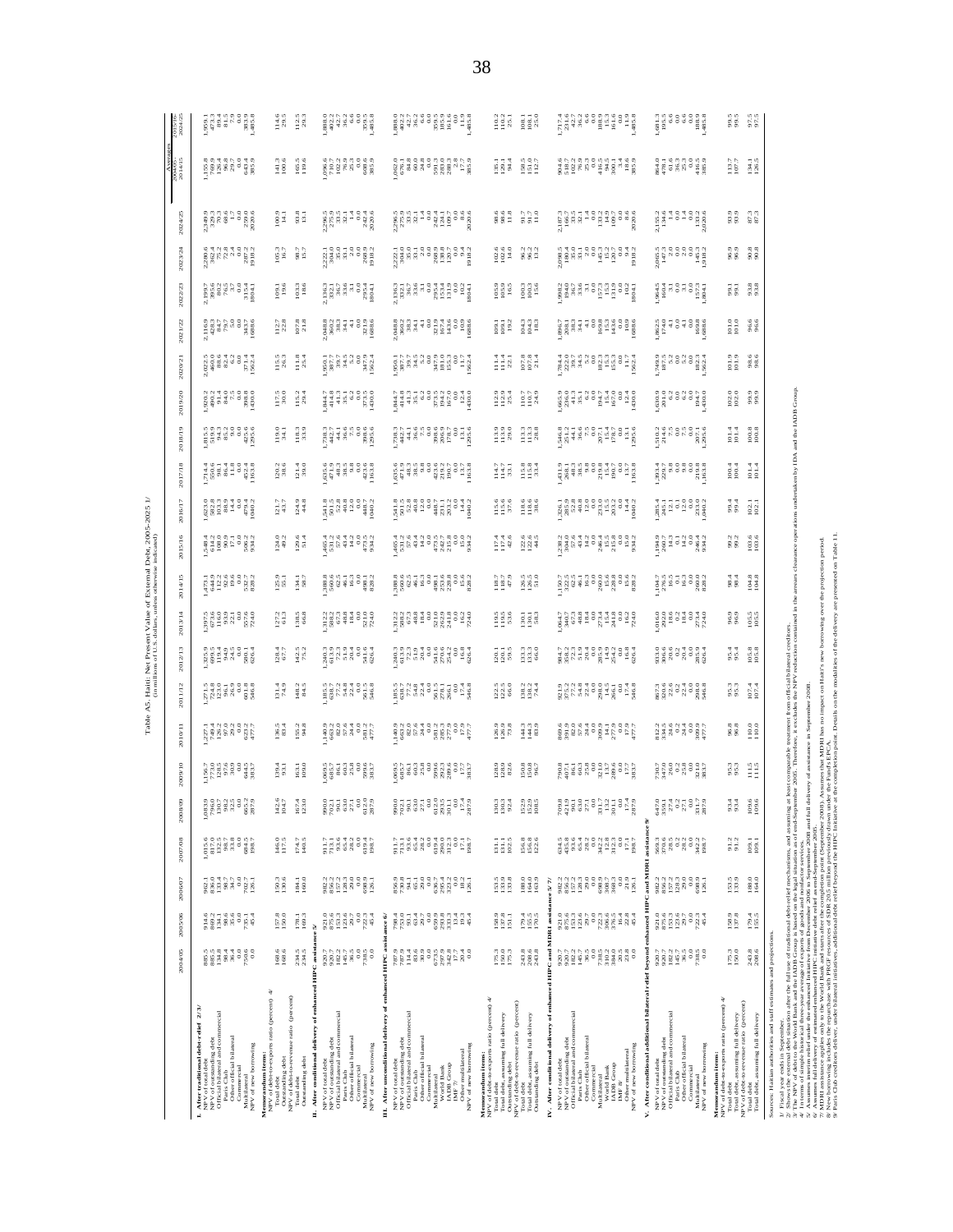|                                                                                                                                                                                                                                                                                                                                                                                                                                                                                                                                                                                                                                                       |                                 | 2004/05 2005/06 2006/07                                  |                                                    |                                                                                                                                |                                                             |                                                                                                                                                                                                                                |                                                                    |                                                                     |                                                                     | 2007/08 2008/09 2009/10 2010/11 2011/12 2013/14 2014/15 2015/16 2016/17 2017/18 2018/19 2019/20 2020/21 2021/22 202223 2023/24 |                                                                                                |                                                                                                                                                                                                                                                                                                                                                                                                                |                                                                             |                                                                                 |                                                                                                   |                                                                                |                                                                                 |                                                                                                  |                                                                                                   |                                        | 2024/25                                                                              | Averages<br>2004/05-<br>2013/14                                   | 2014/15-<br>2024/25                                                                  |
|-------------------------------------------------------------------------------------------------------------------------------------------------------------------------------------------------------------------------------------------------------------------------------------------------------------------------------------------------------------------------------------------------------------------------------------------------------------------------------------------------------------------------------------------------------------------------------------------------------------------------------------------------------|---------------------------------|----------------------------------------------------------|----------------------------------------------------|--------------------------------------------------------------------------------------------------------------------------------|-------------------------------------------------------------|--------------------------------------------------------------------------------------------------------------------------------------------------------------------------------------------------------------------------------|--------------------------------------------------------------------|---------------------------------------------------------------------|---------------------------------------------------------------------|--------------------------------------------------------------------------------------------------------------------------------|------------------------------------------------------------------------------------------------|----------------------------------------------------------------------------------------------------------------------------------------------------------------------------------------------------------------------------------------------------------------------------------------------------------------------------------------------------------------------------------------------------------------|-----------------------------------------------------------------------------|---------------------------------------------------------------------------------|---------------------------------------------------------------------------------------------------|--------------------------------------------------------------------------------|---------------------------------------------------------------------------------|--------------------------------------------------------------------------------------------------|---------------------------------------------------------------------------------------------------|----------------------------------------|--------------------------------------------------------------------------------------|-------------------------------------------------------------------|--------------------------------------------------------------------------------------|
|                                                                                                                                                                                                                                                                                                                                                                                                                                                                                                                                                                                                                                                       |                                 |                                                          |                                                    |                                                                                                                                |                                                             |                                                                                                                                                                                                                                |                                                                    |                                                                     |                                                                     |                                                                                                                                |                                                                                                |                                                                                                                                                                                                                                                                                                                                                                                                                | (In percent, unless otherwise indicated)                                    |                                                                                 |                                                                                                   |                                                                                |                                                                                 |                                                                                                  |                                                                                                   |                                        |                                                                                      |                                                                   |                                                                                      |
| NPV of debt-to-exports ratio 2/3/<br>NPV of debt-to-revenue ratio 4/<br>Debt service-to-revenue ratio 4/<br>Before traditional debt relief<br>NPV of debt-to-GDP ratio<br>Debt service ratio                                                                                                                                                                                                                                                                                                                                                                                                                                                          | 177.6<br>247.0<br>23.9          | 165.6<br>186.9<br>11.8<br>19.1<br>9.6                    | 157.0<br>192.3<br>13.4<br>17.7<br>$\overline{191}$ | $\begin{array}{c} 19.0 \\ 151.9 \\ 81.6 \\ 11.0 \end{array}$                                                                   | 19.0<br>147.7<br>15.4<br>10.2                               | $\begin{array}{c} 18.9 \\ 143.8 \\ 168.2 \\ 7.7 \\ 9.7 \end{array}$                                                                                                                                                            | $\begin{array}{c} 18.7 \\ 140.3 \\ 159.5 \\ 7.3 \\ \end{array}$    | $\begin{array}{c} 18.3 \\ 134.7 \\ 151.9 \\ 7.0 \\ 8.4 \end{array}$ | $\begin{array}{c}\n 17.9 \\  131.2 \\  145.6 \\  7.6\n \end{array}$ | 17.7<br>129.6<br>17.7<br>9.0                                                                                                   | $\frac{17.5}{12.0}$<br>$\frac{0.2}{0.2}$<br>$\frac{0.2}{0.2}$                                  | $\begin{array}{c} 17.2 \\ 12.5.7 \\ 131.3 \\ 7.8 \\ \end{array}$                                                                                                                                                                                                                                                                                                                                               | $\begin{array}{c} 16.9 \\ 123.0 \\ 126.2 \\ 7.6 \\ 8.3 \end{array}$         | $\frac{16.7}{121.3}$ $\frac{23.4}{6.5}$                                         | $\begin{array}{r} 16.6 \\ 119.1 \\ 61 \\ 65 \end{array}$                                          | $\begin{array}{r} 16.5 \\ 118.2 \\ 115.8 \\ 5.7 \\ 5.9 \end{array}$            | $\begin{array}{c} 16.3 \\ 16.0 \\ 12.3 \\ 5.6 \end{array}$                      | $\begin{array}{c} 16.0 \\ 13.2 \\ 108.3 \\ \end{array}$                                          | $\begin{array}{l} 15.6 \\ 109.5 \\ 103.7 \\ 5.2 \\ 5.3 \end{array}$                               | $\frac{15.2}{99.3}$ 5.1                | $14.7$<br>$10.2$<br>$34.3$<br>$49.3$                                                 | $\begin{array}{c} 19.2 \\ 19.3 \\ 19.8 \\ 10.6 \end{array}$       | $\frac{16.3}{116.5}$<br>115.3<br>6.2                                                 |
| NPV of debt-to-exports ratio 2/3/<br>NPV of debt-to-revenue ratio 4/<br>Debt service-to-revenue ratio 4/<br>NPV of debt-to-GDP ratio<br>After traditional debt relief<br>Debt service ratio                                                                                                                                                                                                                                                                                                                                                                                                                                                           | 168.6<br>22.7<br>234.5          | 157.8<br>18.2<br>11.2<br>178.1<br>$\overline{5}$         | 184.1<br>13.0<br>150.3<br>18.3<br>$17.1\,$         | $\begin{array}{c}\n 18.2 \\  \times 19.5 \\  \hline\n 19.5 \\  \hline\n 10.5\n \end{array}$                                    | $\begin{array}{r} 18.3 \\ 14.26 \\ 16.7 \\ 3.8 \end{array}$ | $23.5$ $-1.3$ $-1.3$ $-1.3$ $-1.3$ $-1.3$ $-1.3$ $-1.3$ $-1.3$ $-1.3$ $-1.3$ $-1.3$ $-1.3$ $-1.3$ $-1.3$ $-1.3$ $-1.3$ $-1.3$ $-1.3$ $-1.3$ $-1.3$ $-1.3$ $-1.3$ $-1.3$ $-1.3$ $-1.3$ $-1.3$ $-1.3$ $-1.3$ $-1.3$ $-1.3$ $-1.$ |                                                                    | 17.3<br>1514<br>1514<br>1515                                        | $\frac{17.3}{284}$ $\frac{47.7}{284}$                               | $\begin{array}{c} 17.4 \\ 127.2 \\ 138.5 \\ 75 \\ 8.7 \end{array}$                                                             | $\frac{173}{1253}$ $\frac{317}{125}$ $\frac{27}{125}$                                          | $\begin{array}{@{}c@{\hspace{1em}}c@{\hspace{1em}}c@{\hspace{1em}}c@{\hspace{1em}}c@{\hspace{1em}}c@{\hspace{1em}}c@{\hspace{1em}}c@{\hspace{1em}}c@{\hspace{1em}}c@{\hspace{1em}}c@{\hspace{1em}}c@{\hspace{1em}}c@{\hspace{1em}}c@{\hspace{1em}}c@{\hspace{1em}}c@{\hspace{1em}}c@{\hspace{1em}}c@{\hspace{1em}}c@{\hspace{1em}}c@{\hspace{1em}}c@{\hspace{1em}}c@{\hspace{1em}}c@{\hspace{1em}}c@{\hspace{$ |                                                                             | $\begin{array}{c} 16.6 \\ 18.2 \\ 12.5 \\ \hline \end{array}$                   |                                                                                                   | $\begin{array}{c}\n16.4 \\ 16.7 \\ 11.2 \\ 16.9 \\ 17.0 \\ 18.9\n\end{array}$  | $\begin{array}{c} 23.5 \\ 24.5 \\ 25.5 \\ \hline \end{array}$                   |                                                                                                  | 193333                                                                                            | 15<br>1987<br>5<br>8<br>8<br>5<br>1    |                                                                                      | 18.9<br>08.82<br>10.2                                             | $\begin{array}{c} 16.2 \\ 15.6 \\ 114.4 \end{array}$<br>$6.5$                        |
| After conditional delivery of enhanced HIPC assistance<br>NPV of debt-to-exports ratio (existing debt only)<br>NPV of debt-to-exports ratio 2/3/<br>NPV of debt-to-revenue ratio $4/$<br>Debt service-to-revenue ratio 4/<br>Debt service-to-exports ratio<br>NPV of debt-to-GDP ratio                                                                                                                                                                                                                                                                                                                                                                | 23.6<br>175.3<br>243.8<br>175.3 | 18.4<br>158.9<br>$\frac{4}{11}$<br>179.4<br>9.3<br>151.1 | 188.0<br>18.7<br>133.8<br>11.0<br>153.5<br>14.6    | $\frac{41}{510}$ $\frac{38}{50}$ $\frac{31}{50}$ $\frac{33}{50}$ $\frac{31}{50}$                                               | 15749955                                                    | $\frac{17.0}{28.3}$<br>$\frac{8.6}{50.8}$<br>$6.2$<br>7.8                                                                                                                                                                      | $\frac{17.0}{73.8}$<br>6.5                                         | $\begin{array}{c} 16.6 \\ 2.3 \\ 6.6 \\ 8.2 \\ 10 \end{array}$      | 18.78888                                                            | $\frac{1636}{1360}$ $\frac{3}{12}$ $\frac{3}{12}$ $\frac{3}{12}$                                                               | $\begin{array}{c} 16.7 \\ 18.7 \\ 19.6 \\ 19.7 \\ 19.7 \\ 19.7 \\ 19.2 \\ 19.3 \\ \end{array}$ | $\begin{array}{c} 16.1 \\ 17.4 \\ 12.6 \\ 12.7 \\ 8.0 \end{array}$                                                                                                                                                                                                                                                                                                                                             | $\begin{array}{r} 15.9 \\ 15.6 \\ 37.6 \\ 18.6 \end{array}$<br>$6.9$<br>7.6 | $33.778$ $-3.78$ $-5.5$                                                         | $\begin{smallmatrix} 3 & 3 & 0 \\ 1 & 3 & 0 \\ 1 & 2 & 0 \\ 1 & 0 & 1 \end{smallmatrix}$          | 533595                                                                         | $154$<br>$158$<br>$158$<br>$153$                                                | $\frac{4}{19}$ $\frac{1}{19}$ $\frac{1}{19}$ $\frac{1}{19}$ $\frac{1}{19}$ $\frac{1}{19}$<br>5.0 | $\begin{array}{c} 15.1 \\ 105.9 \\ 16.5 \\ 100.3 \end{array}$<br>$4.9$<br>5.0                     | $14.7$<br>02.0 12.8<br>4.9 14.8<br>4.8 | $\begin{array}{c}\n 4.3 \\  4.8 \\  2.5 \\  3.6 \\  4.5 \\  5.7 \\  6\n \end{array}$ | $\begin{array}{r} 17.7 \\ 13.6 \\ 13.6 \\ \hline 1 \end{array}$   | $\begin{array}{c} 15.5 \\[-4pt] 11.0 \\[-4pt] 27.2 \\[-4pt] 09.8 \end{array}$<br>5.7 |
| After unconditional delivery of enhanced HIPC assistance<br>NPV of debt-to-exports ratio (existing debt only)<br>NPV of debt-to-exports ratio 2/3/<br>NPV of debt-to-revenue ratio $4/$<br>Debt service-to-revenue ratio 4/<br>Debt service-to-exports ratio<br>NPV of debt-to-GDP ratio                                                                                                                                                                                                                                                                                                                                                              | 150.0<br>150.0<br>208.6<br>20.2 | 15.9<br>137.8<br>129.9<br>11.4<br>155.5<br>9.3           | 164.0<br>16.3<br>133.9<br>114.2<br>11.0<br>14.6    | $\frac{4}{5}$ $\frac{1}{10}$ $\frac{8}{5}$ $\frac{8}{5}$ $\frac{1}{5}$ $\frac{3}{5}$ $\frac{8}{5}$ $\frac{1}{5}$ $\frac{3}{5}$ | $16.7$ $3.3$ $3.9$ $5.9$ $7.5$                              | $17.9$<br>$12.8$<br>$15.8$<br>$15.8$<br>$6.2\phantom{0}\phantom{0}\phantom{0}7.8$                                                                                                                                              | 120880720                                                          | $\begin{array}{c} 16.6 \\ 2.3 \\ 6.6 \\ 8.2 \\ 10.7 \\ \end{array}$ | 3<br>2003 30                                                        | $\begin{array}{c} 16.4 \\ 19.5 \\ 53.6 \\ 130.1 \\ 7.1 \\ 8.2 \end{array}$                                                     | $\begin{array}{c} 16.7 \\ 18.7 \\ 19.6 \\ 19.7 \\ 19.7 \\ 19.7 \\ 19.2 \\ 19.3 \\ \end{array}$ | $1, 4, 6, 6, 7, 8, 6, 7, 8, 6, 7, 8, 8, 6, 7, 8, 8, 6, 7, 8, 8, 7, 8, 8, 7, 8, 7, 8, 7, 8, 7, 8, 7, 8, 7, 8, 7, 8, 7, 8, 7, 8, 7, 8, 7, 8, 7, 8, 7, 8, 7, 8, 7, 8, 7, 8, 7, 8, 7, 8, 7, 8, 7, 8, 7, 8, 7, 8, 7, 8, 7, 8, 7, 8$                                                                                                                                                                                 | 3588887                                                                     | 33.77858                                                                        | 1898970                                                                                           | 533595                                                                         | $154$ $138$ $13$<br>$158$ $13$                                                  | $\frac{4}{5}$ $\frac{1}{2}$ $\frac{3}{2}$ $\frac{3}{2}$<br>$5.0$                                 | $15.9$<br>$16.5$<br>$16.3$<br>$16.3$<br>$4.9$<br>5.0                                              |                                        |                                                                                      | $16.3$ $15.4$ $15.3$<br>$15.6$ $15.7$ $15.2$                      | 15.9<br>11.0<br>109.8<br>$5.7$ $6.1$                                                 |
| After conditional delivery of enhanced HIPC and MDRI assistance 5/<br>NPV of debt-to-exports ratio (existing debt only)<br>NPV of debt-to-exports ratio 2/3/<br>NPV of debt-to-revenue ratio 4/<br>Debt service-to-revenue ratio 4/<br>Debt service-to-exports ratio<br>NPV of debt-to-GDP ratio                                                                                                                                                                                                                                                                                                                                                      | 23.6<br>175.3<br>243.8<br>175.3 | 18.4<br>158.9<br>179.4<br>9.3<br>$\frac{4}{11}$<br>151.1 | 188.0<br>$11.0$<br>18.7<br>153.5<br>133.8<br>14.6  | $\frac{14}{50}$ $\frac{1}{60}$ $\frac{1}{60}$ $\frac{1}{60}$ $\frac{1}{60}$ $\frac{1}{60}$ $\frac{1}{60}$                      | $12.0$<br>$93.4$<br>$56.6$<br>$4.8$ $\,$                    | $\begin{array}{c} 2.5 \\ 2.5 \\ 3.6 \\ \hline \end{array}$<br>$4.6$<br>5.8                                                                                                                                                     | $\begin{array}{c} 12.9 \\ 96.8 \\ 43.0 \\ 110.0 \end{array}$<br>44 |                                                                     | $-3, 7, 8, 7, 6$<br>$-3, 7, 8, 7, 6$                                | 1390 1342<br>1965 1979                                                                                                         | 1346364<br>19851                                                                               | $\begin{array}{c}\n 18 \\  20 \\  31 \\  45 \\  6\n \end{array}$                                                                                                                                                                                                                                                                                                                                               | n a a a a a<br>B a a a a a                                                  | $\begin{array}{c} 2.3 \\ 2.3 \\ 1.0 \\ 0.0 \\ 0.0 \\ 0.0 \\ 0.0 \\ \end{array}$ | $\frac{1}{1}$ $\frac{4}{1}$ $\frac{5}{1}$ $\frac{6}{1}$ $\frac{8}{1}$ $\frac{4}{1}$ $\frac{1}{1}$ | $\begin{array}{c} 1.2 \\ 1.0 \\ 2.4 \\ 3.5 \\ \end{array}$<br>$\frac{1}{4}$ .? | $\begin{array}{c} 1.3 \\ 1.2 \\ 1.5 \\ 1.6 \\ 1.7 \\ 1.8 \\ 1.4 \\ \end{array}$ | 13011844                                                                                         | $\frac{1}{4}$ $\frac{1}{8}$ $\frac{6}{9}$ $\frac{8}{9}$ $\frac{9}{9}$ $\frac{3}{9}$ $\frac{3}{4}$ | n gang ang<br>Digmagnan                | 1992<br>1992<br>1992                                                                 | $\begin{array}{c} 14.9 \\ 15.7 \\ 17.7 \\ 6.2 \\ 7.8 \end{array}$ | 15.6<br>98.2<br>13.9<br>99.4<br>$4.5$<br>$4.8$                                       |
| 5/MDRI assistance applies only to the World Bank and starts after the completion point (September 2008). Assumes that MDRI has no impact on Haiti's new borrowing over the projection period.<br>/ All debt indicators refer to public and publicly guaranteed (PPG) debt at end-September 2005. Fiscal year ends in September<br>Based on a three-year average of exports on the previous year (e.g., export average ov<br>Exports are defined as in IMF, Balance of Payments Manual, 5th edition, 1993.<br>Revenue is defined as central government revenue, excluding grants.<br>Sources: Haitian authorities and staff estimates and projections. |                                 |                                                          |                                                    |                                                                                                                                |                                                             |                                                                                                                                                                                                                                |                                                                    | er 2003-2005 for NPV of debt-to-exports ratio in 2005).             |                                                                     |                                                                                                                                |                                                                                                |                                                                                                                                                                                                                                                                                                                                                                                                                |                                                                             |                                                                                 |                                                                                                   |                                                                                |                                                                                 |                                                                                                  |                                                                                                   |                                        |                                                                                      |                                                                   |                                                                                      |

Table A6. Haiti: External Debt Indicators, 2005-25 1/ Table A6. Haiti: External Debt Indicators , 2005-25 1/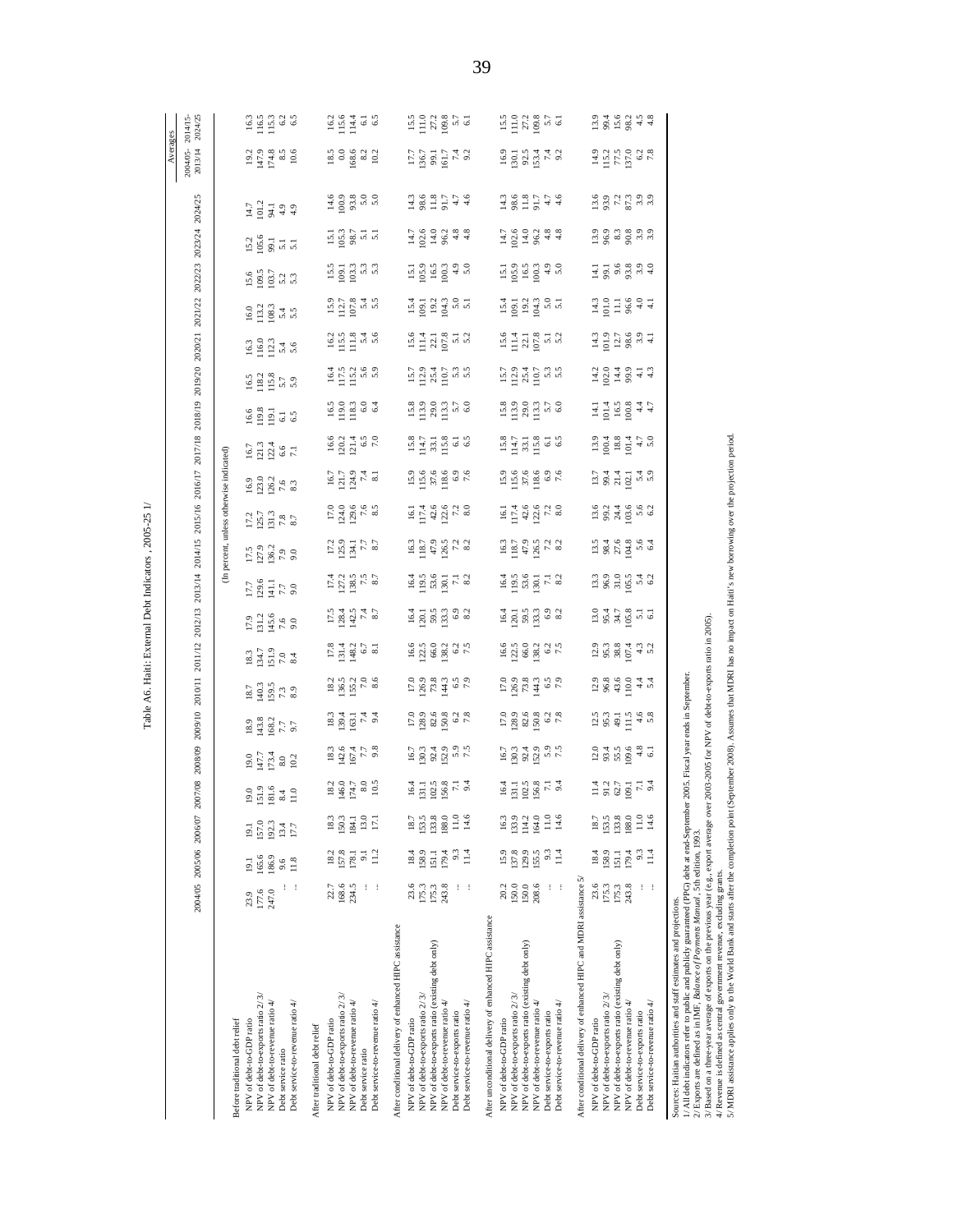|                                                                                                                                                                                                                                                                                |       |                |       |                                                            |                                                                   |                                      |                                                               |                                                              |                                                                                                   |                                                                 |                                          |                                                                                                                                                                                                                                                                                                                                                                                                                |                                                            |                                        |                                                           |                                                |                                                                                          |     |                                                                                          | 2004/05 2006/07 2008/09 2008/09 2009/10 2011/12 2012/13 2013/14 2014/15 2015/16 2016/17 2017/18 2018/19 2019/20 2020/21 2021/22 2022/23 2024/25 |                                                                       | 2013/14 2024/25<br>2004/05-2014/15-<br>Averages |                                                                  |
|--------------------------------------------------------------------------------------------------------------------------------------------------------------------------------------------------------------------------------------------------------------------------------|-------|----------------|-------|------------------------------------------------------------|-------------------------------------------------------------------|--------------------------------------|---------------------------------------------------------------|--------------------------------------------------------------|---------------------------------------------------------------------------------------------------|-----------------------------------------------------------------|------------------------------------------|----------------------------------------------------------------------------------------------------------------------------------------------------------------------------------------------------------------------------------------------------------------------------------------------------------------------------------------------------------------------------------------------------------------|------------------------------------------------------------|----------------------------------------|-----------------------------------------------------------|------------------------------------------------|------------------------------------------------------------------------------------------|-----|------------------------------------------------------------------------------------------|-------------------------------------------------------------------------------------------------------------------------------------------------|-----------------------------------------------------------------------|-------------------------------------------------|------------------------------------------------------------------|
|                                                                                                                                                                                                                                                                                |       |                |       |                                                            |                                                                   |                                      |                                                               |                                                              |                                                                                                   |                                                                 | (In percent, unless otherwise indicated) |                                                                                                                                                                                                                                                                                                                                                                                                                |                                                            |                                        |                                                           |                                                |                                                                                          |     |                                                                                          |                                                                                                                                                 |                                                                       |                                                 |                                                                  |
| Baseline scenario                                                                                                                                                                                                                                                              |       |                |       |                                                            |                                                                   |                                      |                                                               |                                                              |                                                                                                   |                                                                 |                                          |                                                                                                                                                                                                                                                                                                                                                                                                                |                                                            |                                        |                                                           |                                                |                                                                                          |     |                                                                                          |                                                                                                                                                 |                                                                       |                                                 |                                                                  |
| NPV of debt-to-GDP ratio                                                                                                                                                                                                                                                       | 20.2  | 15.9           | 163   | 16.4                                                       |                                                                   |                                      |                                                               |                                                              |                                                                                                   |                                                                 |                                          |                                                                                                                                                                                                                                                                                                                                                                                                                |                                                            |                                        |                                                           |                                                |                                                                                          |     |                                                                                          |                                                                                                                                                 |                                                                       |                                                 |                                                                  |
| NPV of debt-to-exports ratio 2/3/                                                                                                                                                                                                                                              | 150.0 | 137.8          | 133.9 | $\begin{array}{c} 131.1 \\ 56.8 \\ 7.1 \\ 9.4 \end{array}$ | $\begin{array}{c} 16.7 \\ 18.3 \\ 20.9 \\ 5.9 \\ 7.5 \end{array}$ |                                      | $\frac{1363}{1263}$ $\frac{3}{4}$ $\frac{5}{6}$ $\frac{5}{6}$ | $\begin{array}{c}\n16.6 \\ 12.3 \\ 38.2 \\ 7.5\n\end{array}$ | $\frac{4}{2}$ $\frac{1}{2}$ $\frac{3}{2}$ $\frac{3}{2}$ $\frac{3}{2}$ $\frac{3}{2}$ $\frac{3}{2}$ | $\frac{43}{22}$ $\frac{53}{22}$ $\frac{13}{22}$ $\frac{23}{22}$ | 1979<br>1979<br>1979<br>1979             | $\begin{array}{@{}c@{\hspace{1em}}c@{\hspace{1em}}c@{\hspace{1em}}c@{\hspace{1em}}c@{\hspace{1em}}c@{\hspace{1em}}c@{\hspace{1em}}c@{\hspace{1em}}c@{\hspace{1em}}c@{\hspace{1em}}c@{\hspace{1em}}c@{\hspace{1em}}c@{\hspace{1em}}c@{\hspace{1em}}c@{\hspace{1em}}c@{\hspace{1em}}c@{\hspace{1em}}c@{\hspace{1em}}c@{\hspace{1em}}c@{\hspace{1em}}c@{\hspace{1em}}c@{\hspace{1em}}c@{\hspace{1em}}c@{\hspace{$ | $3.6880$<br>$1.680$<br>$-7.6$                              | $33.78$<br>$14.78$<br>$-6.5$<br>$-6.5$ | $\begin{array}{c} 13.8 \\ 13.9 \\ 11.5 \\ 60 \end{array}$ | $\frac{15.7}{12.2}$ 5.3<br>12.9<br>11.0<br>5.3 | 프로 그 정보<br>고 이 무 정<br>$\begin{array}{c} 15.6 \\ 11.4 \\ 107.8 \\ 5.1 \\ 5.2 \end{array}$ |     | $\frac{13.9}{20.9}$ $\frac{33.9}{4.9}$                                                   | $1380776$<br>$1580776$<br>$1.76$<br>$9.28$<br>$4.8$                                                                                             | $\frac{3}{2}$ $\frac{3}{2}$ $\frac{4}{2}$ $\frac{4}{2}$ $\frac{3}{2}$ |                                                 | $\begin{array}{c} 15.5 \\ 11.0 \\ 09.8 \\ 5.7 \\ 61 \end{array}$ |
| NPV of debt-to-revenue ratio $4\prime$                                                                                                                                                                                                                                         | 208.6 | 155.5          | 164.0 |                                                            |                                                                   |                                      |                                                               |                                                              |                                                                                                   |                                                                 |                                          |                                                                                                                                                                                                                                                                                                                                                                                                                |                                                            |                                        |                                                           |                                                |                                                                                          |     |                                                                                          |                                                                                                                                                 |                                                                       |                                                 |                                                                  |
| Debt service-to-exports ratio                                                                                                                                                                                                                                                  |       | 9.3            | 11.0  |                                                            |                                                                   |                                      |                                                               |                                                              |                                                                                                   |                                                                 |                                          |                                                                                                                                                                                                                                                                                                                                                                                                                |                                                            |                                        |                                                           |                                                |                                                                                          |     |                                                                                          |                                                                                                                                                 |                                                                       |                                                 |                                                                  |
| Debt service-to-revenue ratio                                                                                                                                                                                                                                                  |       |                | 14.6  |                                                            |                                                                   |                                      |                                                               |                                                              |                                                                                                   |                                                                 |                                          |                                                                                                                                                                                                                                                                                                                                                                                                                |                                                            |                                        |                                                           |                                                |                                                                                          |     |                                                                                          | 4.8                                                                                                                                             |                                                                       |                                                 |                                                                  |
| Sensitivity analysis                                                                                                                                                                                                                                                           |       |                |       |                                                            |                                                                   |                                      |                                                               |                                                              |                                                                                                   |                                                                 |                                          |                                                                                                                                                                                                                                                                                                                                                                                                                |                                                            |                                        |                                                           |                                                |                                                                                          |     |                                                                                          |                                                                                                                                                 |                                                                       |                                                 |                                                                  |
| Less concessional new borrowing scenario 5/                                                                                                                                                                                                                                    |       |                |       |                                                            |                                                                   |                                      |                                                               |                                                              |                                                                                                   |                                                                 |                                          |                                                                                                                                                                                                                                                                                                                                                                                                                |                                                            |                                        |                                                           |                                                |                                                                                          |     |                                                                                          |                                                                                                                                                 |                                                                       |                                                 |                                                                  |
| NPV of debt-to-exports ratio 2/3/                                                                                                                                                                                                                                              | 150.0 | 139.5          | 137.8 | 137.5                                                      | $\frac{138.8}{63.0}$                                              | $139.4$<br>$163.7$<br>$8.9$<br>$8.9$ | 139.1<br>158.2<br>7.4<br>9.1                                  | $\begin{array}{c} 13.2 \\ 15.2 \\ 8.3 \end{array}$           | 334<br>1484<br>9.5                                                                                | 134.5<br>146.5                                                  | $\frac{135.1}{43.9}$                     | $\frac{134.8}{40.8}$                                                                                                                                                                                                                                                                                                                                                                                           | 1317<br>1314<br>1314<br>921                                | 133.5<br>7.5<br>8.1<br>8.1             | $\begin{array}{c} 133.2 \\ 132.4 \\ 7.2 \\ 6 \end{array}$ |                                                | $\frac{128.3}{122.7}$<br>30.6<br>126.68                                                  |     | 124.6<br>117.9                                                                           | 157<br>1961<br>1961<br>120.6<br>113.1                                                                                                           | $\frac{18.6}{63.1}$ and 10.1                                          |                                                 | 1293<br>127.9                                                    |
| NPV of debt-to-revenue ratio 4/                                                                                                                                                                                                                                                | 208.6 | 157.5          | 168.7 |                                                            |                                                                   |                                      |                                                               |                                                              |                                                                                                   |                                                                 |                                          |                                                                                                                                                                                                                                                                                                                                                                                                                |                                                            |                                        |                                                           |                                                |                                                                                          |     |                                                                                          |                                                                                                                                                 |                                                                       |                                                 |                                                                  |
| Debt service-to-exports ratio                                                                                                                                                                                                                                                  |       |                | 11.4  | $\frac{164.5}{7.6}$                                        | $6.6$<br>8.4                                                      |                                      |                                                               |                                                              |                                                                                                   | $8.3$<br>9.6                                                    | 8.5<br>0.7                               | $8.5$<br>9.5                                                                                                                                                                                                                                                                                                                                                                                                   |                                                            |                                        |                                                           |                                                |                                                                                          | 6.5 | 6.4                                                                                      | $6.\overline{3}$                                                                                                                                |                                                                       |                                                 | $7.2$<br>7.6                                                     |
| Debt service-to-revenue ratio 4/                                                                                                                                                                                                                                               |       | 11.6           | 15.0  |                                                            |                                                                   |                                      |                                                               |                                                              |                                                                                                   |                                                                 |                                          |                                                                                                                                                                                                                                                                                                                                                                                                                |                                                            |                                        |                                                           |                                                |                                                                                          |     |                                                                                          |                                                                                                                                                 |                                                                       |                                                 |                                                                  |
|                                                                                                                                                                                                                                                                                |       |                |       |                                                            |                                                                   |                                      |                                                               |                                                              |                                                                                                   |                                                                 |                                          |                                                                                                                                                                                                                                                                                                                                                                                                                |                                                            |                                        |                                                           |                                                |                                                                                          |     |                                                                                          |                                                                                                                                                 |                                                                       |                                                 |                                                                  |
| Lower export growth $6\prime$                                                                                                                                                                                                                                                  |       |                |       |                                                            |                                                                   |                                      |                                                               |                                                              |                                                                                                   |                                                                 |                                          |                                                                                                                                                                                                                                                                                                                                                                                                                |                                                            |                                        |                                                           |                                                |                                                                                          |     |                                                                                          |                                                                                                                                                 |                                                                       |                                                 |                                                                  |
| NPV of debt-to-exports ratio 2/3/                                                                                                                                                                                                                                              | 150.0 | 138.1          | 136.7 | 138.8<br>159.5                                             | $480$<br>$560$<br>$77$<br>$77$                                    | $18.5$<br>$7.7$<br>$7.3$<br>$8.0$    | 51.6<br>50.2<br>7.9<br>8.2                                    | $\begin{array}{c} 1508 \\ 780 \\ 780 \\ 80 \\ \end{array}$   | 1519886                                                                                           | 52.3<br>138.13 &                                                | $\frac{155.0}{35.3}$ 8.7                 | 156.7<br>1523<br>1524                                                                                                                                                                                                                                                                                                                                                                                          | 138.13 3.13                                                | 160.3<br>127 sept<br>180.91            | 163.7<br>125.7<br>6.5                                     | 167.1<br>124.1<br>150                          | 1712<br>1985<br>1757<br>$\frac{169.5}{7.6}$                                              |     | $\begin{array}{c} 7.2 \\ 1.5 \\ 2.8 \\ 1.5 \end{array}$<br>171.8<br>116.7<br>17.8<br>5.5 | $\frac{7}{101}$<br>$\frac{7}{101}$<br>$\frac{8}{101}$                                                                                           | 1463<br>15783<br>1684                                                 |                                                 | $\frac{1653}{233}$                                               |
| NPV of debt-to-revenue ratio 4/                                                                                                                                                                                                                                                | 208.6 | 155.6          | 165.3 |                                                            |                                                                   |                                      |                                                               |                                                              |                                                                                                   |                                                                 |                                          |                                                                                                                                                                                                                                                                                                                                                                                                                |                                                            |                                        |                                                           |                                                |                                                                                          |     |                                                                                          |                                                                                                                                                 |                                                                       |                                                 |                                                                  |
| Debt service-to-exports ratio                                                                                                                                                                                                                                                  |       | 9.3            | 11.6  | $7.9$<br>5                                                 |                                                                   |                                      |                                                               |                                                              |                                                                                                   |                                                                 |                                          |                                                                                                                                                                                                                                                                                                                                                                                                                |                                                            |                                        |                                                           |                                                |                                                                                          |     |                                                                                          |                                                                                                                                                 |                                                                       |                                                 | $8.3$<br>6.6                                                     |
| Debt service-to-revenue ratio 4/                                                                                                                                                                                                                                               |       | $\frac{4}{14}$ | 14.7  |                                                            |                                                                   |                                      |                                                               |                                                              |                                                                                                   |                                                                 |                                          |                                                                                                                                                                                                                                                                                                                                                                                                                |                                                            |                                        |                                                           |                                                |                                                                                          |     |                                                                                          |                                                                                                                                                 |                                                                       |                                                 |                                                                  |
| Lower GDP growth 7/                                                                                                                                                                                                                                                            |       |                |       |                                                            |                                                                   |                                      |                                                               |                                                              |                                                                                                   |                                                                 |                                          |                                                                                                                                                                                                                                                                                                                                                                                                                |                                                            |                                        |                                                           |                                                |                                                                                          |     |                                                                                          |                                                                                                                                                 |                                                                       |                                                 |                                                                  |
| NPV of debt-to-exports ratio 2/3/                                                                                                                                                                                                                                              | 150.0 | 138.1          | 134.9 | 133.2                                                      |                                                                   |                                      |                                                               |                                                              |                                                                                                   |                                                                 |                                          |                                                                                                                                                                                                                                                                                                                                                                                                                |                                                            |                                        |                                                           |                                                |                                                                                          |     |                                                                                          |                                                                                                                                                 |                                                                       |                                                 |                                                                  |
| NPV of debt-to-revenue ratio 4/                                                                                                                                                                                                                                                | 208.6 | 158.8          | 171.4 | 168.3                                                      | 133.7<br>169.0<br>8.2                                             | $33.9$<br>$-3.3$<br>$-3.3$<br>$-3.7$ | 133.9<br>170.3<br>9.1                                         | 1318<br>169.5<br>63                                          | 1329<br>1703<br>1703                                                                              | 134.3<br>173.4<br>174                                           | 175<br>176.1<br>177                      | 139.2<br>178.7<br>10.5                                                                                                                                                                                                                                                                                                                                                                                         | $\begin{array}{c} 4.3 \\ 4.8 \\ 2.5 \\ \hline \end{array}$ | $14.3$ 6.7<br>$9.3$ 6.7                | $48.0$<br>$-1.6$<br>$-6.3$<br>$-8.9$                      | 1513<br>197.1<br>6.1                           | 157.2<br>207.2<br>8.7<br>154.0<br>2020<br>154                                            |     | 160.7<br>215.7<br>$\frac{159.0}{211.4}$                                                  | 161.8<br>219.6<br>20.91                                                                                                                         |                                                                       | 195.6<br>175.1<br>102                           | ISO.4<br>197.1                                                   |
| Debt service-to-exports ratio                                                                                                                                                                                                                                                  |       | 9.3            | Ξ     | $7.2$<br>10.0                                              |                                                                   |                                      |                                                               |                                                              |                                                                                                   |                                                                 |                                          |                                                                                                                                                                                                                                                                                                                                                                                                                |                                                            |                                        |                                                           |                                                |                                                                                          |     |                                                                                          | $6.2$<br>8.9                                                                                                                                    |                                                                       |                                                 | $6.6$<br>9.3                                                     |
| Debt service-to-revenue ratio 4/                                                                                                                                                                                                                                               | ļ     | 11.6           | 15.2  |                                                            |                                                                   |                                      |                                                               |                                                              |                                                                                                   | 10.2                                                            | 10.5                                     |                                                                                                                                                                                                                                                                                                                                                                                                                |                                                            |                                        |                                                           |                                                |                                                                                          |     |                                                                                          |                                                                                                                                                 |                                                                       |                                                 |                                                                  |
|                                                                                                                                                                                                                                                                                |       |                |       |                                                            |                                                                   |                                      |                                                               |                                                              |                                                                                                   |                                                                 |                                          |                                                                                                                                                                                                                                                                                                                                                                                                                |                                                            |                                        |                                                           |                                                |                                                                                          |     |                                                                                          |                                                                                                                                                 |                                                                       |                                                 |                                                                  |
| Sources: Haitian authorities and staff estimates and projections.                                                                                                                                                                                                              |       |                |       |                                                            |                                                                   |                                      |                                                               |                                                              |                                                                                                   |                                                                 |                                          |                                                                                                                                                                                                                                                                                                                                                                                                                |                                                            |                                        |                                                           |                                                |                                                                                          |     |                                                                                          |                                                                                                                                                 |                                                                       |                                                 |                                                                  |
| // All debt indicators refer to public and publicly guaranteed (PPG) debt and are defined after HIPC assistance assumed delivered unconditionally at end-September 2005. Fiscal year ends in September<br>2/ As defined in IMF, Balance of Payments Manual, 5th edition, 1993. |       |                |       |                                                            |                                                                   |                                      |                                                               |                                                              |                                                                                                   |                                                                 |                                          |                                                                                                                                                                                                                                                                                                                                                                                                                |                                                            |                                        |                                                           |                                                |                                                                                          |     |                                                                                          |                                                                                                                                                 |                                                                       |                                                 |                                                                  |
| 3/ Based on a three-year average of exports on the previous year (e.g., export average over 1999-2001 for NPV of debt-to-exports ratio in 2001).                                                                                                                               |       |                |       |                                                            |                                                                   |                                      |                                                               |                                                              |                                                                                                   |                                                                 |                                          |                                                                                                                                                                                                                                                                                                                                                                                                                |                                                            |                                        |                                                           |                                                |                                                                                          |     |                                                                                          |                                                                                                                                                 |                                                                       |                                                 |                                                                  |
| 4/ Revenue is defined as central government revenue, excluding grants.                                                                                                                                                                                                         |       |                |       |                                                            |                                                                   |                                      |                                                               |                                                              |                                                                                                   |                                                                 |                                          |                                                                                                                                                                                                                                                                                                                                                                                                                |                                                            |                                        |                                                           |                                                |                                                                                          |     |                                                                                          |                                                                                                                                                 |                                                                       |                                                 |                                                                  |
| 5/Assumes that the interest rate on all debt is 1 percentage point higher than in the baseline from 2006 onwards, implying a 12 percentage point reduction in grant element.<br>6/ Assumes on average 3 percentage points lower export growth 2006-26.                         |       |                |       |                                                            |                                                                   |                                      |                                                               |                                                              |                                                                                                   |                                                                 |                                          |                                                                                                                                                                                                                                                                                                                                                                                                                |                                                            |                                        |                                                           |                                                |                                                                                          |     |                                                                                          |                                                                                                                                                 |                                                                       |                                                 |                                                                  |
| 7/ Assumes 2 percentage points lower GDP growth 2006-26.                                                                                                                                                                                                                       |       |                |       |                                                            |                                                                   |                                      |                                                               |                                                              |                                                                                                   |                                                                 |                                          |                                                                                                                                                                                                                                                                                                                                                                                                                |                                                            |                                        |                                                           |                                                |                                                                                          |     |                                                                                          |                                                                                                                                                 |                                                                       |                                                 |                                                                  |
|                                                                                                                                                                                                                                                                                |       |                |       |                                                            |                                                                   |                                      |                                                               |                                                              |                                                                                                   |                                                                 |                                          |                                                                                                                                                                                                                                                                                                                                                                                                                |                                                            |                                        |                                                           |                                                |                                                                                          |     |                                                                                          |                                                                                                                                                 |                                                                       |                                                 |                                                                  |
|                                                                                                                                                                                                                                                                                |       |                |       |                                                            |                                                                   |                                      |                                                               |                                                              |                                                                                                   |                                                                 |                                          |                                                                                                                                                                                                                                                                                                                                                                                                                |                                                            |                                        |                                                           |                                                |                                                                                          |     |                                                                                          |                                                                                                                                                 |                                                                       |                                                 |                                                                  |

Table A7. Haiti: External Debt Indicators and Sensitivity Analysis, 2005-25 1/ Table A7. Haiti: External Debt Indicators and Sensitivity Analysis, 2005-25 1/

40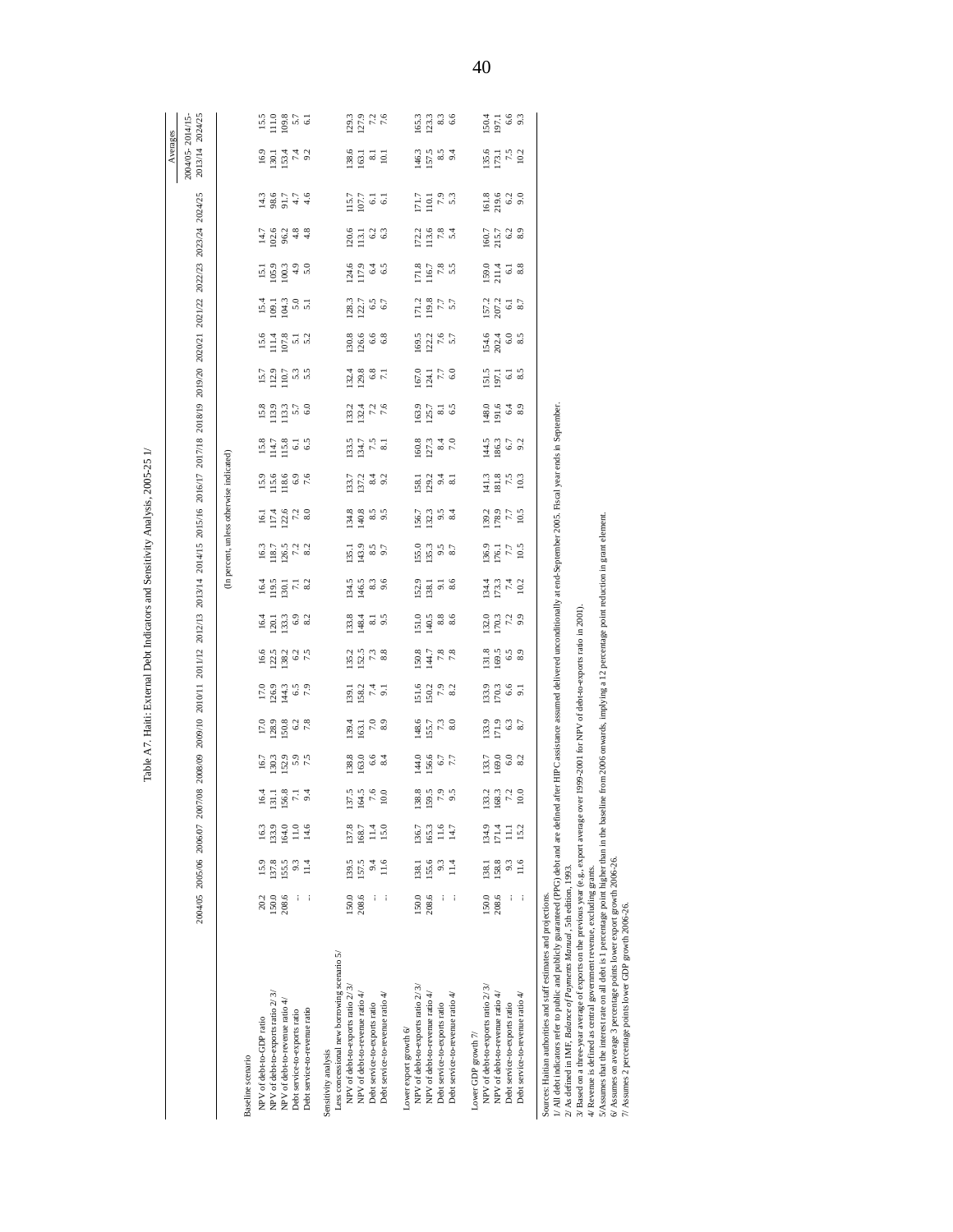|                                                   |                      |                    | Target          |         |            |                                              |                      |            |            |                         | <b>Estimated Total</b>         |
|---------------------------------------------------|----------------------|--------------------|-----------------|---------|------------|----------------------------------------------|----------------------|------------|------------|-------------------------|--------------------------------|
|                                                   | Decision             | Completion         | NPV of Debt-to- | Gov.    |            | (In millions of U.S. dollars, present value) | Assistance Levels 1/ |            |            | Percentage<br>Reduction | Nominal Debt<br>Service Relief |
| Country                                           | Point                |                    | Point Exports   | revenue |            | Bilateral and                                | Multi-               | IMF        | World      | in NPV of<br>Debt 2/    | (In millions of                |
|                                                   |                      |                    | (in percent)    |         |            | Total commercial                             | lateral              |            | Bank       |                         | U.S. dollars)                  |
| Completion point reached under enhanced framework |                      | Mar. 03            |                 |         |            |                                              |                      |            |            |                         |                                |
| Benin<br>Bolivia                                  | Jul. 00              |                    | 150             |         | 265        | 77                                           | 189                  | 24         | 84<br>194  | 31                      | 460                            |
|                                                   |                      |                    |                 |         | 1,302      | 425<br>157                                   | 876<br>291           | 84<br>29   |            |                         | 2,060<br>760                   |
| original framework                                | Sep. 97              | Sep. 98            | 225             |         | 448        |                                              |                      |            | 54         | 14                      |                                |
| enhanced framework                                | Feb. 00              | Jun. 01            | 150             |         | 854        | 268                                          | 585                  | 55<br>57   | 140<br>231 | 30                      | 1,300<br>930                   |
| <b>Burkina Faso</b>                               |                      |                    | 205             |         | 553<br>229 | 83                                           | 469<br>196           | 22         | 91         | 27                      | 400                            |
| original framework                                | Sep. 97              | Jul. 00            | 150             |         | 195        | 32                                           |                      | 22         | 79         | 30                      | 300                            |
| enhanced framework                                | Jul. 00              | Apr. 02<br>Apr. 02 | 150             |         | 129        | 35<br>16                                     | 161<br>112           | 14         | 61         | 24                      | 230                            |
| topping-up<br>Cameroon                            | $\ddotsc$<br>Oct. 00 | Apr. 06            | 150             |         | 1,267      | 879                                          | 322                  | 37         | 176        | 27                      | 4,917                          |
| Ethiopia                                          |                      |                    |                 |         | 1,982      | 637                                          | 1,315                | 60         | 832        |                         | 3,275                          |
| enhanced framework                                | Nov. 01              | Apr. 04            | 150             |         | 1,275      | 482                                          | 763                  | 34         | 463        | 47                      | 1,941                          |
| topping-up                                        |                      | Apr. 04            | 150             |         | 707        | 155                                          | 552                  | 26         | 369        | 31                      | 1,334                          |
| Ghana                                             | Feb. 02              | Jul. 04            | 144             | 250     | 2,186      | 1,084                                        | 1,102                | 112        | 781        | 56                      | 3,500                          |
| Guyana                                            |                      |                    |                 |         | 591        | 223                                          | 367                  | 75         | 68         |                         | 1,354                          |
| original framework                                | Dec. 97              | May 99             | 107             | 280     | 256        | 91                                           | 165                  | 35         | 27         | 24                      | 634                            |
| enhanced framework                                | Nov. 00              | $Dec-03$           | 150             | 250     | 335        | 132                                          | 202                  | 40         | 41         | 40                      | 719                            |
| Honduras                                          | Jul. 00              | Mar-05             | 110             | 250     | 556        | 215                                          | 340                  | 30         | 98         | 18                      | 1,000                          |
| Madagascar                                        | Dec. 00              | $Oct-04$           | 150             |         | 836        | 474                                          | 362                  | 19         | 252        | 40                      | 1,900                          |
| Malawi                                            |                      |                    |                 |         | 1,057      | 171                                          | 886                  | 45         | 622        |                         | 1,628                          |
| enhanced framework                                | Dec. 00              | $Aug-06$           | 150             |         | 646        | 164                                          | 482                  | 30         | 333        | 44                      | 1,025                          |
| topping-up                                        | $\cdots$             | Aug-06             | 150             |         | 411        | $\tau$                                       | 404                  | 15         | 289        | 35                      | 603                            |
| Mali                                              |                      |                    |                 |         | 539        | 169                                          | 370                  | 59         | 185        |                         | 895                            |
| original framework                                | Sep. 98              | Sep. 00            | 200             |         | 121        | 37                                           | 84                   | 14         | 43         | $\mathfrak{g}$          | 220                            |
| enhanced framework                                | Sep. 00              | Mar. 03            | 150             |         | 417        | 132                                          | 285                  | 45         | 143        | 29                      | 675                            |
| Mauritania                                        | Feb. 00              | Jun. 02            | 137             | 250     | 622        | 261                                          | 361                  | 47         | 100        | 50                      | 1,100                          |
| Mozambique                                        |                      |                    |                 |         | 2,023      | 1,270                                        | 753                  | 143        | 443        |                         | 4,300                          |
| original framework                                | Apr. 98              | Jun. 99            | 200             |         | 1,717      | 1,076                                        | 641                  | 125        | 381        | 63                      | 3,700                          |
| enhanced framework                                | Apr. 00              | Sep. 01            | 150             |         | 306        | 194                                          | 112                  | 18         | 62         | 27                      | 600                            |
| Nicaragua                                         | Dec. 00              | Jan. 04            | 150             |         | 3,308      | 2,175                                        | 1,134                | 82         | 191        | 73                      | 4,500                          |
| Niger                                             |                      |                    |                 |         | 663        | 235                                          | 428                  | 42         | 240        |                         | 1,190                          |
| enhanced framework                                | Dec. 00              | Apr. 04            | 150             |         | 521        | 211                                          | 309                  | 28         | 170        | 53                      | 944                            |
| topping-up                                        |                      | Apr. 04            | 150             |         | 143        | 23                                           | 119                  | 14         | 70         | 25                      | 246                            |
| Rwanda                                            |                      |                    |                 |         | 696        | 65                                           | 631                  | 63         | 383        |                         | 1,316                          |
| enhanced framework                                | Dec. 00              | $Apr-05$           | 150             |         | 452        | 56                                           | 397                  | 44         | 228        | 71                      | 839                            |
| topping-up                                        |                      | $Apr-05$           | 150             |         | 243        | 9                                            | 235                  | 20         | 154        | 53                      | 477                            |
| Senegal                                           | Jun. 00              | Apr. 04            | 133             | 250     | 488        | 212                                          | 276                  | 45         | 124        | 19                      | 850                            |
| Tanzania                                          | Apr. 00              | Nov. 01            | 150             |         | 2,026      | 1,006                                        | 1,020                | 120        | 695        | 54                      | 3,000                          |
| Uganda                                            |                      |                    |                 |         | 1,003      | 183                                          | 820                  | 160        | 517        |                         | 1,950                          |
| original framework                                | Apr. 97              | Apr. 98            | 202             |         | 347        | 73                                           | 274                  | 69         | 160        | 20                      | 650                            |
| enhanced framework                                | Feb. 00              | May 00             | 150             |         | 656        | 110                                          | 546                  | 91         | 357        | 37                      | 1,300                          |
| Zambia                                            | Dec. 00              | Apr-05             | 150             |         | 2,499      | 1,168                                        | 1,331                | 602        | 493        | 63                      | 3,900                          |
| Decision point reached under enhanced framework   |                      |                    |                 |         |            |                                              |                      |            |            |                         |                                |
| Burundi                                           | Aug. 05              | Floating           | 150             |         | 826        | 124                                          | 701                  | 28         | 425        | 92                      | 1,465                          |
| Chad                                              | May. 01              | Floating           | 150             |         | 170        | 35                                           | 134                  | 18         | 68         | 30                      | 260                            |
| Congo, Democratic Rep. of                         | Jul. 03              | Floating           | 150             |         | 6,311      | 3,837                                        | 2,474                | 472        | 831        | 80                      | 10,389                         |
| Congo Rep. of                                     | Mar. 06              | Floating           |                 | 250     | 1,679      | 1,561                                        | 118                  | 8          | 49         | 32                      | 2,881                          |
| Gambia, The                                       | Dec. 00              | Floating           | 150             |         | 67         | 17                                           | 49                   | $\sqrt{2}$ | $22\,$     | 27                      | 90                             |
| Guinea                                            | Dec. 00              | Floating           | 150             |         | 545        | 215                                          | 328                  | 31         | 152        | 32                      | 800                            |
| Guinea-Bissau                                     | Dec. 00              | Floating           | 150             |         | 416        | 212                                          | 204                  | 12         | 93         | 85                      | 790                            |
| São Tomé and Príncipe                             | Dec. 00              | Floating           | 150             |         | 97         | 29                                           | 68                   | L.         | 24         | 83                      | 200                            |
| Sierra Leone                                      | Mar. 02              | Floating           | 150             |         | 600        | 205                                          | 354                  | 123        | 122        | 80                      | 950                            |
| Total assistance provided/committed               |                      |                    |                 |         | 35,170     | 17,248                                       | 17,783               | $2,603$ 5/ | 8,494      |                         | 61,849                         |

| Table A8. HIPC Initiative: Status of Country Cases Considered Under the Initiative, September 26, 2006 |
|--------------------------------------------------------------------------------------------------------|
|--------------------------------------------------------------------------------------------------------|

Sources: IMF and World Bank Board decisions, completion point documents, decision point documents, preliminary HIPC documents, and staff calculations.

1/ Assistance levels are at countries' respective decision or completion points, as applicable.<br>2/ In percent of the net present value of debt at the decision or completion point, (as applicable), after the full use of tra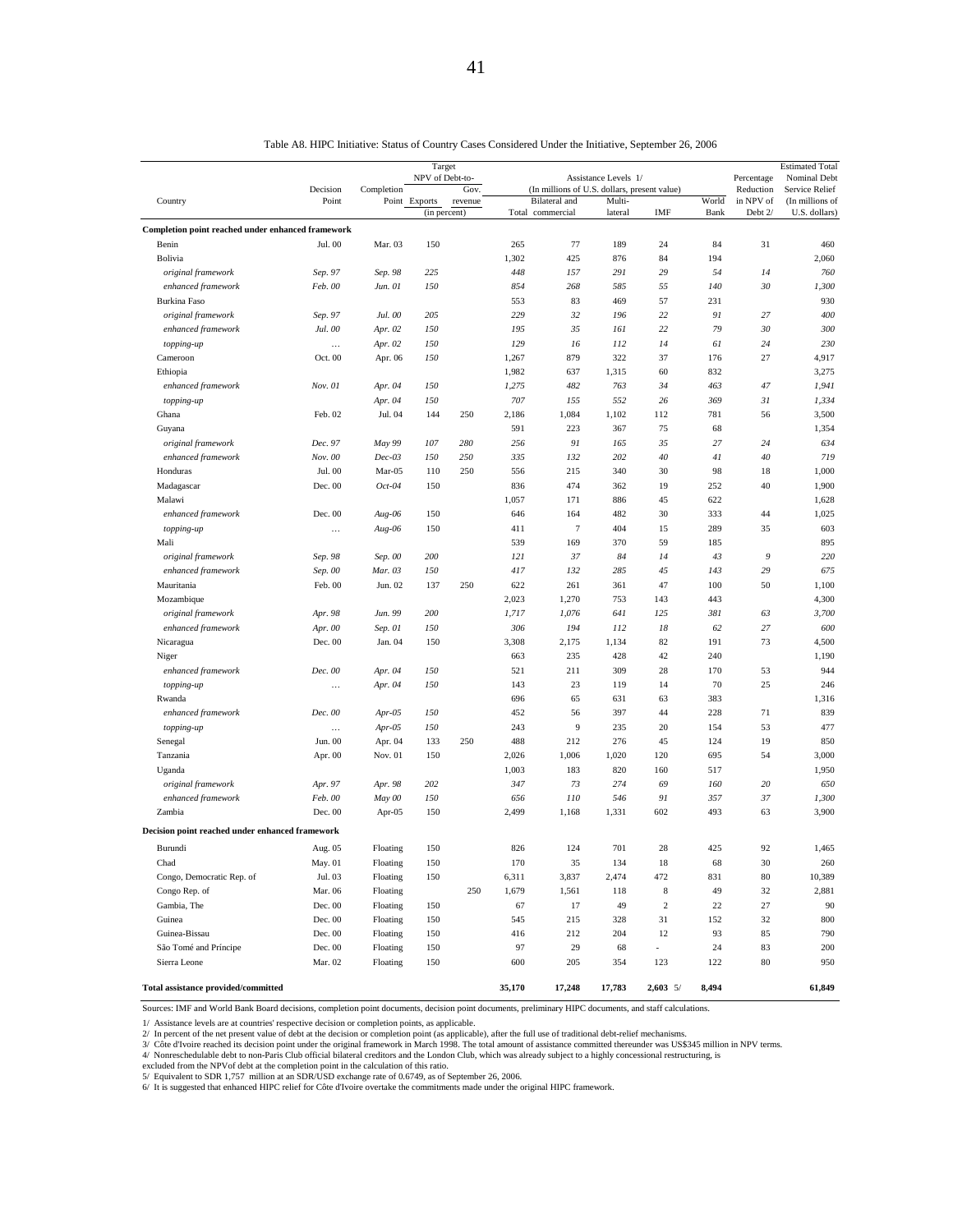|                                                                                                                                                                                                                                                                                                                                                                                                                                                                                                                                                                                                                                                                                                                                                                                                                                                                                                                                                                                                                                                                                                                                                                                                                                                                                                                                                                         | FY2007                                                               | FY2008                                       | FY2009                                                  | FY2010                                                    | FY2011                                                         | FY2012                            | FY2013                | FY2014                  | FY2015                              | FY2016                 | FY2017                         |
|-------------------------------------------------------------------------------------------------------------------------------------------------------------------------------------------------------------------------------------------------------------------------------------------------------------------------------------------------------------------------------------------------------------------------------------------------------------------------------------------------------------------------------------------------------------------------------------------------------------------------------------------------------------------------------------------------------------------------------------------------------------------------------------------------------------------------------------------------------------------------------------------------------------------------------------------------------------------------------------------------------------------------------------------------------------------------------------------------------------------------------------------------------------------------------------------------------------------------------------------------------------------------------------------------------------------------------------------------------------------------|----------------------------------------------------------------------|----------------------------------------------|---------------------------------------------------------|-----------------------------------------------------------|----------------------------------------------------------------|-----------------------------------|-----------------------|-------------------------|-------------------------------------|------------------------|--------------------------------|
| Based on the US\$/SDR exchange rate as of September 27, 2006)                                                                                                                                                                                                                                                                                                                                                                                                                                                                                                                                                                                                                                                                                                                                                                                                                                                                                                                                                                                                                                                                                                                                                                                                                                                                                                           |                                                                      |                                              |                                                         |                                                           |                                                                |                                   |                       |                         |                                     |                        |                                |
| Delivery schedule of IMF assistance (in percent of the total assistance)                                                                                                                                                                                                                                                                                                                                                                                                                                                                                                                                                                                                                                                                                                                                                                                                                                                                                                                                                                                                                                                                                                                                                                                                                                                                                                | $2.0\,$                                                              | 3.5                                          | $3.\overline{5}$                                        | 3.5                                                       | 3.5                                                            | 2.0                               | 15.0                  | 15.0                    | 15.0                                | 15.0                   | 22.0                           |
| Debt Service due on IMF obligations 2/                                                                                                                                                                                                                                                                                                                                                                                                                                                                                                                                                                                                                                                                                                                                                                                                                                                                                                                                                                                                                                                                                                                                                                                                                                                                                                                                  | $0.5\,3$                                                             | 0.6                                          | 6.6                                                     | 6.6                                                       | 6.6                                                            | 4.7                               | 8.3                   |                         |                                     | $8.7$ $\phantom{0}8.3$ | $4.5$<br>$4.2$                 |
| Interest and charges<br>Principal                                                                                                                                                                                                                                                                                                                                                                                                                                                                                                                                                                                                                                                                                                                                                                                                                                                                                                                                                                                                                                                                                                                                                                                                                                                                                                                                       | 0.5                                                                  | 0.6                                          | 0.6                                                     | $_{0.6}$                                                  | $_{0.6}$                                                       | $_{0.6}$<br>4.2                   | 0.6                   | $8.3$<br>$8.3$<br>$0.5$ | $8.3$<br>$8.3$<br>$0.5$             | 0.4                    |                                |
| of which, PRGF interest                                                                                                                                                                                                                                                                                                                                                                                                                                                                                                                                                                                                                                                                                                                                                                                                                                                                                                                                                                                                                                                                                                                                                                                                                                                                                                                                                 | $\overline{0}$                                                       | 0.2                                          | 0.2                                                     | 0.2                                                       | 0.2                                                            | 0.2                               | 0.2                   | $\overline{c}$          | $\overline{c}$                      | $_{0.0}$               | 6.0                            |
| IMF assistance-deposits into Haiti's Umbrella Account<br>Completion point assistance 5/<br>Interim assistance                                                                                                                                                                                                                                                                                                                                                                                                                                                                                                                                                                                                                                                                                                                                                                                                                                                                                                                                                                                                                                                                                                                                                                                                                                                           | चे<br>0.062                                                          | 0.109<br>2.948                               | च                                                       |                                                           |                                                                |                                   |                       |                         |                                     |                        |                                |
| Account<br>IMF assistance--drawdown schedule from Haiti's Umbrella<br>IMF assistance without interest<br>Estimated interest earnings 6/                                                                                                                                                                                                                                                                                                                                                                                                                                                                                                                                                                                                                                                                                                                                                                                                                                                                                                                                                                                                                                                                                                                                                                                                                                 | $\begin{array}{c} 0.1 \\ 0.0 \end{array}$<br>$\overline{\textbf{c}}$ | $\overline{5}$ $\overline{5}$ $\overline{8}$ | $_{\rm 0.0}$<br>$\overline{\text{o}}$<br>$\overline{0}$ | $_{0.0}$<br>$\overline{\textbf{c}}$<br>$\overline{\circ}$ | $\begin{smallmatrix} 1 & 1 & 0 \\ 0 & 0 & 0 \end{smallmatrix}$ | 0.6<br>$\Xi$<br>0.6               | 0.5<br>$\overline{0}$ | 0.5<br>0.7<br>0.2       | $0.6$<br>0.5<br>$\overline{\omega}$ |                        | $_{0.0}$<br>$0.7\,$<br>$0.7\,$ |
| Debt service due on current IMF obligations after IMF assistance                                                                                                                                                                                                                                                                                                                                                                                                                                                                                                                                                                                                                                                                                                                                                                                                                                                                                                                                                                                                                                                                                                                                                                                                                                                                                                        | 0.4                                                                  | 0.5                                          | 0.5                                                     | 0.5                                                       | 0.5                                                            | $\overline{41}$                   | 8.2                   | 8.2                     | 8.2                                 | 8.2                    | 3.8                            |
| Share of debt service due on IMF obligations covered by<br>IMF assistance (in percent)                                                                                                                                                                                                                                                                                                                                                                                                                                                                                                                                                                                                                                                                                                                                                                                                                                                                                                                                                                                                                                                                                                                                                                                                                                                                                  | 12.5                                                                 | 18.8                                         | 18.4                                                    | 18.4                                                      | 18.4                                                           | 13.3                              | 7.9                   | 7.6                     | 6.3                                 | $\overline{61}$        | 15.9                           |
| during the period to be paid by IMF Initiative assistance from the<br>Proportion (in percent) of each repayment falling due<br>principal deposited in Umbrella Account                                                                                                                                                                                                                                                                                                                                                                                                                                                                                                                                                                                                                                                                                                                                                                                                                                                                                                                                                                                                                                                                                                                                                                                                  | 54.24                                                                | $52.5^{4/}$                                  | 52.64/                                                  | $52.5$ $\pm$                                              | $52.5^{4/}$                                                    | 1.5                               | 5.6                   | 5.6                     | 5.6                                 | 5.6                    | 16.5                           |
| (Based on debt service data and exchange rates as of end-September 2005)<br>Memorandum items:                                                                                                                                                                                                                                                                                                                                                                                                                                                                                                                                                                                                                                                                                                                                                                                                                                                                                                                                                                                                                                                                                                                                                                                                                                                                           |                                                                      |                                              |                                                         |                                                           |                                                                |                                   |                       |                         |                                     |                        |                                |
| dollars) 3/<br>Debt service due on IMF obligations (in millions of U.S.                                                                                                                                                                                                                                                                                                                                                                                                                                                                                                                                                                                                                                                                                                                                                                                                                                                                                                                                                                                                                                                                                                                                                                                                                                                                                                 | 0.5                                                                  | 0.6                                          | 0.6                                                     | 0.6                                                       | 0.6                                                            | 4.7                               | 8.9                   | 8.8                     | 8.8                                 | 8.7                    | 4.5                            |
| tor services)<br>Debt service due on current IMF obligations after IMF assistance<br>(in percent of current year exports of goods and nonfact                                                                                                                                                                                                                                                                                                                                                                                                                                                                                                                                                                                                                                                                                                                                                                                                                                                                                                                                                                                                                                                                                                                                                                                                                           | 0.4<br>$\overline{c}$                                                | 0.5<br>$\overline{c}$                        | $\frac{5}{6}$                                           | 0.5                                                       | $\begin{array}{c} 0.5 \\ 0.0 \end{array}$                      | $\overline{0}$<br>$\overline{41}$ | $8.2$<br>0.7          | $8.2$<br>0.7            | $8.2$<br>0.7                        | $8.2$<br>0.6           | $3.8$<br>0.3                   |
| is US\$ 3.120 million in NPV terms calculated on the basis of data available at the decision point, excluding interest earned on Haiti's account and on conmitted but undisbursed<br>mo Hait's account at the expected decision point in November 2006 to cover PRGF interest obligations falling due to the Fund over the next 12 months. HIPC assistance is<br>effect as of November 8, 2006, reflecting first disbursement under the new PRGF arrangement. Interest obligations include net SDR charges and assessments<br>5/Most of the IMF's grant HIPC assistance assumed to be disbursed into Haiti's account at the assumed completion point in September 2008, which is reflected in the calculation of interest.<br>expected to cover PRGF interest obligations falling due between December 2006 and December 2011 as there are no principal obligations falling due to the Fund until May 2012<br>amounts as described in footnotes 5 and 6. Assistance assumed to be delivered each fiscal year. Fiscal year ends in September<br>8, 2006 onwards.<br>/Total IMF assistance under the enhanced HIPC Initiative<br>2/ Forthcoming obligations estimated based on schedules in<br>3/ Debt service for FY2007 are obligations from November<br>4/ The first delivery of interim assistance will be deposited<br>Source: Fund staff estimates and projections. |                                                                      |                                              |                                                         |                                                           |                                                                |                                   |                       |                         |                                     |                        |                                |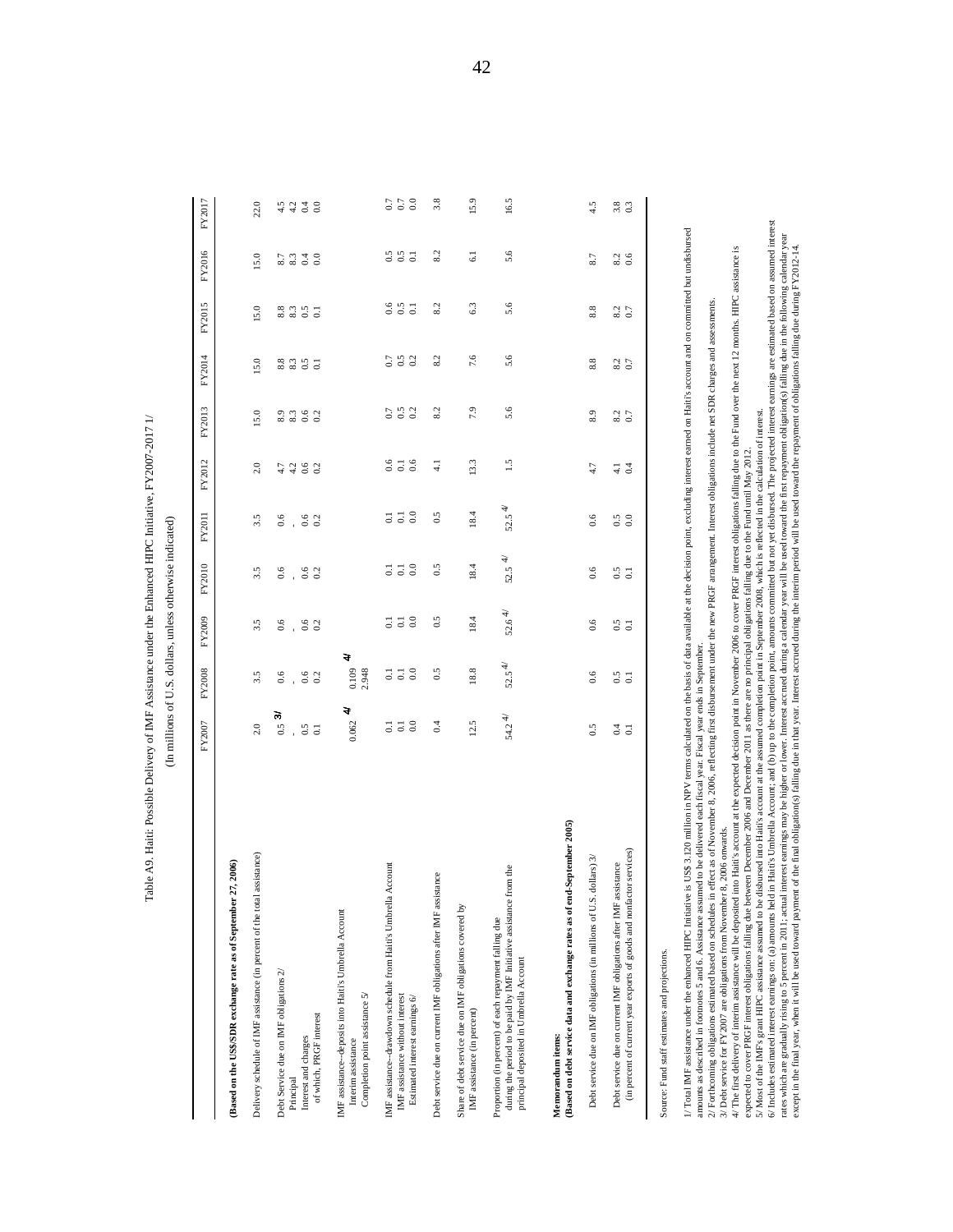| Table A10. Haiti: Possible Delivery of IDA Assistance under the Enhanced HIPC Initiative, FY2007-2016 1/2/                                                                                  | (In millions of U.S. dollars, unless otherwise indicated)                                                                                        |             |             |             |             |             |             |             |               |             |
|---------------------------------------------------------------------------------------------------------------------------------------------------------------------------------------------|--------------------------------------------------------------------------------------------------------------------------------------------------|-------------|-------------|-------------|-------------|-------------|-------------|-------------|---------------|-------------|
|                                                                                                                                                                                             | FY2007                                                                                                                                           | FY2008      | FY2009      | FY2010      | FY2011      | FY2012      | FY2013      | FY2014      | FY2015        | FY2016      |
| I. Debt service to IDA before HIPC Initiative assistance 3/                                                                                                                                 |                                                                                                                                                  |             |             |             |             |             |             |             |               |             |
|                                                                                                                                                                                             |                                                                                                                                                  |             |             |             |             |             |             |             |               |             |
| Principal<br>Interest                                                                                                                                                                       | 14.6<br>3.7                                                                                                                                      | 14.9<br>3.6 | 15.4<br>3.5 | 16.3<br>3.3 | 16.7<br>3.2 | 16.9<br>3.1 | 16.8<br>3.0 | 16.8<br>2.8 | $18.2$<br>2.7 | 19.6<br>2.6 |
| II. Debt service to IDA after HIPC Initiative assistance                                                                                                                                    |                                                                                                                                                  |             |             |             |             |             |             |             |               |             |
| Principal                                                                                                                                                                                   | 9.2                                                                                                                                              | 14.9        | 7.7         | 11.9        | 16.7        | 16.9        | 16.8        | 16.8        | 18.2          | 19.6        |
| Interest                                                                                                                                                                                    | 2.3                                                                                                                                              | 3.6         | 1.7         | 2.4         | 3.2         | 3.1         | 3.0         | 2.8         | 2.7           | 2.6         |
| III. Total IDA assistance under the HIPC Initiative                                                                                                                                         | 6.7                                                                                                                                              | 0.0         | 9.4         | 5.4         | 0.0         | 0.0         | 0.0         | $_{0.0}$    | $_{0.0}$      | $_{0.0}$    |
| covered by HIPC Initiative assistance<br>IV. Percentage of debt service to IDA                                                                                                              | 36.7                                                                                                                                             | $\vdots$    | 50.0        | 27.6        | $\vdots$    | $\vdots$    | $\vdots$    | $\vdots$    | $\vdots$      | $\vdots$    |
| Total nominal assistance<br>Memorandum Item:                                                                                                                                                | 21.5                                                                                                                                             |             |             |             |             |             |             |             |               |             |
|                                                                                                                                                                                             |                                                                                                                                                  |             |             |             |             |             |             |             |               |             |
| Source: World Bank staff estimates and projections.<br>1/ Fiscal year ends in September.                                                                                                    |                                                                                                                                                  |             |             |             |             |             |             |             |               |             |
| 2/ Does not include the direct impact of the concessional rescheduling of arrears in early 2005.<br>3/ Principal and interest payments due to IDA correspond to prorated<br>September 2005. | projections based on the disbursed and outstanding debt as of end-September 2005, converted into U.S. dollars using the exchange rate as of end- |             |             |             |             |             |             |             |               |             |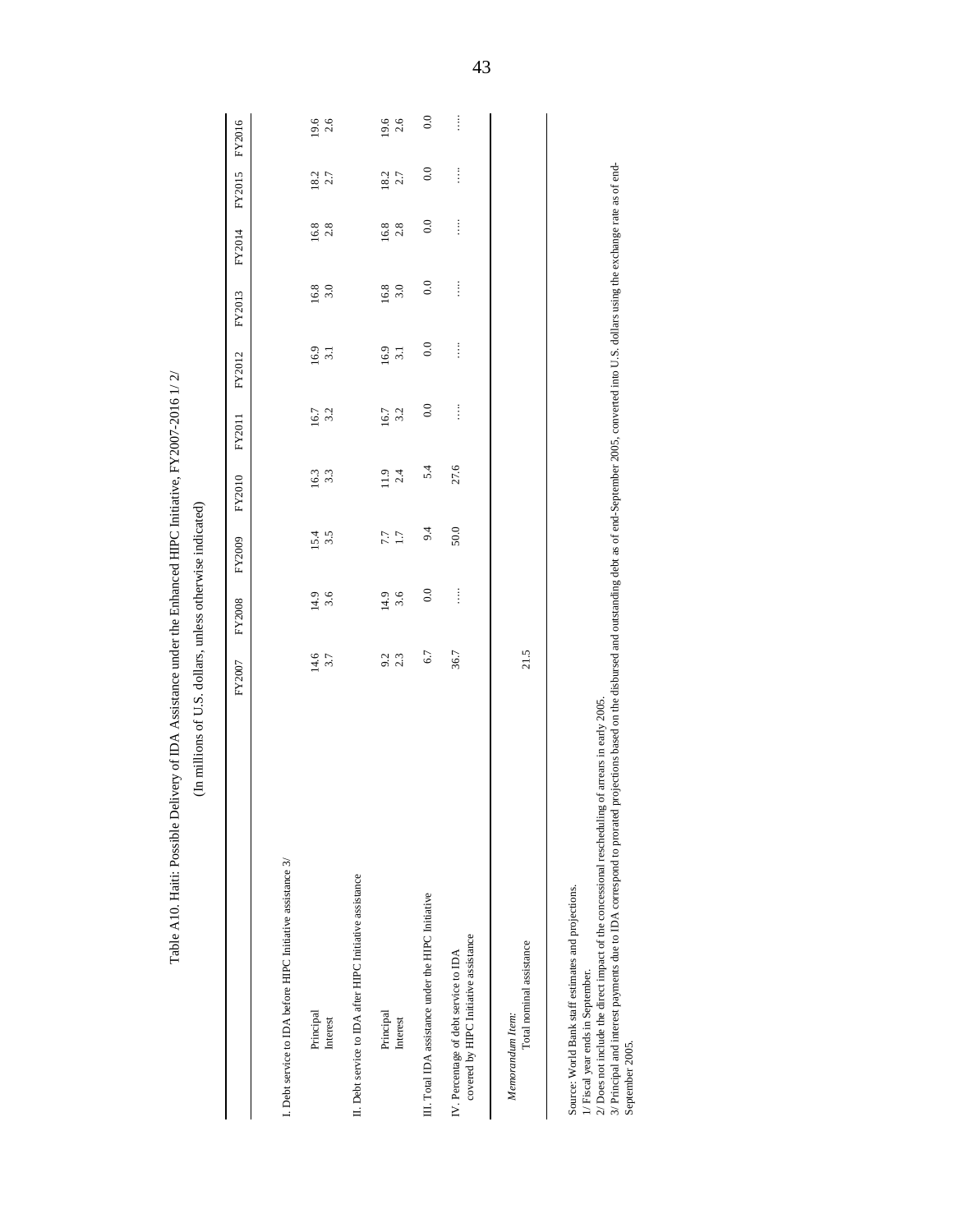|                                                                                                                                                                                                                                                                        | 2005                                                         | 2006                                                                 | 2007                          | 2008                                                                                                                                                      | 2009                       | 2010                                                     | 2011                                                                                                                | 2012                       | 2013                                                                                                                                                                                                                                                                                                                                                                                      | 2014                   | 2015                                                                                                                                                                                                                                                                                                                           | 2016                                                                                                                                                                                                                                                                                                                                                                                                          | 2017                                | 2018                                                                                                                                                                                                                                                                              | 2019                                                                                               | 2020                                                         | 2021                           | 2022                                                                                               | 2023                                                                                                                                                                                                                                                                                                          | 2025<br>2024                                                                                                                                                             |                                                                | Averages<br>2006-15 2016-25                                                                                                          |                                                                                                                                                                                                                                                                                                                     |
|------------------------------------------------------------------------------------------------------------------------------------------------------------------------------------------------------------------------------------------------------------------------|--------------------------------------------------------------|----------------------------------------------------------------------|-------------------------------|-----------------------------------------------------------------------------------------------------------------------------------------------------------|----------------------------|----------------------------------------------------------|---------------------------------------------------------------------------------------------------------------------|----------------------------|-------------------------------------------------------------------------------------------------------------------------------------------------------------------------------------------------------------------------------------------------------------------------------------------------------------------------------------------------------------------------------------------|------------------------|--------------------------------------------------------------------------------------------------------------------------------------------------------------------------------------------------------------------------------------------------------------------------------------------------------------------------------|---------------------------------------------------------------------------------------------------------------------------------------------------------------------------------------------------------------------------------------------------------------------------------------------------------------------------------------------------------------------------------------------------------------|-------------------------------------|-----------------------------------------------------------------------------------------------------------------------------------------------------------------------------------------------------------------------------------------------------------------------------------|----------------------------------------------------------------------------------------------------|--------------------------------------------------------------|--------------------------------|----------------------------------------------------------------------------------------------------|---------------------------------------------------------------------------------------------------------------------------------------------------------------------------------------------------------------------------------------------------------------------------------------------------------------|--------------------------------------------------------------------------------------------------------------------------------------------------------------------------|----------------------------------------------------------------|--------------------------------------------------------------------------------------------------------------------------------------|---------------------------------------------------------------------------------------------------------------------------------------------------------------------------------------------------------------------------------------------------------------------------------------------------------------------|
|                                                                                                                                                                                                                                                                        |                                                              |                                                                      |                               |                                                                                                                                                           |                            |                                                          |                                                                                                                     | (Annual percentage change) |                                                                                                                                                                                                                                                                                                                                                                                           |                        |                                                                                                                                                                                                                                                                                                                                |                                                                                                                                                                                                                                                                                                                                                                                                               |                                     |                                                                                                                                                                                                                                                                                   |                                                                                                    |                                                              |                                |                                                                                                    |                                                                                                                                                                                                                                                                                                               |                                                                                                                                                                          |                                                                |                                                                                                                                      |                                                                                                                                                                                                                                                                                                                     |
| Real GDP per capita (percentage change, local currency)<br>Consumer prices (end of period)<br>National income and prices<br>GDP at constant prices<br>GDP deflator                                                                                                     | $\begin{array}{c} 1.8 \\ 1.76 \\ -2.2 \\ \hline \end{array}$ | 2.5<br>13.9<br>$0.8$<br>12.4                                         | $-3.76$<br>$-3.76$            | $-2070$<br>$+2070$                                                                                                                                        | 3732                       | $\frac{0}{4}$ $\frac{0}{6}$ $\frac{0}{10}$ $\frac{0}{6}$ | $-25.70$                                                                                                            | 3.500                      | 3.540                                                                                                                                                                                                                                                                                                                                                                                     | $-0.040$               | $4.500$<br>$4.500$                                                                                                                                                                                                                                                                                                             | $4.5$ 0.7 0.8                                                                                                                                                                                                                                                                                                                                                                                                 | $4.5 - 5.5$                         | $4.0 - 0.0$                                                                                                                                                                                                                                                                       | 45055                                                                                              | 4.588                                                        | 40990                          | 4.888                                                                                              | 4535                                                                                                                                                                                                                                                                                                          | 45656                                                                                                                                                                    | 4.0880                                                         | $3.7$<br>$7.9$<br>$7.4$                                                                                                              | 5 5 6 7 6<br>7 5 6 7 6                                                                                                                                                                                                                                                                                              |
| Imports of goods and non-factor services<br>Exports of goods and non-factor services<br><b>External sector</b>                                                                                                                                                         | 17.1<br>13.7                                                 | 5.7<br>14.0                                                          | $9.5$<br>12.8                 | $10.5$<br>5.6                                                                                                                                             | $rac{6}{6}$                | $9.2$ $\phantom{0}7.8$                                   | 7. J<br>5. 3                                                                                                        | 6.2                        | $rac{3}{6}$                                                                                                                                                                                                                                                                                                                                                                               | 55                     | 6.7                                                                                                                                                                                                                                                                                                                            | $6.8$<br>$6.2$                                                                                                                                                                                                                                                                                                                                                                                                | $rac{6.9}{6.1}$                     | $7.0\phantom{0}\phantom{0}6.1$                                                                                                                                                                                                                                                    | $\frac{0}{6}$                                                                                      | $\overline{7}$ . $\overline{6}$ . 0                          | $7.2\phantom{0}\phantom{0}6.0$ | 7.3                                                                                                | 7.4                                                                                                                                                                                                                                                                                                           | 7.5                                                                                                                                                                      | $7.6$<br>5.9                                                   | $\frac{5}{8.1}$                                                                                                                      | $7.\overline{2}$<br>6.0                                                                                                                                                                                                                                                                                             |
| Central government expenditure<br>Central government revenue 1/<br>Total revenue and grants<br>Central government                                                                                                                                                      | 54.5<br>58.53                                                | 20.5<br>23.7<br>26.7                                                 | $28.4$<br>9.2<br>30.9         | $\frac{13.4}{18.0}$                                                                                                                                       | $14.4$<br>$16.9$<br>$14.3$ | $12.7$<br>$14.0$<br>$13.8$                               | $13.4$<br>$14.8$<br>$12.5$                                                                                          | $10.1$<br>$1.8$<br>$10.0$  | 10.1<br>11.7<br>10.0                                                                                                                                                                                                                                                                                                                                                                      | 10.1<br>5.17           | $10.6$<br>12.1<br>10.5                                                                                                                                                                                                                                                                                                         | $\frac{10.6}{12.1}$                                                                                                                                                                                                                                                                                                                                                                                           | $\frac{10.4}{12.0}$                 | $\begin{array}{c} 10.8 \\ 12.0 \\ 10.4 \end{array}$                                                                                                                                                                                                                               | $\frac{10.7}{11.9}$                                                                                | $0.5$<br>$1.9$<br>$1.9$                                      | $10.4$<br>$1.8$<br>$10.4$      | $\frac{10.3}{11.8}$                                                                                | $0.4$<br>11.7<br>10.4                                                                                                                                                                                                                                                                                         | $10.5$<br>11.7<br>10.4                                                                                                                                                   | $0.6$<br>11.7<br>10.4                                          | 18.0<br>15.8<br>17.9                                                                                                                 | $\begin{array}{c} 10.5 \\ 2.19 \\ 10.4 \end{array}$                                                                                                                                                                                                                                                                 |
|                                                                                                                                                                                                                                                                        |                                                              |                                                                      |                               |                                                                                                                                                           |                            |                                                          | (In percent of GDP, unless otherwise indicated)                                                                     |                            |                                                                                                                                                                                                                                                                                                                                                                                           |                        |                                                                                                                                                                                                                                                                                                                                |                                                                                                                                                                                                                                                                                                                                                                                                               |                                     |                                                                                                                                                                                                                                                                                   |                                                                                                    |                                                              |                                |                                                                                                    |                                                                                                                                                                                                                                                                                                               |                                                                                                                                                                          |                                                                |                                                                                                                                      |                                                                                                                                                                                                                                                                                                                     |
| GDP per capita (US dollars)<br>National income<br>Consumption<br>Private<br>Investment<br>Private<br>Public<br>Public                                                                                                                                                  | $8.33340$<br>$8.3333$<br>188.6<br>$4.4\,$                    | 101.0<br>$\begin{array}{c} 7.2 \\ 2.80 \end{array}$<br>23.0<br>527.5 | $283777$<br>$77777$<br>$7777$ | $\frac{4}{5}$ $\frac{3}{5}$ $\frac{5}{7}$ $\frac{3}{7}$ $\frac{5}{7}$ $\frac{5}{7}$ $\frac{5}{7}$ $\frac{5}{7}$ $\frac{5}{7}$ $\frac{5}{7}$ $\frac{5}{7}$ |                            | $8877778$<br>$8877778$                                   | $\frac{1}{8}$ $\frac{5}{8}$ $\frac{3}{8}$ $\frac{3}{12}$ $\frac{3}{12}$ $\frac{3}{12}$ $\frac{3}{12}$ $\frac{3}{8}$ |                            | $\frac{55}{25}$ $\frac{25}{25}$ $\frac{25}{25}$ $\frac{25}{25}$ $\frac{25}{25}$                                                                                                                                                                                                                                                                                                           | 3<br>2023 375          | 5233353                                                                                                                                                                                                                                                                                                                        | $823772$<br>$823772$                                                                                                                                                                                                                                                                                                                                                                                          | 2<br>2 2 3 3 3 3 4<br>2 2 3 3 4 5 2 | 9.5777888                                                                                                                                                                                                                                                                         | 3<br>2003 31<br>2003 31<br>2003 31                                                                 | $\begin{array}{c}\n 48888874888 \\  258887488\n \end{array}$ | 388877782                      | 3 3 3 3 3 4 5 3<br>8 3 3 3 4 5 3                                                                   | $\begin{array}{l} 0.33 \\ 0.34 \\ 0.35 \\ 0.36 \\ 0.37 \\ 0.37 \\ 0.38 \\ 0.37 \\ 0.37 \\ 0.37 \\ 0.37 \\ 0.37 \\ 0.37 \\ 0.37 \\ 0.37 \\ 0.37 \\ 0.37 \\ 0.37 \\ 0.37 \\ 0.37 \\ 0.37 \\ 0.37 \\ 0.37 \\ 0.37 \\ 0.37 \\ 0.37 \\ 0.37 \\ 0.37 \\ 0.37 \\ 0.37 \\ 0.37 \\ 0.37 \\ 0.37 \\ 0.37 \\ 0.37 \\ 0.$ | $\begin{array}{c} 2.3 \\ 2.4 \\ 3.5 \\ 4.7 \\ 5.8 \\ 6.8 \\ \hline \end{array}$                                                                                          |                                                                | $\frac{3}{2}$<br>$\frac{3}{2}$<br>$\frac{5}{2}$<br>$\frac{3}{2}$<br>$\frac{3}{2}$<br>$\frac{3}{2}$<br>$\frac{3}{2}$<br>$\frac{3}{2}$ | $\frac{1}{3}$ $\frac{1}{3}$ $\frac{3}{8}$ $\frac{3}{8}$ $\frac{3}{8}$ $\frac{3}{8}$ $\frac{3}{8}$ $\frac{3}{8}$ $\frac{3}{8}$ $\frac{3}{8}$ $\frac{3}{8}$ $\frac{3}{8}$ $\frac{3}{8}$ $\frac{3}{8}$ $\frac{3}{8}$ $\frac{3}{8}$ $\frac{3}{8}$ $\frac{3}{8}$ $\frac{3}{8}$ $\frac{3}{8}$ $\frac{3}{8}$ $\frac{3}{8}$ |
| Liquid gross reserves (in months of imports of goods and services)<br>Exports of goods and non-factor services<br>Imports of goods and non-factor services<br>External current account balance $1/\,$<br>External current account balance 2/<br><b>External sector</b> | $13.9$<br>$40.8$<br>$9.3$<br>$-1.6$                          | 13.3<br>42.4<br>$-7.5$<br>$\overline{\phi}$<br>2.0                   |                               | $\begin{array}{c} 13 \\ 13 \\ 4 \\ 3 \\ 6 \\ \end{array} \begin{array}{c} 2 \\ 3 \\ 6 \\ 7 \\ 8 \\ \end{array}$                                           |                            |                                                          |                                                                                                                     |                            | $\begin{array}{cccccc} \frac{13}{4} & \frac{13}{4} & \frac{15}{4} & \frac{13}{4} & \frac{13}{4} & \frac{13}{4} & \frac{13}{4} & \frac{13}{4} & \frac{13}{4} & \frac{13}{4} & \frac{13}{4} & \frac{13}{4} & \frac{13}{4} & \frac{13}{4} & \frac{13}{4} & \frac{13}{4} & \frac{13}{4} & \frac{13}{4} & \frac{13}{4} & \frac{13}{4} & \frac{13}{4} & \frac{13}{4} & \frac{13}{4} & \frac{13$ | 또 않 후 글 또<br>그 앞 후 한 후 | $\begin{array}{cccccc} \underline{\pi} & \underline{\pi} & \underline{\gamma} & \underline{\gamma} & \underline{\gamma} & \underline{\gamma} & \underline{\gamma} \\ \underline{\pi} & \underline{\eta} & \underline{\varphi} & \underline{\gamma} & \underline{\gamma} & \underline{\gamma} & \underline{\gamma} \end{array}$ | $\begin{array}{cccccc} \frac{4}{3} & \frac{3}{4} & \frac{5}{4} & \frac{1}{4} & \frac{1}{4} & \frac{1}{4} & \frac{1}{4} \\ \frac{1}{4} & \frac{1}{4} & \frac{1}{4} & \frac{1}{4} & \frac{1}{4} & \frac{1}{4} & \frac{1}{4} & \frac{1}{4} & \frac{1}{4} & \frac{1}{4} \\ \frac{1}{4} & \frac{1}{4} & \frac{1}{4} & \frac{1}{4} & \frac{1}{4} & \frac{1}{4} & \frac{1}{4} & \frac{1}{4} & \frac{1}{4} & \frac{1$ |                                     | $\begin{array}{cccccc} \frac{1}{4} & \frac{1}{4} & \frac{1}{4} & \frac{1}{4} & \frac{1}{4} \\ \frac{1}{4} & \frac{1}{4} & \frac{1}{4} & \frac{1}{4} & \frac{1}{4} & \frac{1}{4} \\ \frac{1}{4} & \frac{1}{4} & \frac{1}{4} & \frac{1}{4} & \frac{1}{4} & \frac{1}{4} \end{array}$ | $\begin{array}{cccccc} 4 & 4 & 0 & 0 & 0 \\ 4 & 4 & 0 & 0 & 0 \\ 0 & 0 & 0 & 0 & 0 \\ \end{array}$ |                                                              |                                | $\begin{array}{cccccc} 3 & 3 & 3 & 3 & 3 \\ 4 & 3 & 6 & 3 & 3 \\ 5 & 6 & 1 & 3 & 3 \\ \end{array}$ | $15.957$<br>$49.775$<br>$7.3$                                                                                                                                                                                                                                                                                 | $\begin{array}{l} 11 \\[-4pt] 13 \\[-4pt] 4 \end{array} \begin{array}{l} 12 \\[-4pt] 13 \\[-4pt] 14 \end{array} \begin{array}{l} 13 \\[-4pt] 14 \\[-4pt] 15 \end{array}$ | $\begin{array}{l} 13.9 \\ 15.9 \\ 19.7 \\ 13.9 \\ \end{array}$ |                                                                                                                                      |                                                                                                                                                                                                                                                                                                                     |
| Central government overall balance 2/<br>Central government expenditure<br>Central government revenue 1/<br>Total revenue and grants<br>Central government                                                                                                             | 0.728                                                        | $-1.4$<br>13.6<br>10.2<br>15.0                                       | $-1.53$<br>$-3.34$            | $-1.56$<br>10.4<br>17                                                                                                                                     | $-1.9$ 0.9 0.9 18.0        | $7324$<br>$72134$                                        | $78817$<br>$153$                                                                                                    |                            | $7131$<br>$124$                                                                                                                                                                                                                                                                                                                                                                           | $7123$<br>$7123$       | $71.4$<br>$71.6$<br>$13.4$                                                                                                                                                                                                                                                                                                     | $71.6$<br>$13.3$<br>$19.6$                                                                                                                                                                                                                                                                                                                                                                                    | $71.56$<br>$15.5$                   | $70990$<br>$7199$                                                                                                                                                                                                                                                                 | 72120                                                                                              | 721                                                          | $-1.38$<br>$-1.28$<br>$-1.88$  | $-24.58$<br>$-14.58$                                                                               | $2.6$<br>$2.6$<br>$15.4$<br>$20.6$                                                                                                                                                                                                                                                                            | $78.7$<br>$15.7$<br>20.7                                                                                                                                                 |                                                                | 722                                                                                                                                  | $7222$<br>$72122$                                                                                                                                                                                                                                                                                                   |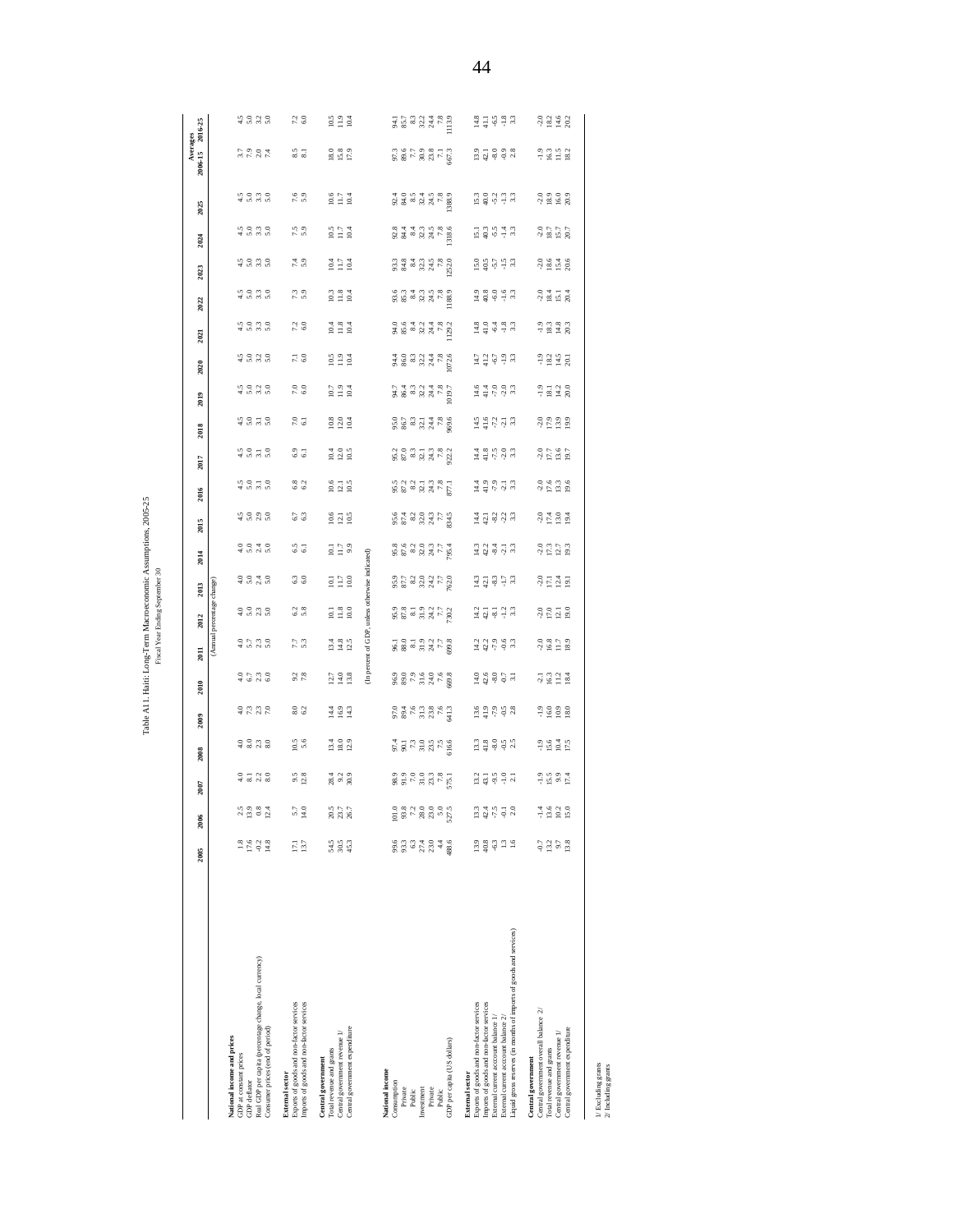#### Table A12. Paris Club Creditors' Delivery of Debt Relief Under Bilateral Initiatives Beyond the HIPC Initiative 1/

|                      | <b>Countries covered</b> | ODA (in percent)         |                       |                          | Non-ODA (in percent)  | Provision of relief   |            |
|----------------------|--------------------------|--------------------------|-----------------------|--------------------------|-----------------------|-----------------------|------------|
|                      |                          | Pre-cutoff date debt     | Post-cutoff date debt | Pre-cutoff date debt     | Post-cutoff date debt | <b>Decision point</b> | Completion |
|                      |                          |                          |                       |                          |                       | (In percent)          | point      |
|                      | (1)                      | (2)                      | (3)                   | (4)                      | (5)                   | (6)                   | (7)        |
| Australia            | <b>HIPCs</b>             | 100                      | 100                   | 100                      | 1002/                 | 2 <sup>′</sup>        | 2/         |
| Austria              | <b>HIPCs</b>             | 100                      |                       | 100                      |                       | Case-by-case, flow    | Stock      |
| Belgium              | <b>HIPCs</b>             | 100                      | 100                   | 100                      |                       | $100$ flow            | Stock      |
| Canada               | $HIPCs$ 3/               | $-4/$                    | $-4/$                 | 100                      | 100                   | 100 flow              | Stock      |
| Denmark              | <b>HIPCs</b>             | 100                      | 1005/                 | 100                      | 1005/                 | 100 flow              | Stock      |
| France               | <b>HIPCs</b>             | 100                      | 100                   | 100                      |                       | 100 flow $6/$         | Stock      |
| Finland              | <b>HIPCs</b>             | 100                      | $-7/$                 | 100                      | $-7/$                 |                       | $\sim$     |
| Germany              | <b>HIPCs</b>             | 100                      | 100                   | 100                      | $-8/$                 | 100 flow              | Stock      |
| Ireland              |                          | $\overline{\phantom{a}}$ |                       | $\overline{\phantom{a}}$ |                       |                       | $\sim$     |
| Italy                | <b>HIPCs</b>             | 100                      | 1009/                 | 100                      | 1009/                 | 100 flow              | Stock      |
| Japan                | <b>HIPCs</b>             | 100                      | 100                   | 100                      |                       |                       | Stock      |
| Netherlands, the     | <b>HIPCs</b>             | 100 10/                  | 100                   | 100                      |                       | 90-100 flow 10/       | Stock      |
| Norway               | <b>HIPCs</b>             | 11/                      | 11/                   | 12/                      | 12/                   |                       |            |
| Russia               | Case-by-case             |                          |                       |                          |                       |                       | Stock      |
| Spain                | <b>HIPCs</b>             | 100                      | Case-by-case          | 100                      | Case-by-case          |                       | Stock      |
| Sweden               | <b>HIPCs</b>             | $\overline{\phantom{a}}$ | $-13/$                | 100                      |                       |                       | Stock      |
| Switzerland          | <b>HIPCs</b>             | 100                      |                       | 100                      | Case-by-case          | 100, flow $14/$       | Stock      |
| United Kingdom       | <b>HIPCs</b>             | 100                      | 100                   | 100                      | 10015/                | 100 flow 15/          | Stock      |
| <b>United States</b> | <b>HIPCs</b>             | 100                      | 100                   | 100                      | 10016/                | $100$ flow            | Stock      |

Source: Paris Club Secretariat.

1/ Columns (1) to (7) describe the additional debt relief provided following a specific methodology under bilateral initiatives and need to be read as a whole for each creditor. In column (1), "HIPCs" stands for eligible countries effectively qualifying for the HIPC process. A "100 percent" mention in the table indicates that the debt relief provided under the enhanced HIPC Initiative framework will be topped up to 100 percent through a bilateral initiative.

2/ Australia: post-cutoff date non-ODA relief to apply to debts incurred before a date to be finalized; timing details for both flow and stock relief are to be finalized.

3/ Canada: including Bangladesh. Canada has granted a moratorium of debt service as of January 2001 on all debt disbursed before end-March 1999 for 13 out of 17 HIPCs

with debt service due to Canada. Eligible countries are Benin, Bolivia, Cameroon, Dem. Rep. Of Congo, Ethiopia, Ghana, Guyana, Honduras, Madagascar, Rwanda, Senegal,<br>Tanzania, and Zambia. 100% cancellation will be granted Bolivia, Guyana, Senegal and Tanzania.

4/ 100 percent of ODA claims have already been cancelled on HIPCs, with the exception of Myanmar's debt to Canada.

5/ Denmark provides 100 percent cancellation of ODA loans and non-ODA credits contracted and disbursed before September 27, 1999.

6/ France: cancellation of 100 percent of debt service on pre-cutoff date commercial claims on the government as they fall due starting at the decision point. Once countries have reached their completion point, debt relief on ODA claims on the government will go to a special account and will be used for specific development projects. 7/ Finland: no post-COD claims

8/ Germany proposes to cancel all debts incurred before June 20, 1999 depending on a consensus within Paris Club creditors

9/ Italy: cancellation of 100 percent of all debts (pre- and post-cutoff date, ODA and non-ODA) incurred before June 20, 1999 (the Cologne Summit). At decision point,

cancellation of the related amounts falling due in the interim period. At completion point, cancellation of the stock of remaining debt.

10/ The Netherlands: 100 percent ODA (pre- and post-cutoff date debt will be cancelled at decision point); for non-ODA: in some particular cases (Benin, Bolivia,<br>Burkina Faso, Ethiopia, Ghana, Mali, Mozambique, Nicaragua, on the flow at decision point; all other HIPCs will receive interim relief up to 90 percent reduction of the consolidated amounts. At completion point, all HIPCs will receive 100 per cent cancellation of the remaining stock of the pre-cutoff date debt.

11/ Norway has cancelled all ODA claims.

12/ Due to the current World Bank/IMF methodology for recalculating debt reduction needs at HIPC completion point, Norway has postponed the decisions on whether or not to grant 100% debt reduction until after the completion point.

13/ Sweden has no ODA claims.

14/ Switzerland: In principle 100 percent cancellation of Pre-cutoff date non-ODA debt. However, Switzerland claims the right at the decision point to forgive only 90 percent in case of major political and/or political weaknesses.

15/ United Kingdom: "beyond 100 percent" full write-off of all debts of HIPCs as of their decision points, and reimbursement at the decision point of any debt service

paid before the decision point. 16/ United States: 100 percent post-cutoff date non-ODA treated on debt assumed prior to June 20, 1999 (the Cologne Summit).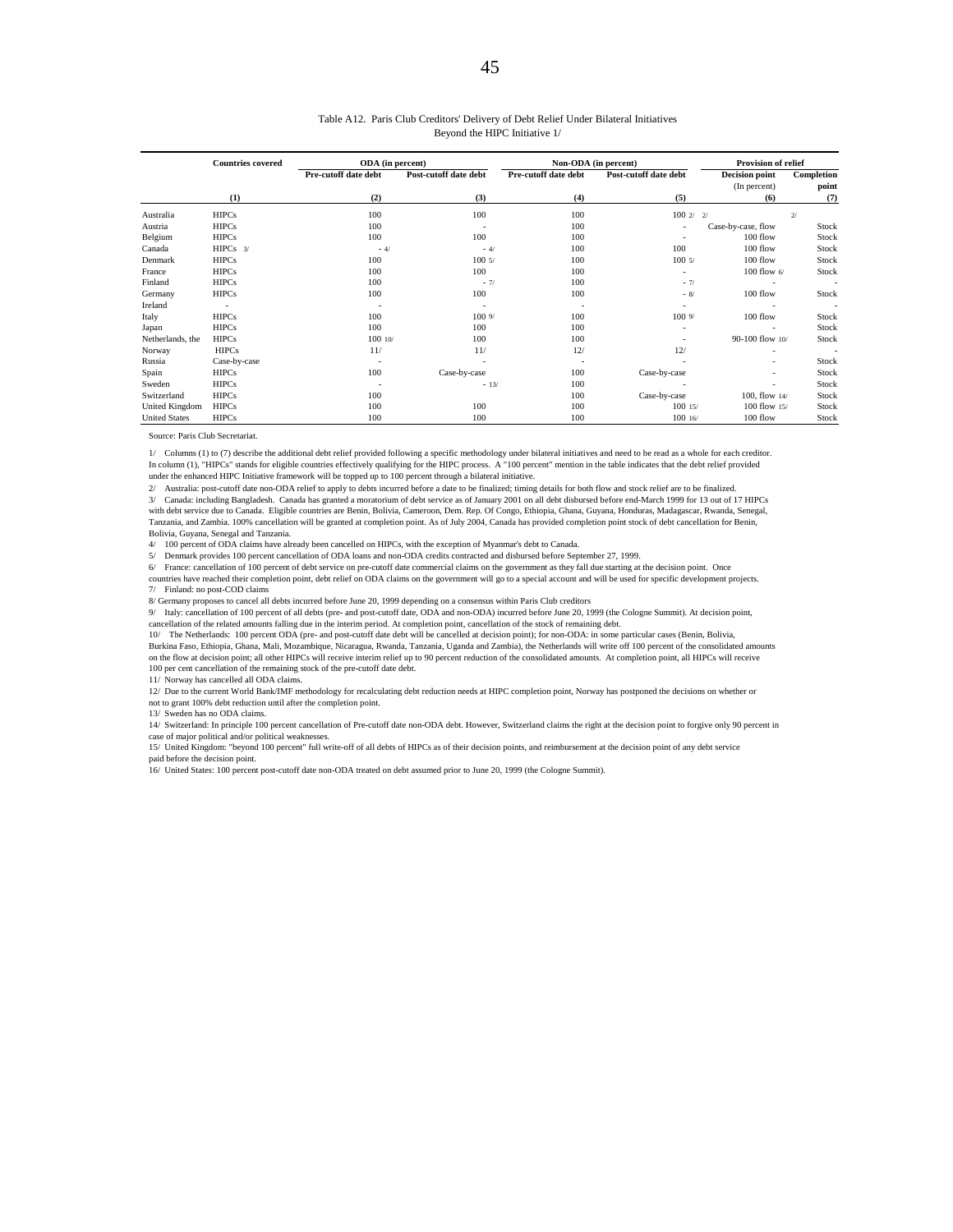| Participation                                                                                                                                                                                                                                                                                                                                                                   | <b>Accountability/Oversight</b>                                                                                                                                                                                                                                                                                                                                                                                                                                                                                                                                                                                                                                                                                 | Transparency                                                                                                                                                                                                                                                                                                                                                                                                                                                                                                                                                                                                                                                                         |
|---------------------------------------------------------------------------------------------------------------------------------------------------------------------------------------------------------------------------------------------------------------------------------------------------------------------------------------------------------------------------------|-----------------------------------------------------------------------------------------------------------------------------------------------------------------------------------------------------------------------------------------------------------------------------------------------------------------------------------------------------------------------------------------------------------------------------------------------------------------------------------------------------------------------------------------------------------------------------------------------------------------------------------------------------------------------------------------------------------------|--------------------------------------------------------------------------------------------------------------------------------------------------------------------------------------------------------------------------------------------------------------------------------------------------------------------------------------------------------------------------------------------------------------------------------------------------------------------------------------------------------------------------------------------------------------------------------------------------------------------------------------------------------------------------------------|
|                                                                                                                                                                                                                                                                                                                                                                                 | <b>Recently completed actions</b>                                                                                                                                                                                                                                                                                                                                                                                                                                                                                                                                                                                                                                                                               |                                                                                                                                                                                                                                                                                                                                                                                                                                                                                                                                                                                                                                                                                      |
| Preparation of Extended<br><b>Interim Cooperation</b><br>Framework presented at<br>July 2006 conference<br>attended by civil society<br>representatives and<br>donors.<br>Completion in 2006 of<br>diagnostic survey of<br>state of governance and<br>perception of corruption<br>in Haiti as input to<br>design of national anti-<br>corruption strategy<br>under preparation. | Creation of Anti-Corruption Unit (ULCC) in 2004.<br>Financial audits of EDH (electricity), TELECO<br>(telecoms) and APN (ports authority) completed; account<br>rehabilitation of EDH and TELECO completed.<br>Strengthening of supreme audit institution (CSCCA) with<br>2006 decree on its organization and functioning.<br>Consultative committee and executive secretariat of the<br>monitoring group of civil society organizations<br>established.                                                                                                                                                                                                                                                        | Regular public dissemination of key<br>budget allocations and execution<br>information.<br>Significant reduction of discretionary<br>spending through ministerial comptes<br>courants (from 62 percent of non-salary<br>current public expenditure during<br>Oct.2003-March 2004 to less than 10<br>percent since Sept. 2004).<br>Dissemination of summary of progress<br>reports on economic governance reforms<br>prepared by civil society organizations.<br>Creation of National Commission for<br>Public Procurement in 2004 and 2005<br>new procurement decree; preparation of<br>standard bidding documents; publication<br>of Government contracts and supplier<br>database. |
|                                                                                                                                                                                                                                                                                                                                                                                 | Planned actions (HIPC Completion Point Triggers in bold)                                                                                                                                                                                                                                                                                                                                                                                                                                                                                                                                                                                                                                                        |                                                                                                                                                                                                                                                                                                                                                                                                                                                                                                                                                                                                                                                                                      |
| Participatory process<br>for preparation of<br><b>Poverty Reduction</b><br><b>Strategy (PRS).</b>                                                                                                                                                                                                                                                                               | Mechanism in place for monitoring/evaluation of PRSP<br>implementation.<br>Adoption of automated mechanism to track public<br>expenditures for poverty reduction.                                                                                                                                                                                                                                                                                                                                                                                                                                                                                                                                               | <b>Dissemination of PRS annual</b><br>progress reports.<br>Publication of quarterly reports on<br>public expenditures for poverty<br>reduction based on automated                                                                                                                                                                                                                                                                                                                                                                                                                                                                                                                    |
| <b>Creation of National</b><br>Partnership Office<br>(NEPO) and National<br>Partnership Fund to<br>promote policy dialogue<br>and coordination<br>between key education<br>sector stakeholders<br>(including non-public<br>education service<br>providers, parents'<br>associations, teachers<br>unions, government),<br>and accountability and<br>transparency in use of       | Adoption and satisfactory implementation of public<br>financing mechanism to help poor families pay for fees<br>in non-public primary schools for enrollment of<br>additional 50,000 out-of-school children.<br>Accountability for financing mechanism at school level<br>through school management committees including<br>parents' representatives.<br><b>Adoption of Asset Declaration Law applying to people</b><br>identified by Constitution and public resource<br>managers, with sanctions for non compliance.<br>Definition of system, applicability and procedures for new<br>civil service recruitments and promotions.<br>Adoption and satisfactory implementation of Anti-<br>Corruption Strategy. | tracking mechanism.<br>Oversight of public financing<br>mechanism for non-public school<br>transfers by NEPO Board and by<br>independent audit of schools receiving<br>public transfers; information on per-<br>capita allocations to schools available to<br>parents.<br><b>Adoption and satisfactory</b><br>implementation of a new procurement<br>law, promoting transparency and<br>competition in line with international<br>best practice.                                                                                                                                                                                                                                     |
| public education funds.                                                                                                                                                                                                                                                                                                                                                         | Up-to-date preparation of Government accounts, their<br>annual audit by CSCCA and their submission to<br>Parliament; preparation and implementation of action<br>plan to address key audit findings.<br>Up-to-date annual audit of key public enterprises'<br>financial statements; preparation and satisfactory<br>implementation of action plan to address key audit<br>recommendations.                                                                                                                                                                                                                                                                                                                      | <b>Publication of audited Government</b><br>accounts.                                                                                                                                                                                                                                                                                                                                                                                                                                                                                                                                                                                                                                |

## **APPENDIX I—GOVERNANCE ACTIONS AND POLICIES**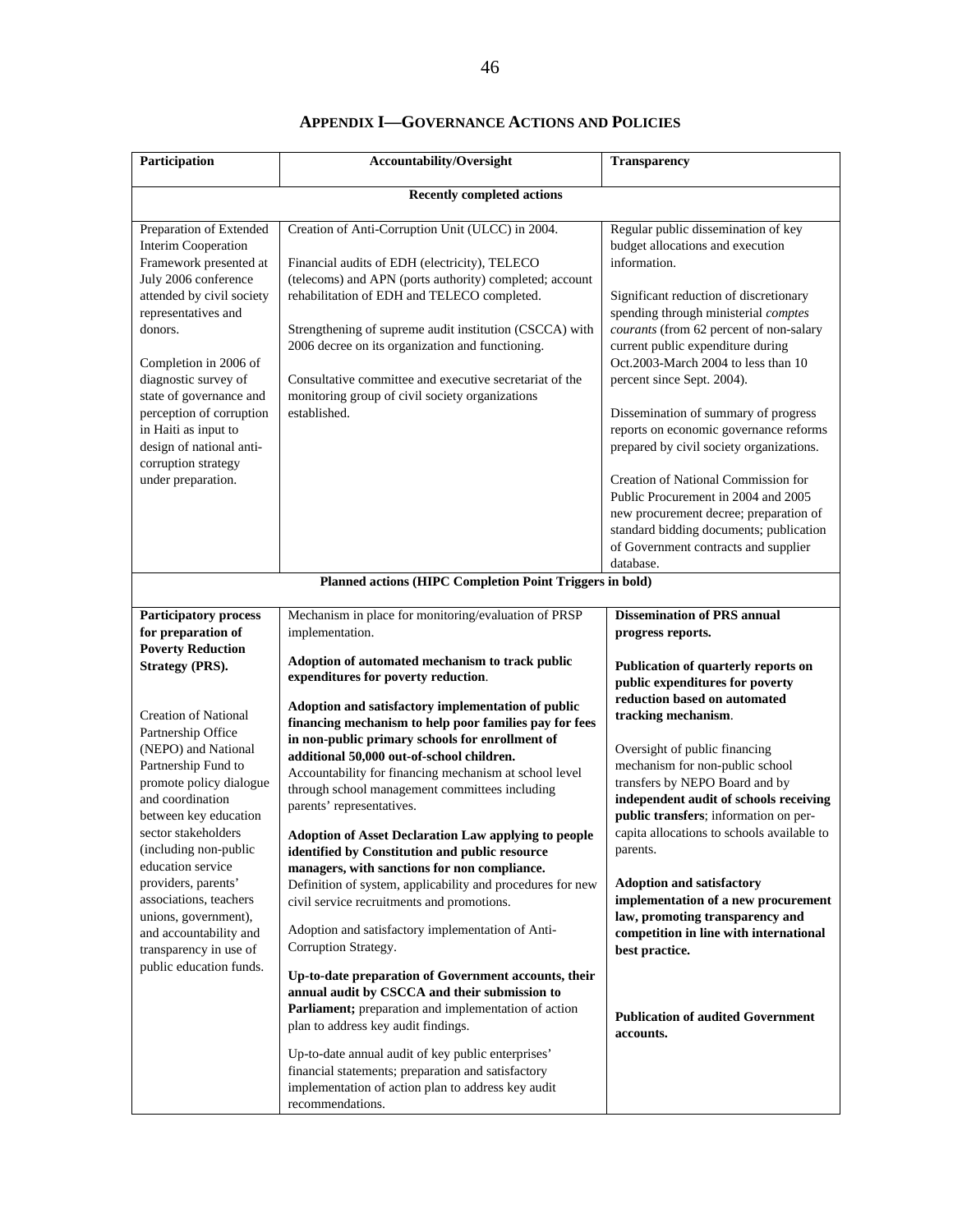#### **APPENDIX II—HAITI: JOINT BANK-FUND DEBT SUSTAINABILITY ANALYSIS**

*The low-income country debt sustainability analysis (LIC DSA) indicates that Haiti's risk of debt distress is high, even after full delivery of HIPC debt relief and additional bilateral debt relief.49 Debt relief from IDA under the MDRI would significantly reduce Haiti's risk of debt distress at the decision point. The inclusion of domestic debt in the debt sustainability analysis does not change the assessment of Haiti's risk of debt distress.* 

#### **A. Introduction**

**The debt sustainability analysis presented in this appendix is based on the common standard framework for low-income countries approved by the IDA and IMF Boards in 2005.50** It presents the projected path of Haiti's debt burden indicators under the LIC DSA methodology and draws conclusion on the forward-looking sustainability of external and public sector debt.

#### **B. Baseline Scenario**

**The baseline scenario assumes the same long-run macroeconomic framework as the one underlying the HIPC debt sustainability analysis** (Box 1 in the main text). Real GDP is projected to grow, on average, by 4.2 percent from FY2006 to FY2026, reflecting better security conditions, sustained political and macroeconomic stability, progress on economic governance, and improvements in social and economic infrastructure, contributing to higher private investment, including FDI. Inflation is expected to gradually decline from 12.0 percent in FY2006, stabilizing at 5.0 percent from 2011. The external current account deficit is anticipated to slowly improve from 7.6 percent of GDP in FY2006, to 5.2 percent by 2026. The improvement would reflect, to a large extent, robust export growth combined with a slowdown of import growth.

The baseline scenario assumes HIPC interim assistance after the decision point and irrevocable debt relief starting at the completion point, assumed at end-September 2008. This is consistent with the "conditional delivery of HIPC Initiative assistance" scenario in the HIPC DSA.

<sup>&</sup>lt;sup>49</sup> The World Bank's Country Policy and Institutional Assessment (CPIA) rates Haiti as a poor performer. Under the joint World Bank/IMF debt sustainability framework, the corresponding thresholds are 30 percent for the NPV of debt to GDP ratio, 100 percent for the NPV of debt to exports ratio, and 15 percent for the debt service to exports ratio (Operational Framework for Debt Sustainability Framework in Low-Income Countries—Further Considerations, (see www.imf.org).

 $50$  See "Debt Sustainability in Low-Income Countries: Proposal for an Operational Framework and Policy Implications" and "Debt Sustainability in Low-Income Countries: Further Considerations on an Operational Framework and Policy Implications".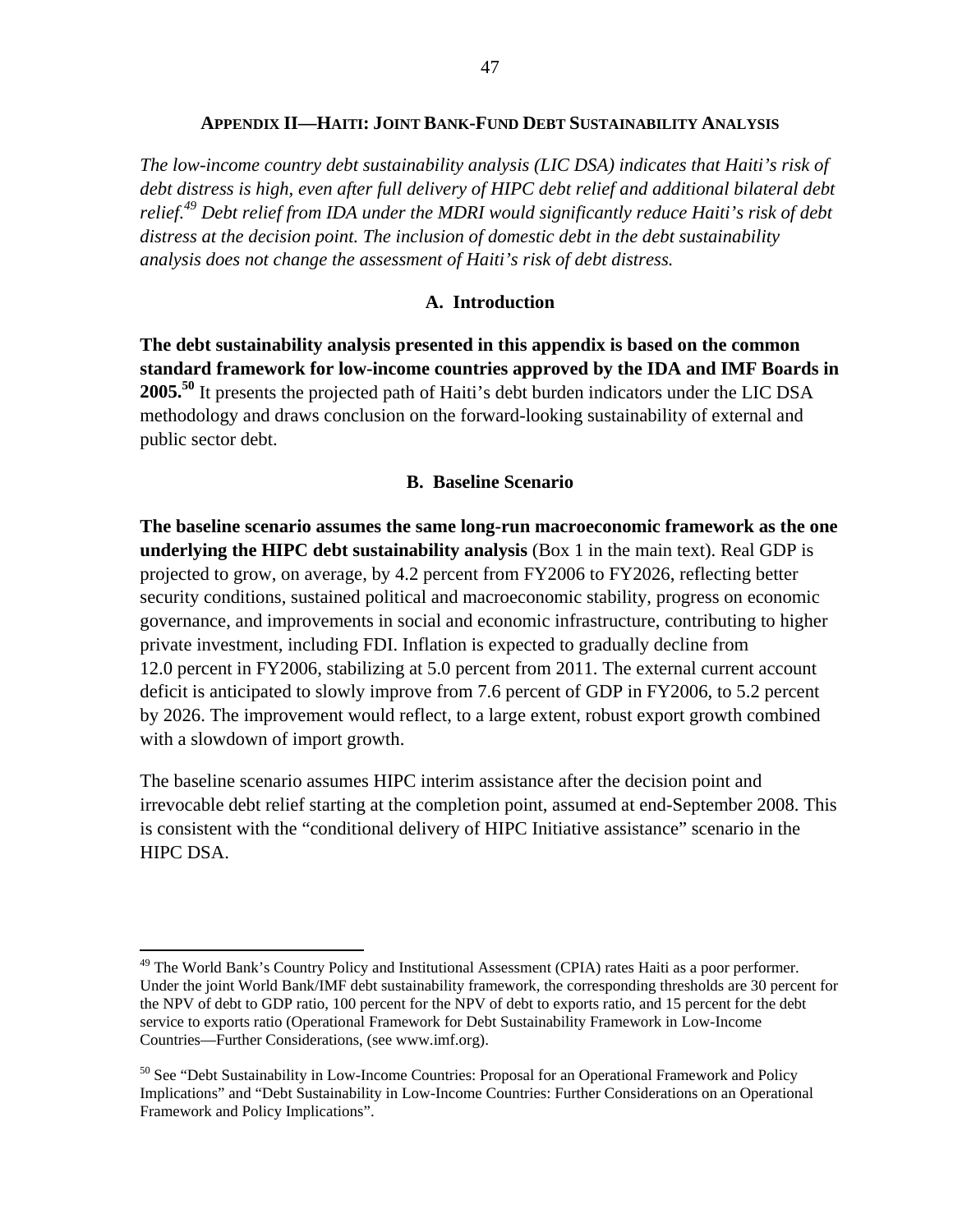## **Box A1. Differences in Methodologies and Results Between LIC and HIPC Debt Sustainability Analysis**.

Under the LIC DSA framework, Haiti's NPV of debt-to-exports ratio is estimated at 132.6 percent at end-2005, assuming unconditional delivery of HIPC Initiative assistance. This is 17.4 percentage points lower than the NPV of debt-to-exports ratio of 150 percent obtained using the HIPC methodology, after unconditional delivery of HIPC Initiative assistance (Table AP1). Three methodological differences between the HIPC and LIC DSA frameworks can explain the differences:

- **Discount rates.** Under the HIPC Initiative the rates used are the six-month averages of the currency-specific long-term commercial interest reference rates (CIRRs), which correspond to a maturity of approximately ten years. These are used to calculate the NPV on a loan-by-loan basis. The LIC DSA relies on aggregate debt service projections in US dollars, using the single discount rate for the US dollar (currently approximated 5 percent), which is higher than the average discount rate used for the HIPC DSA.
- **Exchange rates.** The HIPC DSA uses end-September 2005 exchange rates whereas the LIC DSA is based on WEO projections. **Variations after end-September 2005 have a small positive impact (2.9 percent) on the debt indicator**.
- **Denominator used to calculate the NPV of debt-to-exports ratios.** The denominator used under the HIPC Initiative is derived as a backward-looking three-year average. The LIC DSA framework focuses on the future path of the NPV of debt-to-exports ratio, and applies current-year's exports.

| Haiti: Decomposition of the decrease in the NPV of debt-to-exports ratio at end-2005 |  |  |  |
|--------------------------------------------------------------------------------------|--|--|--|
|                                                                                      |  |  |  |
|                                                                                      |  |  |  |

| Factors explaining the change in<br>the NPV of debt-to-exports ratio | Impact of methodological change |
|----------------------------------------------------------------------|---------------------------------|
| <b>HIPC</b> methodology                                              | 150.0                           |
| Total change                                                         | $-17.4$                         |
| Exchange rates                                                       | 2.9                             |
| Discount rate                                                        | $-2.2$                          |
| Exports of goods and services                                        | $-18.1$                         |
| <b>DSA</b> methodology                                               | 132.6                           |
| Memorandum items:                                                    |                                 |
| Current year's exports                                               | 597                             |
| Backward-looking three-year average                                  | 525                             |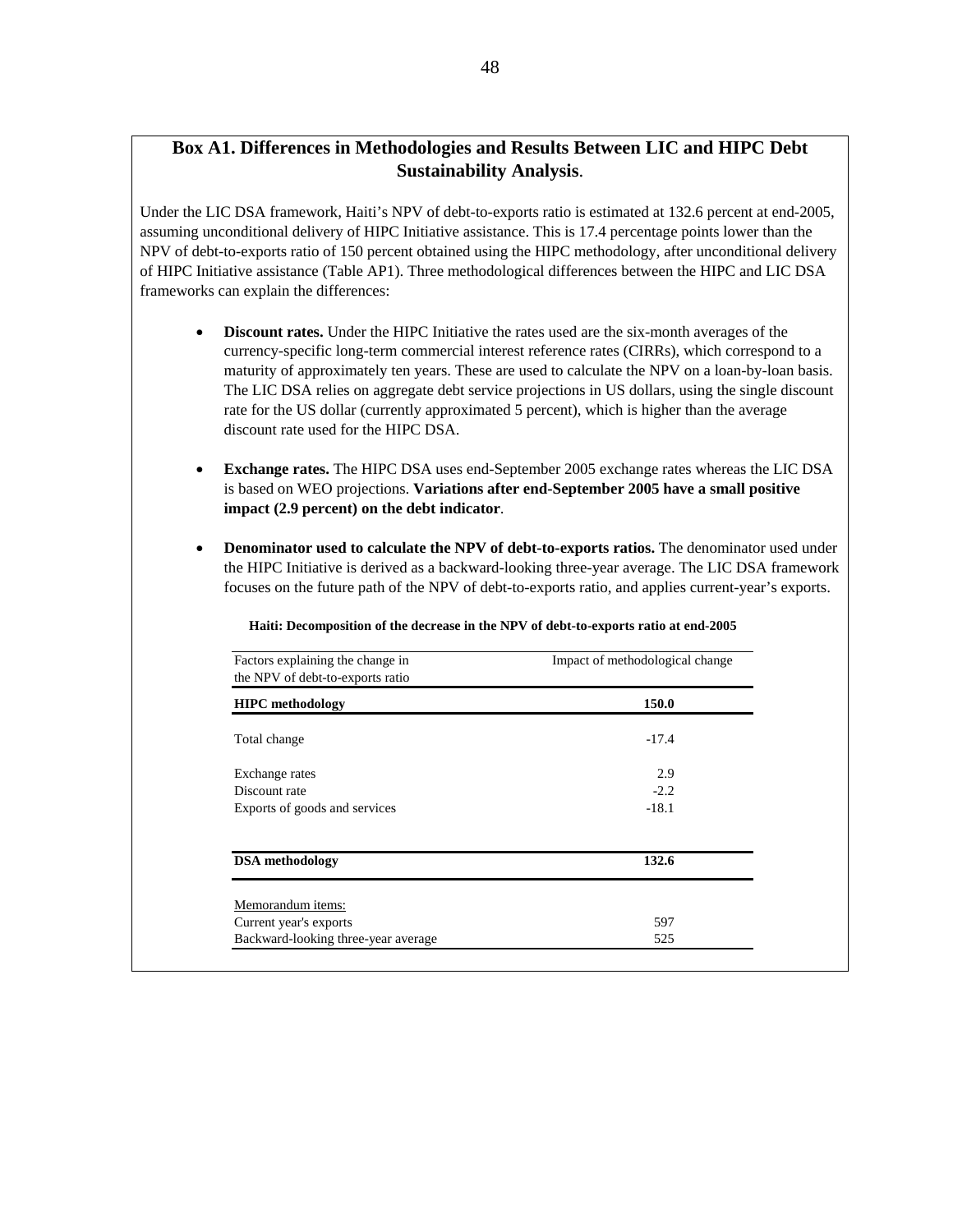## **C. External Debt Sustainability**

**The baseline scenario, which assumes full delivery of HIPC Initiative assistance, indicates that Haiti is at high risk of debt distress.** The NPV of debt-to-exports ratio remains above the indicative threshold (100 percent) until FY2021. However, Haiti's debt service-to-exports ratio remains below the indicative threshold (15 percent) over the entire projection period.

**The sensitivity analysis suggests that the external debt indicators could rapidly deteriorate if confronted by adverse shocks (see Table AP2).** The sensitivity analysis examines the impact on debt indicators of permanent changes to baseline assumptions (alternative scenarios) as well as of temporary shocks to main variables (bound tests).

- The scenario based on historical averages of key variables gives the same conclusion as the baseline scenario. The NPV of debt-to-exports ratio is consistently above the threshold, but the other indicators remain below the indicative threshold over the projection period. The debt indicators under the historical scenario follow a somewhat higher trajectory than under the baseline scenario, reflecting the expected improvements in macroeconomic conditions compared to the last decade.
- Financial assistance provided under the MDRI would improve Haiti's debt situation. Including MDRI, which would reduce Haiti's debt by approximately US\$464.4 million in nominal terms, the NPV of external debt-to-exports ratio would fall below the 100 percent threshold at the completion point anticipated at end-September 2008.
- Participation in PetroCaribe could worsen debt sustainability, but does not lead to any additional breaches of indicative thresholds compared to the baseline scenario (see Box A2).
- The bound tests reveal some underlying vulnerabilities, particularly with respect to the export-based debt indicator. The export-based debt indicator worsens significantly in all scenarios. However, the GDP-based debt indicator remains below the indicative threshold with the exception of a combined adverse shock to all key variables (real GDP growth, export growth, US dollar GDP deflator, and non-debt creating capital inflows). The debt service indicators never breach the indicative threshold.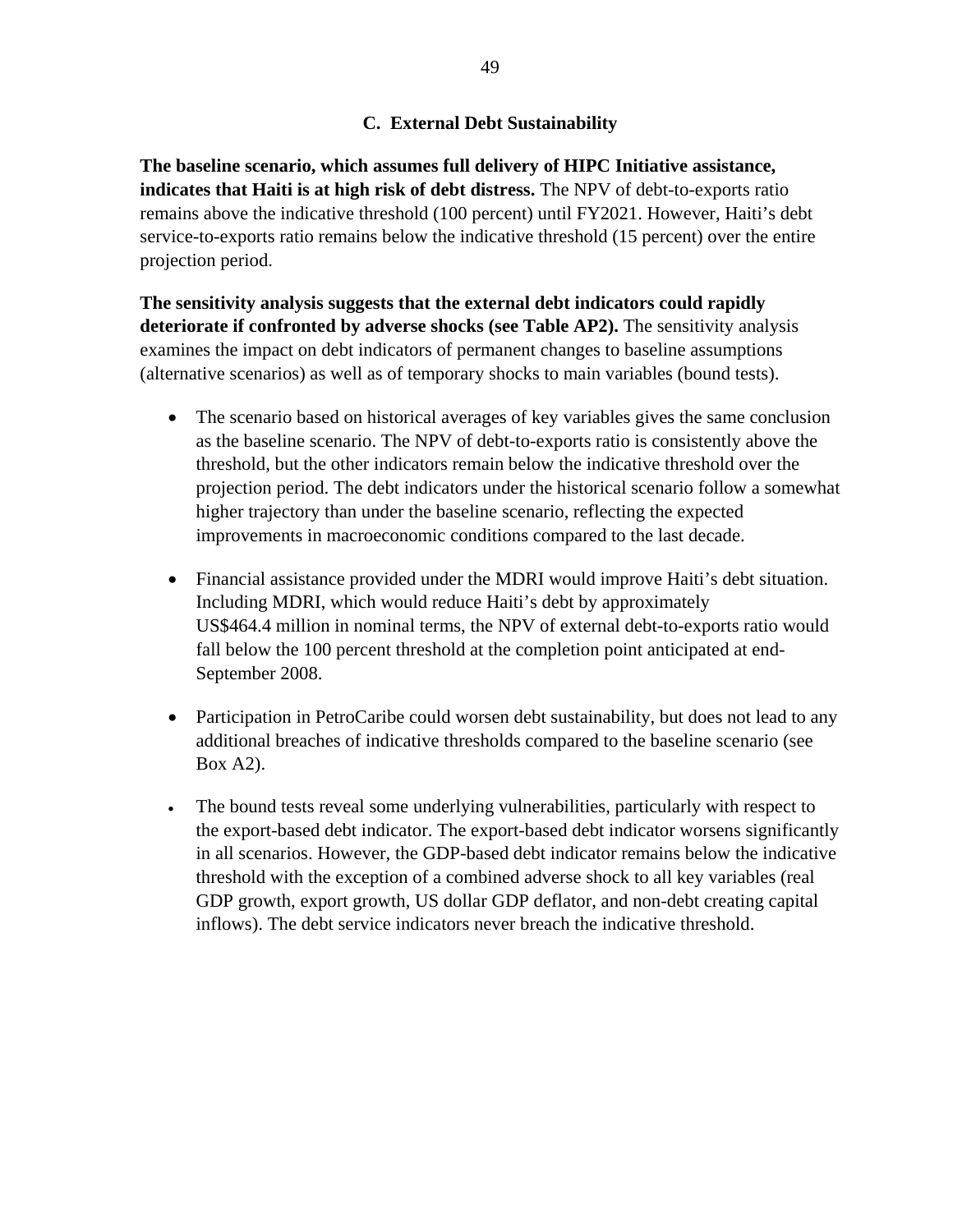## **Box A2. The Impact on Debt Sustainability of PetroCaribe**

**Under the PetroCaribe agreement, Haiti could obtain new concessional external financing from Venezuela.** The agreement was ratified by the Parliament in August. At current oil prices, the accord provides for upfront payment of 60 percent of oil imported through the accord and payments for the remaining 40 percent over 25 years with a two-year grace period at 1 percent annual interest. The underlying grant element is estimated at 49 percent at current US dollar discount rates.

## **Despite high concessionality, PetroCaribe could lead to a significant increase in external debt service payments in the medium and long run.** The agreement does not specify the

amount that could be imported under PetroCaribe, but based on earlier assessments, the staff projects that Haiti could receive about 4,500 barrels per day, or about 1/3 of current oil imports. Assuming oil imports of about 1.6 millions barrels a year under the PetroCaribe agreement over the next five years (FY2007–11), with oil prices in line with WEO assumptions, Haiti would accumulate annual gross flows of concessional resources of about 0.8 percent of GDP during FY2007–11. However, from FY2012, transfers become negative. Debt service payments related to PetroCaribe would peak at about 1 percent of exports in FY2013.

**The increase in the external debt service payments reflects to fact that the authorities intend to use resources from PetroCaribe will be used to finance investment projects.** It will be



important to ensure that the returns to these projects, which can be expected to materialize in the long run, are adequate to amortize the accumulated debt.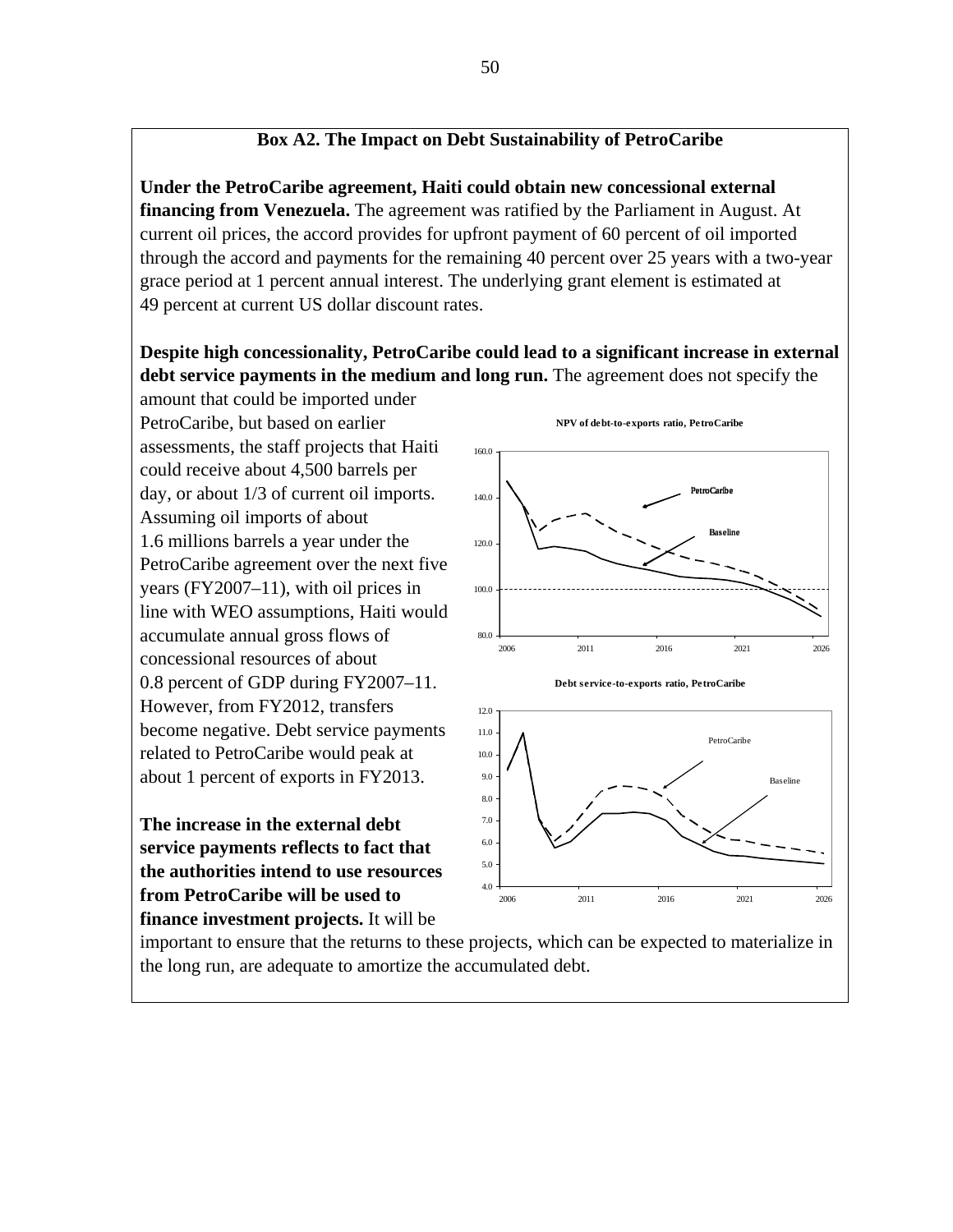#### **D. Public Sector Debt Sustainability**

**Under the baseline scenario, Haiti's public debt (including domestic debt) is expected to remain broadly constant (see Table AP3)**. In the short run the country is expected to continue to rely heavily on external financing, especially external grants. This, together with high revenue efforts and a slow expansion of the public sector, should contain debt-creating financing of the budget and thereby help to maintain fiscal sustainability. A relatively low initial public debt burden and the positive outlook for revenue performance and growth would allow the country to run a primary deficit of on average 1.2 percent of GDP over the long run without threatening long-term sustainability.

**A projected slowdown in external grant financing is expected to be counterbalanced by higher internal revenues and a gradual increase of domestic borrowing**. Domestic debt is expected to increase from about 2.0 percent of GDP in the medium term to 7.4 percent of GDP by FY2026. The expected increase in domestic debt is anticipated to contribute to the development of the domestic financial market.

**The evolution of public debt remains robust under alternative scenarios and bound tests (see Table AP4)**. However, low growth (scenario B1) could distort the debt trajectory leading to an increase of 11 percentage points in the NPV of debt-to-GDP ratio between FY2006 and FY2026. In the short and medium-term, projected debt trends shown in the baseline scenarios are closely aligned with trends prevailing under macroeconomic assumptions in line with historical trends. Given growth and revenue projections above historical trends, debt projections divert from historical developments in the long run.

#### **E. Debt Distress Classification and Conclusion**

**Haiti's risk of debt distress is high**. Under the baseline scenario—which includes HIPC Initiative assistance—the NPV of debt-to-exports ratio remains above the LIC DSA threshold (100 percent) until FY2021, whereas the other debt indicators remain below the threshold over the projection period. The sensitivity analysis has highlighted the fact that Haiti's external debt situation is vulnerable to shocks.

**Public sector domestic debt is not projected to add significant risk to the debt outlook**. Increased revenue efforts and a slow expansion of the public sector will help to maintain fiscal sustainability in the medium and long run.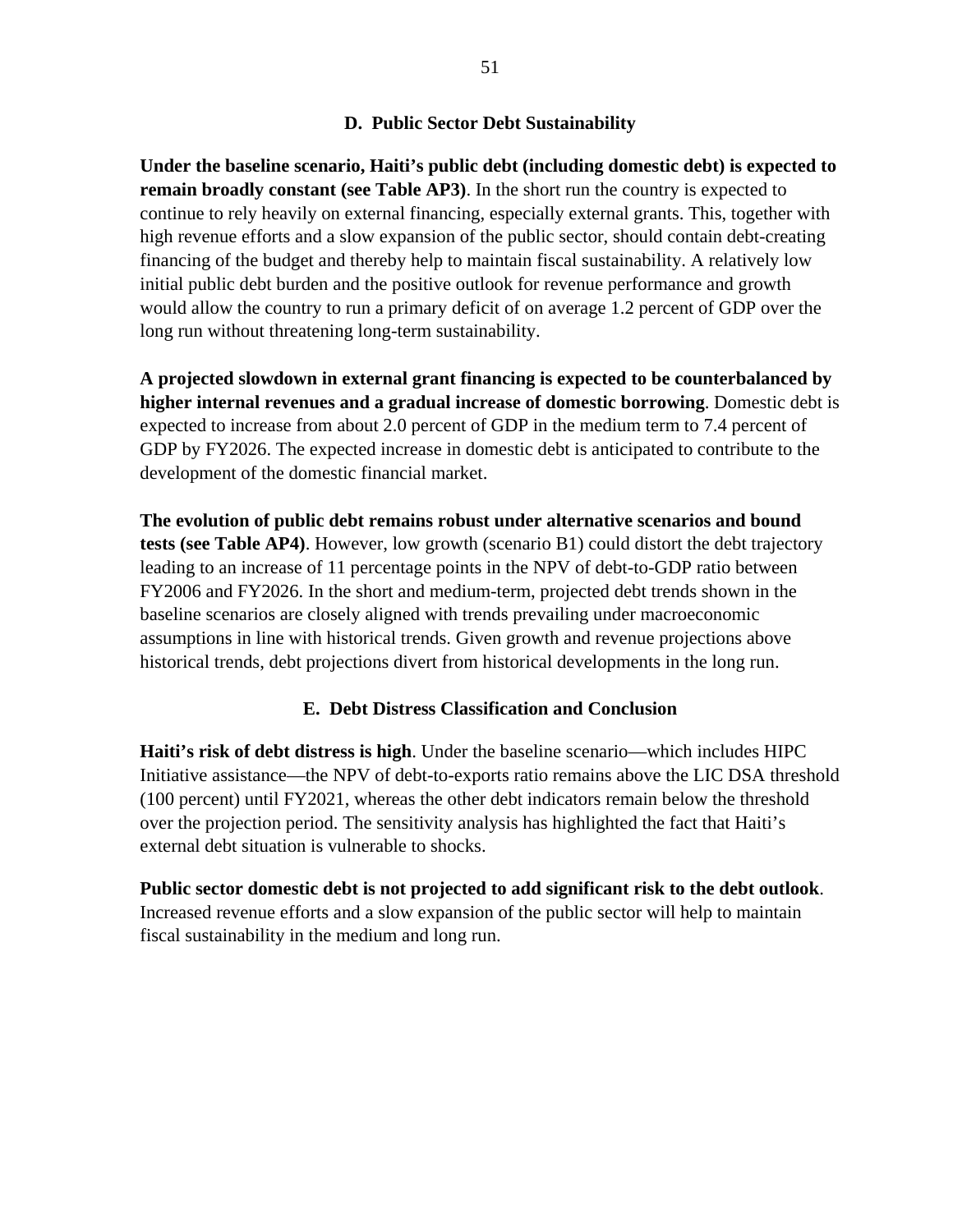| 2009<br>251728089<br>$354$<br>$259$<br>9999995999<br>ះ ទ<br>Projections<br>2008<br>4.9<br>$383325$<br>$83345$<br>$\frac{1}{9}$ $\frac{1}{9}$ $\frac{1}{9}$ $\frac{1}{9}$ $\frac{1}{9}$ $\frac{1}{9}$<br>$rac{6}{9}$<br>$15.5$ $6.7$ $7.6$ $7.6$ $7.7$ $4.7$ $1.6$ $7.7$ $4.7$<br>13549<br>$\ddot{ }$<br>$-0.8$<br>÷<br>24.6<br>24.6<br>$\frac{1}{2}$ 3<br>$-25122$<br>$-51222$<br>2007<br>$^{0.2}_{0.9}$<br>$30.1$<br>$3.2$<br>$3.3$<br>$3.5$<br>$-34$<br>0.3<br>E E E E E E E S S<br>$25.9$<br>25.9<br>2006<br>3937<br>28877728<br>$13.3$<br>$42.3$<br>$29.3$<br>$\begin{array}{c} 19.6 \\ \pm 1.1 \\ \hline 19.6 \end{array}$<br>$\begin{array}{c} 1.1 \\ 4.1 \\ 9.3 \\ 0.5 \\ 1.2 \end{array}$<br>217379484<br>$\frac{1}{2}$ 3<br>Deviation 6/<br>$\Xi$<br>0.2<br>23825<br>63<br>÷<br>Standard<br>Historical<br>Average $6/$<br>21.4<br>$\begin{array}{cccc}\n 2 & 7 & 7 & 7 & 8 & 8 \\  7 & 7 & 7 & 7 & 8 & 8\n \end{array}$<br>$\mathbb{S}^3$<br>$-9.3$<br>÷<br>25.57772222<br>$19.7$<br>$19.7$<br>$15.7$<br>2005<br>$\frac{3}{5}$ $\frac{3}{7}$ $\frac{4}{7}$ $\frac{3}{7}$ $\frac{6}{7}$ $\frac{6}{7}$ $\frac{3}{7}$ $\frac{4}{7}$<br>÷<br>ਾ ਾ ਾ ਤ ਤ ਛੁ ਫ<br>$\frac{1}{10}$ $\frac{1}{10}$ $\frac{1}{10}$ $\frac{1}{10}$ $\frac{1}{10}$ $\frac{1}{10}$ $\frac{1}{10}$<br>2004<br>$\frac{3}{8}$ $\frac{2}{8}$ $\frac{6}{9}$ $\frac{6}{9}$ $\frac{3}{8}$ $\frac{3}{1}$ $\frac{4}{1}$ $\frac{3}{4}$ $\frac{3}{8}$<br>5 3 6 9 9 9 8 9 9<br>÷<br><b>3</b><br><b>3</b> 3 5 7 3 8 3 9 9 9 9 9 8 9 9 9 9 1 9<br>2003<br>$7522$<br>7,288<br>7,288<br>$\begin{array}{c} 24 \\ 25 \\ 12 \\ 13 \\ 14 \\ 4 \end{array}$<br>: 1.1.227<br>2002<br>$\frac{3}{7}$ $\frac{3}{7}$ $\frac{3}{7}$ $\frac{3}{7}$ $\frac{3}{7}$<br>÷<br>325.35332<br>$-7 - 3 - 3 - 4$<br>gedaasad<br>22.5<br>$-2.0$<br>- E<br>$-0.3$<br><b>2001</b><br>$-5.6$<br>28.9<br>$0.4\,$<br>2.2<br>0.6<br>21.6<br>$_{0.9}$<br>$1.2\,$<br>$-4.8$<br>8.0<br>2000<br>12.7<br>34.3<br>$-20.2$<br>$-0.7$<br>$-0.2$<br>1.8<br>$0.4\,$<br>$-1.9$<br>$-9.2$<br>7.9<br>28.9<br>$\sim$<br>$\Box$<br>i i<br>÷<br>$\ddot{\phantom{1}}$<br>56.4<br>ු<br>Non-interest current account deficit that stabilizes debt ratio<br>Grant element of new public sector borrowing (in percent)<br>Other current account flows (negative $=$ net inflow)<br>Contribution from price and exchange rate changes<br>Growth of imports of G&S (US dollar terms, in percent)<br>Growth of exports of G&S (US dollar terms, in percent)<br>Total gross financing need (millions of U.S. dollars)<br>GDP deflator in US dollar terms (change in percent)<br>PPG debt service-to-exports ratio (in percent)<br>Net current transfers (negative $=$ inflow)<br>o/w public and publicly guaranteed (PPG)<br>Deficit in balance of goods and services<br>Contribution from nominal interest rate<br>Non-interest current account deficit<br>Contribution from real GDP growth<br>Debt service-to-exports ratio (in percent)<br>Endogenous debt dynamics $2/$<br>Key macroeconomic assumptions<br>Effective interest rate (percent) 5/<br>Identified net debt-creating flows<br>Net FDI (negative = inflow)<br>Real GDP growth (in percent)<br>External debt (nominal) 1/<br>NPV of PPG external debt<br>o/w exceptional financing<br>Change in external debt<br>NPV of external debt 4/<br>In percent of exports<br>In percent of exports<br>Residual (3-4) 3/<br>Imports<br>Exports |  |  | 201<br>2010<br>$\frac{1}{8}$ $\frac{1}{8}$ $\frac{1}{9}$ $\frac{5}{9}$ $\frac{8}{9}$ $\frac{4}{8}$ $\frac{6}{2}$ $\frac{6}{8}$ $\frac{1}{2}$ $\frac{1}{4}$ $\frac{6}{8}$ $\frac{6}{9}$ $\frac{6}{9}$ $\frac{6}{9}$ $\frac{6}{9}$ $\frac{6}{9}$ $\frac{6}{9}$ | Average<br>2006-11      | 2016                                                                  | 2026                 | 2012-26     |
|-----------------------------------------------------------------------------------------------------------------------------------------------------------------------------------------------------------------------------------------------------------------------------------------------------------------------------------------------------------------------------------------------------------------------------------------------------------------------------------------------------------------------------------------------------------------------------------------------------------------------------------------------------------------------------------------------------------------------------------------------------------------------------------------------------------------------------------------------------------------------------------------------------------------------------------------------------------------------------------------------------------------------------------------------------------------------------------------------------------------------------------------------------------------------------------------------------------------------------------------------------------------------------------------------------------------------------------------------------------------------------------------------------------------------------------------------------------------------------------------------------------------------------------------------------------------------------------------------------------------------------------------------------------------------------------------------------------------------------------------------------------------------------------------------------------------------------------------------------------------------------------------------------------------------------------------------------------------------------------------------------------------------------------------------------------------------------------------------------------------------------------------------------------------------------------------------------------------------------------------------------------------------------------------------------------------------------------------------------------------------------------------------------------------------------------------------------------------------------------------------------------------------------------------------------------------------------------------------------------------------------------------------------------------------------------------------------------------------------------------------------------------------------------------------------------------------------------------------------------------------------------------------------------------------------------------------------------------------------------------------------------------------------------------------------------------------------------------------------------------------------------------------------------------------------------------------------------------------------------------------------------------------------------------------------------------------------------------------------------------------------------------------------------|--|--|--------------------------------------------------------------------------------------------------------------------------------------------------------------------------------------------------------------------------------------------------------------|-------------------------|-----------------------------------------------------------------------|----------------------|-------------|
|                                                                                                                                                                                                                                                                                                                                                                                                                                                                                                                                                                                                                                                                                                                                                                                                                                                                                                                                                                                                                                                                                                                                                                                                                                                                                                                                                                                                                                                                                                                                                                                                                                                                                                                                                                                                                                                                                                                                                                                                                                                                                                                                                                                                                                                                                                                                                                                                                                                                                                                                                                                                                                                                                                                                                                                                                                                                                                                                                                                                                                                                                                                                                                                                                                                                                                                                                                                                           |  |  |                                                                                                                                                                                                                                                              |                         |                                                                       |                      | Average     |
|                                                                                                                                                                                                                                                                                                                                                                                                                                                                                                                                                                                                                                                                                                                                                                                                                                                                                                                                                                                                                                                                                                                                                                                                                                                                                                                                                                                                                                                                                                                                                                                                                                                                                                                                                                                                                                                                                                                                                                                                                                                                                                                                                                                                                                                                                                                                                                                                                                                                                                                                                                                                                                                                                                                                                                                                                                                                                                                                                                                                                                                                                                                                                                                                                                                                                                                                                                                                           |  |  |                                                                                                                                                                                                                                                              |                         |                                                                       |                      |             |
|                                                                                                                                                                                                                                                                                                                                                                                                                                                                                                                                                                                                                                                                                                                                                                                                                                                                                                                                                                                                                                                                                                                                                                                                                                                                                                                                                                                                                                                                                                                                                                                                                                                                                                                                                                                                                                                                                                                                                                                                                                                                                                                                                                                                                                                                                                                                                                                                                                                                                                                                                                                                                                                                                                                                                                                                                                                                                                                                                                                                                                                                                                                                                                                                                                                                                                                                                                                                           |  |  |                                                                                                                                                                                                                                                              |                         | $25.6$<br>25.6                                                        |                      |             |
|                                                                                                                                                                                                                                                                                                                                                                                                                                                                                                                                                                                                                                                                                                                                                                                                                                                                                                                                                                                                                                                                                                                                                                                                                                                                                                                                                                                                                                                                                                                                                                                                                                                                                                                                                                                                                                                                                                                                                                                                                                                                                                                                                                                                                                                                                                                                                                                                                                                                                                                                                                                                                                                                                                                                                                                                                                                                                                                                                                                                                                                                                                                                                                                                                                                                                                                                                                                                           |  |  |                                                                                                                                                                                                                                                              |                         |                                                                       | 1339933588999999     |             |
|                                                                                                                                                                                                                                                                                                                                                                                                                                                                                                                                                                                                                                                                                                                                                                                                                                                                                                                                                                                                                                                                                                                                                                                                                                                                                                                                                                                                                                                                                                                                                                                                                                                                                                                                                                                                                                                                                                                                                                                                                                                                                                                                                                                                                                                                                                                                                                                                                                                                                                                                                                                                                                                                                                                                                                                                                                                                                                                                                                                                                                                                                                                                                                                                                                                                                                                                                                                                           |  |  |                                                                                                                                                                                                                                                              |                         |                                                                       |                      |             |
|                                                                                                                                                                                                                                                                                                                                                                                                                                                                                                                                                                                                                                                                                                                                                                                                                                                                                                                                                                                                                                                                                                                                                                                                                                                                                                                                                                                                                                                                                                                                                                                                                                                                                                                                                                                                                                                                                                                                                                                                                                                                                                                                                                                                                                                                                                                                                                                                                                                                                                                                                                                                                                                                                                                                                                                                                                                                                                                                                                                                                                                                                                                                                                                                                                                                                                                                                                                                           |  |  |                                                                                                                                                                                                                                                              |                         |                                                                       |                      | $\tilde{5}$ |
|                                                                                                                                                                                                                                                                                                                                                                                                                                                                                                                                                                                                                                                                                                                                                                                                                                                                                                                                                                                                                                                                                                                                                                                                                                                                                                                                                                                                                                                                                                                                                                                                                                                                                                                                                                                                                                                                                                                                                                                                                                                                                                                                                                                                                                                                                                                                                                                                                                                                                                                                                                                                                                                                                                                                                                                                                                                                                                                                                                                                                                                                                                                                                                                                                                                                                                                                                                                                           |  |  |                                                                                                                                                                                                                                                              |                         |                                                                       |                      |             |
|                                                                                                                                                                                                                                                                                                                                                                                                                                                                                                                                                                                                                                                                                                                                                                                                                                                                                                                                                                                                                                                                                                                                                                                                                                                                                                                                                                                                                                                                                                                                                                                                                                                                                                                                                                                                                                                                                                                                                                                                                                                                                                                                                                                                                                                                                                                                                                                                                                                                                                                                                                                                                                                                                                                                                                                                                                                                                                                                                                                                                                                                                                                                                                                                                                                                                                                                                                                                           |  |  |                                                                                                                                                                                                                                                              |                         |                                                                       |                      |             |
|                                                                                                                                                                                                                                                                                                                                                                                                                                                                                                                                                                                                                                                                                                                                                                                                                                                                                                                                                                                                                                                                                                                                                                                                                                                                                                                                                                                                                                                                                                                                                                                                                                                                                                                                                                                                                                                                                                                                                                                                                                                                                                                                                                                                                                                                                                                                                                                                                                                                                                                                                                                                                                                                                                                                                                                                                                                                                                                                                                                                                                                                                                                                                                                                                                                                                                                                                                                                           |  |  |                                                                                                                                                                                                                                                              |                         | $3.38777777777777777778$                                              |                      |             |
|                                                                                                                                                                                                                                                                                                                                                                                                                                                                                                                                                                                                                                                                                                                                                                                                                                                                                                                                                                                                                                                                                                                                                                                                                                                                                                                                                                                                                                                                                                                                                                                                                                                                                                                                                                                                                                                                                                                                                                                                                                                                                                                                                                                                                                                                                                                                                                                                                                                                                                                                                                                                                                                                                                                                                                                                                                                                                                                                                                                                                                                                                                                                                                                                                                                                                                                                                                                                           |  |  |                                                                                                                                                                                                                                                              |                         |                                                                       |                      | 24.5        |
|                                                                                                                                                                                                                                                                                                                                                                                                                                                                                                                                                                                                                                                                                                                                                                                                                                                                                                                                                                                                                                                                                                                                                                                                                                                                                                                                                                                                                                                                                                                                                                                                                                                                                                                                                                                                                                                                                                                                                                                                                                                                                                                                                                                                                                                                                                                                                                                                                                                                                                                                                                                                                                                                                                                                                                                                                                                                                                                                                                                                                                                                                                                                                                                                                                                                                                                                                                                                           |  |  |                                                                                                                                                                                                                                                              |                         |                                                                       |                      |             |
|                                                                                                                                                                                                                                                                                                                                                                                                                                                                                                                                                                                                                                                                                                                                                                                                                                                                                                                                                                                                                                                                                                                                                                                                                                                                                                                                                                                                                                                                                                                                                                                                                                                                                                                                                                                                                                                                                                                                                                                                                                                                                                                                                                                                                                                                                                                                                                                                                                                                                                                                                                                                                                                                                                                                                                                                                                                                                                                                                                                                                                                                                                                                                                                                                                                                                                                                                                                                           |  |  |                                                                                                                                                                                                                                                              |                         |                                                                       |                      | $-0.9$      |
|                                                                                                                                                                                                                                                                                                                                                                                                                                                                                                                                                                                                                                                                                                                                                                                                                                                                                                                                                                                                                                                                                                                                                                                                                                                                                                                                                                                                                                                                                                                                                                                                                                                                                                                                                                                                                                                                                                                                                                                                                                                                                                                                                                                                                                                                                                                                                                                                                                                                                                                                                                                                                                                                                                                                                                                                                                                                                                                                                                                                                                                                                                                                                                                                                                                                                                                                                                                                           |  |  |                                                                                                                                                                                                                                                              |                         |                                                                       |                      |             |
|                                                                                                                                                                                                                                                                                                                                                                                                                                                                                                                                                                                                                                                                                                                                                                                                                                                                                                                                                                                                                                                                                                                                                                                                                                                                                                                                                                                                                                                                                                                                                                                                                                                                                                                                                                                                                                                                                                                                                                                                                                                                                                                                                                                                                                                                                                                                                                                                                                                                                                                                                                                                                                                                                                                                                                                                                                                                                                                                                                                                                                                                                                                                                                                                                                                                                                                                                                                                           |  |  |                                                                                                                                                                                                                                                              |                         |                                                                       |                      |             |
|                                                                                                                                                                                                                                                                                                                                                                                                                                                                                                                                                                                                                                                                                                                                                                                                                                                                                                                                                                                                                                                                                                                                                                                                                                                                                                                                                                                                                                                                                                                                                                                                                                                                                                                                                                                                                                                                                                                                                                                                                                                                                                                                                                                                                                                                                                                                                                                                                                                                                                                                                                                                                                                                                                                                                                                                                                                                                                                                                                                                                                                                                                                                                                                                                                                                                                                                                                                                           |  |  | $-1.0$                                                                                                                                                                                                                                                       |                         |                                                                       |                      |             |
|                                                                                                                                                                                                                                                                                                                                                                                                                                                                                                                                                                                                                                                                                                                                                                                                                                                                                                                                                                                                                                                                                                                                                                                                                                                                                                                                                                                                                                                                                                                                                                                                                                                                                                                                                                                                                                                                                                                                                                                                                                                                                                                                                                                                                                                                                                                                                                                                                                                                                                                                                                                                                                                                                                                                                                                                                                                                                                                                                                                                                                                                                                                                                                                                                                                                                                                                                                                                           |  |  | ះ 38                                                                                                                                                                                                                                                         |                         |                                                                       | ಿ ತ 8                |             |
|                                                                                                                                                                                                                                                                                                                                                                                                                                                                                                                                                                                                                                                                                                                                                                                                                                                                                                                                                                                                                                                                                                                                                                                                                                                                                                                                                                                                                                                                                                                                                                                                                                                                                                                                                                                                                                                                                                                                                                                                                                                                                                                                                                                                                                                                                                                                                                                                                                                                                                                                                                                                                                                                                                                                                                                                                                                                                                                                                                                                                                                                                                                                                                                                                                                                                                                                                                                                           |  |  | ់ ។ $\frac{5}{2}$                                                                                                                                                                                                                                            |                         |                                                                       |                      |             |
|                                                                                                                                                                                                                                                                                                                                                                                                                                                                                                                                                                                                                                                                                                                                                                                                                                                                                                                                                                                                                                                                                                                                                                                                                                                                                                                                                                                                                                                                                                                                                                                                                                                                                                                                                                                                                                                                                                                                                                                                                                                                                                                                                                                                                                                                                                                                                                                                                                                                                                                                                                                                                                                                                                                                                                                                                                                                                                                                                                                                                                                                                                                                                                                                                                                                                                                                                                                                           |  |  |                                                                                                                                                                                                                                                              |                         |                                                                       |                      |             |
|                                                                                                                                                                                                                                                                                                                                                                                                                                                                                                                                                                                                                                                                                                                                                                                                                                                                                                                                                                                                                                                                                                                                                                                                                                                                                                                                                                                                                                                                                                                                                                                                                                                                                                                                                                                                                                                                                                                                                                                                                                                                                                                                                                                                                                                                                                                                                                                                                                                                                                                                                                                                                                                                                                                                                                                                                                                                                                                                                                                                                                                                                                                                                                                                                                                                                                                                                                                                           |  |  |                                                                                                                                                                                                                                                              |                         |                                                                       |                      |             |
|                                                                                                                                                                                                                                                                                                                                                                                                                                                                                                                                                                                                                                                                                                                                                                                                                                                                                                                                                                                                                                                                                                                                                                                                                                                                                                                                                                                                                                                                                                                                                                                                                                                                                                                                                                                                                                                                                                                                                                                                                                                                                                                                                                                                                                                                                                                                                                                                                                                                                                                                                                                                                                                                                                                                                                                                                                                                                                                                                                                                                                                                                                                                                                                                                                                                                                                                                                                                           |  |  |                                                                                                                                                                                                                                                              |                         |                                                                       |                      |             |
|                                                                                                                                                                                                                                                                                                                                                                                                                                                                                                                                                                                                                                                                                                                                                                                                                                                                                                                                                                                                                                                                                                                                                                                                                                                                                                                                                                                                                                                                                                                                                                                                                                                                                                                                                                                                                                                                                                                                                                                                                                                                                                                                                                                                                                                                                                                                                                                                                                                                                                                                                                                                                                                                                                                                                                                                                                                                                                                                                                                                                                                                                                                                                                                                                                                                                                                                                                                                           |  |  |                                                                                                                                                                                                                                                              |                         |                                                                       |                      |             |
|                                                                                                                                                                                                                                                                                                                                                                                                                                                                                                                                                                                                                                                                                                                                                                                                                                                                                                                                                                                                                                                                                                                                                                                                                                                                                                                                                                                                                                                                                                                                                                                                                                                                                                                                                                                                                                                                                                                                                                                                                                                                                                                                                                                                                                                                                                                                                                                                                                                                                                                                                                                                                                                                                                                                                                                                                                                                                                                                                                                                                                                                                                                                                                                                                                                                                                                                                                                                           |  |  |                                                                                                                                                                                                                                                              |                         |                                                                       |                      |             |
|                                                                                                                                                                                                                                                                                                                                                                                                                                                                                                                                                                                                                                                                                                                                                                                                                                                                                                                                                                                                                                                                                                                                                                                                                                                                                                                                                                                                                                                                                                                                                                                                                                                                                                                                                                                                                                                                                                                                                                                                                                                                                                                                                                                                                                                                                                                                                                                                                                                                                                                                                                                                                                                                                                                                                                                                                                                                                                                                                                                                                                                                                                                                                                                                                                                                                                                                                                                                           |  |  |                                                                                                                                                                                                                                                              |                         |                                                                       |                      |             |
|                                                                                                                                                                                                                                                                                                                                                                                                                                                                                                                                                                                                                                                                                                                                                                                                                                                                                                                                                                                                                                                                                                                                                                                                                                                                                                                                                                                                                                                                                                                                                                                                                                                                                                                                                                                                                                                                                                                                                                                                                                                                                                                                                                                                                                                                                                                                                                                                                                                                                                                                                                                                                                                                                                                                                                                                                                                                                                                                                                                                                                                                                                                                                                                                                                                                                                                                                                                                           |  |  |                                                                                                                                                                                                                                                              |                         |                                                                       |                      |             |
|                                                                                                                                                                                                                                                                                                                                                                                                                                                                                                                                                                                                                                                                                                                                                                                                                                                                                                                                                                                                                                                                                                                                                                                                                                                                                                                                                                                                                                                                                                                                                                                                                                                                                                                                                                                                                                                                                                                                                                                                                                                                                                                                                                                                                                                                                                                                                                                                                                                                                                                                                                                                                                                                                                                                                                                                                                                                                                                                                                                                                                                                                                                                                                                                                                                                                                                                                                                                           |  |  |                                                                                                                                                                                                                                                              |                         |                                                                       |                      |             |
|                                                                                                                                                                                                                                                                                                                                                                                                                                                                                                                                                                                                                                                                                                                                                                                                                                                                                                                                                                                                                                                                                                                                                                                                                                                                                                                                                                                                                                                                                                                                                                                                                                                                                                                                                                                                                                                                                                                                                                                                                                                                                                                                                                                                                                                                                                                                                                                                                                                                                                                                                                                                                                                                                                                                                                                                                                                                                                                                                                                                                                                                                                                                                                                                                                                                                                                                                                                                           |  |  | $\begin{array}{r} 16.7 \\ 116.7 \\ 116.7 \\ 116.7 \\ 116.7 \\ 6.7 \\ 6.7 \\ 6.9 \\ 4.9 \\ 0.0 \\ \end{array}$                                                                                                                                                |                         | $\begin{array}{c} 15.4 \\ 19.1 \\ 19.1 \\ 19.1 \\ \hline \end{array}$ | 1982985832           |             |
|                                                                                                                                                                                                                                                                                                                                                                                                                                                                                                                                                                                                                                                                                                                                                                                                                                                                                                                                                                                                                                                                                                                                                                                                                                                                                                                                                                                                                                                                                                                                                                                                                                                                                                                                                                                                                                                                                                                                                                                                                                                                                                                                                                                                                                                                                                                                                                                                                                                                                                                                                                                                                                                                                                                                                                                                                                                                                                                                                                                                                                                                                                                                                                                                                                                                                                                                                                                                           |  |  |                                                                                                                                                                                                                                                              |                         |                                                                       |                      |             |
|                                                                                                                                                                                                                                                                                                                                                                                                                                                                                                                                                                                                                                                                                                                                                                                                                                                                                                                                                                                                                                                                                                                                                                                                                                                                                                                                                                                                                                                                                                                                                                                                                                                                                                                                                                                                                                                                                                                                                                                                                                                                                                                                                                                                                                                                                                                                                                                                                                                                                                                                                                                                                                                                                                                                                                                                                                                                                                                                                                                                                                                                                                                                                                                                                                                                                                                                                                                                           |  |  |                                                                                                                                                                                                                                                              |                         |                                                                       |                      |             |
|                                                                                                                                                                                                                                                                                                                                                                                                                                                                                                                                                                                                                                                                                                                                                                                                                                                                                                                                                                                                                                                                                                                                                                                                                                                                                                                                                                                                                                                                                                                                                                                                                                                                                                                                                                                                                                                                                                                                                                                                                                                                                                                                                                                                                                                                                                                                                                                                                                                                                                                                                                                                                                                                                                                                                                                                                                                                                                                                                                                                                                                                                                                                                                                                                                                                                                                                                                                                           |  |  | $-3.1$<br>$-3.2$<br>$-3.8$<br>$-5.0$                                                                                                                                                                                                                         | 2112389<br>$-371777282$ | $4.9$ $1.2$ $8$ $8$ $2$ $4$<br>$6$ $8$ $2$ $4$                        | $427504$<br>$727604$ |             |
|                                                                                                                                                                                                                                                                                                                                                                                                                                                                                                                                                                                                                                                                                                                                                                                                                                                                                                                                                                                                                                                                                                                                                                                                                                                                                                                                                                                                                                                                                                                                                                                                                                                                                                                                                                                                                                                                                                                                                                                                                                                                                                                                                                                                                                                                                                                                                                                                                                                                                                                                                                                                                                                                                                                                                                                                                                                                                                                                                                                                                                                                                                                                                                                                                                                                                                                                                                                                           |  |  |                                                                                                                                                                                                                                                              |                         |                                                                       |                      |             |
|                                                                                                                                                                                                                                                                                                                                                                                                                                                                                                                                                                                                                                                                                                                                                                                                                                                                                                                                                                                                                                                                                                                                                                                                                                                                                                                                                                                                                                                                                                                                                                                                                                                                                                                                                                                                                                                                                                                                                                                                                                                                                                                                                                                                                                                                                                                                                                                                                                                                                                                                                                                                                                                                                                                                                                                                                                                                                                                                                                                                                                                                                                                                                                                                                                                                                                                                                                                                           |  |  |                                                                                                                                                                                                                                                              |                         |                                                                       |                      |             |
|                                                                                                                                                                                                                                                                                                                                                                                                                                                                                                                                                                                                                                                                                                                                                                                                                                                                                                                                                                                                                                                                                                                                                                                                                                                                                                                                                                                                                                                                                                                                                                                                                                                                                                                                                                                                                                                                                                                                                                                                                                                                                                                                                                                                                                                                                                                                                                                                                                                                                                                                                                                                                                                                                                                                                                                                                                                                                                                                                                                                                                                                                                                                                                                                                                                                                                                                                                                                           |  |  |                                                                                                                                                                                                                                                              |                         |                                                                       |                      |             |
|                                                                                                                                                                                                                                                                                                                                                                                                                                                                                                                                                                                                                                                                                                                                                                                                                                                                                                                                                                                                                                                                                                                                                                                                                                                                                                                                                                                                                                                                                                                                                                                                                                                                                                                                                                                                                                                                                                                                                                                                                                                                                                                                                                                                                                                                                                                                                                                                                                                                                                                                                                                                                                                                                                                                                                                                                                                                                                                                                                                                                                                                                                                                                                                                                                                                                                                                                                                                           |  |  |                                                                                                                                                                                                                                                              |                         |                                                                       |                      | 4975884     |
| 6055.3<br>5725.7<br>5250.4<br>4733.9<br>4310.3<br>3537.7<br>2960.3<br>3472.2<br>3596.4<br>3953.8<br>Nominal GDP (millions of US dollars)<br>Menorandyn item:                                                                                                                                                                                                                                                                                                                                                                                                                                                                                                                                                                                                                                                                                                                                                                                                                                                                                                                                                                                                                                                                                                                                                                                                                                                                                                                                                                                                                                                                                                                                                                                                                                                                                                                                                                                                                                                                                                                                                                                                                                                                                                                                                                                                                                                                                                                                                                                                                                                                                                                                                                                                                                                                                                                                                                                                                                                                                                                                                                                                                                                                                                                                                                                                                                              |  |  | 6829.8<br>6430.9                                                                                                                                                                                                                                             |                         | 9236.3                                                                | 17385.3              |             |
| Source: Staff simulations                                                                                                                                                                                                                                                                                                                                                                                                                                                                                                                                                                                                                                                                                                                                                                                                                                                                                                                                                                                                                                                                                                                                                                                                                                                                                                                                                                                                                                                                                                                                                                                                                                                                                                                                                                                                                                                                                                                                                                                                                                                                                                                                                                                                                                                                                                                                                                                                                                                                                                                                                                                                                                                                                                                                                                                                                                                                                                                                                                                                                                                                                                                                                                                                                                                                                                                                                                                 |  |  |                                                                                                                                                                                                                                                              |                         |                                                                       |                      |             |
|                                                                                                                                                                                                                                                                                                                                                                                                                                                                                                                                                                                                                                                                                                                                                                                                                                                                                                                                                                                                                                                                                                                                                                                                                                                                                                                                                                                                                                                                                                                                                                                                                                                                                                                                                                                                                                                                                                                                                                                                                                                                                                                                                                                                                                                                                                                                                                                                                                                                                                                                                                                                                                                                                                                                                                                                                                                                                                                                                                                                                                                                                                                                                                                                                                                                                                                                                                                                           |  |  |                                                                                                                                                                                                                                                              |                         |                                                                       |                      |             |
| 2/ Derived as $[r - g - \rho(1 + g)/(1 + g + \rho + g\rho)]$ times previous period debt ratio, with $r =$ nominal interest rate; $g =$ real GDP growth rate, and $\rho =$ growth rate of GDP deflator in U.S. dollar terms.<br>1/ Includes both public and private sector external debt.                                                                                                                                                                                                                                                                                                                                                                                                                                                                                                                                                                                                                                                                                                                                                                                                                                                                                                                                                                                                                                                                                                                                                                                                                                                                                                                                                                                                                                                                                                                                                                                                                                                                                                                                                                                                                                                                                                                                                                                                                                                                                                                                                                                                                                                                                                                                                                                                                                                                                                                                                                                                                                                                                                                                                                                                                                                                                                                                                                                                                                                                                                                  |  |  |                                                                                                                                                                                                                                                              |                         |                                                                       |                      |             |
| ss foreign assets; and valuation adjustments. For projections also includes contribution from price and exchange rate changes<br>3/ Includes exceptional financing (i.e., changes in arrears and debt relief); changes in gro<br>4/ Assumes that NPV of private sector debt is equivalent to its face value.                                                                                                                                                                                                                                                                                                                                                                                                                                                                                                                                                                                                                                                                                                                                                                                                                                                                                                                                                                                                                                                                                                                                                                                                                                                                                                                                                                                                                                                                                                                                                                                                                                                                                                                                                                                                                                                                                                                                                                                                                                                                                                                                                                                                                                                                                                                                                                                                                                                                                                                                                                                                                                                                                                                                                                                                                                                                                                                                                                                                                                                                                              |  |  |                                                                                                                                                                                                                                                              |                         |                                                                       |                      |             |
| 5/ Current-year interest payments devided by previous period debt stock.                                                                                                                                                                                                                                                                                                                                                                                                                                                                                                                                                                                                                                                                                                                                                                                                                                                                                                                                                                                                                                                                                                                                                                                                                                                                                                                                                                                                                                                                                                                                                                                                                                                                                                                                                                                                                                                                                                                                                                                                                                                                                                                                                                                                                                                                                                                                                                                                                                                                                                                                                                                                                                                                                                                                                                                                                                                                                                                                                                                                                                                                                                                                                                                                                                                                                                                                  |  |  |                                                                                                                                                                                                                                                              |                         |                                                                       |                      |             |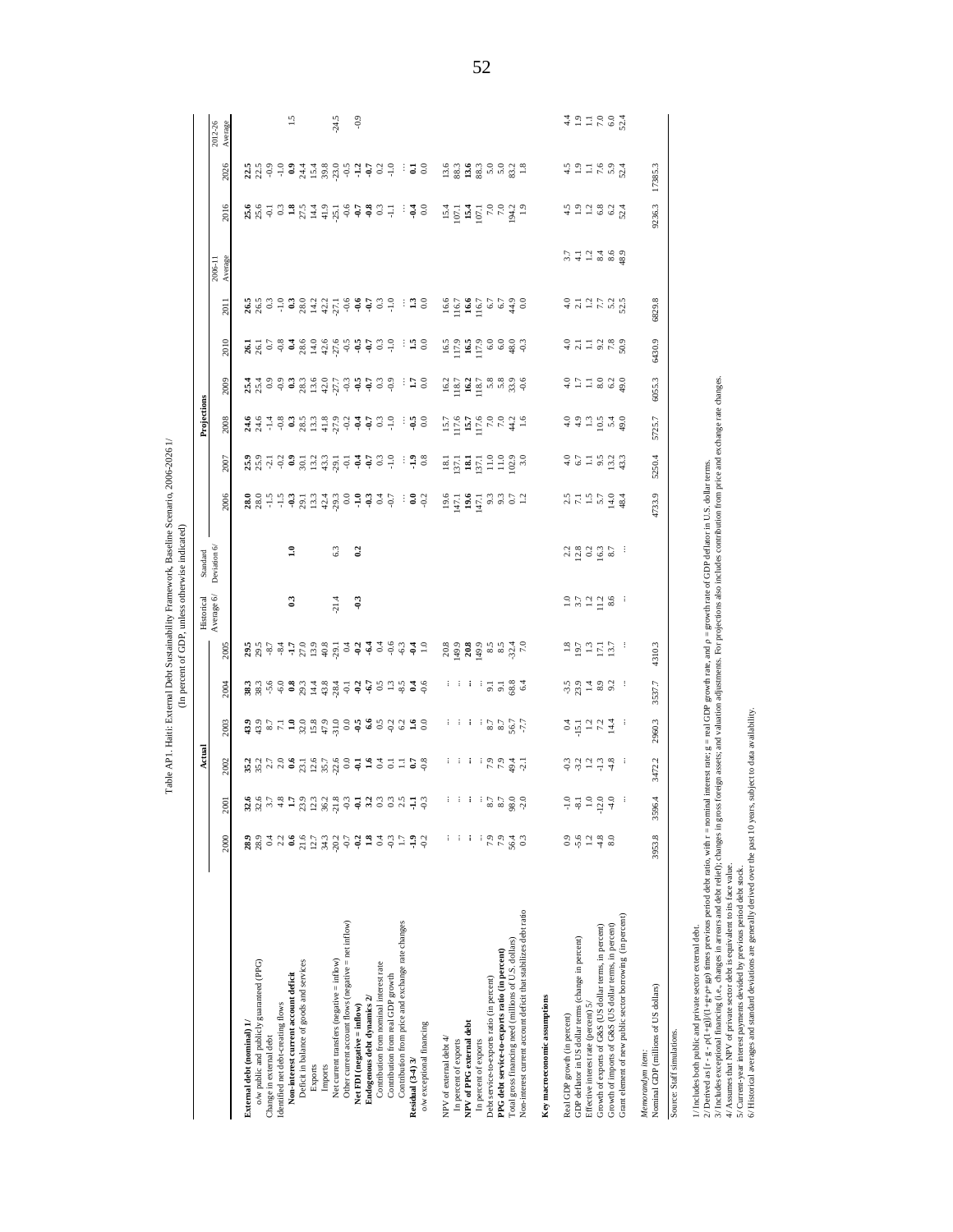#### Table AP2. Haiti: Sensitivity Analyses for Key Indicators of Public and Publicly Guaranteed External Debt, 2006-26

(In percent)

|                                                                                                                                                                       |          |          |                  | Projections |        |                |                |                            |
|-----------------------------------------------------------------------------------------------------------------------------------------------------------------------|----------|----------|------------------|-------------|--------|----------------|----------------|----------------------------|
|                                                                                                                                                                       | 2006     | 2007     | 2008             | 2009        | 2010   | 2011           | 2016           | 2026                       |
| NPV of debt-to-GDP ratio                                                                                                                                              |          |          |                  |             |        |                |                |                            |
| <b>Baseline</b>                                                                                                                                                       | 20       | 18       | 16               | 16          | 17     | 17             | 15             | 14                         |
| <b>A. Alternative Scenarios</b>                                                                                                                                       |          |          |                  |             |        |                |                |                            |
| A1. Key variables at their historical averages in 2007-26 1/                                                                                                          | 17       | 17       | 17               | 18          | 19     | 19             | 17             | 15                         |
| A2. New public sector loans on less favorable terms in 2007-26 2/                                                                                                     | 17       | 16       | 17               | 18          | 19     | 19             | 21             | 21                         |
| A3. PetroCaribe agreement                                                                                                                                             | 20       | 18       | 17               | 18          | 18     | 19             | 17             | 14                         |
| A4. MDRI                                                                                                                                                              | 20       | 18       | 11               | 12          | 12     | 13             | 13             | 13                         |
| <b>B. Bound Tests</b>                                                                                                                                                 |          |          |                  |             |        |                |                |                            |
| B1. Real GDP growth at historical average minus one standard deviation in 2007-08                                                                                     | 17       | 17       | 17               | 18          | 18     | 18             | 17             | 15                         |
| B2. Export value growth at historical average minus one standard deviation in 2007-08 3/                                                                              | 17       | 17       | 18               | 19          | 19     | 19             | 18             | 15                         |
| B3. US dollar GDP deflator at historical average minus one standard deviation in 2007-08                                                                              | 17       | 18       | 21               | 22          | 22     | 22             | 21             | 18                         |
| B4. Net non-debt creating flows at historical average minus one standard deviation in 2007-08 4/                                                                      | 17       | 23       | 29               | 29          | 29     | 29             | 26             | 19                         |
| B5. Combination of B1-B4 using one-half standard deviation shocks                                                                                                     | 17<br>17 | 26<br>22 | 38<br>22         | 39<br>22    | 39     | 38             | 35<br>21       | 24<br>19                   |
| B6. One-time 30 percent nominal depreciation relative to the baseline in 2007 5/                                                                                      |          |          |                  |             | 23     | 23             |                |                            |
| NPV of debt-to-exports ratio                                                                                                                                          |          |          |                  |             |        |                |                |                            |
| <b>Baseline</b>                                                                                                                                                       | 147      | 137      | 118              | 119         | 118    | 117            | 107            | 88                         |
| <b>A. Alternative Scenarios</b>                                                                                                                                       |          |          |                  |             |        |                |                |                            |
| A1. Key variables at their historical averages in 2007-26 1/                                                                                                          | 130      | 125      | 129              | 132         | 133    | 135            | 117            | 101                        |
| A2. New public sector loans on less favorable terms in 2007-26 2/                                                                                                     | 130      | 121      | 124              | 129         | 133    | 136            | 143            | 139                        |
| A3. PetroCaribe agreement                                                                                                                                             | 130      | 137      | 125              | 130         | 132    | 133            | 117            | 90                         |
| A4. MDRI                                                                                                                                                              | 147      | 137      | 83               | 86          | 87     | 89             | 87             | 83                         |
| <b>B. Bound Tests</b>                                                                                                                                                 |          |          |                  |             |        |                |                |                            |
| B1. Real GDP growth at historical average minus one standard deviation in 2007-08                                                                                     | 130      | 120      | 117              | 119         | 118    | 117            | 107            | 88                         |
| B2. Export value growth at historical average minus one standard deviation in 2007-08 3/                                                                              | 130      | 146      | 183              | 184         | 181    | 179            | 163            | 127                        |
| B3. US dollar GDP deflator at historical average minus one standard deviation in 2007-08                                                                              | 130      | 120      | 117              | 119         | 118    | 117            | 107            | 88                         |
| B4. Net non-debt creating flows at historical average minus one standard deviation in 2007-08 4/                                                                      | 130      | 174      | 217              | 215         | 209    | 205            | 184            | 121                        |
| B5. Combination of B1-B4 using one-half standard deviation shocks                                                                                                     | 130      | 183      | 255              | 252         | 246    | 240            | 215            | 140                        |
| B6. One-time 30 percent nominal depreciation relative to the baseline in 2007 5/                                                                                      | 130      | 120      | 117              | 119         | 118    | 117            | 107            | 88                         |
| Debt service ratio                                                                                                                                                    |          |          |                  |             |        |                |                |                            |
| <b>Baseline</b>                                                                                                                                                       | 9        | 11       | $\overline{7}$   | 6           | 6      | $\overline{7}$ | $\overline{7}$ | 5                          |
| <b>A. Alternative Scenarios</b>                                                                                                                                       |          |          |                  |             |        |                |                |                            |
| A1. Key variables at their historical averages in 2007-26 1/                                                                                                          | 9        | 12       | 8                | 6           | 7      | 8              | 8              | 6                          |
| A2. New public sector loans on less favorable terms in 2007-26 2/                                                                                                     | 9        | 11       | $\tau$           | 6           | $\tau$ | 8              | 8              | $\boldsymbol{9}$           |
| A3. PetroCaribe agreement                                                                                                                                             | 9        | 11       | $\boldsymbol{7}$ | 6           | $\tau$ | 8              | 8              | $\boldsymbol{6}$           |
| A4. MDRI                                                                                                                                                              | 9        | 11       | $\overline{7}$   | 5           | 5      | $\overline{4}$ | 6              | $\overline{\mathbf{4}}$    |
| <b>B. Bound Tests</b>                                                                                                                                                 |          |          |                  |             |        |                |                |                            |
| B1. Real GDP growth at historical average minus one standard deviation in 2007-08                                                                                     | 9        | 11       | $7\phantom{.0}$  | 6           | 6      | $\overline{7}$ | $\overline{7}$ | 5                          |
| B2. Export value growth at historical average minus one standard deviation in 2007-08 3/                                                                              | 9        | 13       | 10               | 8           | 9      | 9              | 10             | $\pmb{\tau}$               |
| B3. US dollar GDP deflator at historical average minus one standard deviation in 2007-08                                                                              | 9        | 11       | $\overline{7}$   | 6           | 6      | $\overline{7}$ | $\overline{7}$ | 5                          |
| B4. Net non-debt creating flows at historical average minus one standard deviation in 2007-08 4/<br>B5. Combination of B1-B4 using one-half standard deviation shocks | 9<br>9   | 11<br>12 | 8<br>9           | 8<br>9      | 8<br>9 | 8<br>10        | 10<br>12       | $\bf8$<br>$\boldsymbol{9}$ |
| B6. One-time 30 percent nominal depreciation relative to the baseline in 2007 5/                                                                                      | 9        | 11       | $\boldsymbol{7}$ | 6           | 6      | $\overline{7}$ | $\overline{7}$ | 5                          |
|                                                                                                                                                                       |          |          |                  |             |        |                |                |                            |
| Memorandum item:                                                                                                                                                      |          |          |                  |             |        |                |                |                            |
| Grant element assumed on residual financing (i.e., financing required above baseline) 6/                                                                              | 51       | 51       | 51               | 51          | 51     | 51             | 51             | 51                         |

Source: Staff projections and simulations.

1/ Variables include real GDP growth, growth of GDP deflator (in U.S. dollar terms), non-interest current account in percent of GDP, and non-debt creating flows.

2/ Assumes that the interest rate on new borrowing is 2 percentage points higher than in the baseline., while grace and maturity periods are the same as in the baseline.<br>3/ Exports values are assumed to remain permanently

an offsetting adjustment in import levels). 4/ Includes official and private transfers and FDI.

5/ Depreciation is defined as percentage decline in dollar/local currency rate, such that it never exceeds 100 percent.<br>6/ Applies to all stress scenarios except for A2 (less favorable financing) in which the terms on all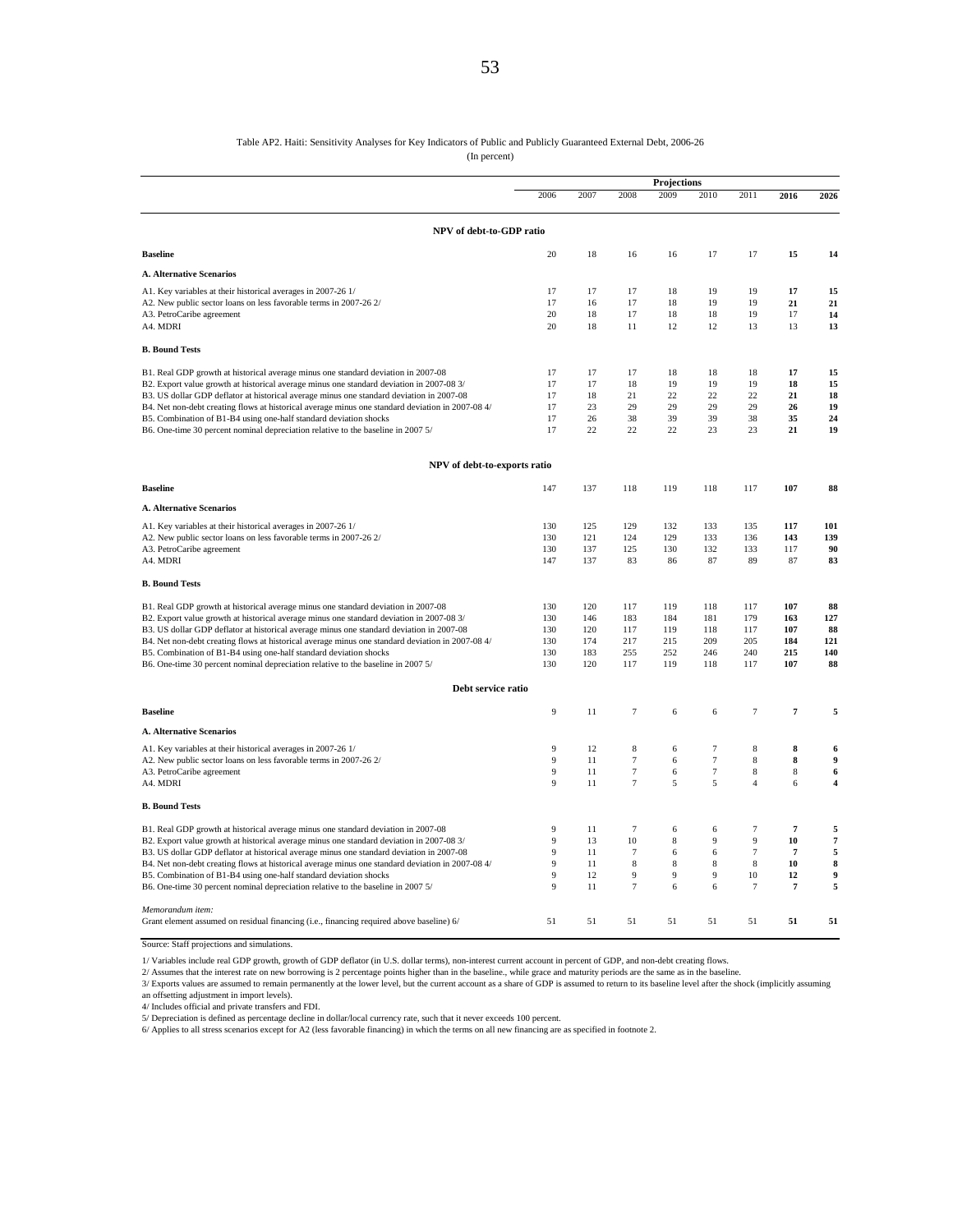| $\mathrel{\mathop:}^{\mathrel{\mathop:}}$<br>$4.4$<br>$1.2$<br>5.9<br>$\frac{1}{5}$ . 5.1<br>2012-26<br>Average<br>29.8<br>22.5<br>$\begin{array}{l} 21.6 \\ 13.6 \\ 13.6 \\ 0.0 \\ 0.0 \\ 10.2 \\ 71.5 \\ 81.1 \\ 9.0 \\ 1.2 \\ 1.3 \\ 1.4 \\ 1.5 \\ 1.6 \\ 1.5 \\ 1.6 \\ 1.7 \\ 1.8 \\ 1.2 \\ 1.3 \\ 1.4 \\ 1.5 \\ 1.6 \\ 1.7 \\ 1.8 \\ 1.9 \\ 1.1 \\ 1.9 \\ 1.1 \\ 1.9 \\ 1.1 \\ 1.9 \\ 1.1 \\ 1.9 \\ 1.1 \\ 1.9 \\ 1.1 \\ 1.9 \\ 1.1 \\ 1.9 \\ 1.1 \\ 1$<br>$4.5$ $4.5$<br>30000<br>$3713673177777838888888$<br>2026<br>$29.5$<br>$25.6$<br>$7.9$<br>1.2<br>$4.5$<br>1.2 $3$<br>$\frac{1}{5}$ $\frac{5}{5}$ $\frac{3}{5}$ $\frac{3}{5}$ $\frac{9}{5}$<br>5899999999999585<br>2016<br>$\mathrel{\mathop:}=$<br>$3.7$<br>$1.2$<br>$1.2$<br>$\frac{3}{8}$ $\frac{3}{8}$ $\frac{8}{8}$ $\frac{8}{8}$<br>Average<br>2006-11<br>$\begin{array}{c} 18.3 \\ 19.6 \\ 19.6 \\ 10.8 \\ 10.8 \\ 11.0 \\ 12.0 \\ 13.0 \\ 14.0 \\ 15.0 \\ 16.0 \\ 17.0 \\ 18.0 \\ 19.0 \\ 19.0 \\ 19.0 \\ 10.0 \\ 13.0 \\ 14.0 \\ 15.0 \\ 16.0 \\ 19.0 \\ 19.0 \\ 19.0 \\ 19.0 \\ 19.0 \\ 19.0 \\ 19.0 \\ 19.0 \\ 19.0 \\ 19.0 \\ 19.0 \\ 19.0 \\ 19.0 \\ 19.0 \\ 19$<br>$4.0$<br>$1.2$<br>$1.3$<br>$5.7$ 6.9<br>28.2<br>26.5<br>$331787877777777887888$<br>2011<br>$4.0$<br>$1.2$<br>$5.5$<br>$\frac{1}{6}$ 7 2 8<br>28.0<br>26.1<br>$_{0.0}^{0.0}$<br>$-0.2$<br>$rac{0.0}{0.2}$<br>$\begin{array}{r} 16.5 \\ 0.0 \\ 2.8 \\ 11.1 \\ 101.3 \\ 8.5 \\ 1.0 \\ \end{array}$<br>$-0.2$<br>$18.4$<br>16.5<br>2010<br>$27.6$<br>$25.4$<br>$3 3 1 2 5 7 1 2 5 3 2 5 3 6 6$<br>$\begin{array}{c} 0.0 \\ 0.0 \end{array}$<br>$4.25$<br>$1.35$<br>$\frac{1}{7}$ $\frac{7}{1}$ $\frac{3}{8}$<br>$-0.2$<br>$rac{0.0}{0.3}$<br>$\begin{array}{c} 18.3 \\ 16.2 \\ 16.3 \\ 0.0 \\ 2.6 \\ 114.3 \\ 100.8 \\ \hline \end{array}$<br>$\begin{array}{c} 9.1 \\ 0.9 \end{array}$<br>2009<br>$-1.5$<br>$-1.5$<br>3.58<br>27.3<br>24.6<br>$\begin{array}{c}\n 18.4 \\  15.7 \\  15.7 \\  0.0 \\  0.0 \\  11.7 \\  10.03 \\  10.03 \\  2.9\n \end{array}$<br>2008<br>29.2<br>25.9<br>$25.3$<br>0.7<br>3008<br>313.3<br>2007<br>$32.0$<br>$28.0$<br>$18.2$<br>$17.9$<br>$13.9$<br>$6.5$<br>0.6<br>$_{0.0}$<br>$rac{6}{4}$<br>$23.6$<br>19.6<br>$0.739$<br>$0.739$<br>$0.739$<br>$0.739$<br>$0.739$<br>$2.5$<br>1.5<br>2006<br>$\overline{1}$<br>33333323<br>$\begin{array}{c} \textbf{Standard} \\ \textbf{Deviation} \ 5^\prime \end{array}$<br>0.5<br>$\begin{array}{cccccccccc} \multicolumn{4}{c}{} & \multicolumn{4}{c}{} & \multicolumn{4}{c}{} & \multicolumn{4}{c}{} & \multicolumn{4}{c}{} & \multicolumn{4}{c}{} & \multicolumn{4}{c}{} & \multicolumn{4}{c}{} & \multicolumn{4}{c}{} & \multicolumn{4}{c}{} & \multicolumn{4}{c}{} & \multicolumn{4}{c}{} & \multicolumn{4}{c}{} & \multicolumn{4}{c}{} & \multicolumn{4}{c}{} & \multicolumn{4}{c}{} & \multicolumn{4}{c}{} & \multicolumn{4}{c}{} & \multicolumn{4}{c}{} & \mult$<br>Historical<br>Average $5\prime$<br>2/ Gross financing need is defined as the primary deficit plus debt service plus the stock of short-term debt at the end of the last period.<br>$26.8$<br>0.6<br>32.8<br>$_{0.0}^{0.0}$<br>$_{0.0}$<br>0.0<br>$-8.0$<br>$_{0.0}$<br>2005<br>40.8<br>38.3<br>$\begin{array}{cccccccccc} \mathcal{S} & \mathcal{S} & \mathcal{S} & \mathcal{S} & \mathcal{S} & \mathcal{S} & \mathcal{S} & \mathcal{S} & \mathcal{S} & \mathcal{S} & \mathcal{S} & \mathcal{S} & \mathcal{S} & \mathcal{S} & \mathcal{S} & \mathcal{S} & \mathcal{S} & \mathcal{S} & \mathcal{S} & \mathcal{S} & \mathcal{S} & \mathcal{S} & \mathcal{S} & \mathcal{S} & \mathcal{S} & \mathcal{S} & \mathcal{S} & \mathcal{S} & \mathcal{S} & \mathcal{S} & \$<br>$\frac{1}{2}$ $\frac{1}{2}$ $\frac{1}{2}$ $\frac{1}{2}$ $\frac{1}{2}$ $\frac{1}{2}$ $\frac{1}{2}$ $\frac{1}{2}$ $\frac{1}{2}$ $\frac{1}{2}$ $\frac{1}{2}$ $\frac{1}{2}$ $\frac{1}{2}$ $\frac{1}{2}$ $\frac{1}{2}$ $\frac{1}{2}$ $\frac{1}{2}$ $\frac{1}{2}$ $\frac{1}{2}$ $\frac{1}{2}$ $\frac{1}{2}$ $\frac{1}{2}$<br>2004<br>$0.4$<br>$-3.8$<br>$-3.8$<br>$-3.6$<br>26.9<br>$1 + 34 + 34$<br>47.6<br>43.9<br>4/ Debt service is defined as the sum of interest and amortization of medium and long-term debt<br>10.1<br>2003<br>NPV of contingent liabilities (not included in public sector debt)<br>Growth of real primary spending (deflated by GDP deflator, in percent)<br>Sources: Country authorities; and Fund staff estimates and projections.<br>Real exchange rate depreciation (in percent, + indicates depreciation)<br>of which: contribution from average real interest rate<br>Average real interest rate on domestic currency debt (in percent)<br>Contribution from interest rate/growth differential<br>Contribution from real exchange rate depreciation<br>Recognition of implicit or contingent liabilities<br>NPV of public sector debt-to-revenue ratio (in percent) 3/<br>of which: contribution from real GDP growth<br>Average nominal interest rate on forex debt (in percent)<br>Grant element of new external borrowing (in percent)<br>Other (specify, e.g. bank recapitalization)<br>Primary deficit that stabilizes the debt-to-GDP ratio<br>Debt service-to-revenue ratio (in percent) 3/4/<br>Key macroeconomic and fiscal assumptions<br>Other identified debt-creating flows<br>1/ Ceneral government. Using gross debt.<br>Primary (noninterest) expenditure<br>Privatization receipts (negative)<br>o/w foreign-currency denominated<br>o/w foreign-currency denominated<br>Inflation rate (GDP deflator, in percent)<br>Debt relief (HIPC and other)<br>Residual, including asset changes<br>Identified debt-creating flows<br>Change in public sector debt<br>Automatic debt dynamics<br>Real GDP growth (in percent)<br>3/ Revenues including grants.<br>NPV of public sector debt<br>Revenue and grants<br>of which: grants<br>Public sector debt 1/<br>Gross financing need 2/<br>Primary deficit<br>$o/w$ external<br>$o/w$ external |  | Actual |  | Estimate |  |  | Projections |  |  |
|---------------------------------------------------------------------------------------------------------------------------------------------------------------------------------------------------------------------------------------------------------------------------------------------------------------------------------------------------------------------------------------------------------------------------------------------------------------------------------------------------------------------------------------------------------------------------------------------------------------------------------------------------------------------------------------------------------------------------------------------------------------------------------------------------------------------------------------------------------------------------------------------------------------------------------------------------------------------------------------------------------------------------------------------------------------------------------------------------------------------------------------------------------------------------------------------------------------------------------------------------------------------------------------------------------------------------------------------------------------------------------------------------------------------------------------------------------------------------------------------------------------------------------------------------------------------------------------------------------------------------------------------------------------------------------------------------------------------------------------------------------------------------------------------------------------------------------------------------------------------------------------------------------------------------------------------------------------------------------------------------------------------------------------------------------------------------------------------------------------------------------------------------------------------------------------------------------------------------------------------------------------------------------------------------------------------------------------------------------------------------------------------------------------------------------------------------------------------------------------------------------------------------------------------------------------------------------------------------------------------------------------------------------------------------------------------------------------------------------------------------------------------------------------------------------------------------------------------------------------------------------------------------------------------------------------------------------------------------------------------------------------------------------------------------------------------------------------------------------------------------------------------------------------------------------------------------------------------------------------------------------------------------------------------------------------------------------------------------------------------------------------------------------------------------------------------------------------------------------------------------------------------------------------------------------------------------------------------------------------------------------------------------------------------------------------------------------------------------------------------------------------------------------------------------------------------------------------------------------------------------------------------------------------------------------------------------------------------------------------------------------------------------------------------------------------------------------------------------------------------------------------------------------------------------------------------------------------------------------------------------------------------------------------------------------------------------------------------------------------------------------------------------------------------------------------------------------------------------------------------------------------------------------------------------------------------------------------------------------------------------------------------------------------------------------------------------------------------------------------------------------------------------------------------------------------------------------------------------------------------------------------------------------------------------------------------------------------------------------------------------------------------------------------------------------------------------------------------------------------------------------------------------------------------------------------------------------------------------------------------------------------------------------------------------------------------------------------------------------------------------------------------------------------------------------------------------------------------------------------------------------------------------------------------------------------------------------------------------------------------------------------------------------------------------------------------------------------------------------------------------------------------------------------------------------------------------------------------------------------------------------------------------------------------------------------------------------|--|--------|--|----------|--|--|-------------|--|--|
|                                                                                                                                                                                                                                                                                                                                                                                                                                                                                                                                                                                                                                                                                                                                                                                                                                                                                                                                                                                                                                                                                                                                                                                                                                                                                                                                                                                                                                                                                                                                                                                                                                                                                                                                                                                                                                                                                                                                                                                                                                                                                                                                                                                                                                                                                                                                                                                                                                                                                                                                                                                                                                                                                                                                                                                                                                                                                                                                                                                                                                                                                                                                                                                                                                                                                                                                                                                                                                                                                                                                                                                                                                                                                                                                                                                                                                                                                                                                                                                                                                                                                                                                                                                                                                                                                                                                                                                                                                                                                                                                                                                                                                                                                                                                                                                                                                                                                                                                                                                                                                                                                                                                                                                                                                                                                                                                                                                                                                                                                                                                                                                                                                                                                                                                                                                                                                                                                                                                                         |  |        |  |          |  |  |             |  |  |
|                                                                                                                                                                                                                                                                                                                                                                                                                                                                                                                                                                                                                                                                                                                                                                                                                                                                                                                                                                                                                                                                                                                                                                                                                                                                                                                                                                                                                                                                                                                                                                                                                                                                                                                                                                                                                                                                                                                                                                                                                                                                                                                                                                                                                                                                                                                                                                                                                                                                                                                                                                                                                                                                                                                                                                                                                                                                                                                                                                                                                                                                                                                                                                                                                                                                                                                                                                                                                                                                                                                                                                                                                                                                                                                                                                                                                                                                                                                                                                                                                                                                                                                                                                                                                                                                                                                                                                                                                                                                                                                                                                                                                                                                                                                                                                                                                                                                                                                                                                                                                                                                                                                                                                                                                                                                                                                                                                                                                                                                                                                                                                                                                                                                                                                                                                                                                                                                                                                                                         |  |        |  |          |  |  |             |  |  |
|                                                                                                                                                                                                                                                                                                                                                                                                                                                                                                                                                                                                                                                                                                                                                                                                                                                                                                                                                                                                                                                                                                                                                                                                                                                                                                                                                                                                                                                                                                                                                                                                                                                                                                                                                                                                                                                                                                                                                                                                                                                                                                                                                                                                                                                                                                                                                                                                                                                                                                                                                                                                                                                                                                                                                                                                                                                                                                                                                                                                                                                                                                                                                                                                                                                                                                                                                                                                                                                                                                                                                                                                                                                                                                                                                                                                                                                                                                                                                                                                                                                                                                                                                                                                                                                                                                                                                                                                                                                                                                                                                                                                                                                                                                                                                                                                                                                                                                                                                                                                                                                                                                                                                                                                                                                                                                                                                                                                                                                                                                                                                                                                                                                                                                                                                                                                                                                                                                                                                         |  |        |  |          |  |  |             |  |  |
|                                                                                                                                                                                                                                                                                                                                                                                                                                                                                                                                                                                                                                                                                                                                                                                                                                                                                                                                                                                                                                                                                                                                                                                                                                                                                                                                                                                                                                                                                                                                                                                                                                                                                                                                                                                                                                                                                                                                                                                                                                                                                                                                                                                                                                                                                                                                                                                                                                                                                                                                                                                                                                                                                                                                                                                                                                                                                                                                                                                                                                                                                                                                                                                                                                                                                                                                                                                                                                                                                                                                                                                                                                                                                                                                                                                                                                                                                                                                                                                                                                                                                                                                                                                                                                                                                                                                                                                                                                                                                                                                                                                                                                                                                                                                                                                                                                                                                                                                                                                                                                                                                                                                                                                                                                                                                                                                                                                                                                                                                                                                                                                                                                                                                                                                                                                                                                                                                                                                                         |  |        |  |          |  |  |             |  |  |
|                                                                                                                                                                                                                                                                                                                                                                                                                                                                                                                                                                                                                                                                                                                                                                                                                                                                                                                                                                                                                                                                                                                                                                                                                                                                                                                                                                                                                                                                                                                                                                                                                                                                                                                                                                                                                                                                                                                                                                                                                                                                                                                                                                                                                                                                                                                                                                                                                                                                                                                                                                                                                                                                                                                                                                                                                                                                                                                                                                                                                                                                                                                                                                                                                                                                                                                                                                                                                                                                                                                                                                                                                                                                                                                                                                                                                                                                                                                                                                                                                                                                                                                                                                                                                                                                                                                                                                                                                                                                                                                                                                                                                                                                                                                                                                                                                                                                                                                                                                                                                                                                                                                                                                                                                                                                                                                                                                                                                                                                                                                                                                                                                                                                                                                                                                                                                                                                                                                                                         |  |        |  |          |  |  |             |  |  |
|                                                                                                                                                                                                                                                                                                                                                                                                                                                                                                                                                                                                                                                                                                                                                                                                                                                                                                                                                                                                                                                                                                                                                                                                                                                                                                                                                                                                                                                                                                                                                                                                                                                                                                                                                                                                                                                                                                                                                                                                                                                                                                                                                                                                                                                                                                                                                                                                                                                                                                                                                                                                                                                                                                                                                                                                                                                                                                                                                                                                                                                                                                                                                                                                                                                                                                                                                                                                                                                                                                                                                                                                                                                                                                                                                                                                                                                                                                                                                                                                                                                                                                                                                                                                                                                                                                                                                                                                                                                                                                                                                                                                                                                                                                                                                                                                                                                                                                                                                                                                                                                                                                                                                                                                                                                                                                                                                                                                                                                                                                                                                                                                                                                                                                                                                                                                                                                                                                                                                         |  |        |  |          |  |  |             |  |  |
|                                                                                                                                                                                                                                                                                                                                                                                                                                                                                                                                                                                                                                                                                                                                                                                                                                                                                                                                                                                                                                                                                                                                                                                                                                                                                                                                                                                                                                                                                                                                                                                                                                                                                                                                                                                                                                                                                                                                                                                                                                                                                                                                                                                                                                                                                                                                                                                                                                                                                                                                                                                                                                                                                                                                                                                                                                                                                                                                                                                                                                                                                                                                                                                                                                                                                                                                                                                                                                                                                                                                                                                                                                                                                                                                                                                                                                                                                                                                                                                                                                                                                                                                                                                                                                                                                                                                                                                                                                                                                                                                                                                                                                                                                                                                                                                                                                                                                                                                                                                                                                                                                                                                                                                                                                                                                                                                                                                                                                                                                                                                                                                                                                                                                                                                                                                                                                                                                                                                                         |  |        |  |          |  |  |             |  |  |
|                                                                                                                                                                                                                                                                                                                                                                                                                                                                                                                                                                                                                                                                                                                                                                                                                                                                                                                                                                                                                                                                                                                                                                                                                                                                                                                                                                                                                                                                                                                                                                                                                                                                                                                                                                                                                                                                                                                                                                                                                                                                                                                                                                                                                                                                                                                                                                                                                                                                                                                                                                                                                                                                                                                                                                                                                                                                                                                                                                                                                                                                                                                                                                                                                                                                                                                                                                                                                                                                                                                                                                                                                                                                                                                                                                                                                                                                                                                                                                                                                                                                                                                                                                                                                                                                                                                                                                                                                                                                                                                                                                                                                                                                                                                                                                                                                                                                                                                                                                                                                                                                                                                                                                                                                                                                                                                                                                                                                                                                                                                                                                                                                                                                                                                                                                                                                                                                                                                                                         |  |        |  |          |  |  |             |  |  |
|                                                                                                                                                                                                                                                                                                                                                                                                                                                                                                                                                                                                                                                                                                                                                                                                                                                                                                                                                                                                                                                                                                                                                                                                                                                                                                                                                                                                                                                                                                                                                                                                                                                                                                                                                                                                                                                                                                                                                                                                                                                                                                                                                                                                                                                                                                                                                                                                                                                                                                                                                                                                                                                                                                                                                                                                                                                                                                                                                                                                                                                                                                                                                                                                                                                                                                                                                                                                                                                                                                                                                                                                                                                                                                                                                                                                                                                                                                                                                                                                                                                                                                                                                                                                                                                                                                                                                                                                                                                                                                                                                                                                                                                                                                                                                                                                                                                                                                                                                                                                                                                                                                                                                                                                                                                                                                                                                                                                                                                                                                                                                                                                                                                                                                                                                                                                                                                                                                                                                         |  |        |  |          |  |  |             |  |  |
|                                                                                                                                                                                                                                                                                                                                                                                                                                                                                                                                                                                                                                                                                                                                                                                                                                                                                                                                                                                                                                                                                                                                                                                                                                                                                                                                                                                                                                                                                                                                                                                                                                                                                                                                                                                                                                                                                                                                                                                                                                                                                                                                                                                                                                                                                                                                                                                                                                                                                                                                                                                                                                                                                                                                                                                                                                                                                                                                                                                                                                                                                                                                                                                                                                                                                                                                                                                                                                                                                                                                                                                                                                                                                                                                                                                                                                                                                                                                                                                                                                                                                                                                                                                                                                                                                                                                                                                                                                                                                                                                                                                                                                                                                                                                                                                                                                                                                                                                                                                                                                                                                                                                                                                                                                                                                                                                                                                                                                                                                                                                                                                                                                                                                                                                                                                                                                                                                                                                                         |  |        |  |          |  |  |             |  |  |
|                                                                                                                                                                                                                                                                                                                                                                                                                                                                                                                                                                                                                                                                                                                                                                                                                                                                                                                                                                                                                                                                                                                                                                                                                                                                                                                                                                                                                                                                                                                                                                                                                                                                                                                                                                                                                                                                                                                                                                                                                                                                                                                                                                                                                                                                                                                                                                                                                                                                                                                                                                                                                                                                                                                                                                                                                                                                                                                                                                                                                                                                                                                                                                                                                                                                                                                                                                                                                                                                                                                                                                                                                                                                                                                                                                                                                                                                                                                                                                                                                                                                                                                                                                                                                                                                                                                                                                                                                                                                                                                                                                                                                                                                                                                                                                                                                                                                                                                                                                                                                                                                                                                                                                                                                                                                                                                                                                                                                                                                                                                                                                                                                                                                                                                                                                                                                                                                                                                                                         |  |        |  |          |  |  |             |  |  |
|                                                                                                                                                                                                                                                                                                                                                                                                                                                                                                                                                                                                                                                                                                                                                                                                                                                                                                                                                                                                                                                                                                                                                                                                                                                                                                                                                                                                                                                                                                                                                                                                                                                                                                                                                                                                                                                                                                                                                                                                                                                                                                                                                                                                                                                                                                                                                                                                                                                                                                                                                                                                                                                                                                                                                                                                                                                                                                                                                                                                                                                                                                                                                                                                                                                                                                                                                                                                                                                                                                                                                                                                                                                                                                                                                                                                                                                                                                                                                                                                                                                                                                                                                                                                                                                                                                                                                                                                                                                                                                                                                                                                                                                                                                                                                                                                                                                                                                                                                                                                                                                                                                                                                                                                                                                                                                                                                                                                                                                                                                                                                                                                                                                                                                                                                                                                                                                                                                                                                         |  |        |  |          |  |  |             |  |  |
|                                                                                                                                                                                                                                                                                                                                                                                                                                                                                                                                                                                                                                                                                                                                                                                                                                                                                                                                                                                                                                                                                                                                                                                                                                                                                                                                                                                                                                                                                                                                                                                                                                                                                                                                                                                                                                                                                                                                                                                                                                                                                                                                                                                                                                                                                                                                                                                                                                                                                                                                                                                                                                                                                                                                                                                                                                                                                                                                                                                                                                                                                                                                                                                                                                                                                                                                                                                                                                                                                                                                                                                                                                                                                                                                                                                                                                                                                                                                                                                                                                                                                                                                                                                                                                                                                                                                                                                                                                                                                                                                                                                                                                                                                                                                                                                                                                                                                                                                                                                                                                                                                                                                                                                                                                                                                                                                                                                                                                                                                                                                                                                                                                                                                                                                                                                                                                                                                                                                                         |  |        |  |          |  |  |             |  |  |
|                                                                                                                                                                                                                                                                                                                                                                                                                                                                                                                                                                                                                                                                                                                                                                                                                                                                                                                                                                                                                                                                                                                                                                                                                                                                                                                                                                                                                                                                                                                                                                                                                                                                                                                                                                                                                                                                                                                                                                                                                                                                                                                                                                                                                                                                                                                                                                                                                                                                                                                                                                                                                                                                                                                                                                                                                                                                                                                                                                                                                                                                                                                                                                                                                                                                                                                                                                                                                                                                                                                                                                                                                                                                                                                                                                                                                                                                                                                                                                                                                                                                                                                                                                                                                                                                                                                                                                                                                                                                                                                                                                                                                                                                                                                                                                                                                                                                                                                                                                                                                                                                                                                                                                                                                                                                                                                                                                                                                                                                                                                                                                                                                                                                                                                                                                                                                                                                                                                                                         |  |        |  |          |  |  |             |  |  |
|                                                                                                                                                                                                                                                                                                                                                                                                                                                                                                                                                                                                                                                                                                                                                                                                                                                                                                                                                                                                                                                                                                                                                                                                                                                                                                                                                                                                                                                                                                                                                                                                                                                                                                                                                                                                                                                                                                                                                                                                                                                                                                                                                                                                                                                                                                                                                                                                                                                                                                                                                                                                                                                                                                                                                                                                                                                                                                                                                                                                                                                                                                                                                                                                                                                                                                                                                                                                                                                                                                                                                                                                                                                                                                                                                                                                                                                                                                                                                                                                                                                                                                                                                                                                                                                                                                                                                                                                                                                                                                                                                                                                                                                                                                                                                                                                                                                                                                                                                                                                                                                                                                                                                                                                                                                                                                                                                                                                                                                                                                                                                                                                                                                                                                                                                                                                                                                                                                                                                         |  |        |  |          |  |  |             |  |  |
|                                                                                                                                                                                                                                                                                                                                                                                                                                                                                                                                                                                                                                                                                                                                                                                                                                                                                                                                                                                                                                                                                                                                                                                                                                                                                                                                                                                                                                                                                                                                                                                                                                                                                                                                                                                                                                                                                                                                                                                                                                                                                                                                                                                                                                                                                                                                                                                                                                                                                                                                                                                                                                                                                                                                                                                                                                                                                                                                                                                                                                                                                                                                                                                                                                                                                                                                                                                                                                                                                                                                                                                                                                                                                                                                                                                                                                                                                                                                                                                                                                                                                                                                                                                                                                                                                                                                                                                                                                                                                                                                                                                                                                                                                                                                                                                                                                                                                                                                                                                                                                                                                                                                                                                                                                                                                                                                                                                                                                                                                                                                                                                                                                                                                                                                                                                                                                                                                                                                                         |  |        |  |          |  |  |             |  |  |
|                                                                                                                                                                                                                                                                                                                                                                                                                                                                                                                                                                                                                                                                                                                                                                                                                                                                                                                                                                                                                                                                                                                                                                                                                                                                                                                                                                                                                                                                                                                                                                                                                                                                                                                                                                                                                                                                                                                                                                                                                                                                                                                                                                                                                                                                                                                                                                                                                                                                                                                                                                                                                                                                                                                                                                                                                                                                                                                                                                                                                                                                                                                                                                                                                                                                                                                                                                                                                                                                                                                                                                                                                                                                                                                                                                                                                                                                                                                                                                                                                                                                                                                                                                                                                                                                                                                                                                                                                                                                                                                                                                                                                                                                                                                                                                                                                                                                                                                                                                                                                                                                                                                                                                                                                                                                                                                                                                                                                                                                                                                                                                                                                                                                                                                                                                                                                                                                                                                                                         |  |        |  |          |  |  |             |  |  |
|                                                                                                                                                                                                                                                                                                                                                                                                                                                                                                                                                                                                                                                                                                                                                                                                                                                                                                                                                                                                                                                                                                                                                                                                                                                                                                                                                                                                                                                                                                                                                                                                                                                                                                                                                                                                                                                                                                                                                                                                                                                                                                                                                                                                                                                                                                                                                                                                                                                                                                                                                                                                                                                                                                                                                                                                                                                                                                                                                                                                                                                                                                                                                                                                                                                                                                                                                                                                                                                                                                                                                                                                                                                                                                                                                                                                                                                                                                                                                                                                                                                                                                                                                                                                                                                                                                                                                                                                                                                                                                                                                                                                                                                                                                                                                                                                                                                                                                                                                                                                                                                                                                                                                                                                                                                                                                                                                                                                                                                                                                                                                                                                                                                                                                                                                                                                                                                                                                                                                         |  |        |  |          |  |  |             |  |  |
|                                                                                                                                                                                                                                                                                                                                                                                                                                                                                                                                                                                                                                                                                                                                                                                                                                                                                                                                                                                                                                                                                                                                                                                                                                                                                                                                                                                                                                                                                                                                                                                                                                                                                                                                                                                                                                                                                                                                                                                                                                                                                                                                                                                                                                                                                                                                                                                                                                                                                                                                                                                                                                                                                                                                                                                                                                                                                                                                                                                                                                                                                                                                                                                                                                                                                                                                                                                                                                                                                                                                                                                                                                                                                                                                                                                                                                                                                                                                                                                                                                                                                                                                                                                                                                                                                                                                                                                                                                                                                                                                                                                                                                                                                                                                                                                                                                                                                                                                                                                                                                                                                                                                                                                                                                                                                                                                                                                                                                                                                                                                                                                                                                                                                                                                                                                                                                                                                                                                                         |  |        |  |          |  |  |             |  |  |
|                                                                                                                                                                                                                                                                                                                                                                                                                                                                                                                                                                                                                                                                                                                                                                                                                                                                                                                                                                                                                                                                                                                                                                                                                                                                                                                                                                                                                                                                                                                                                                                                                                                                                                                                                                                                                                                                                                                                                                                                                                                                                                                                                                                                                                                                                                                                                                                                                                                                                                                                                                                                                                                                                                                                                                                                                                                                                                                                                                                                                                                                                                                                                                                                                                                                                                                                                                                                                                                                                                                                                                                                                                                                                                                                                                                                                                                                                                                                                                                                                                                                                                                                                                                                                                                                                                                                                                                                                                                                                                                                                                                                                                                                                                                                                                                                                                                                                                                                                                                                                                                                                                                                                                                                                                                                                                                                                                                                                                                                                                                                                                                                                                                                                                                                                                                                                                                                                                                                                         |  |        |  |          |  |  |             |  |  |
|                                                                                                                                                                                                                                                                                                                                                                                                                                                                                                                                                                                                                                                                                                                                                                                                                                                                                                                                                                                                                                                                                                                                                                                                                                                                                                                                                                                                                                                                                                                                                                                                                                                                                                                                                                                                                                                                                                                                                                                                                                                                                                                                                                                                                                                                                                                                                                                                                                                                                                                                                                                                                                                                                                                                                                                                                                                                                                                                                                                                                                                                                                                                                                                                                                                                                                                                                                                                                                                                                                                                                                                                                                                                                                                                                                                                                                                                                                                                                                                                                                                                                                                                                                                                                                                                                                                                                                                                                                                                                                                                                                                                                                                                                                                                                                                                                                                                                                                                                                                                                                                                                                                                                                                                                                                                                                                                                                                                                                                                                                                                                                                                                                                                                                                                                                                                                                                                                                                                                         |  |        |  |          |  |  |             |  |  |
|                                                                                                                                                                                                                                                                                                                                                                                                                                                                                                                                                                                                                                                                                                                                                                                                                                                                                                                                                                                                                                                                                                                                                                                                                                                                                                                                                                                                                                                                                                                                                                                                                                                                                                                                                                                                                                                                                                                                                                                                                                                                                                                                                                                                                                                                                                                                                                                                                                                                                                                                                                                                                                                                                                                                                                                                                                                                                                                                                                                                                                                                                                                                                                                                                                                                                                                                                                                                                                                                                                                                                                                                                                                                                                                                                                                                                                                                                                                                                                                                                                                                                                                                                                                                                                                                                                                                                                                                                                                                                                                                                                                                                                                                                                                                                                                                                                                                                                                                                                                                                                                                                                                                                                                                                                                                                                                                                                                                                                                                                                                                                                                                                                                                                                                                                                                                                                                                                                                                                         |  |        |  |          |  |  |             |  |  |
|                                                                                                                                                                                                                                                                                                                                                                                                                                                                                                                                                                                                                                                                                                                                                                                                                                                                                                                                                                                                                                                                                                                                                                                                                                                                                                                                                                                                                                                                                                                                                                                                                                                                                                                                                                                                                                                                                                                                                                                                                                                                                                                                                                                                                                                                                                                                                                                                                                                                                                                                                                                                                                                                                                                                                                                                                                                                                                                                                                                                                                                                                                                                                                                                                                                                                                                                                                                                                                                                                                                                                                                                                                                                                                                                                                                                                                                                                                                                                                                                                                                                                                                                                                                                                                                                                                                                                                                                                                                                                                                                                                                                                                                                                                                                                                                                                                                                                                                                                                                                                                                                                                                                                                                                                                                                                                                                                                                                                                                                                                                                                                                                                                                                                                                                                                                                                                                                                                                                                         |  |        |  |          |  |  |             |  |  |
|                                                                                                                                                                                                                                                                                                                                                                                                                                                                                                                                                                                                                                                                                                                                                                                                                                                                                                                                                                                                                                                                                                                                                                                                                                                                                                                                                                                                                                                                                                                                                                                                                                                                                                                                                                                                                                                                                                                                                                                                                                                                                                                                                                                                                                                                                                                                                                                                                                                                                                                                                                                                                                                                                                                                                                                                                                                                                                                                                                                                                                                                                                                                                                                                                                                                                                                                                                                                                                                                                                                                                                                                                                                                                                                                                                                                                                                                                                                                                                                                                                                                                                                                                                                                                                                                                                                                                                                                                                                                                                                                                                                                                                                                                                                                                                                                                                                                                                                                                                                                                                                                                                                                                                                                                                                                                                                                                                                                                                                                                                                                                                                                                                                                                                                                                                                                                                                                                                                                                         |  |        |  |          |  |  |             |  |  |
|                                                                                                                                                                                                                                                                                                                                                                                                                                                                                                                                                                                                                                                                                                                                                                                                                                                                                                                                                                                                                                                                                                                                                                                                                                                                                                                                                                                                                                                                                                                                                                                                                                                                                                                                                                                                                                                                                                                                                                                                                                                                                                                                                                                                                                                                                                                                                                                                                                                                                                                                                                                                                                                                                                                                                                                                                                                                                                                                                                                                                                                                                                                                                                                                                                                                                                                                                                                                                                                                                                                                                                                                                                                                                                                                                                                                                                                                                                                                                                                                                                                                                                                                                                                                                                                                                                                                                                                                                                                                                                                                                                                                                                                                                                                                                                                                                                                                                                                                                                                                                                                                                                                                                                                                                                                                                                                                                                                                                                                                                                                                                                                                                                                                                                                                                                                                                                                                                                                                                         |  |        |  |          |  |  |             |  |  |
|                                                                                                                                                                                                                                                                                                                                                                                                                                                                                                                                                                                                                                                                                                                                                                                                                                                                                                                                                                                                                                                                                                                                                                                                                                                                                                                                                                                                                                                                                                                                                                                                                                                                                                                                                                                                                                                                                                                                                                                                                                                                                                                                                                                                                                                                                                                                                                                                                                                                                                                                                                                                                                                                                                                                                                                                                                                                                                                                                                                                                                                                                                                                                                                                                                                                                                                                                                                                                                                                                                                                                                                                                                                                                                                                                                                                                                                                                                                                                                                                                                                                                                                                                                                                                                                                                                                                                                                                                                                                                                                                                                                                                                                                                                                                                                                                                                                                                                                                                                                                                                                                                                                                                                                                                                                                                                                                                                                                                                                                                                                                                                                                                                                                                                                                                                                                                                                                                                                                                         |  |        |  |          |  |  |             |  |  |
|                                                                                                                                                                                                                                                                                                                                                                                                                                                                                                                                                                                                                                                                                                                                                                                                                                                                                                                                                                                                                                                                                                                                                                                                                                                                                                                                                                                                                                                                                                                                                                                                                                                                                                                                                                                                                                                                                                                                                                                                                                                                                                                                                                                                                                                                                                                                                                                                                                                                                                                                                                                                                                                                                                                                                                                                                                                                                                                                                                                                                                                                                                                                                                                                                                                                                                                                                                                                                                                                                                                                                                                                                                                                                                                                                                                                                                                                                                                                                                                                                                                                                                                                                                                                                                                                                                                                                                                                                                                                                                                                                                                                                                                                                                                                                                                                                                                                                                                                                                                                                                                                                                                                                                                                                                                                                                                                                                                                                                                                                                                                                                                                                                                                                                                                                                                                                                                                                                                                                         |  |        |  |          |  |  |             |  |  |
|                                                                                                                                                                                                                                                                                                                                                                                                                                                                                                                                                                                                                                                                                                                                                                                                                                                                                                                                                                                                                                                                                                                                                                                                                                                                                                                                                                                                                                                                                                                                                                                                                                                                                                                                                                                                                                                                                                                                                                                                                                                                                                                                                                                                                                                                                                                                                                                                                                                                                                                                                                                                                                                                                                                                                                                                                                                                                                                                                                                                                                                                                                                                                                                                                                                                                                                                                                                                                                                                                                                                                                                                                                                                                                                                                                                                                                                                                                                                                                                                                                                                                                                                                                                                                                                                                                                                                                                                                                                                                                                                                                                                                                                                                                                                                                                                                                                                                                                                                                                                                                                                                                                                                                                                                                                                                                                                                                                                                                                                                                                                                                                                                                                                                                                                                                                                                                                                                                                                                         |  |        |  |          |  |  |             |  |  |
|                                                                                                                                                                                                                                                                                                                                                                                                                                                                                                                                                                                                                                                                                                                                                                                                                                                                                                                                                                                                                                                                                                                                                                                                                                                                                                                                                                                                                                                                                                                                                                                                                                                                                                                                                                                                                                                                                                                                                                                                                                                                                                                                                                                                                                                                                                                                                                                                                                                                                                                                                                                                                                                                                                                                                                                                                                                                                                                                                                                                                                                                                                                                                                                                                                                                                                                                                                                                                                                                                                                                                                                                                                                                                                                                                                                                                                                                                                                                                                                                                                                                                                                                                                                                                                                                                                                                                                                                                                                                                                                                                                                                                                                                                                                                                                                                                                                                                                                                                                                                                                                                                                                                                                                                                                                                                                                                                                                                                                                                                                                                                                                                                                                                                                                                                                                                                                                                                                                                                         |  |        |  |          |  |  |             |  |  |
|                                                                                                                                                                                                                                                                                                                                                                                                                                                                                                                                                                                                                                                                                                                                                                                                                                                                                                                                                                                                                                                                                                                                                                                                                                                                                                                                                                                                                                                                                                                                                                                                                                                                                                                                                                                                                                                                                                                                                                                                                                                                                                                                                                                                                                                                                                                                                                                                                                                                                                                                                                                                                                                                                                                                                                                                                                                                                                                                                                                                                                                                                                                                                                                                                                                                                                                                                                                                                                                                                                                                                                                                                                                                                                                                                                                                                                                                                                                                                                                                                                                                                                                                                                                                                                                                                                                                                                                                                                                                                                                                                                                                                                                                                                                                                                                                                                                                                                                                                                                                                                                                                                                                                                                                                                                                                                                                                                                                                                                                                                                                                                                                                                                                                                                                                                                                                                                                                                                                                         |  |        |  |          |  |  |             |  |  |
|                                                                                                                                                                                                                                                                                                                                                                                                                                                                                                                                                                                                                                                                                                                                                                                                                                                                                                                                                                                                                                                                                                                                                                                                                                                                                                                                                                                                                                                                                                                                                                                                                                                                                                                                                                                                                                                                                                                                                                                                                                                                                                                                                                                                                                                                                                                                                                                                                                                                                                                                                                                                                                                                                                                                                                                                                                                                                                                                                                                                                                                                                                                                                                                                                                                                                                                                                                                                                                                                                                                                                                                                                                                                                                                                                                                                                                                                                                                                                                                                                                                                                                                                                                                                                                                                                                                                                                                                                                                                                                                                                                                                                                                                                                                                                                                                                                                                                                                                                                                                                                                                                                                                                                                                                                                                                                                                                                                                                                                                                                                                                                                                                                                                                                                                                                                                                                                                                                                                                         |  |        |  |          |  |  |             |  |  |
|                                                                                                                                                                                                                                                                                                                                                                                                                                                                                                                                                                                                                                                                                                                                                                                                                                                                                                                                                                                                                                                                                                                                                                                                                                                                                                                                                                                                                                                                                                                                                                                                                                                                                                                                                                                                                                                                                                                                                                                                                                                                                                                                                                                                                                                                                                                                                                                                                                                                                                                                                                                                                                                                                                                                                                                                                                                                                                                                                                                                                                                                                                                                                                                                                                                                                                                                                                                                                                                                                                                                                                                                                                                                                                                                                                                                                                                                                                                                                                                                                                                                                                                                                                                                                                                                                                                                                                                                                                                                                                                                                                                                                                                                                                                                                                                                                                                                                                                                                                                                                                                                                                                                                                                                                                                                                                                                                                                                                                                                                                                                                                                                                                                                                                                                                                                                                                                                                                                                                         |  |        |  |          |  |  |             |  |  |
|                                                                                                                                                                                                                                                                                                                                                                                                                                                                                                                                                                                                                                                                                                                                                                                                                                                                                                                                                                                                                                                                                                                                                                                                                                                                                                                                                                                                                                                                                                                                                                                                                                                                                                                                                                                                                                                                                                                                                                                                                                                                                                                                                                                                                                                                                                                                                                                                                                                                                                                                                                                                                                                                                                                                                                                                                                                                                                                                                                                                                                                                                                                                                                                                                                                                                                                                                                                                                                                                                                                                                                                                                                                                                                                                                                                                                                                                                                                                                                                                                                                                                                                                                                                                                                                                                                                                                                                                                                                                                                                                                                                                                                                                                                                                                                                                                                                                                                                                                                                                                                                                                                                                                                                                                                                                                                                                                                                                                                                                                                                                                                                                                                                                                                                                                                                                                                                                                                                                                         |  |        |  |          |  |  |             |  |  |
|                                                                                                                                                                                                                                                                                                                                                                                                                                                                                                                                                                                                                                                                                                                                                                                                                                                                                                                                                                                                                                                                                                                                                                                                                                                                                                                                                                                                                                                                                                                                                                                                                                                                                                                                                                                                                                                                                                                                                                                                                                                                                                                                                                                                                                                                                                                                                                                                                                                                                                                                                                                                                                                                                                                                                                                                                                                                                                                                                                                                                                                                                                                                                                                                                                                                                                                                                                                                                                                                                                                                                                                                                                                                                                                                                                                                                                                                                                                                                                                                                                                                                                                                                                                                                                                                                                                                                                                                                                                                                                                                                                                                                                                                                                                                                                                                                                                                                                                                                                                                                                                                                                                                                                                                                                                                                                                                                                                                                                                                                                                                                                                                                                                                                                                                                                                                                                                                                                                                                         |  |        |  |          |  |  |             |  |  |
|                                                                                                                                                                                                                                                                                                                                                                                                                                                                                                                                                                                                                                                                                                                                                                                                                                                                                                                                                                                                                                                                                                                                                                                                                                                                                                                                                                                                                                                                                                                                                                                                                                                                                                                                                                                                                                                                                                                                                                                                                                                                                                                                                                                                                                                                                                                                                                                                                                                                                                                                                                                                                                                                                                                                                                                                                                                                                                                                                                                                                                                                                                                                                                                                                                                                                                                                                                                                                                                                                                                                                                                                                                                                                                                                                                                                                                                                                                                                                                                                                                                                                                                                                                                                                                                                                                                                                                                                                                                                                                                                                                                                                                                                                                                                                                                                                                                                                                                                                                                                                                                                                                                                                                                                                                                                                                                                                                                                                                                                                                                                                                                                                                                                                                                                                                                                                                                                                                                                                         |  |        |  |          |  |  |             |  |  |
|                                                                                                                                                                                                                                                                                                                                                                                                                                                                                                                                                                                                                                                                                                                                                                                                                                                                                                                                                                                                                                                                                                                                                                                                                                                                                                                                                                                                                                                                                                                                                                                                                                                                                                                                                                                                                                                                                                                                                                                                                                                                                                                                                                                                                                                                                                                                                                                                                                                                                                                                                                                                                                                                                                                                                                                                                                                                                                                                                                                                                                                                                                                                                                                                                                                                                                                                                                                                                                                                                                                                                                                                                                                                                                                                                                                                                                                                                                                                                                                                                                                                                                                                                                                                                                                                                                                                                                                                                                                                                                                                                                                                                                                                                                                                                                                                                                                                                                                                                                                                                                                                                                                                                                                                                                                                                                                                                                                                                                                                                                                                                                                                                                                                                                                                                                                                                                                                                                                                                         |  |        |  |          |  |  |             |  |  |
|                                                                                                                                                                                                                                                                                                                                                                                                                                                                                                                                                                                                                                                                                                                                                                                                                                                                                                                                                                                                                                                                                                                                                                                                                                                                                                                                                                                                                                                                                                                                                                                                                                                                                                                                                                                                                                                                                                                                                                                                                                                                                                                                                                                                                                                                                                                                                                                                                                                                                                                                                                                                                                                                                                                                                                                                                                                                                                                                                                                                                                                                                                                                                                                                                                                                                                                                                                                                                                                                                                                                                                                                                                                                                                                                                                                                                                                                                                                                                                                                                                                                                                                                                                                                                                                                                                                                                                                                                                                                                                                                                                                                                                                                                                                                                                                                                                                                                                                                                                                                                                                                                                                                                                                                                                                                                                                                                                                                                                                                                                                                                                                                                                                                                                                                                                                                                                                                                                                                                         |  |        |  |          |  |  |             |  |  |
|                                                                                                                                                                                                                                                                                                                                                                                                                                                                                                                                                                                                                                                                                                                                                                                                                                                                                                                                                                                                                                                                                                                                                                                                                                                                                                                                                                                                                                                                                                                                                                                                                                                                                                                                                                                                                                                                                                                                                                                                                                                                                                                                                                                                                                                                                                                                                                                                                                                                                                                                                                                                                                                                                                                                                                                                                                                                                                                                                                                                                                                                                                                                                                                                                                                                                                                                                                                                                                                                                                                                                                                                                                                                                                                                                                                                                                                                                                                                                                                                                                                                                                                                                                                                                                                                                                                                                                                                                                                                                                                                                                                                                                                                                                                                                                                                                                                                                                                                                                                                                                                                                                                                                                                                                                                                                                                                                                                                                                                                                                                                                                                                                                                                                                                                                                                                                                                                                                                                                         |  |        |  |          |  |  |             |  |  |
|                                                                                                                                                                                                                                                                                                                                                                                                                                                                                                                                                                                                                                                                                                                                                                                                                                                                                                                                                                                                                                                                                                                                                                                                                                                                                                                                                                                                                                                                                                                                                                                                                                                                                                                                                                                                                                                                                                                                                                                                                                                                                                                                                                                                                                                                                                                                                                                                                                                                                                                                                                                                                                                                                                                                                                                                                                                                                                                                                                                                                                                                                                                                                                                                                                                                                                                                                                                                                                                                                                                                                                                                                                                                                                                                                                                                                                                                                                                                                                                                                                                                                                                                                                                                                                                                                                                                                                                                                                                                                                                                                                                                                                                                                                                                                                                                                                                                                                                                                                                                                                                                                                                                                                                                                                                                                                                                                                                                                                                                                                                                                                                                                                                                                                                                                                                                                                                                                                                                                         |  |        |  |          |  |  |             |  |  |
|                                                                                                                                                                                                                                                                                                                                                                                                                                                                                                                                                                                                                                                                                                                                                                                                                                                                                                                                                                                                                                                                                                                                                                                                                                                                                                                                                                                                                                                                                                                                                                                                                                                                                                                                                                                                                                                                                                                                                                                                                                                                                                                                                                                                                                                                                                                                                                                                                                                                                                                                                                                                                                                                                                                                                                                                                                                                                                                                                                                                                                                                                                                                                                                                                                                                                                                                                                                                                                                                                                                                                                                                                                                                                                                                                                                                                                                                                                                                                                                                                                                                                                                                                                                                                                                                                                                                                                                                                                                                                                                                                                                                                                                                                                                                                                                                                                                                                                                                                                                                                                                                                                                                                                                                                                                                                                                                                                                                                                                                                                                                                                                                                                                                                                                                                                                                                                                                                                                                                         |  |        |  |          |  |  |             |  |  |
| 5/ Historical averages and standard deviations are generally derived over the past 10 years, subject to data availability.                                                                                                                                                                                                                                                                                                                                                                                                                                                                                                                                                                                                                                                                                                                                                                                                                                                                                                                                                                                                                                                                                                                                                                                                                                                                                                                                                                                                                                                                                                                                                                                                                                                                                                                                                                                                                                                                                                                                                                                                                                                                                                                                                                                                                                                                                                                                                                                                                                                                                                                                                                                                                                                                                                                                                                                                                                                                                                                                                                                                                                                                                                                                                                                                                                                                                                                                                                                                                                                                                                                                                                                                                                                                                                                                                                                                                                                                                                                                                                                                                                                                                                                                                                                                                                                                                                                                                                                                                                                                                                                                                                                                                                                                                                                                                                                                                                                                                                                                                                                                                                                                                                                                                                                                                                                                                                                                                                                                                                                                                                                                                                                                                                                                                                                                                                                                                              |  |        |  |          |  |  |             |  |  |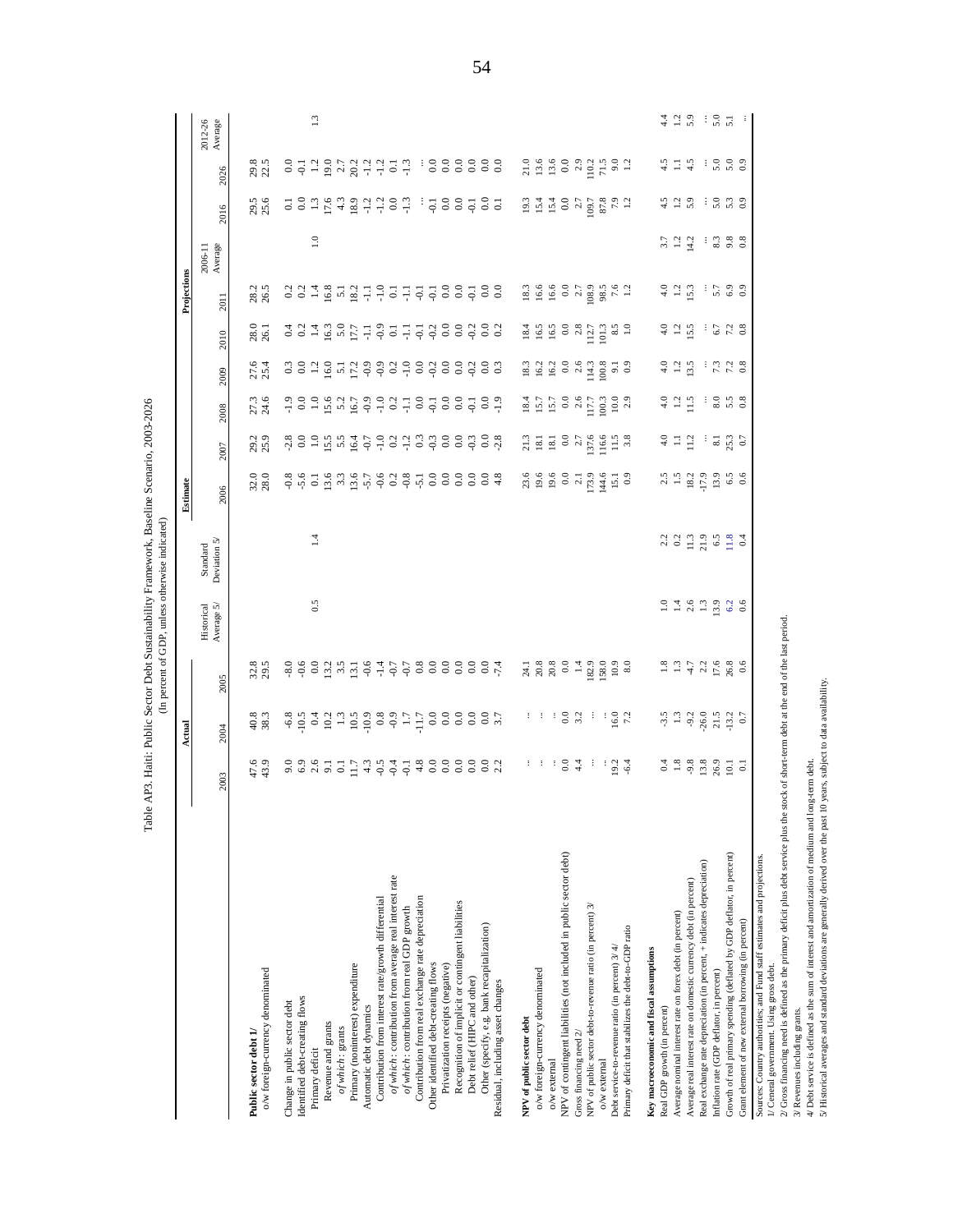#### Table AP4. Haiti: Sensitivity Analysis for Key Indicators of Public Debt 2006-2026

|                                                                                         | Projections |          |          |          |          |          |          |          |  |
|-----------------------------------------------------------------------------------------|-------------|----------|----------|----------|----------|----------|----------|----------|--|
|                                                                                         | 2006        | 2007     | 2008     | 2009     | 2010     | 2011     | 2016     | 2026     |  |
| <b>NPV</b> of Debt-to-GDP Ratio                                                         |             |          |          |          |          |          |          |          |  |
| <b>Baseline</b>                                                                         | 24          | 21       | 18       | 18       | 18       | 18       | 19       | 21       |  |
| <b>A. Alternative scenarios</b>                                                         |             |          |          |          |          |          |          |          |  |
| A1. Real GDP growth and primary balance are at historical averages                      | 24          | 22       | 19       | 19       | 19       | 19       | 21       | 28       |  |
| A2. Primary balance is unchanged from 2006<br>A3. Permanently lower GDP growth 1/       | 24<br>24    | 21<br>21 | 17<br>19 | 17<br>19 | 16<br>19 | 16<br>19 | 14<br>22 | 11<br>29 |  |
| <b>B.</b> Bound tests                                                                   |             |          |          |          |          |          |          |          |  |
| B1. Real GDP growth is at historical average minus one standard deviations in 2007-2008 | 24          | 23       | 21       | 22       | 23       | 23       | 27       | 35       |  |
| B2. Primary balance is at historical average minus one standard deviations in 2007-2008 | 24          | 22       | 19       | 19       | 19       | 19       | 20       | 21       |  |
| B3. Combination of B1-B2 using one half standard deviation shocks                       | 24          | 22       | 20       | 20       | 20       | 19       | 19       | 20       |  |
| B4. One-time 30 percent real depreciation in 2007                                       | 24          | 30       | 26       | 26       | 25       | 24       | 23       | 23       |  |
| B5. 10 percent of GDP increase in other debt-creating flows in 2007                     | 24          | 27       | 23       | 23       | 23       | 23       | 23       | 24       |  |
| <b>NPV of Debt-to-Revenue Ratio 2/</b>                                                  |             |          |          |          |          |          |          |          |  |
| <b>Baseline</b>                                                                         | 174         | 138      | 118      | 114      | 113      | 109      | 110      | 110      |  |
| <b>A. Alternative scenarios</b>                                                         |             |          |          |          |          |          |          |          |  |
| A1. Real GDP growth and primary balance are at historical averages                      | 174         | 139      | 119      | 116      | 114      | 110      | 111      | 127      |  |
| A2. Primary balance is unchanged from 2006                                              | 174         | 135      | 112      | 105      | 99       | 92       | 78       | 60       |  |
| A3. Permanently lower GDP growth 1/                                                     | 174         | 138      | 119      | 116      | 116      | 113      | 122      | 151      |  |
| <b>B. Bound tests</b>                                                                   |             |          |          |          |          |          |          |          |  |
| B1. Real GDP growth is at historical average minus one standard deviations in 2007-2008 | 174         | 144      | 132      | 132      | 134      | 133      | 151      | 181      |  |
| B2. Primary balance is at historical average minus one standard deviations in 2007-2008 | 174         | 141      | 123      | 119      | 118      | 114      | 114      | 113      |  |
| B3. Combination of B1-B2 using one half standard deviation shocks                       | 174         | 142      | 125      | 120      | 117      | 111      | 106      | 101      |  |
| B4. One-time 30 percent real depreciation in 2007                                       | 174         | 197      | 169      | 159      | 152      | 143      | 130      | 121      |  |
| B5. 10 percent of GDP increase in other debt-creating flows in 2007                     | 174         | 172      | 149      | 144      | 141      | 136      | 133      | 124      |  |
| Debt Service-to-Revenue Ratio 2/                                                        |             |          |          |          |          |          |          |          |  |
| <b>Baseline</b>                                                                         | 15          | 12       | 10       | 9        | 9        | 8        | 8        | 9        |  |
| <b>A. Alternative scenarios</b>                                                         |             |          |          |          |          |          |          |          |  |
| A1. Real GDP growth and primary balance are at historical averages                      | 15          | 12       | 10       | 9        | 9        | 8        | 9        | 12       |  |
| A2. Primary balance is unchanged from 2006                                              | 15          | 12       | 9        | 8        | 8        | $\tau$   | $\tau$   | 6        |  |
| A3. Permanently lower GDP growth 1/                                                     | 15          | 12       | 10       | 9        | 9        | 8        | 9        | 11       |  |
| <b>B. Bound tests</b>                                                                   |             |          |          |          |          |          |          |          |  |
| B1. Real GDP growth is at historical average minus one standard deviations in 2007-2008 | 15          | 12       | 11       | 11       | 10       | 9        | 10       | 13       |  |
| B2. Primary balance is at historical average minus one standard deviations in 2007-2008 | 15          | 12       | 11       | 10       | 9        | 8        | 8        | 9        |  |
| B3. Combination of B1-B2 using one half standard deviation shocks                       | 15          | 12       | 11       | 10       | 9        | 8        | 8        | 9        |  |
| B4. One-time 30 percent real depreciation in 2007                                       | 15          | 12       | 11       | 10       | 9        | 9        | 9        | 10       |  |
| B5. 10 percent of GDP increase in other debt-creating flows in 2007                     | 15          | 12       | 17       | 10       | 9        | 8        | 8        | 10       |  |

Sources: Fund staff estimates and projections.

1/ Assumes that real GDP growth is at baseline minus one standard deviation divided by the square root of 20 (i.e., the length of the projection period). 2/ Revenues are defined inclusive of grants.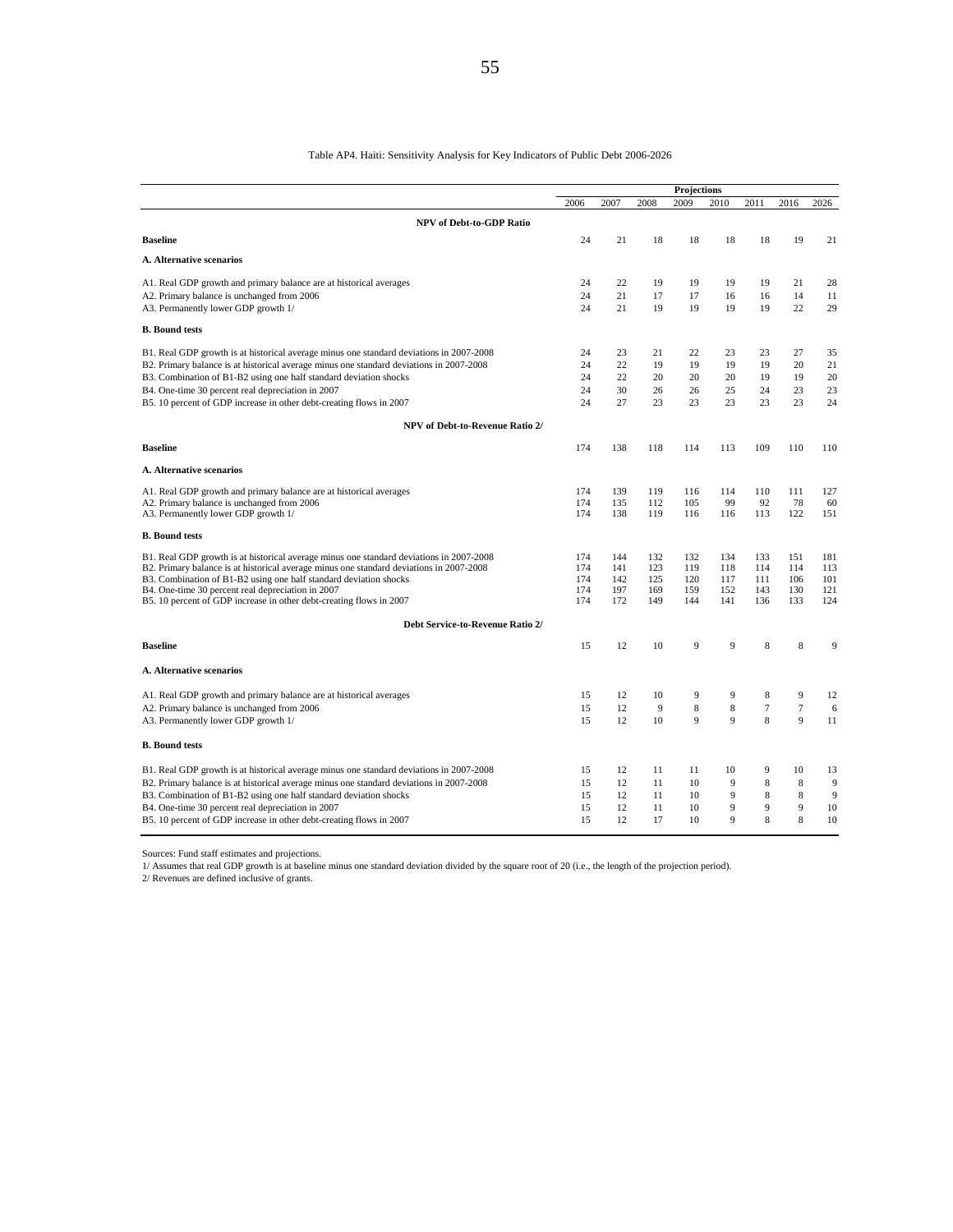

2006 2007 2008 2009 2010 2011 2012 2013 2014 2015 2016 2017 2018 2019 2020 2021 2022 2023 2024 2025 2026

After MDRI

Figure AP1. Haiti: Indicators of Public and Publicly Guaranteed External Debt

Under Alternative Scenarios, 2006-2026



Source: Staff projections and simulations.

 $\boldsymbol{0}$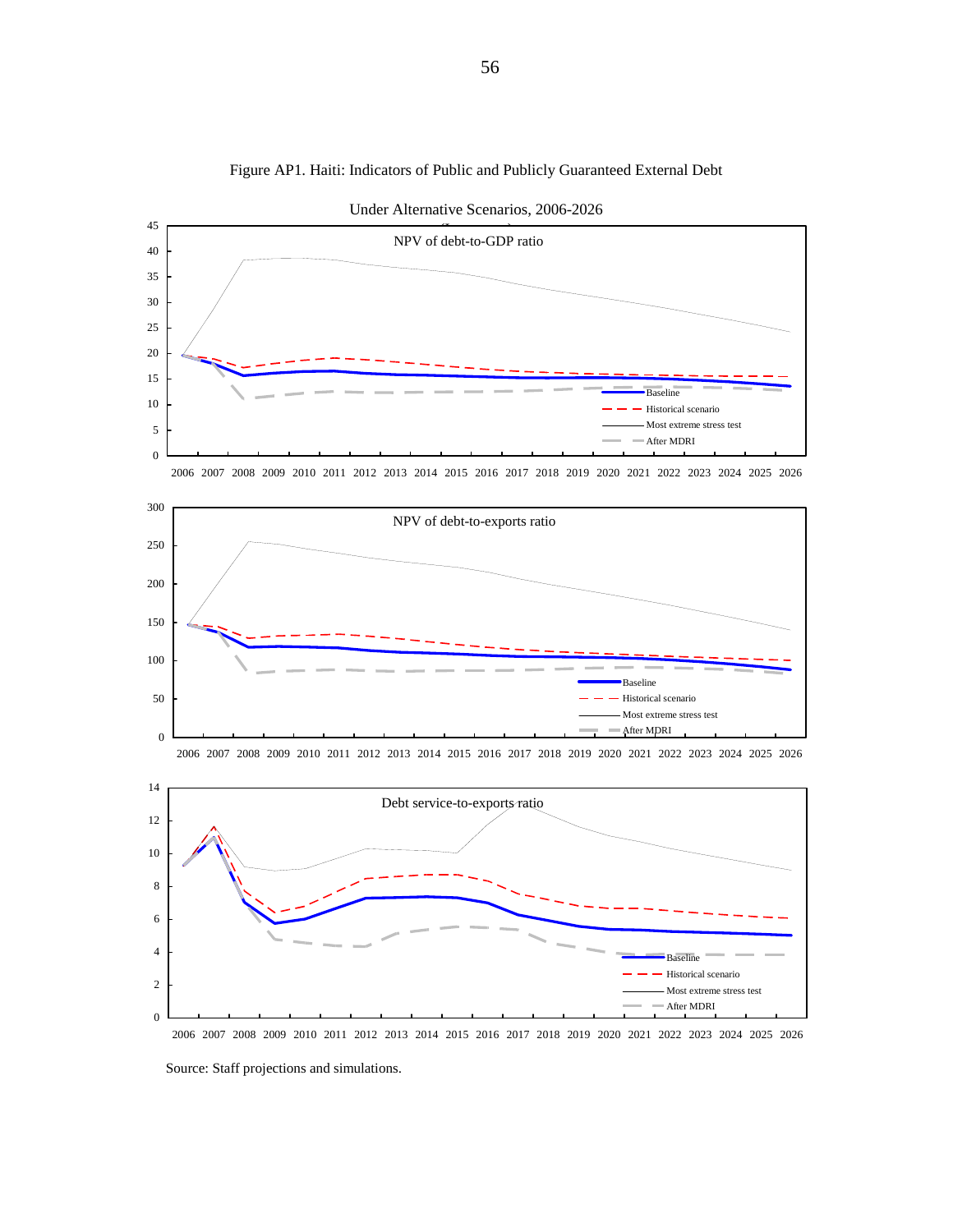

**Figure AP2. Haiti: Indicators of Public Debt Under Alternative Scenarios, 2006-2026 1/**

2006 2007 2008 2009 2010 2011 2012 2013 2014 2015 2016 2017 2018 2019 2020 2021 2022 2023 2024 2025 2026



2006 2007 2008 2009 2010 2011 2012 2013 2014 2015 2016 2017 2018 2019 2020 2021 2022 2023 2024 2025 2026





Source: Staff projections and simulations.

1/ Most extreme stress test is test that yields highest ratio in 2016.

2/ Revenue including grants.